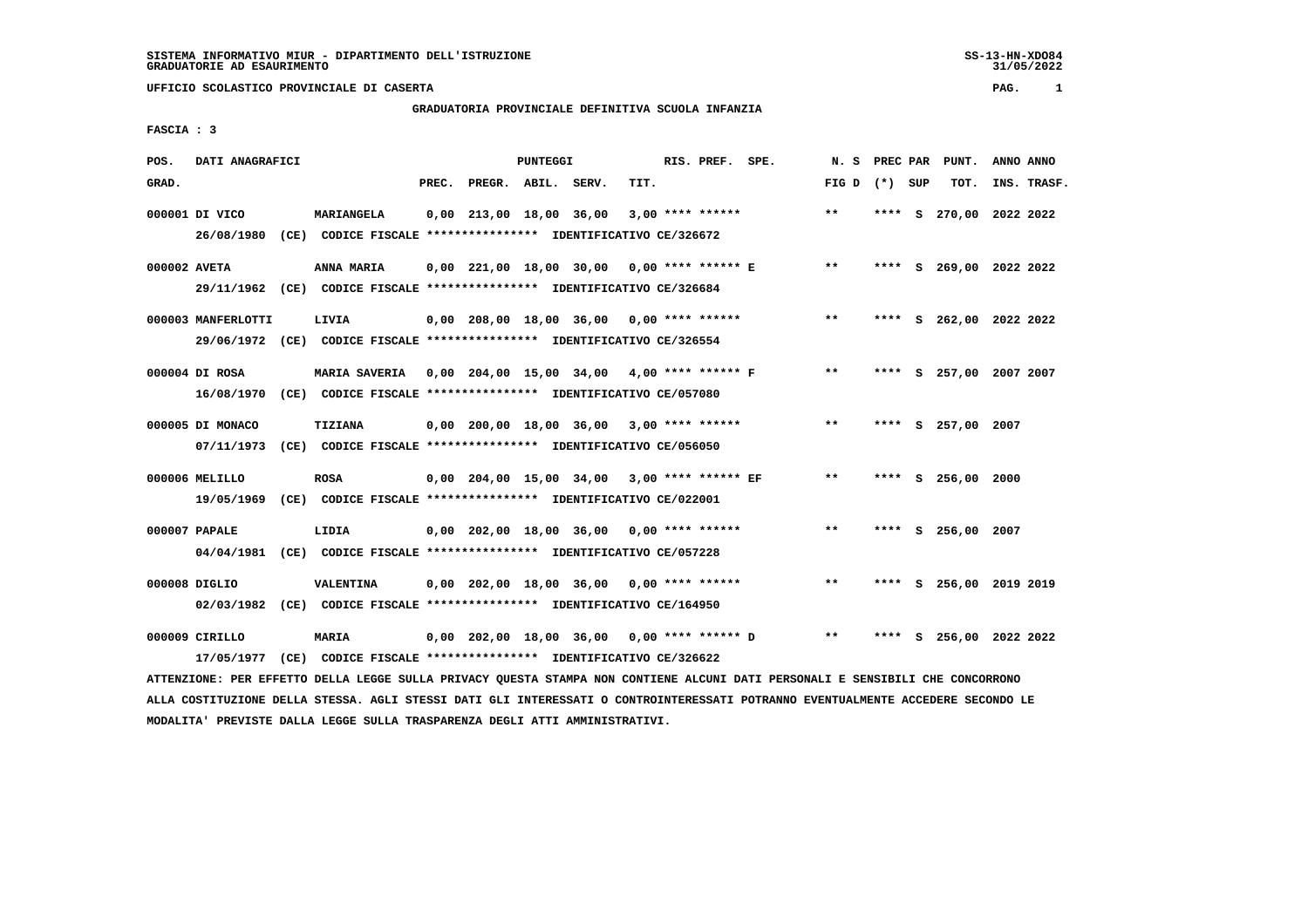# **GRADUATORIA PROVINCIALE DEFINITIVA SCUOLA INFANZIA**

 **FASCIA : 3**

| POS.        | DATI ANAGRAFICI    |                                                                                               |       |                    | <b>PUNTEGGI</b> |                                            |      | RIS. PREF. SPE.      |                 |      | N. S PREC PAR PUNT.     | ANNO ANNO |             |
|-------------|--------------------|-----------------------------------------------------------------------------------------------|-------|--------------------|-----------------|--------------------------------------------|------|----------------------|-----------------|------|-------------------------|-----------|-------------|
| GRAD.       |                    |                                                                                               | PREC. | PREGR. ABIL. SERV. |                 |                                            | TIT. |                      | FIG D $(*)$ SUP |      | тот.                    |           | INS. TRASF. |
|             | 000010 MESSURI     | <b>MARIA ROSA</b><br>06/04/1968 (CE) CODICE FISCALE *************** IDENTIFICATIVO CE/023813  |       |                    |                 | 0,00 204,00 15,00 36,00                    |      | $0.00$ **** ****** F | $* *$           |      | **** S 255,00 2000      |           |             |
|             | 000011 CORETTI     | <b>MARIANNA</b><br>20/06/1966 (CE) CODICE FISCALE *************** IDENTIFICATIVO CE/056754    |       |                    |                 | $0,00$ 197,00 16,00 36,00 6,00 **** ****** |      |                      | $***$           |      | **** S 255,00 2007 2007 |           |             |
|             | 000012 CANTILE     | <b>ELENA</b><br>20/03/1965 (CE) CODICE FISCALE *************** IDENTIFICATIVO CE/056421       |       |                    |                 | $0.00$ 201.00 17.00 36.00 1.00 **** ****** |      |                      | $***$           |      | **** S 255,00 2007      |           |             |
|             | 000013 FABOZZI     | <b>ADELINA</b><br>02/06/1965 (CE) CODICE FISCALE *************** IDENTIFICATIVO CE/164814     |       |                    |                 | $0,00$ 201,00 18,00 36,00 0,00 **** ****** |      |                      | $**$            |      | **** S 255,00 2019 2019 |           |             |
|             | 000014 AILANO      | 28/01/1958 (CE) CODICE FISCALE *************** IDENTIFICATIVO CE/020002                       |       |                    |                 |                                            |      |                      |                 |      | ** X **** S 254,00 2000 |           |             |
|             | 000015 MEROLA      | <b>MARGHERITA</b><br>11/05/1974 (CE) CODICE FISCALE *************** IDENTIFICATIVO CE/022675  |       |                    |                 | $0,00$ 197,00 15,00 42,00 0,00 **** ****** |      |                      | $***$           |      | **** S 254,00 2002      |           |             |
| 000016 MELE |                    | <b>ANTONIETTA</b><br>16/04/1967 (CE) CODICE FISCALE **************** IDENTIFICATIVO CE/053402 |       |                    |                 | $0.00$ 203.00 15.00 36.00 0.00 **** ****** |      |                      | **              |      | **** S 254,00 2005 2005 |           |             |
|             | 000017 VIGLIOTTI   | <b>FILOMENA</b><br>07/03/1974 (CE) CODICE FISCALE *************** IDENTIFICATIVO CE/055987    |       |                    |                 | $0,00$ 196,00 18,00 38,00 0,00 **** ****** |      |                      | $\star\star$    |      | **** S 252,00 2007      |           |             |
|             | 000018 DELLA VOLPE | MADDALENA<br>24/01/1982 (NA) CODICE FISCALE *************** IDENTIFICATIVO CE/164886          |       |                    |                 | $0,00$ 200,00 18,00 34,00 0,00 **** ****** |      |                      | **              | **** | S 252,00 2019 2019      |           |             |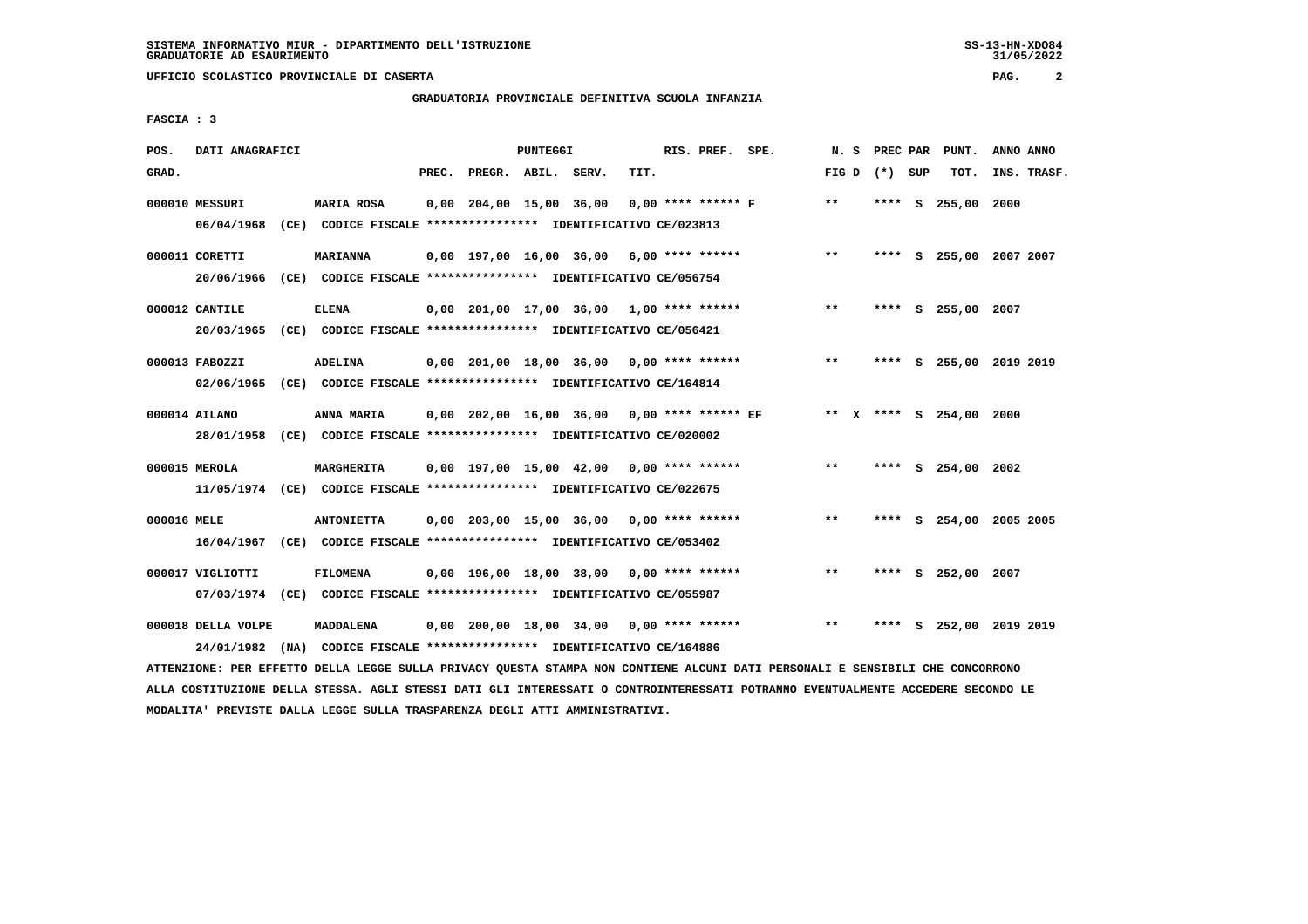# **GRADUATORIA PROVINCIALE DEFINITIVA SCUOLA INFANZIA**

 **FASCIA : 3**

| POS.         | DATI ANAGRAFICI                |                                                                                                                                   |       |                    | PUNTEGGI |                                            |      | RIS. PREF. SPE.    |                                                 | N.S             |      | PREC PAR PUNT.          | ANNO ANNO |             |
|--------------|--------------------------------|-----------------------------------------------------------------------------------------------------------------------------------|-------|--------------------|----------|--------------------------------------------|------|--------------------|-------------------------------------------------|-----------------|------|-------------------------|-----------|-------------|
| GRAD.        |                                |                                                                                                                                   | PREC. | PREGR. ABIL. SERV. |          |                                            | TIT. |                    |                                                 | FIG D $(*)$ SUP |      | TOT.                    |           | INS. TRASF. |
|              | 000019 PICCOLO<br>10/10/1981   | <b>GIOVANNA</b><br>(CE) CODICE FISCALE **************** IDENTIFICATIVO CE/164992                                                  |       |                    |          | 0,00 201,00 17,00 34,00                    |      | $0.00$ **** ****** |                                                 | $**$            |      | **** S 252,00 2019 2019 |           |             |
|              | 000020 PARENTE                 | <b>GIOVANNA</b><br>03/04/1964 (CE) CODICE FISCALE *************** IDENTIFICATIVO CE/326691                                        |       |                    |          |                                            |      |                    | $0,00$ 201,00 15,00 36,00 0,00 **** ****** F ** |                 |      | **** S 252,00 2022 2022 |           |             |
|              | 000021 MORLANDO                | <b>GIUSTINA</b><br>15/03/1976 (CE) CODICE FISCALE *************** IDENTIFICATIVO CE/045613                                        |       |                    |          | 0,00 199,00 16,00 36,00 0,00 **** ******   |      |                    |                                                 | $* *$           |      | **** S 251,00 2002      |           |             |
|              | 000022 SCHIAVO<br>27/05/1983   | MARIA ROSARIA 0.00 199.00 18.00 34.00 0.00 **** ******                                                                            |       |                    |          |                                            |      |                    |                                                 | $* *$           |      | **** S 251,00 2007      |           |             |
|              | 000023 NUGNES                  | MARIA GIUSEPP 0,00 195,00 18,00 38,00 0,00 **** ******<br>26/11/1970 (CE) CODICE FISCALE *************** IDENTIFICATIVO CE/056489 |       |                    |          |                                            |      |                    |                                                 | $\star\star$    |      | **** S 251,00 2007      |           |             |
| 000024 LASCO |                                | <b>MARIA</b><br>18/04/1977 (CE) CODICE FISCALE *************** IDENTIFICATIVO CE/164644                                           |       |                    |          | 0,00 197,00 18,00 36,00 0,00 **** ******   |      |                    |                                                 | $\star\star$    |      | **** S 251,00 2019 2019 |           |             |
|              | 000025 SCHIAVONE<br>21/02/1976 | LAURA<br>(CE) CODICE FISCALE **************** IDENTIFICATIVO CE/164751                                                            |       |                    |          | $0.00$ 196.00 16.00 36.00 3.00 **** ****** |      |                    |                                                 | $***$           |      | **** S 251,00 2019 2019 |           |             |
| 000026 FURIO | 08/02/1965                     | <b>ROSARIA</b><br>(CE) CODICE FISCALE *************** IDENTIFICATIVO CE/043241                                                    |       |                    |          | $0,00$ 199,00 15,00 36,00 0,00 **** ****** |      |                    |                                                 | $* *$           |      | **** S 250,00 2002      |           |             |
|              | 000027 DI MAURO<br>11/11/1976  | <b>ASSUNTA</b>                                                                                                                    |       |                    |          | 0,00 198,00 18,00 34,00 0,00 **** ******   |      |                    |                                                 | $* *$           | **** | S 250,00 2007           |           |             |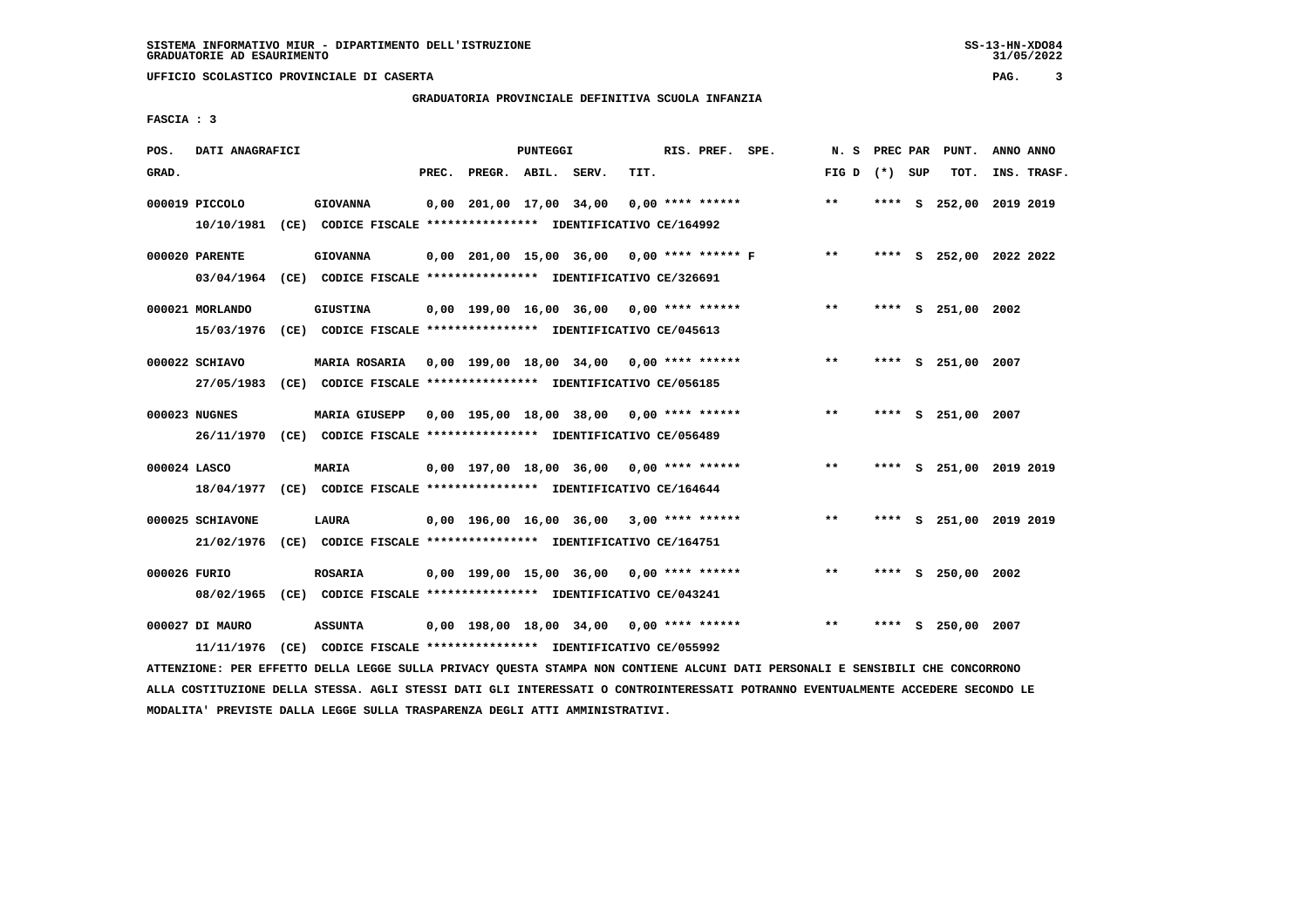# **GRADUATORIA PROVINCIALE DEFINITIVA SCUOLA INFANZIA**

 **FASCIA : 3**

| POS.         | DATI ANAGRAFICI     |                                                                                                                               |       |                         | PUNTEGGI |                                            |      | RIS. PREF. SPE.    |                                                 | N. S            |  | PREC PAR PUNT.          | ANNO ANNO |             |
|--------------|---------------------|-------------------------------------------------------------------------------------------------------------------------------|-------|-------------------------|----------|--------------------------------------------|------|--------------------|-------------------------------------------------|-----------------|--|-------------------------|-----------|-------------|
| GRAD.        |                     |                                                                                                                               | PREC. | PREGR. ABIL. SERV.      |          |                                            | TIT. |                    |                                                 | FIG D $(*)$ SUP |  | TOT.                    |           | INS. TRASF. |
|              | 000028 DE FRANCESCO | <b>GIUSEPPINA</b>                                                                                                             |       | 0,00 196,00 18,00 36,00 |          |                                            |      | $0,00$ **** ****** |                                                 | $* *$           |  | **** S 250,00 2007      |           |             |
|              |                     | 10/09/1963 (CE) CODICE FISCALE *************** IDENTIFICATIVO CE/055821                                                       |       |                         |          |                                            |      |                    |                                                 |                 |  |                         |           |             |
|              | 000029 ROMANO       | MARIA CONSIGL                                                                                                                 |       |                         |          | 0,00 196,00 18,00 36,00 0,00 **** ******   |      |                    |                                                 | $***$           |  | **** S 250,00 2019 2019 |           |             |
|              |                     | 19/05/1983 (CE) CODICE FISCALE *************** IDENTIFICATIVO CE/164698                                                       |       |                         |          |                                            |      |                    |                                                 |                 |  |                         |           |             |
|              | $000030$ COLELLA    | <b>ANTONIETTA</b>                                                                                                             |       |                         |          | $0,00$ 214,00 0,00 36,00 0,00 **** ******  |      |                    |                                                 | $***$           |  | **** S 250,00 2019 2019 |           |             |
|              |                     | T 13/01/1975 (CE) CODICE FISCALE *************** IDENTIFICATIVO CE/164844                                                     |       |                         |          |                                            |      |                    |                                                 |                 |  |                         |           |             |
| 000031 MONE  |                     | ELISA ROSA                                                                                                                    |       |                         |          |                                            |      |                    | 0,00 198,00 15,00 36,00 0,00 **** ****** EF     | $* *$           |  | **** S 249,00 2000      |           |             |
|              |                     | 10/02/1970 (CE) CODICE FISCALE *************** IDENTIFICATIVO CE/023407                                                       |       |                         |          |                                            |      |                    |                                                 |                 |  |                         |           |             |
|              | 000032 CEVARO       | <b>GINEVRA</b>                                                                                                                |       |                         |          | $0,00$ 196,00 17,00 36,00 0,00 **** ****** |      |                    |                                                 | $***$           |  | **** S 249,00 2002      |           |             |
|              |                     | 12/08/1974 (NA) CODICE FISCALE *************** IDENTIFICATIVO CE/042715                                                       |       |                         |          |                                            |      |                    |                                                 |                 |  |                         |           |             |
| 000033 FOLCO |                     | <b>ANTONETTA</b>                                                                                                              |       |                         |          | $0.00$ 200.00 15.00 34.00 0.00 **** ****** |      |                    |                                                 | $***$           |  | **** S 249,00 2004 2004 |           |             |
|              |                     | 31/08/1971 (EE) CODICE FISCALE *************** IDENTIFICATIVO CE/050013                                                       |       |                         |          |                                            |      |                    |                                                 |                 |  |                         |           |             |
|              | 000034 D'AMICO      | GIUSEPPINA                                                                                                                    |       |                         |          | $0,00$ 199,00 18,00 32,00 0,00 **** ****** |      |                    |                                                 | $***$           |  | **** S 249,00 2019 2019 |           |             |
|              |                     | 02/03/1977 (CE) CODICE FISCALE *************** IDENTIFICATIVO CE/164668                                                       |       |                         |          |                                            |      |                    |                                                 |                 |  |                         |           |             |
|              | 000035 SIMONE       | LUISA                                                                                                                         |       |                         |          | $0,00$ 195,00 16,00 34,00 3,00 **** ****** |      |                    |                                                 | $***$           |  | **** S 248,00 2002      |           |             |
|              |                     | 19/06/1976 (CE) CODICE FISCALE *************** IDENTIFICATIVO CE/020753                                                       |       |                         |          |                                            |      |                    |                                                 |                 |  |                         |           |             |
| 000036 NEGRI |                     | <b>ELISABETTA</b>                                                                                                             |       |                         |          |                                            |      |                    | 0,00 194,00 15,00 36,00 3,00 **** ****** *** ** |                 |  | **** S 248,00 2007 2007 |           |             |
|              | 07/01/1976          | (CE) CODICE FISCALE **************** IDENTIFICATIVO CE/056621                                                                 |       |                         |          |                                            |      |                    |                                                 |                 |  |                         |           |             |
|              |                     | ATTENZIONE: PER EFFETTO DELLA LEGGE SULLA PRIVACY QUESTA STAMPA NON CONTIENE ALCUNI DATI PERSONALI E SENSIBILI CHE CONCORRONO |       |                         |          |                                            |      |                    |                                                 |                 |  |                         |           |             |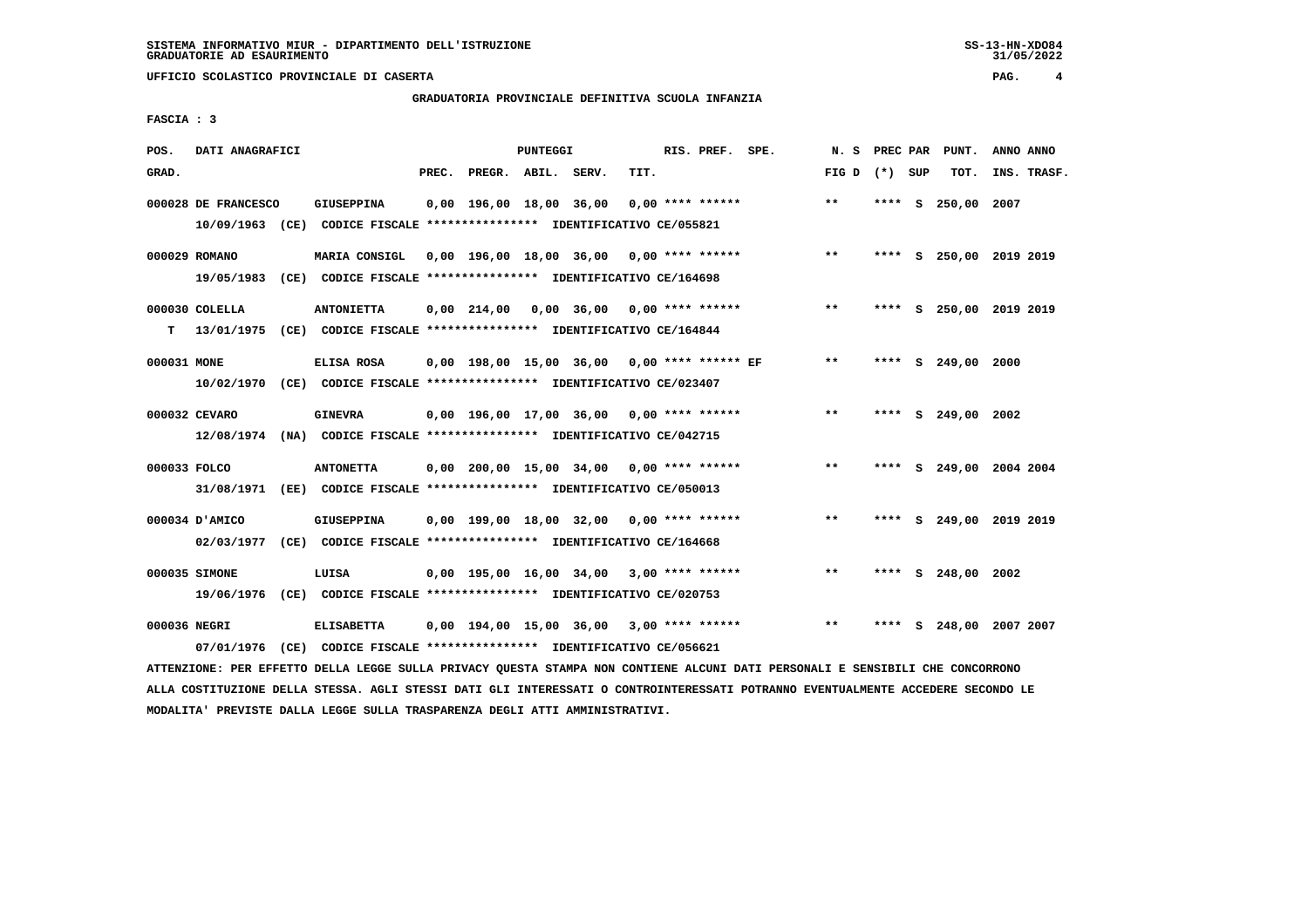# **GRADUATORIA PROVINCIALE DEFINITIVA SCUOLA INFANZIA**

 **FASCIA : 3**

| POS.  | DATI ANAGRAFICI               |                                                                                            |       |                           | PUNTEGGI |                                               |      | RIS. PREF. SPE.    |                                                 | N.S             | <b>PREC PAR</b> | PUNT.                   | ANNO ANNO |             |
|-------|-------------------------------|--------------------------------------------------------------------------------------------|-------|---------------------------|----------|-----------------------------------------------|------|--------------------|-------------------------------------------------|-----------------|-----------------|-------------------------|-----------|-------------|
| GRAD. |                               |                                                                                            | PREC. | PREGR. ABIL. SERV.        |          |                                               | TIT. |                    |                                                 | FIG D $(*)$ SUP |                 | TOT.                    |           | INS. TRASF. |
|       | 000037 GAUDIANO<br>05/08/1980 | MADDALENA<br>(CE) CODICE FISCALE **************** IDENTIFICATIVO CE/164800                 |       | $0.00$ 198.00 14.00 36.00 |          |                                               |      | $0.00$ **** ****** |                                                 | $***$           |                 | **** S 248,00 2019 2019 |           |             |
|       | 000038 DE FILIPPO             | <b>ANGELA</b><br>28/03/1971 (CE) CODICE FISCALE *************** IDENTIFICATIVO CE/326616   |       |                           |          |                                               |      |                    | $0,00$ 209,00 15,00 24,00 0,00 **** ****** D ** |                 |                 | **** S 248,00 2022 2022 |           |             |
|       | 000039 ESPOSITO               | <b>STEFANIA</b><br>26/12/1975 (CE) CODICE FISCALE *************** IDENTIFICATIVO CE/056494 |       |                           |          | $0,00$ 197,00 16,00 34,00 0,00 **** ****** EF |      |                    |                                                 | $***$           |                 | **** S 247,00 2007 2007 |           |             |
|       | 000040 MESSINA                | <b>MIRELLA</b><br>18/03/1979 (CE) CODICE FISCALE *************** IDENTIFICATIVO CE/326650  |       |                           |          | 0,00 200,00 18,00 29,00 0,00 **** ******      |      |                    |                                                 | $**$            |                 | **** S 247,00 2022 2022 |           |             |
| т     | 000041 BENCIVENGA             | <b>MARIA</b><br>01/03/1971 (CE) CODICE FISCALE **************** IDENTIFICATIVO CE/164030   |       |                           |          | 0,00 195,00 13,00 38,00 0,00 **** ******      |      |                    |                                                 | $***$           |                 | **** S 246,00 2014      |           |             |
|       | 000042 VIGLIOTTI              | <b>DANIELA</b><br>30/06/1975 (CE) CODICE FISCALE *************** IDENTIFICATIVO CE/164688  |       |                           |          | $0,00$ 186,00 15,00 36,00 9,00 **** ******    |      |                    |                                                 | $**$            |                 | **** S 246,00 2019 2019 |           |             |
|       | 000043 DE ANGELIS             | <b>RITA</b><br>07/02/1970 (CE) CODICE FISCALE *************** IDENTIFICATIVO CE/026534     |       |                           |          | 0,00 194,00 15,00 36,00 0,00 **** ****** F    |      |                    |                                                 | $\star \star$   |                 | **** S 245,00 2000      |           |             |
|       | 000044 VANORE                 | <b>FILOMENA</b><br>07/03/1967 (CE) CODICE FISCALE *************** IDENTIFICATIVO CE/164639 |       |                           |          | $0,00$ 193,00 16,00 36,00 0,00 **** ******    |      |                    |                                                 | $**$            |                 | **** S 245,00 2019 2019 |           |             |
|       | 000045 ZANNINI<br>02/11/1966  | <b>ROSA</b><br>(CE) CODICE FISCALE **************** IDENTIFICATIVO CE/044130               |       |                           |          | 0,00 191,00 15,00 38,00 0,00 **** ******      |      |                    |                                                 | $* *$           |                 | **** S 244,00 2002      |           |             |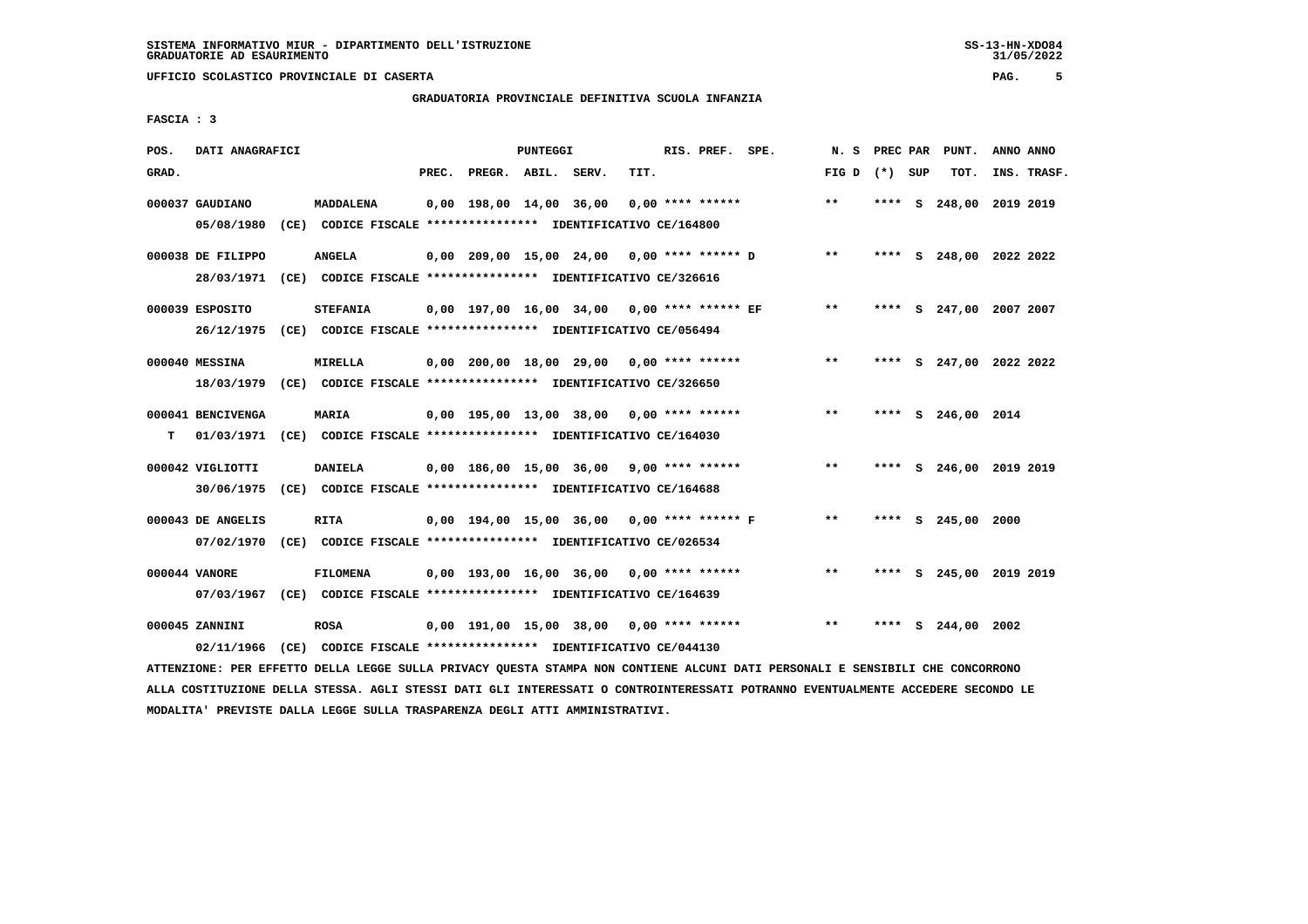# **GRADUATORIA PROVINCIALE DEFINITIVA SCUOLA INFANZIA**

 **FASCIA : 3**

| POS.        | DATI ANAGRAFICI                                                                               |                   |       |                    | PUNTEGGI |                                            |      | RIS. PREF. SPE.    | N.S             | PREC PAR |    | PUNT.                   | ANNO ANNO   |  |
|-------------|-----------------------------------------------------------------------------------------------|-------------------|-------|--------------------|----------|--------------------------------------------|------|--------------------|-----------------|----------|----|-------------------------|-------------|--|
| GRAD.       |                                                                                               |                   | PREC. | PREGR. ABIL. SERV. |          |                                            | TIT. |                    | FIG D $(*)$ SUP |          |    | TOT.                    | INS. TRASF. |  |
| 000046 PAPA | 30/11/1975 (CE) CODICE FISCALE *************** IDENTIFICATIVO CE/048468                       | <b>TATIANA</b>    |       |                    |          | 0,00 190,00 15,00 36,00                    |      | $3,00$ **** ****** | $* *$           |          |    | **** S 244,00 2003      |             |  |
|             | 000047 DELFINO<br>30/09/1971 (NA) CODICE FISCALE *************** IDENTIFICATIVO CE/057035     | GIULIA            |       |                    |          | $0,00$ 184,00 18,00 42,00 0,00 **** ****** |      |                    | $**$            |          |    | **** S 244,00 2007      |             |  |
|             | 000048 CENNAMO<br>20/05/1980 (NA) CODICE FISCALE *************** IDENTIFICATIVO CE/164941     | MICHELA           |       |                    |          | 0,00 192,00 16,00 36,00 0,00 **** ****** D |      |                    | $***$           |          |    | **** S 244,00 2019 2019 |             |  |
|             | 000049 BUOMPANE<br>18/08/1982 (CE) CODICE FISCALE *************** IDENTIFICATIVO CE/055968    | <b>ENRICA</b>     |       |                    |          | $0,00$ 188,00 18,00 34,00 3,00 **** ****** |      |                    | $* *$           |          |    | **** S 243,00 2007      |             |  |
|             | 000050 VARGAS<br>20/12/1972 (NA) CODICE FISCALE *************** IDENTIFICATIVO CE/021279      | CAROLINA          |       |                    |          | $0,00$ 200,00 14,00 28,00 0,00 **** ****** |      |                    | $**$            |          |    | **** S 242,00 2000      |             |  |
|             | 000051 MASTROIANNI<br>24/01/1964 (CE) CODICE FISCALE *************** IDENTIFICATIVO CE/027196 | <b>MARIA</b>      |       |                    |          | $0,00$ 189,00 15,00 38,00 0,00 **** ****** |      |                    | $* *$           |          |    | **** S 242,00 2000      |             |  |
|             | 000052 GALLINA<br>26/02/1965 (CE) CODICE FISCALE *************** IDENTIFICATIVO CE/021201     | <b>ANNA</b>       |       |                    |          | $0.00$ 190.00 15.00 36.00 0.00 **** ****** |      |                    | $* *$           |          |    | **** S 241,00 2002      |             |  |
|             | 000053 SAGLIANO<br>01/12/1978 (CE) CODICE FISCALE *************** IDENTIFICATIVO CE/057278    | <b>GIUSEPPINA</b> |       |                    |          | $0.00$ 193.00 14.00 34.00 0.00 **** ****** |      |                    | $***$           |          |    | **** S 241,00 2007 2007 |             |  |
|             | 000054 TAFFURI<br>25/07/1973 (CE) CODICE FISCALE *************** IDENTIFICATIVO CE/164680     | <b>ELENA</b>      |       |                    |          | $0,00$ 187,00 18,00 36,00 0,00 **** ****** |      |                    | $***$           | ****     | S. | 241,00 2019 2019        |             |  |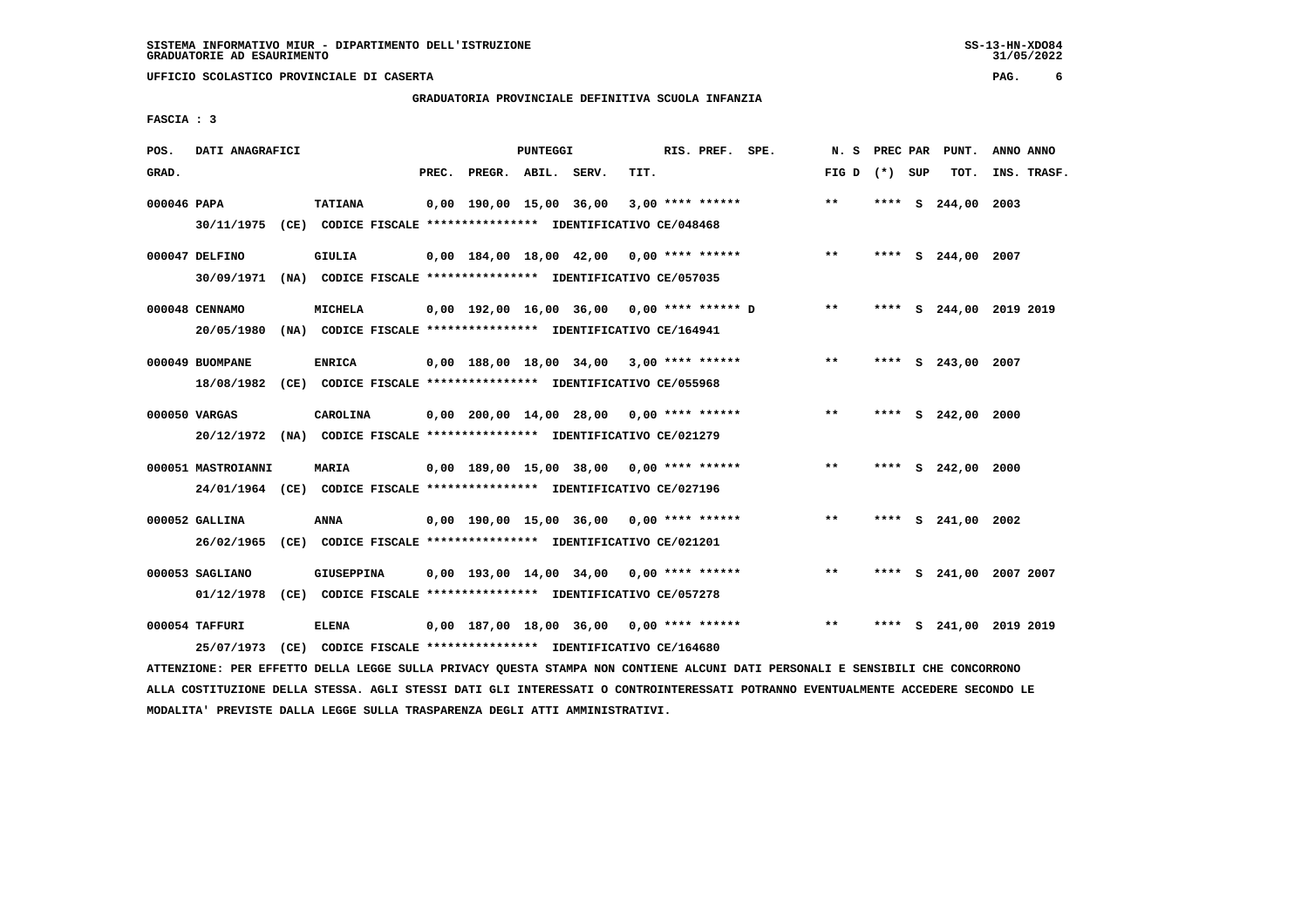# **GRADUATORIA PROVINCIALE DEFINITIVA SCUOLA INFANZIA**

 **FASCIA : 3**

| POS.  | DATI ANAGRAFICI  |                                                                                                                               |       |                                              | PUNTEGGI |      | RIS. PREF. SPE.      |       | N. S PREC PAR   | PUNT.                        | ANNO ANNO |             |
|-------|------------------|-------------------------------------------------------------------------------------------------------------------------------|-------|----------------------------------------------|----------|------|----------------------|-------|-----------------|------------------------------|-----------|-------------|
| GRAD. |                  |                                                                                                                               | PREC. | PREGR. ABIL. SERV.                           |          | TIT. |                      |       | FIG D $(*)$ SUP | тот.                         |           | INS. TRASF. |
|       | 000055 VERRENGIA | <b>FILOMENA</b>                                                                                                               |       | 0,00 187,00 16,00 36,00                      |          |      | $0.00$ **** ****** D | **    |                 | **** S 239,00 2002           |           |             |
|       |                  | 22/06/1970 (CE) CODICE FISCALE *************** IDENTIFICATIVO CE/026738                                                       |       |                                              |          |      |                      |       |                 |                              |           |             |
|       | 000056 RICCIO    | <b>ELISABETTA</b>                                                                                                             |       | $0,00$ 192,00 11,00 36,00 0,00 **** ******   |          |      |                      | $* *$ |                 | **** S 239,00 2014 2014      |           |             |
|       |                  | 09/01/1977 (CE) CODICE FISCALE *************** IDENTIFICATIVO CE/147793                                                       |       |                                              |          |      |                      |       |                 |                              |           |             |
|       | 000057 GIONTI    | ANNA                                                                                                                          |       | 0,00 189,00 14,00 36,00 0,00 **** ****** EF  |          |      |                      | $***$ |                 | **** S 239,00 2019 2019      |           |             |
|       |                  | 31/08/1974 (NA) CODICE FISCALE *************** IDENTIFICATIVO CE/164817                                                       |       |                                              |          |      |                      |       |                 |                              |           |             |
|       | 000058 SIMONE    | <b>RAFFAELA</b>                                                                                                               |       | $0.00$ 191.00 18.00 23.00 6.00 **** ******   |          |      |                      | $***$ |                 | **** S 238,00 2022 2022      |           |             |
|       |                  | 06/09/1977 (CE) CODICE FISCALE *************** IDENTIFICATIVO CE/326585                                                       |       |                                              |          |      |                      |       |                 |                              |           |             |
|       | 000059 GASPARRO  | <b>AGNESE</b>                                                                                                                 |       | $0.00$ 187.00 14.00 36.00 0.00 **** ******   |          |      |                      | $***$ |                 | **** S 237,00 2019 2019      |           |             |
|       |                  | 23/06/1972 (NA) CODICE FISCALE *************** IDENTIFICATIVO CE/164792                                                       |       |                                              |          |      |                      |       |                 |                              |           |             |
|       |                  |                                                                                                                               |       |                                              |          |      |                      |       |                 |                              |           |             |
|       | 000060 DE ROSA   | MADDALENA<br>T 17/09/1969 (CE) CODICE FISCALE *************** IDENTIFICATIVO CE/326642                                        |       |                                              |          |      |                      | $***$ |                 | **** S 237,00 2022 2022      |           |             |
|       |                  |                                                                                                                               |       |                                              |          |      |                      |       |                 |                              |           |             |
|       | 000061 DIGLIO    | MICHELINA                                                                                                                     |       | $0.00$ 187,00 13,00 36,00 0,00 **** ******   |          |      |                      |       |                 | ** X **** S 236,00 2019 2019 |           |             |
|       |                  | 29/09/1972 (CE) CODICE FISCALE *************** IDENTIFICATIVO CE/164949                                                       |       |                                              |          |      |                      |       |                 |                              |           |             |
|       | 000062 LATINO    | LUCIA                                                                                                                         |       | $0,00$ 186,00 15,00 34,00 0,00 **** ****** E |          |      |                      | $* *$ |                 | **** S 235,00 2019 2019      |           |             |
|       |                  | 23/01/1971 (CE) CODICE FISCALE *************** IDENTIFICATIVO CE/164648                                                       |       |                                              |          |      |                      |       |                 |                              |           |             |
|       | 000063 SILIPO    | <b>GEMMA</b>                                                                                                                  |       | 0,00 187,00 15,00 32,00 0,00 **** ******     |          |      |                      | $* *$ |                 | **** S 234,00 2002           |           |             |
|       | 25/01/1976       | (CE) CODICE FISCALE **************** IDENTIFICATIVO CE/044575                                                                 |       |                                              |          |      |                      |       |                 |                              |           |             |
|       |                  | ATTENZIONE: PER EFFETTO DELLA LEGGE SULLA PRIVACY QUESTA STAMPA NON CONTIENE ALCUNI DATI PERSONALI E SENSIBILI CHE CONCORRONO |       |                                              |          |      |                      |       |                 |                              |           |             |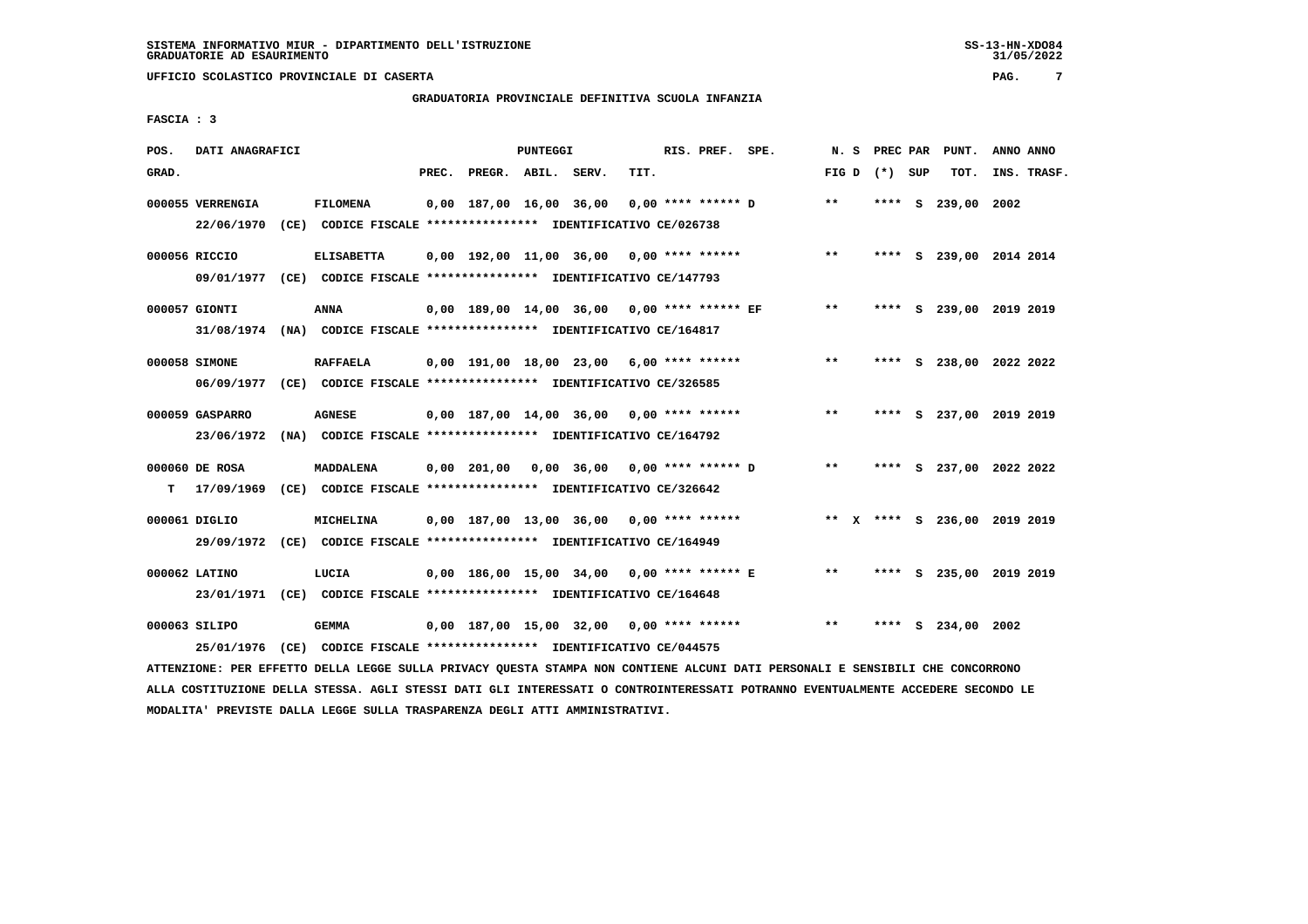# **GRADUATORIA PROVINCIALE DEFINITIVA SCUOLA INFANZIA**

 **FASCIA : 3**

| POS.         | DATI ANAGRAFICI                |                                                                                                                                   |       |                    | PUNTEGGI |                                             |      | RIS. PREF. SPE.     |                                            | N.S             |      |          | PREC PAR PUNT.          | ANNO ANNO |             |
|--------------|--------------------------------|-----------------------------------------------------------------------------------------------------------------------------------|-------|--------------------|----------|---------------------------------------------|------|---------------------|--------------------------------------------|-----------------|------|----------|-------------------------|-----------|-------------|
| GRAD.        |                                |                                                                                                                                   | PREC. | PREGR. ABIL. SERV. |          |                                             | TIT. |                     |                                            | FIG D $(*)$ SUP |      |          | TOT.                    |           | INS. TRASF. |
|              | 000064 DE ROSA                 | <b>VITTORIA</b><br>29/02/1964 (CE) CODICE FISCALE *************** IDENTIFICATIVO CE/056315                                        |       |                    |          | 0,00 177,00 16,00 32,00                     |      | 9,00 **** ****** EF |                                            | $***$           | **** | <b>S</b> | 234,00                  | 2007 2007 |             |
| 000065 MUSCO | 11/05/1981                     | <b>LORENA</b><br>(CE) CODICE FISCALE **************** IDENTIFICATIVO CE/057508                                                    |       |                    |          | 0,00 179,00 18,00 36,00 0,00 **** ******    |      |                     |                                            | $***$           |      |          | **** S 233,00 2007      |           |             |
|              | 000066 SPAGNUOLO<br>31/07/1980 | <b>ERSILIA</b><br>(CE) CODICE FISCALE **************** IDENTIFICATIVO CE/164776                                                   |       |                    |          | 0,00 186,00 15,00 32,00 0,00 **** ******    |      |                     |                                            | $***$           |      |          | **** S 233,00 2019 2019 |           |             |
| 000067 MUNNO |                                | <b>ANTONIETTA</b><br>08/07/1966 (CE) CODICE FISCALE *************** IDENTIFICATIVO CE/020370                                      |       |                    |          | 0,00 188,00 12,00 32,00 0,00 **** ****** EF |      |                     |                                            | $* *$           |      |          | **** S 232,00 2002      |           |             |
| 000068 CASO  |                                | MARIA ROSARIA 0,00 176,00 16,00 40,00 0,00 **** ******<br>21/08/1968 (CE) CODICE FISCALE *************** IDENTIFICATIVO CE/145217 |       |                    |          |                                             |      |                     |                                            | $***$           |      |          | **** S 232,00 2014 2014 |           |             |
|              | 000069 CIMMINO                 | GIUSEPPINA<br>21/01/1976 (NA) CODICE FISCALE *************** IDENTIFICATIVO CE/164912                                             |       |                    |          | 0,00 178,00 18,00 36,00 0,00 **** ******    |      |                     |                                            | $***$           |      |          | **** S 232,00 2019 2019 |           |             |
|              | 000070 DELLA CORTE             | <b>GEMMA</b><br>25/12/1972 (CE) CODICE FISCALE *************** IDENTIFICATIVO CE/024953                                           |       |                    |          | $0,00$ 189,00 13,00 22,00 6,00 **** ******  |      |                     |                                            | $***$           |      |          | **** S 230,00 2000      |           |             |
|              | 000071 MONICA                  | <b>ROSA</b><br>06/05/1974 (CE) CODICE FISCALE *************** IDENTIFICATIVO CE/326674                                            |       |                    |          |                                             |      |                     | 0,00 193,00 13,00 24,00 0,00 **** ****** D | $***$           |      |          | **** S 230,00 2022 2022 |           |             |
|              | 000072 CATURANO                | <b>ANGELA</b><br>04/04/1971 (EE) CODICE FISCALE *************** IDENTIFICATIVO CE/043367                                          |       |                    |          | 0,00 182,00 15,00 32,00 0,00 **** ******    |      |                     |                                            | $***$           | **** |          | S 229,00 2007           |           |             |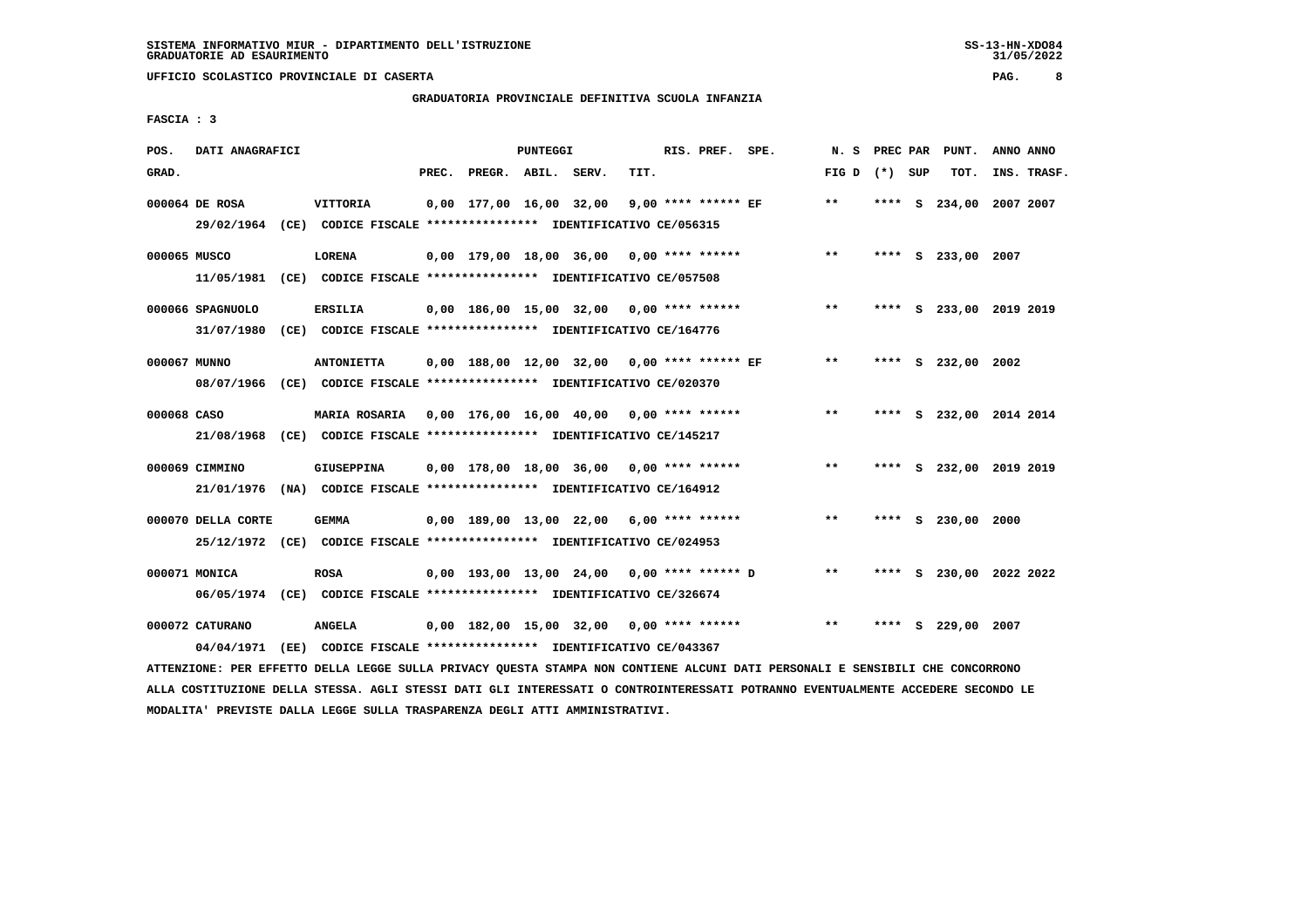# **GRADUATORIA PROVINCIALE DEFINITIVA SCUOLA INFANZIA**

 **FASCIA : 3**

| POS.         | DATI ANAGRAFICI   |                                                                                                                               |       |                    | PUNTEGGI |                                               |      | RIS. PREF. SPE.    | N.S             |  | PREC PAR PUNT.          | ANNO ANNO |             |
|--------------|-------------------|-------------------------------------------------------------------------------------------------------------------------------|-------|--------------------|----------|-----------------------------------------------|------|--------------------|-----------------|--|-------------------------|-----------|-------------|
| GRAD.        |                   |                                                                                                                               | PREC. | PREGR. ABIL. SERV. |          |                                               | TIT. |                    | FIG D $(*)$ SUP |  | TOT.                    |           | INS. TRASF. |
|              | 000073 SANTAMARIA | MARIANTONIA                                                                                                                   | 0,00  |                    |          | 77,00 18,00 134,00                            |      | $0.00$ **** ****** | **              |  | **** S 229,00 2022 2022 |           |             |
|              | 14/03/1963        | (CE) CODICE FISCALE **************** IDENTIFICATIVO CE/326571                                                                 |       |                    |          |                                               |      |                    |                 |  |                         |           |             |
|              | 000074 PAOLELLA   | TOMMASINA                                                                                                                     |       |                    |          | $0,00$ 174,00 17,00 36,00 1,00 **** ****** EF |      |                    | $***$           |  | **** S 228,00 2019 2019 |           |             |
|              | 30/08/1960        | (CE) CODICE FISCALE **************** IDENTIFICATIVO CE/164903                                                                 |       |                    |          |                                               |      |                    |                 |  |                         |           |             |
|              | 000075 VARLETTA   | <b>ANNA</b>                                                                                                                   |       |                    |          | 0,00 177,00 15,00 36,00 0,00 **** ******      |      |                    | $***$           |  | **** S 228,00 2019 2019 |           |             |
|              |                   | 10/06/1971 (CE) CODICE FISCALE *************** IDENTIFICATIVO CE/164661                                                       |       |                    |          |                                               |      |                    |                 |  |                         |           |             |
|              | 000076 FIORILLO   | ANGELA ANTONI                                                                                                                 |       |                    |          | $0.00$ 194.00 0.00 30.00 3.00 **** ******     |      |                    | $***$           |  | **** S 227,00 2014      |           |             |
| т            | 06/02/1979        | (CE) CODICE FISCALE **************** IDENTIFICATIVO CE/145941                                                                 |       |                    |          |                                               |      |                    |                 |  |                         |           |             |
|              | 000077 NERONE     | <b>ESTERINA</b>                                                                                                               |       |                    |          | $0.00$ 176.00 15.00 36.00 0.00 **** ******    |      |                    | $***$           |  | **** S 227,00 2022 2022 |           |             |
|              |                   | 13/05/1977 (CE) CODICE FISCALE *************** IDENTIFICATIVO CE/326550                                                       |       |                    |          |                                               |      |                    |                 |  |                         |           |             |
|              | 000078 SALZILLO   | <b>VENERE</b>                                                                                                                 |       |                    |          | 0,00 177,00 13,00 36,00 0,00 **** ******      |      |                    | $***$           |  | **** S 226,00 2004 2004 |           |             |
|              |                   | 31/08/1961 (CE) CODICE FISCALE *************** IDENTIFICATIVO CE/049757                                                       |       |                    |          |                                               |      |                    |                 |  |                         |           |             |
| 000079 MUNNO |                   | <b>VINCENZA</b>                                                                                                               |       |                    |          | 0,00 177,00 14,00 34,00                       |      | $0.00$ **** ****** | $* *$           |  | **** S 225,00           | 2007      |             |
|              | 17/12/1966        | (CE) CODICE FISCALE **************** IDENTIFICATIVO CE/045600                                                                 |       |                    |          |                                               |      |                    |                 |  |                         |           |             |
|              | 000080 MARTUCCI   | <b>GIOVANNA</b>                                                                                                               |       |                    |          | 0,00 173,00 18,00 34,00 0,00 **** ****** D    |      |                    | $* *$           |  | **** S 225,00 2007      |           |             |
|              |                   | 17/12/1982 (CE) CODICE FISCALE *************** IDENTIFICATIVO CE/057440                                                       |       |                    |          |                                               |      |                    |                 |  |                         |           |             |
|              | 000081 DONATIELLO | IDA                                                                                                                           |       |                    |          | 0,00 179,00 14,00 32,00 0,00 **** ******      |      |                    | $***$           |  | **** S 225,00 2019 2019 |           |             |
|              | 03/12/1976        | (CE) CODICE FISCALE **************** IDENTIFICATIVO CE/164961                                                                 |       |                    |          |                                               |      |                    |                 |  |                         |           |             |
|              |                   | ATTENZIONE: PER EFFETTO DELLA LEGGE SULLA PRIVACY QUESTA STAMPA NON CONTIENE ALCUNI DATI PERSONALI E SENSIBILI CHE CONCORRONO |       |                    |          |                                               |      |                    |                 |  |                         |           |             |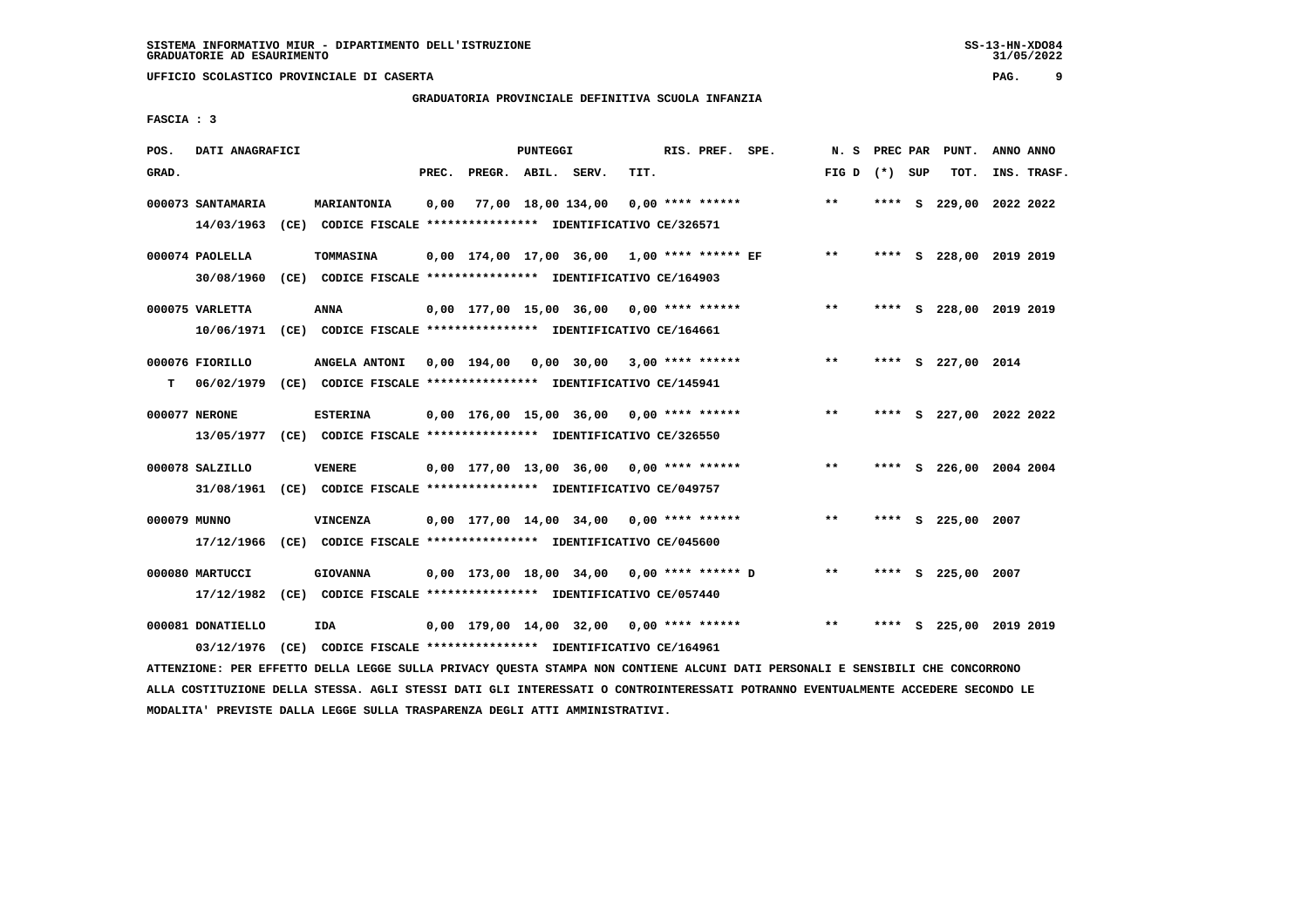# **GRADUATORIA PROVINCIALE DEFINITIVA SCUOLA INFANZIA**

 **FASCIA : 3**

| POS.  | DATI ANAGRAFICI                  |                                                                                                                               |       |                    | PUNTEGGI |                                            |      | RIS. PREF. SPE. |                                                 | N. S  |                 | PREC PAR PUNT.          | ANNO ANNO |             |
|-------|----------------------------------|-------------------------------------------------------------------------------------------------------------------------------|-------|--------------------|----------|--------------------------------------------|------|-----------------|-------------------------------------------------|-------|-----------------|-------------------------|-----------|-------------|
| GRAD. |                                  |                                                                                                                               | PREC. | PREGR. ABIL. SERV. |          |                                            | TIT. |                 |                                                 |       | FIG D $(*)$ SUP | TOT.                    |           | INS. TRASF. |
|       | 000082 DI GIACOMO RUSSO AGOSTINO |                                                                                                                               |       |                    |          | $0,00$ 186,00 16,00 22,00 0,00 **** ****** |      |                 |                                                 | $**$  |                 | **** $S$ 224,00 2002    |           |             |
|       |                                  | 14/05/1966 (CE) CODICE FISCALE *************** IDENTIFICATIVO CE/042823                                                       |       |                    |          |                                            |      |                 |                                                 |       |                 |                         |           |             |
|       | 000083 MARTONE                   | <b>VINCENZA</b>                                                                                                               |       |                    |          | $0,00$ 174,00 14,00 36,00 0,00 **** ****** |      |                 |                                                 | $***$ |                 | **** S 224,00 2019 2019 |           |             |
|       |                                  | 20/05/1964 (CE) CODICE FISCALE *************** IDENTIFICATIVO CE/164723                                                       |       |                    |          |                                            |      |                 |                                                 |       |                 |                         |           |             |
|       | 000084 MARRANDINO                | <b>ANTONIETTA</b>                                                                                                             |       |                    |          | 0,00 175,00 18,00 30,00 0,00 **** ******   |      |                 |                                                 | $***$ |                 | **** S 223,00 2019 2019 |           |             |
|       |                                  | 09/09/1977 (CE) CODICE FISCALE *************** IDENTIFICATIVO CE/164718                                                       |       |                    |          |                                            |      |                 |                                                 |       |                 |                         |           |             |
|       | 000085 DI CATERINO               | SONIA                                                                                                                         |       |                    |          | $0,00$ 175,00 15,00 30,00 0,00 **** ****** |      |                 |                                                 | $***$ |                 | **** S 220,00 2000      |           |             |
|       |                                  | 21/03/1966 (CE) CODICE FISCALE *************** IDENTIFICATIVO CE/021980                                                       |       |                    |          |                                            |      |                 |                                                 |       |                 |                         |           |             |
|       | 000086 VALERIO                   | <b>MARIA</b>                                                                                                                  |       |                    |          | $0.00$ 173.00 18.00 29.00 0.00 **** ****** |      |                 |                                                 | $***$ |                 | **** S 220,00 2022 2022 |           |             |
|       |                                  | 20/09/1982 (CE) CODICE FISCALE *************** IDENTIFICATIVO CE/326528                                                       |       |                    |          |                                            |      |                 |                                                 |       |                 |                         |           |             |
|       | 000087 MARINO                    | <b>PIAFRANCESCA</b>                                                                                                           |       |                    |          |                                            |      |                 | 0,00 176,00 15,00 28,00 0,00 **** ****** D      | $***$ |                 | **** S 219,00 2007 2007 |           |             |
|       |                                  | 30/03/1979 (NA) CODICE FISCALE *************** IDENTIFICATIVO CE/057425                                                       |       |                    |          |                                            |      |                 |                                                 |       |                 |                         |           |             |
|       | 000088 FUCCIA                    | <b>ROSA</b>                                                                                                                   |       |                    |          | $0,00$ 170,00 15,00 34,00 0,00 **** ****** |      |                 |                                                 | $***$ |                 | **** S 219,00 2007      |           |             |
|       | 15/12/1977                       | (CE) CODICE FISCALE **************** IDENTIFICATIVO CE/049952                                                                 |       |                    |          |                                            |      |                 |                                                 |       |                 |                         |           |             |
|       | 000089 FERRANTE                  | <b>ASSUNTA</b>                                                                                                                |       |                    |          | $0.00$ 165.00 18.00 36.00 0.00 **** ****** |      |                 |                                                 |       |                 | ** X **** S 219,00 2007 |           |             |
|       | 29/06/1966                       | (CE) CODICE FISCALE **************** IDENTIFICATIVO CE/056300                                                                 |       |                    |          |                                            |      |                 |                                                 |       |                 |                         |           |             |
|       | 000090 DI SANTO                  | <b>RAFFAELLA</b>                                                                                                              |       |                    |          |                                            |      |                 | 0,00 172,00 13,00 30,00 3,00 **** ****** *** ** |       |                 | **** S 218,00 2005 2005 |           |             |
|       | 10/10/1974                       | (CE) CODICE FISCALE **************** IDENTIFICATIVO CE/053852                                                                 |       |                    |          |                                            |      |                 |                                                 |       |                 |                         |           |             |
|       |                                  | ATTENZIONE: PER EFFETTO DELLA LEGGE SULLA PRIVACY QUESTA STAMPA NON CONTIENE ALCUNI DATI PERSONALI E SENSIBILI CHE CONCORRONO |       |                    |          |                                            |      |                 |                                                 |       |                 |                         |           |             |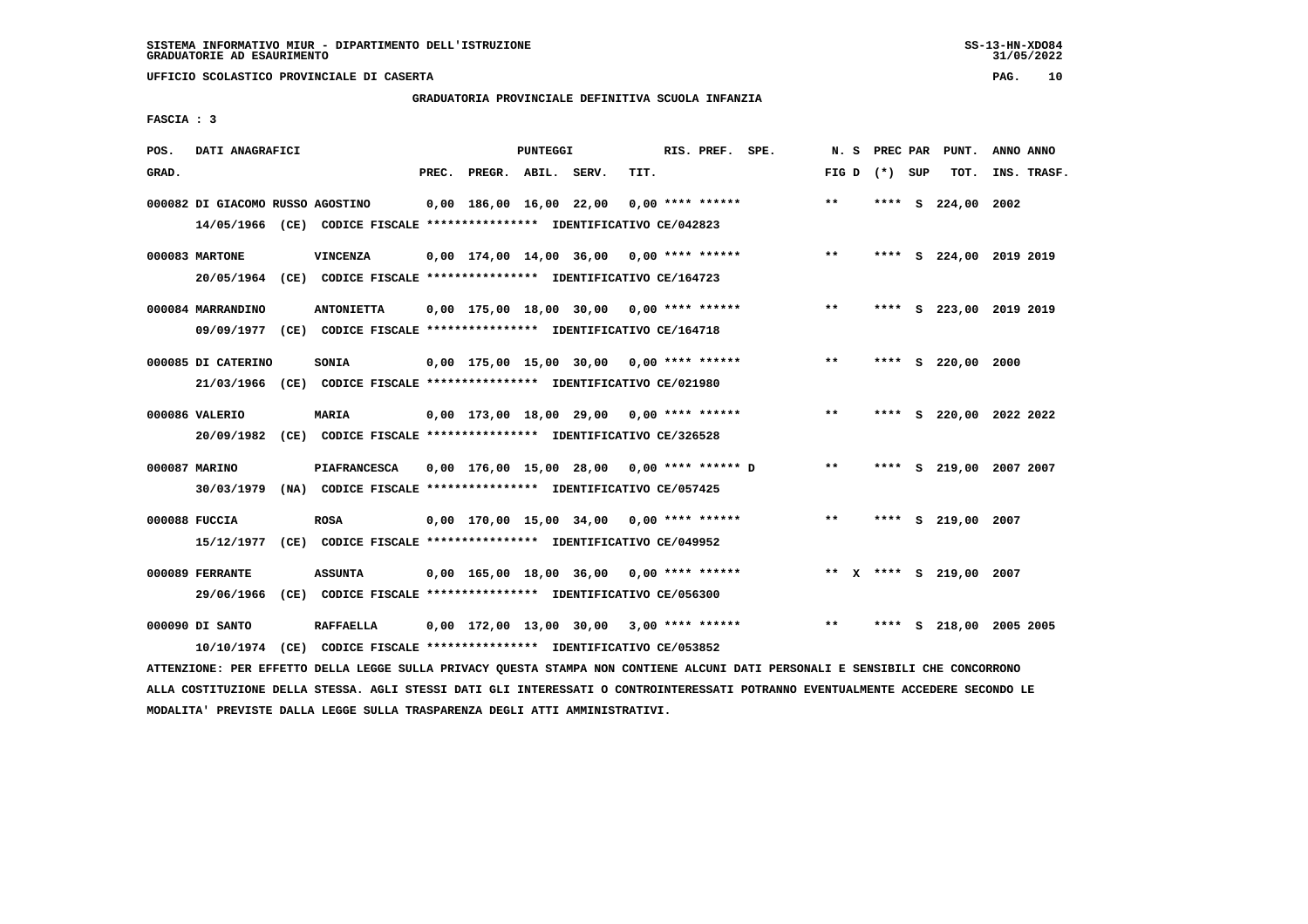**UFFICIO SCOLASTICO PROVINCIALE DI CASERTA PAG. 11**

# **GRADUATORIA PROVINCIALE DEFINITIVA SCUOLA INFANZIA**

 **FASCIA : 3**

| POS.  | DATI ANAGRAFICI                |                                                                                                                                   |       |                         | PUNTEGGI |                                               |      | RIS. PREF. SPE.    | N.S             | PREC PAR |   | PUNT.                        | ANNO ANNO |             |
|-------|--------------------------------|-----------------------------------------------------------------------------------------------------------------------------------|-------|-------------------------|----------|-----------------------------------------------|------|--------------------|-----------------|----------|---|------------------------------|-----------|-------------|
| GRAD. |                                |                                                                                                                                   | PREC. | PREGR. ABIL. SERV.      |          |                                               | TIT. |                    | FIG D $(*)$ SUP |          |   | TOT.                         |           | INS. TRASF. |
|       | 000091 PECCHILLO<br>02/07/1967 | <b>SIMONELLA</b><br>(CE) CODICE FISCALE **************** IDENTIFICATIVO CE/056173                                                 |       | 0,00 168,00 18,00 32,00 |          |                                               |      | $0.00$ **** ****** | $* *$           |          |   | **** S 218,00 2007           |           |             |
| т     | 000092 ESPOSITO<br>17/04/1959  | <b>SILVANA</b><br>(NA) CODICE FISCALE **************** IDENTIFICATIVO CE/154075                                                   |       |                         |          | $0,00$ 182,00 0,00 36,00 0,00 **** ******     |      |                    | $* *$           |          |   | **** S 218,00 2014           |           |             |
|       | 000093 CUTILLO<br>18/12/1973   | PATRIZIA<br>(CE) CODICE FISCALE **************** IDENTIFICATIVO CE/164889                                                         |       |                         |          | $0,00$ 176,00 14,00 28,00 0,00 **** ******    |      |                    | $***$           |          |   | **** S 218,00 2019 2019      |           |             |
|       | 000094 PAGANO<br>01/03/1978    | MARIA CONSIGL 0,00 166,00 16,00 36,00 0,00 **** ******<br>(NA) CODICE FISCALE **************** IDENTIFICATIVO CE/326584           |       |                         |          |                                               |      |                    |                 |          |   | ** X **** S 218,00 2022 2022 |           |             |
|       | 000095 MAIORIELLO              | GIUSEPPINA PA 0,00 165,00 16,00 36,00 0,00 **** ******<br>24/11/1975 (CE) CODICE FISCALE *************** IDENTIFICATIVO CE/023463 |       |                         |          |                                               |      |                    |                 |          |   | ** X **** S 217,00 2002      |           |             |
|       | 000096 PAPALE                  | <b>ROSA</b><br>19/04/1978 (CE) CODICE FISCALE *************** IDENTIFICATIVO CE/022954                                            |       |                         |          | 0,00 172,00 10,00 26,00 9,00 **** ******      |      |                    | $***$           |          |   | **** S 217,00 2007           |           |             |
|       | 000097 VENDEMIA                | TERESA<br>04/07/1972 (CE) CODICE FISCALE *************** IDENTIFICATIVO CE/326533                                                 |       |                         |          | $0.00$ 166.00 15.00 36.00 0.00 **** ******    |      |                    | $***$           | ****     |   | S 217,00 2022 2022           |           |             |
|       | 000098 SANTABARBARA            | VINCENZA<br>17/11/1971 (CE) CODICE FISCALE *************** IDENTIFICATIVO CE/153922                                               |       |                         |          | $0.00$ 169.00 11.00 36.00 0.00 **** ******    |      |                    | **              | ****     |   | S 216,00 2014                |           |             |
|       | 000099 SIMONE<br>01/12/1972    | ANNA<br>(CE) CODICE FISCALE **************** IDENTIFICATIVO CE/056436                                                             |       |                         |          | $0,00$ 162,00 17,00 36,00 0,00 **** ****** EF |      |                    | $* *$           | ****     | s | 215,00 2007                  |           |             |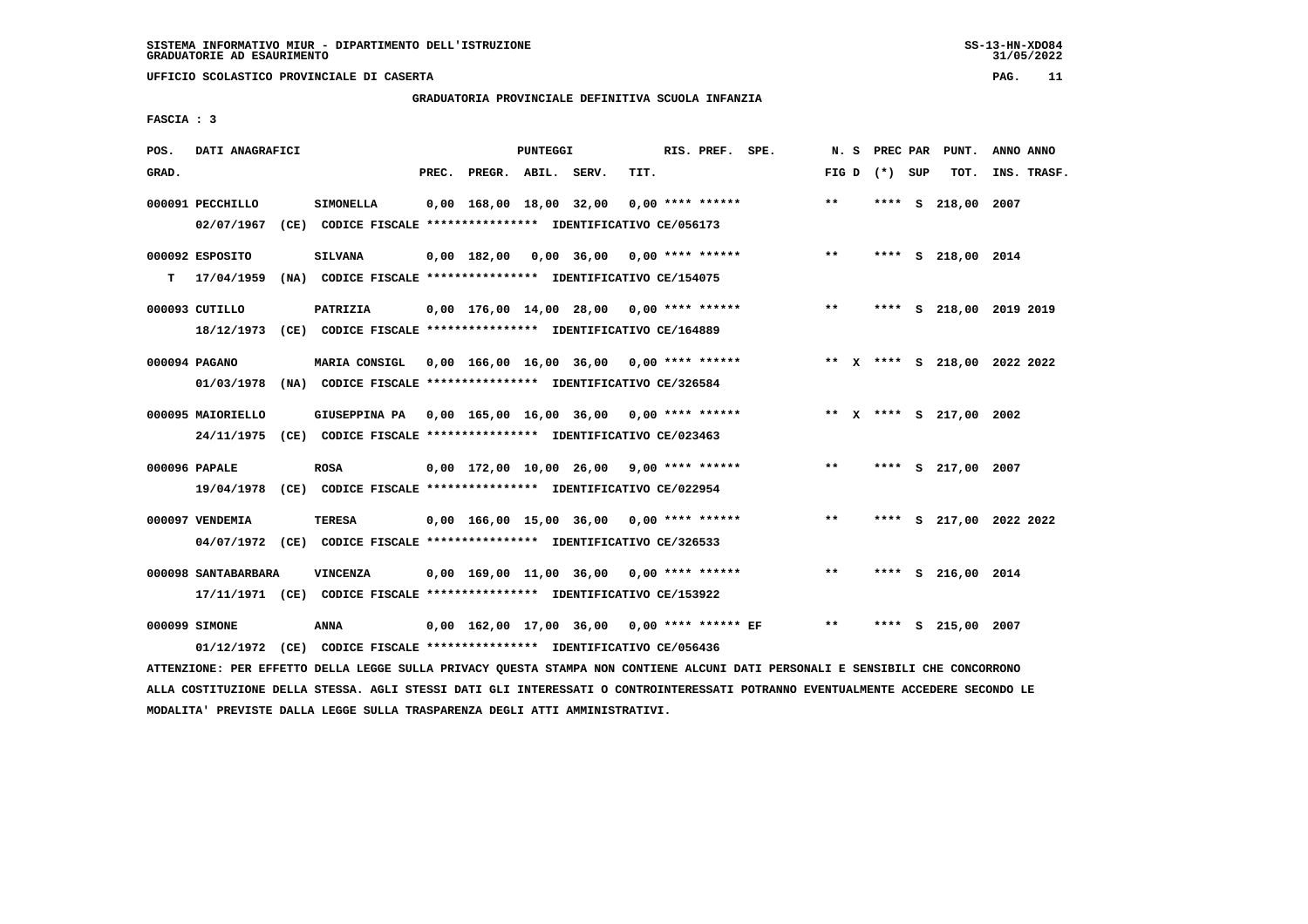# **GRADUATORIA PROVINCIALE DEFINITIVA SCUOLA INFANZIA**

 **FASCIA : 3**

| POS.  | DATI ANAGRAFICI                |                                                                                              |       |                                               | PUNTEGGI |      | RIS. PREF. SPE.    |                                           | N. S  |                 | PREC PAR PUNT.     | ANNO ANNO                    |
|-------|--------------------------------|----------------------------------------------------------------------------------------------|-------|-----------------------------------------------|----------|------|--------------------|-------------------------------------------|-------|-----------------|--------------------|------------------------------|
| GRAD. |                                |                                                                                              | PREC. | PREGR. ABIL. SERV.                            |          | TIT. |                    |                                           |       | FIG D $(*)$ SUP | TOT.               | INS. TRASF.                  |
|       | 000100 ORTUCCI                 | CARMELA<br>29/07/1976 (CE) CODICE FISCALE *************** IDENTIFICATIVO CE/055959           |       | 0,00 161,00 18,00 34,00                       |          |      | $0.00$ **** ****** |                                           | $* *$ |                 | **** S 213,00 2007 |                              |
|       | 000101 CARRESE<br>05/05/1967   | <b>CARMELA</b><br>(BN) CODICE FISCALE **************** IDENTIFICATIVO CE/140059              |       |                                               |          |      |                    | $0,00$ 181,00 6,00 26,00 0,00 **** ****** | $* *$ |                 |                    | **** S 213,00 2011 2011      |
|       | 000102 BIZZARRO                | <b>FRANCESCA</b><br>17/08/1974 (CE) CODICE FISCALE *************** IDENTIFICATIVO CE/326502  |       | 0,00 161,00 15,00 36,00 0,00 **** ****** D    |          |      |                    |                                           | **    |                 |                    | **** S 212,00 2022 2022      |
|       | 000103 GUERRIERO<br>13/08/1973 | LAVINIA<br>(CE) CODICE FISCALE **************** IDENTIFICATIVO CE/022230                     |       | 0,00 168,00 15,00 28,00 0,00 **** ******      |          |      |                    |                                           | $***$ |                 | **** S 211,00 2000 |                              |
|       | 000104 MANCUSO                 | <b>IRENE</b><br>15/07/1974 (CE) CODICE FISCALE *************** IDENTIFICATIVO CE/049671      |       |                                               |          |      |                    | 0,00 166,00 15,00 30,00 0,00 **** ******  |       |                 |                    | ** X **** S 211,00 2004 2004 |
|       | 000105 AVERSANO                | <b>GIUSEPPINA</b><br>25/03/1966 (CE) CODICE FISCALE *************** IDENTIFICATIVO CE/046143 |       | $0,00$ 169,00 18,00 24,00 0,00 **** ******    |          |      |                    |                                           | $***$ |                 | **** S 211,00 2007 |                              |
|       | 000106 FELACO                  | <b>GIUSEPPINA</b><br>13/09/1979 (CE) CODICE FISCALE *************** IDENTIFICATIVO CE/140117 |       | $0,00$ 171,00 12,00 21,00 3,00 **** ******    |          |      |                    |                                           |       |                 |                    | ** X **** S 207,00 2011 2011 |
|       | 000107 D'AUCE                  | <b>SONIA</b><br>11/03/1974 (CE) CODICE FISCALE *************** IDENTIFICATIVO CE/326498      |       | $0.00$ 171.00 $0.00$ 36.00 $0.00$ **** ****** |          |      |                    |                                           | $***$ |                 |                    | **** S 207,00 2022 2022      |
|       | 000108 SANTILLO<br>28/07/1978  | LUCIA<br>(CE) CODICE FISCALE **************** IDENTIFICATIVO CE/056962                       |       | $0,00$ 160,00 18,00 28,00 0,00 **** ******    |          |      |                    |                                           | $***$ | ****            | S 206,00 2007      |                              |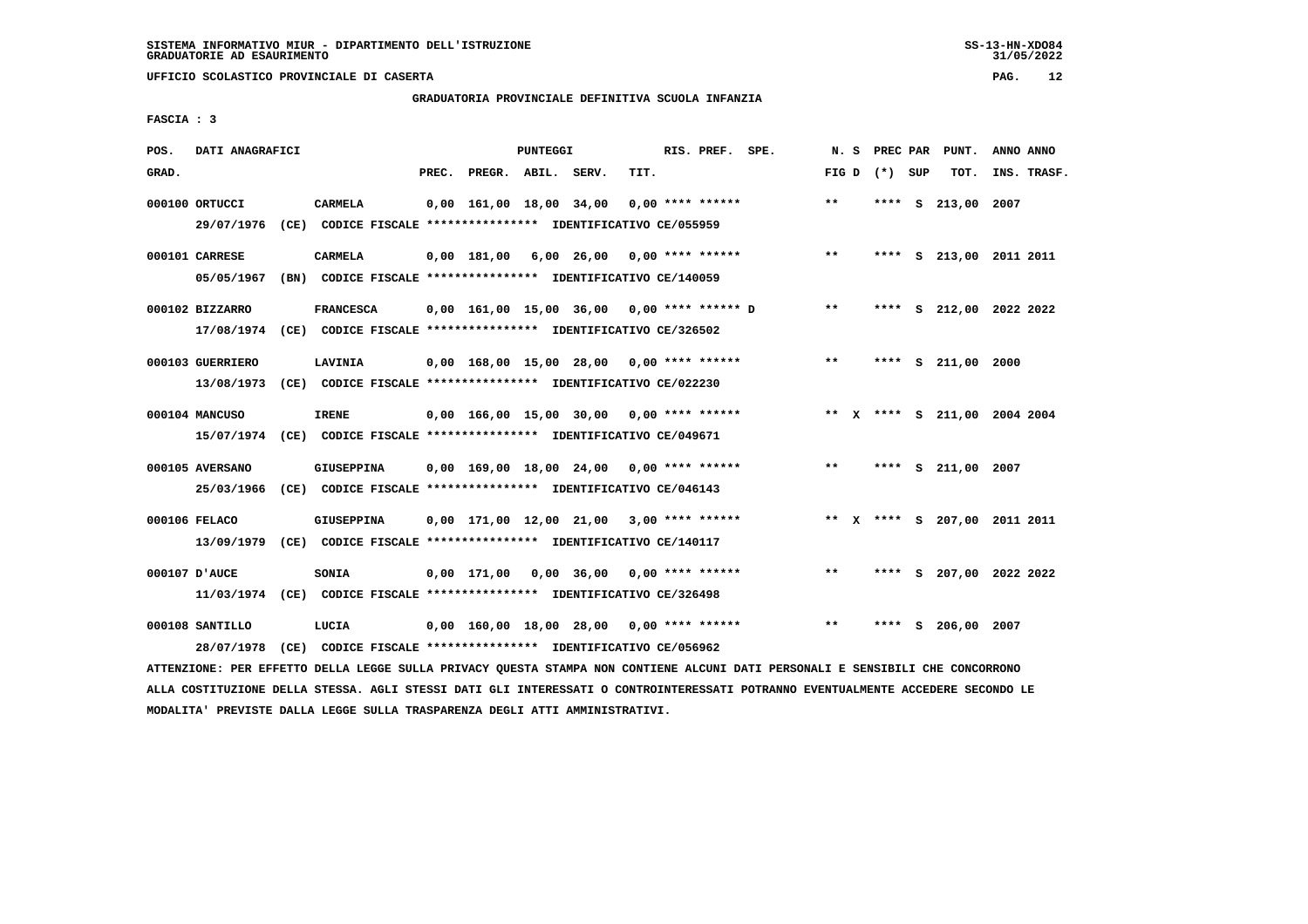# **GRADUATORIA PROVINCIALE DEFINITIVA SCUOLA INFANZIA**

 **FASCIA : 3**

| POS.  | DATI ANAGRAFICI  |                                                                                                                                 |       |                         | PUNTEGGI |                                               |      | RIS. PREF. SPE.      | N.S   | PREC PAR        |      | PUNT.                        | ANNO ANNO |             |
|-------|------------------|---------------------------------------------------------------------------------------------------------------------------------|-------|-------------------------|----------|-----------------------------------------------|------|----------------------|-------|-----------------|------|------------------------------|-----------|-------------|
| GRAD. |                  |                                                                                                                                 | PREC. | PREGR. ABIL. SERV.      |          |                                               | TIT. |                      |       | FIG D $(*)$ SUP |      | TOT.                         |           | INS. TRASF. |
|       | 000109 MUSONE    | <b>VINCENZA</b>                                                                                                                 |       | 0,00 180,00 14,00 12,00 |          |                                               |      | $0.00$ **** ****** F | $***$ | ****            | - S  | 206,00 2019 2019             |           |             |
|       | 20/02/1967       | (CE) CODICE FISCALE *************** IDENTIFICATIVO CE/164898                                                                    |       |                         |          |                                               |      |                      |       |                 |      |                              |           |             |
|       | 000110 MOTTOLA   | ANNA                                                                                                                            |       |                         |          | $0,00$ 153,00 16,00 36,00 0,00 **** ******    |      |                      | $* *$ |                 |      | **** S 205,00 2002           |           |             |
|       | 11/10/1980       | (CE) CODICE FISCALE **************** IDENTIFICATIVO CE/045640                                                                   |       |                         |          |                                               |      |                      |       |                 |      |                              |           |             |
|       | 000111 RICCIARDI | <b>BARBARA</b>                                                                                                                  |       |                         |          | 0,00 160,00 15,00 30,00 0,00 **** ****** F    |      |                      | $***$ |                 |      | **** S 205,00 2019 2019      |           |             |
|       | 08/03/1964       | (NA) CODICE FISCALE **************** IDENTIFICATIVO CE/164669                                                                   |       |                         |          |                                               |      |                      |       |                 |      |                              |           |             |
|       | 000112 IERVOLINO |                                                                                                                                 |       |                         |          | $0,00$ 150,00 15,00 38,00 0,00 **** ******    |      |                      | $* *$ |                 |      | **** S 203,00 2019 2019      |           |             |
|       | 06/11/1965       | <b>ROSA</b><br>(CE) CODICE FISCALE **************** IDENTIFICATIVO CE/164666                                                    |       |                         |          |                                               |      |                      |       |                 |      |                              |           |             |
|       |                  |                                                                                                                                 |       |                         |          |                                               |      |                      |       |                 |      |                              |           |             |
|       | 000113 PERFETTO  | IMMACOLATA                                                                                                                      |       |                         |          | 0,00 175,00 0,00 27,00 0,00 **** ****** E     |      |                      | $***$ |                 |      | **** S 202,00 2007           |           |             |
|       | 20/12/1963       | (CE) CODICE FISCALE **************** IDENTIFICATIVO CE/055895                                                                   |       |                         |          |                                               |      |                      |       |                 |      |                              |           |             |
|       | 000114 MARINO    | <b>OLIMPIA</b>                                                                                                                  |       |                         |          | $0,00$ 143,00 18,00 38,00 3,00 **** ******    |      |                      |       |                 |      | ** X **** S 202,00 2014 2014 |           |             |
|       |                  | 28/08/1972 (CE) CODICE FISCALE *************** IDENTIFICATIVO CE/145295                                                         |       |                         |          |                                               |      |                      |       |                 |      |                              |           |             |
|       |                  |                                                                                                                                 |       |                         |          |                                               |      |                      |       |                 |      |                              |           |             |
|       | 000115 MEROLA    | <b>ROSA</b>                                                                                                                     |       |                         |          | 0,00 151,00 15,00 36,00                       |      | $0.00$ **** ******   | $***$ |                 |      | **** S 202,00 2019 2019      |           |             |
|       |                  | 28/10/1981 (CE) CODICE FISCALE *************** IDENTIFICATIVO CE/164758                                                         |       |                         |          |                                               |      |                      |       |                 |      |                              |           |             |
|       | 000116 VALENTINO | <b>ROSANNA</b>                                                                                                                  |       |                         |          | $0,00$ 152,00 14,00 36,00 0,00 **** ****** DE |      |                      | $* *$ |                 |      | **** S 202,00 2022 2022      |           |             |
|       | 30/11/1968       | (CE) CODICE FISCALE **************** IDENTIFICATIVO CE/326527                                                                   |       |                         |          |                                               |      |                      |       |                 |      |                              |           |             |
|       | 000117 GAROFALO  | GIUSEPPINA                                                                                                                      |       |                         |          | $0,00$ 161,00 15,00 25,00 0,00 **** ******    |      |                      | $**$  | ****            | - SI | 201,00 2022 2022             |           |             |
|       | 01/02/1975       | (CE) CODICE FISCALE **************** IDENTIFICATIVO CE/326604                                                                   |       |                         |          |                                               |      |                      |       |                 |      |                              |           |             |
|       |                  | ATTENZIONE: PER EFFETTO DELLA LEGGE SULLA PRIVACY QUESTA STAMPA NON CONTIENE ALCUNI DATI PERSONALI E SENSIBILI CHE CONCORRONO   |       |                         |          |                                               |      |                      |       |                 |      |                              |           |             |
|       |                  | ALLA COSTITUZIONE DELLA STESSA. AGLI STESSI DATI GLI INTERESSATI O CONTROINTERESSATI POTRANNO EVENTUALMENTE ACCEDERE SECONDO LE |       |                         |          |                                               |      |                      |       |                 |      |                              |           |             |

 **MODALITA' PREVISTE DALLA LEGGE SULLA TRASPARENZA DEGLI ATTI AMMINISTRATIVI.**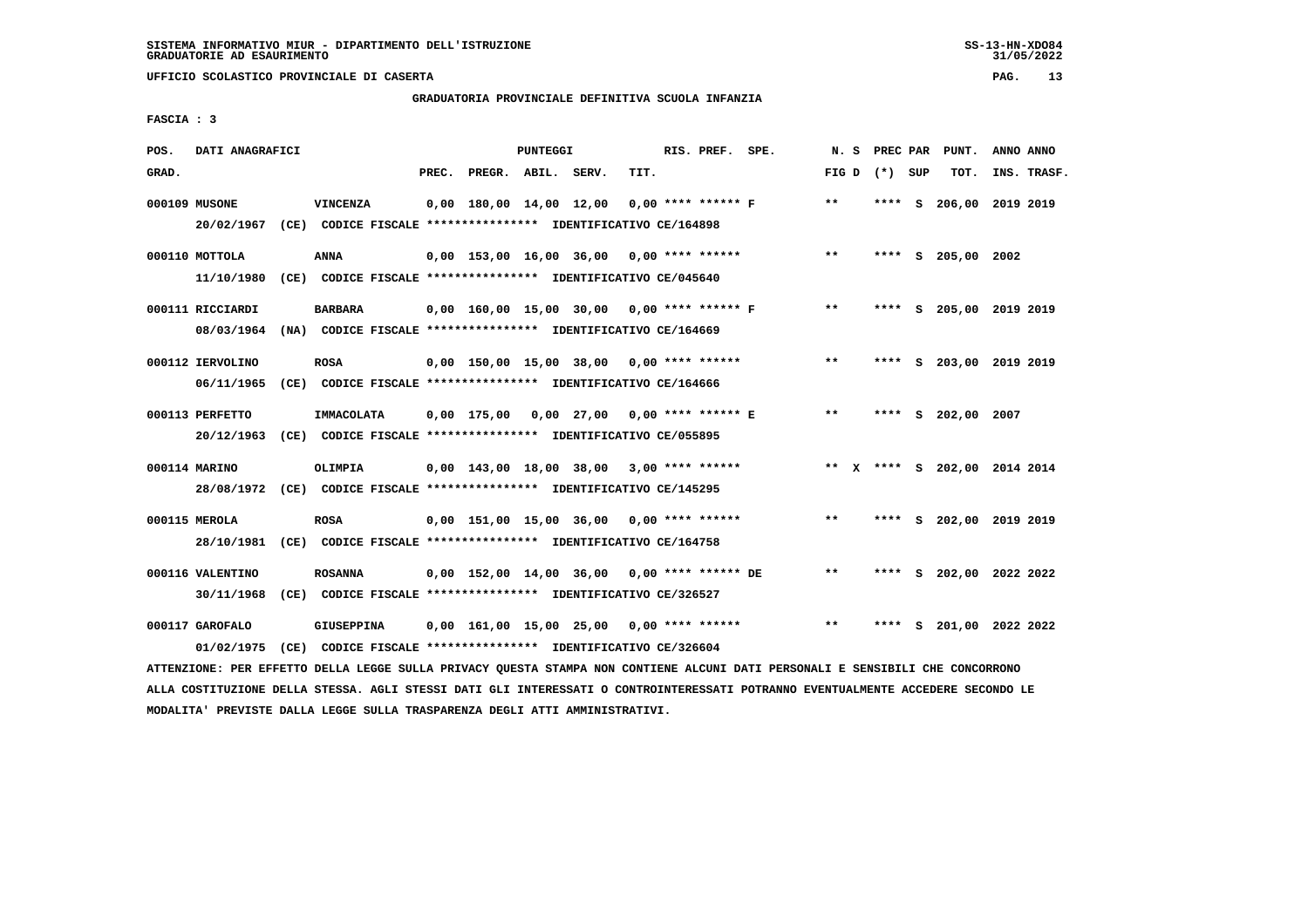# **GRADUATORIA PROVINCIALE DEFINITIVA SCUOLA INFANZIA**

 **FASCIA : 3**

| POS.         | DATI ANAGRAFICI                                                                                          |                                                                                |       |                    | <b>PUNTEGGI</b> |                                              |      | RIS. PREF. SPE.      | N. S  | PREC PAR        | PUNT.              | ANNO ANNO                    |
|--------------|----------------------------------------------------------------------------------------------------------|--------------------------------------------------------------------------------|-------|--------------------|-----------------|----------------------------------------------|------|----------------------|-------|-----------------|--------------------|------------------------------|
| GRAD.        |                                                                                                          |                                                                                | PREC. | PREGR. ABIL. SERV. |                 |                                              | TIT. |                      |       | FIG D $(*)$ SUP | TOT.               | INS. TRASF.                  |
| 000118 NEGRO | 27/05/1962 (CE) CODICE FISCALE *************** IDENTIFICATIVO CE/025703                                  | <b>ANGELA</b>                                                                  |       | 0,00 185,00 14,00  |                 | 0,00                                         |      | $0.00$ **** ****** F | $* *$ |                 | **** S 199,00 2000 |                              |
|              | 000119 NOCERA<br>20/08/1970 (CE) CODICE FISCALE *************** IDENTIFICATIVO CE/056266                 | <b>CONCETTA</b>                                                                |       |                    |                 | $0,00$ 133,00 18,00 48,00 0,00 **** ******   |      |                      | $***$ | ****            | 199,00 2019        |                              |
|              | 000120 STELLATO                                                                                          | TERESA                                                                         |       |                    |                 | $0,00$ 145,00 18,00 36,00 0,00 **** ****** D |      |                      | $***$ |                 |                    | **** S 199,00 2022 2022      |
|              | 23/09/1980<br>000121 PETRELLA<br>22/11/1968 (CE) CODICE FISCALE *************** IDENTIFICATIVO CE/021176 | (CE) CODICE FISCALE **************** IDENTIFICATIVO CE/326598<br><b>ANGELA</b> |       |                    |                 | $0.00$ 153.00 16.00 29.00 0.00 **** ******   |      |                      | $***$ |                 | **** S 198,00 2002 |                              |
|              | 000122 FERRARA<br>10/01/1975 (CE) CODICE FISCALE *************** IDENTIFICATIVO CE/056577                | MONICA                                                                         |       |                    |                 | $0.00$ 142.00 15.00 36.00 0.00 **** ******   |      |                      | **    |                 |                    | **** S 193,00 2007 2007      |
|              | 000123 IOVINELLA<br>30/08/1960 (VA) CODICE FISCALE *************** IDENTIFICATIVO CE/045670              | IMMACOLATA                                                                     |       |                    |                 | 0,00 150,00 16,00 26,00 0,00 **** ******     |      |                      | $***$ |                 | **** S 192,00 2002 |                              |
|              | 000124 ALTIERI<br>18/10/1970 (CE) CODICE FISCALE *************** IDENTIFICATIVO CE/047997                | <b>CLELIA</b>                                                                  |       |                    |                 | $0,00$ 152,00 16,00 24,00 0,00 **** ******   |      |                      |       |                 |                    | ** X **** S 192,00 2003 2003 |
| 000125 BOVE  | 13/04/1961 (NA) CODICE FISCALE *************** IDENTIFICATIVO CE/164987                                  | <b>ANTONELLA</b>                                                               |       |                    |                 | $0,00$ 153,00 13,00 26,00 0,00 **** ******   |      |                      | $***$ | ****            |                    | S 192,00 2019 2019           |
|              | 000126 MORMILE<br>31/03/1976                                                                             | <b>FLORA</b><br>(NA) CODICE FISCALE **************** IDENTIFICATIVO CE/045611  |       |                    |                 | $0.00$ 138.00 15.00 38.00 0.00 **** ******   |      |                      | $* *$ | ****            | S 191,00 2002      |                              |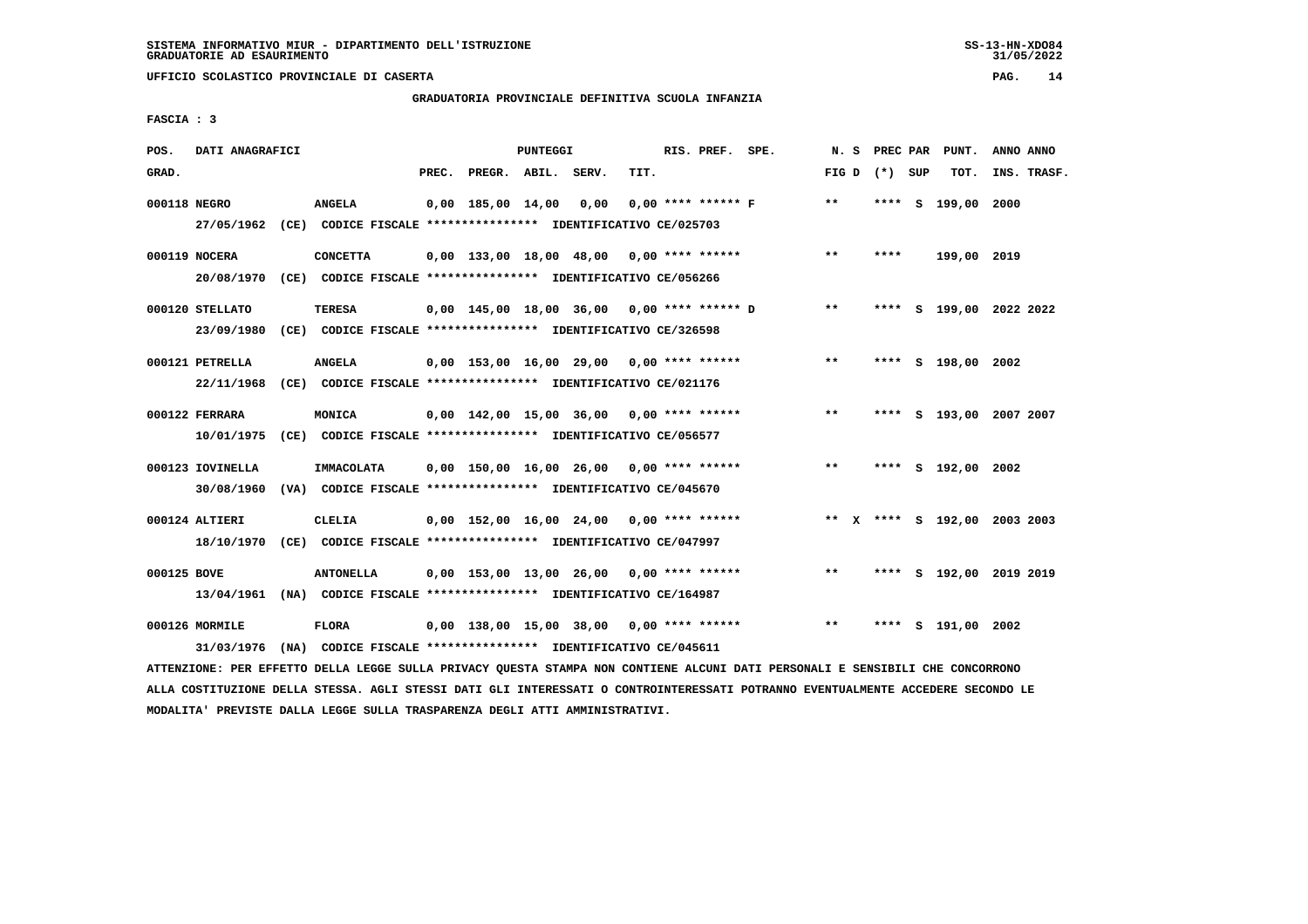# **GRADUATORIA PROVINCIALE DEFINITIVA SCUOLA INFANZIA**

 **FASCIA : 3**

| POS.         | DATI ANAGRAFICI                |                                                                                           |       |                    | PUNTEGGI |                                              |      | RIS. PREF. SPE.    | N.S   | PREC PAR | PUNT.                   | ANNO ANNO   |  |
|--------------|--------------------------------|-------------------------------------------------------------------------------------------|-------|--------------------|----------|----------------------------------------------|------|--------------------|-------|----------|-------------------------|-------------|--|
| GRAD.        |                                |                                                                                           | PREC. | PREGR. ABIL. SERV. |          |                                              | TIT. |                    | FIG D | (*) SUP  | TOT.                    | INS. TRASF. |  |
| T.           | 000127 DE FELICE<br>13/08/1971 | <b>ERMELINDA</b><br>(CE) CODICE FISCALE **************** IDENTIFICATIVO CE/147603         |       | $0,00$ 155,00      |          | $0,00$ 36,00                                 |      | $0.00$ **** ****** | $* *$ |          | **** S 191,00 2014      |             |  |
|              | 000128 IAVAZZO<br>27/04/1981   | MARIA IMMACOL<br>(NA) CODICE FISCALE **************** IDENTIFICATIVO CE/326664            | 0.00  |                    |          | 18,00 17,00 153,00 3,00 **** ******          |      |                    | $***$ |          | **** S 191,00 2022 2022 |             |  |
| 000129 RUSSO |                                | <b>DORIANA</b><br>23/07/1976 (CE) CODICE FISCALE *************** IDENTIFICATIVO CE/164811 |       |                    |          | $0,00$ 169,00 15,00 0,00 6,00 **** ******    |      |                    | $* *$ |          | **** S 190,00 2019 2019 |             |  |
|              | 000130 DI FOGGIA<br>01/11/1976 | ADDOLORATA<br>(CE) CODICE FISCALE *************** IDENTIFICATIVO CE/042595                |       |                    |          | $0,00$ 157,00 15,00 17,00 0,00 **** ******   |      |                    | $***$ |          | **** S 189,00 2002      |             |  |
|              | 000131 GRANATA<br>07/04/1969   | <b>ELEONORA</b><br>(NA) CODICE FISCALE **************** IDENTIFICATIVO CE/164825          |       |                    |          | 0,00 148,00 15,00 26,00 0,00 **** ****** D   |      |                    | $***$ | ****     | S 189,00 2019 2019      |             |  |
| 000132 LEONE | 10/01/1962                     | ANNA MARIA<br>(CE) CODICE FISCALE **************** IDENTIFICATIVO CE/022603               |       |                    |          | $0,00$ 156,00 14,00 18,00 0,00 **** ******   |      |                    | $***$ |          | **** S 188,00 2000      |             |  |
| 000133 PAONE |                                | MICHELINA<br>20/11/1959 (CE) CODICE FISCALE *************** IDENTIFICATIVO CE/024373      |       |                    |          | $0.00$ 144.00 14.00 30.00 0.00 **** ****** F |      |                    | $***$ |          | **** S 188,00 2000      |             |  |
|              | 000134 MONTANO<br>21/03/1979   | <b>GIUSTINA</b><br>(CE) CODICE FISCALE **************** IDENTIFICATIVO CE/326673          |       |                    |          | $0,00$ 134,00 16,00 36,00 0,00 **** ****** D |      |                    | $* *$ |          | **** S 186,00 2022 2022 |             |  |
|              | 000135 DEL PRETE<br>17/05/1975 | <b>MARIA ANTONIN</b><br>(NA) CODICE FISCALE **************** IDENTIFICATIVO CE/043760     |       |                    |          | 0,00 146,00 15,00 24,00 0,00 **** ******     |      |                    | $* *$ | ****     | S 185,00 2002           |             |  |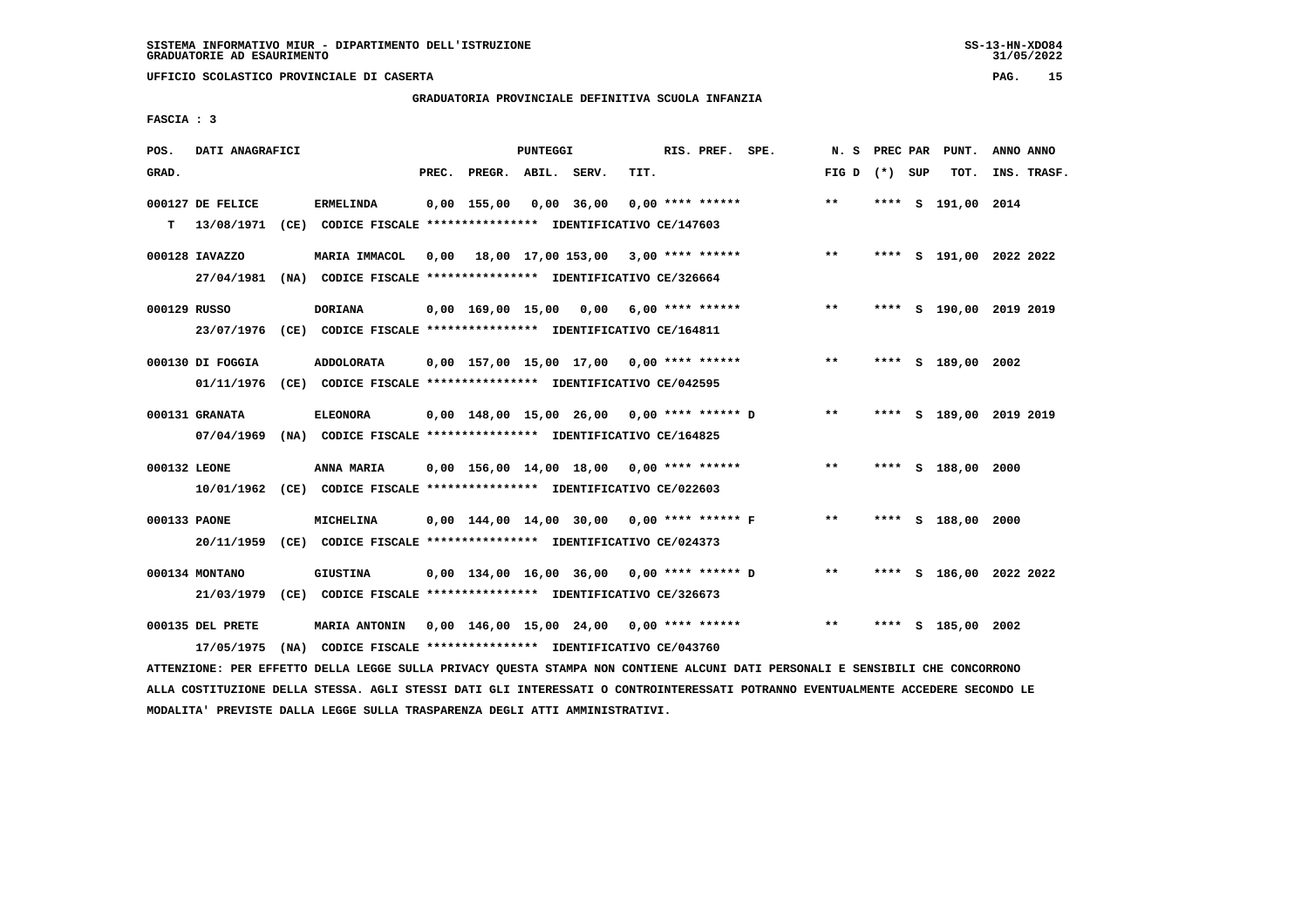# **GRADUATORIA PROVINCIALE DEFINITIVA SCUOLA INFANZIA**

 **FASCIA : 3**

| POS.         | DATI ANAGRAFICI  |                                                                          | <b>PUNTEGGI</b> |                                            |  |      | RIS. PREF. SPE.    | N.S               |      | PREC PAR PUNT.          | ANNO ANNO |             |
|--------------|------------------|--------------------------------------------------------------------------|-----------------|--------------------------------------------|--|------|--------------------|-------------------|------|-------------------------|-----------|-------------|
| GRAD.        |                  |                                                                          |                 | PREC. PREGR. ABIL. SERV.                   |  | TIT. |                    | FIG $D$ $(*)$ SUP |      | TOT.                    |           | INS. TRASF. |
| 000136 ROSSI |                  | CARMELA LUCIA                                                            |                 | 0,00 134,00 15,00 36,00                    |  |      | $0.00$ **** ****** | $***$             | **** | S 185,00 2022 2022      |           |             |
|              | 14/10/1960       | (CE) CODICE FISCALE **************** IDENTIFICATIVO CE/326647            |                 |                                            |  |      |                    |                   |      |                         |           |             |
|              | 000137 FERRARO   | <b>GIUSEPPINA</b>                                                        |                 | $0.00$ 134.00 14.00 36.00 0.00 **** ****** |  |      |                    | $***$             |      | **** S 184,00 2019 2019 |           |             |
|              | 02/10/1963       | (CE) CODICE FISCALE *************** IDENTIFICATIVO CE/164700             |                 |                                            |  |      |                    |                   |      |                         |           |             |
| 000138 ROSSI |                  | <b>MARGHERITA</b>                                                        |                 | $0,00$ 137,00 15,00 30,00 0,00 **** ****** |  |      |                    | **                |      | **** S 182,00 2011 2011 |           |             |
|              |                  | 30/07/1979 (CE) CODICE FISCALE *************** IDENTIFICATIVO CE/140186  |                 |                                            |  |      |                    |                   |      |                         |           |             |
|              | 000139 FIORILLO  | <b>MARIA</b>                                                             |                 | $0.00$ 169.00 0.00 10.00 3.00 **** ******  |  |      |                    | $***$             |      | **** S 182,00 2014      |           |             |
| T.           |                  | 18/11/1971 (CE) CODICE FISCALE **************** IDENTIFICATIVO CE/145896 |                 |                                            |  |      |                    |                   |      |                         |           |             |
| 000140 MANZO |                  | <b>ANTONIETTA</b>                                                        |                 | $0.00$ 137.00 14.00 30.00 0.00 **** ****** |  |      |                    | $***$             |      | **** S 181,00 2002      |           |             |
|              | 13/02/1969       | (CE) CODICE FISCALE **************** IDENTIFICATIVO CE/043956            |                 |                                            |  |      |                    |                   |      |                         |           |             |
|              | 000141 DI STOLA  | <b>TERESA</b>                                                            |                 | $0.00$ 138.00 15.00 28.00 0.00 **** ****** |  |      |                    | $***$             |      | **** S 181,00 2003      |           |             |
|              |                  | 31/08/1972 (CE) CODICE FISCALE *************** IDENTIFICATIVO CE/048654  |                 |                                            |  |      |                    |                   |      |                         |           |             |
|              | 000142 SCIROCCO  | <b>MARIA TERESA</b>                                                      |                 | $0.00$ 137.00 12.00 31.00 0.00 **** ****** |  |      |                    | $* *$             | **** | S 180,00 2007           |           |             |
|              | 14/08/1978       | (CE) CODICE FISCALE **************** IDENTIFICATIVO CE/056780            |                 |                                            |  |      |                    |                   |      |                         |           |             |
|              | 000143 ABBRACCIO | LUCIA ANTONEL                                                            |                 | $0,00$ 141,00 15,00 24,00 0,00 **** ****** |  |      |                    | $* *$             | **** | S 180,00 2019 2019      |           |             |
|              | 04/08/1977       | (CE) CODICE FISCALE **************** IDENTIFICATIVO CE/164696            |                 |                                            |  |      |                    |                   |      |                         |           |             |
| 000144 MONE  |                  | MARIA CONCETT                                                            |                 | $0,00$ 144,00 15,00 20,00 0,00 **** ****** |  |      |                    | $***$             | **** | S 179,00 2007 2007      |           |             |
|              | 31/07/1977       | (CE) CODICE FISCALE **************** IDENTIFICATIVO CE/057552            |                 |                                            |  |      |                    |                   |      |                         |           |             |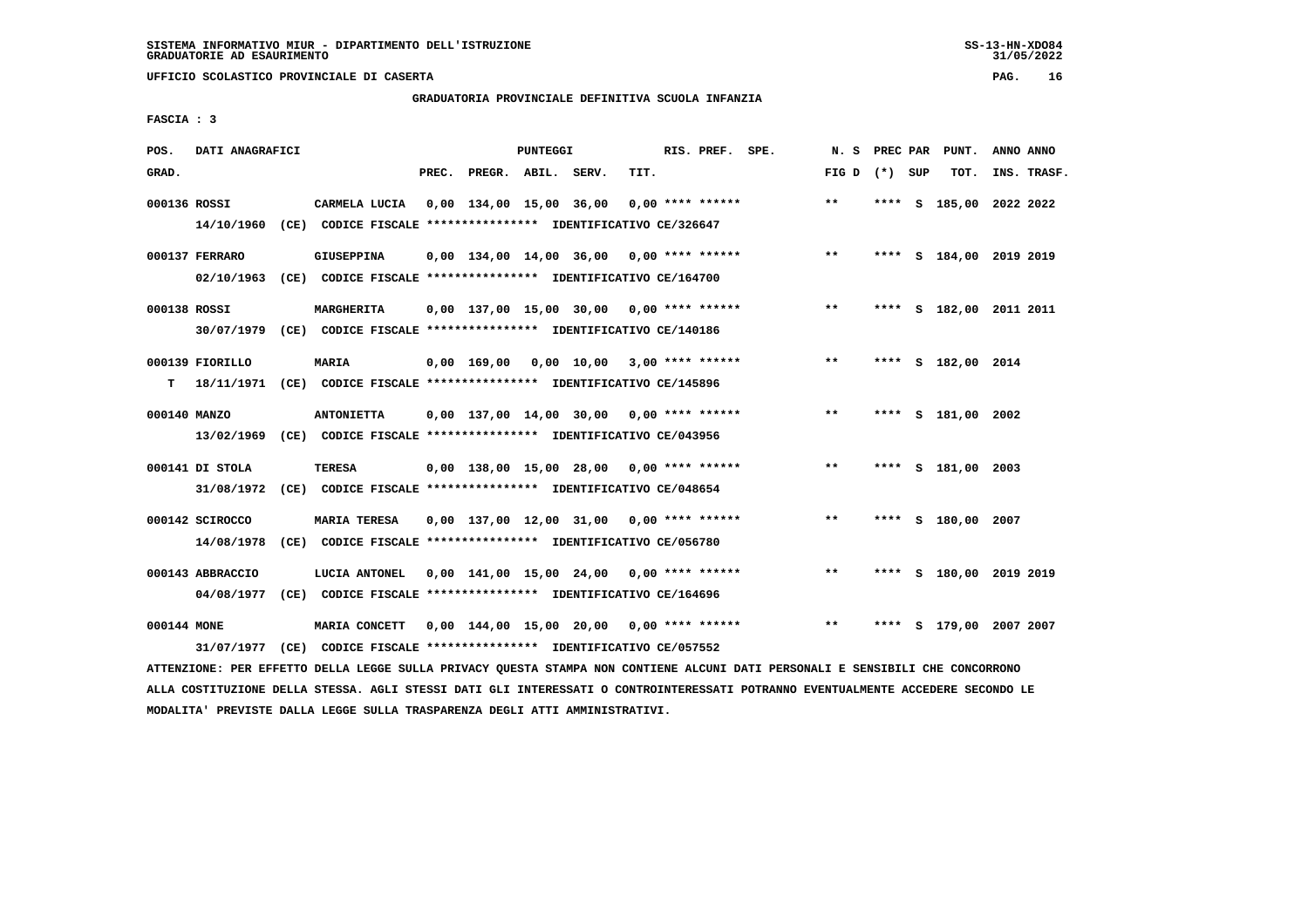# **GRADUATORIA PROVINCIALE DEFINITIVA SCUOLA INFANZIA**

 **FASCIA : 3**

| POS.         | DATI ANAGRAFICI   |                                                                         | <b>PUNTEGGI</b> |                    |            |                                               |      | RIS. PREF. SPE.        | N.S          |                   | PREC PAR PUNT.          | ANNO ANNO |             |
|--------------|-------------------|-------------------------------------------------------------------------|-----------------|--------------------|------------|-----------------------------------------------|------|------------------------|--------------|-------------------|-------------------------|-----------|-------------|
| GRAD.        |                   |                                                                         | PREC.           | PREGR. ABIL. SERV. |            |                                               | TIT. |                        |              | FIG $D$ $(*)$ SUP | TOT.                    |           | INS. TRASF. |
|              | 000145 DE GENNARO | ANNA LISA                                                               |                 | $0,00$ 143,00      | 0,00 36,00 |                                               |      | $0.00$ **** ****** D F | $***$        |                   | **** S 179,00 2014      |           |             |
| т            |                   | 27/10/1974 (CE) CODICE FISCALE *************** IDENTIFICATIVO CE/148238 |                 |                    |            |                                               |      |                        |              |                   |                         |           |             |
|              | 000146 COSCIA     | <b>ANGELA</b>                                                           |                 |                    |            | $0.00$ 140.00 14.00 25.00 0.00 **** ******    |      |                        | $***$        |                   | **** S 179,00 2019 2019 |           |             |
|              | 14/07/1975        | (CE) CODICE FISCALE **************** IDENTIFICATIVO CE/164877           |                 |                    |            |                                               |      |                        |              |                   |                         |           |             |
|              | 000147 CICCARELLI | PASQUALINA                                                              |                 |                    |            | $0,00$ 133,00 14,00 28,00 3,00 **** ****** EF |      |                        | $* *$        |                   | **** S 178,00 2000      |           |             |
|              | 12/03/1968        | (CE) CODICE FISCALE **************** IDENTIFICATIVO CE/023520           |                 |                    |            |                                               |      |                        |              |                   |                         |           |             |
|              | 000148 PENDOLINO  | <b>ANTONIETTA</b>                                                       |                 |                    |            | $0,00$ 128,00 14,00 36,00 0,00 **** ******    |      |                        | $**$         |                   | **** S 178,00 2019 2019 |           |             |
|              | 29/03/1979        | (CE) CODICE FISCALE **************** IDENTIFICATIVO CE/164964           |                 |                    |            |                                               |      |                        |              |                   |                         |           |             |
|              | 000149 DI RAUSO   | <b>FRANCESCA</b>                                                        |                 |                    |            | 0,00 140,00 16,00 22,00 0,00 **** ******      |      |                        | $**$         |                   | **** S 178,00 2019 2019 |           |             |
|              | 28/03/1975        | (CE) CODICE FISCALE **************** IDENTIFICATIVO CE/164910           |                 |                    |            |                                               |      |                        |              |                   |                         |           |             |
|              | 000150 BUCCIERO   | <b>FRANCESCA</b>                                                        |                 |                    |            | $0,00$ 133,00 14,00 26,00 3,00 **** ******    |      |                        |              |                   | ** x **** s 176,00      | 2000      |             |
|              | 19/10/1975        | (CE) CODICE FISCALE **************** IDENTIFICATIVO CE/024022           |                 |                    |            |                                               |      |                        |              |                   |                         |           |             |
|              | 000151 IOVINO     | CARLA                                                                   |                 |                    |            | $0,00$ 136,00 15,00 24,00 0,00 **** ******    |      |                        | $\star\star$ | ****              | S 175,00 2022 2022      |           |             |
|              | 15/11/1976        | (CE) CODICE FISCALE **************** IDENTIFICATIVO CE/326609           |                 |                    |            |                                               |      |                        |              |                   |                         |           |             |
| 000152 RAIMO |                   | <b>MARIA</b>                                                            |                 |                    |            | $0.00$ 158.00 15.00 0.00 0.00 **** ******     |      |                        | $***$        |                   | **** S 173,00 2007 2007 |           |             |
|              | 11/03/1965        | (CE) CODICE FISCALE **************** IDENTIFICATIVO CE/056741           |                 |                    |            |                                               |      |                        |              |                   |                         |           |             |
|              | 000153 CRISCI     | MARIA                                                                   |                 |                    |            | $0.00$ 133.00 18.00 21.00 0.00 **** ******    |      |                        | $***$        | ****              | S 172,00 2007           |           |             |
|              | 02/02/1973        | (CE) CODICE FISCALE **************** IDENTIFICATIVO CE/056727           |                 |                    |            |                                               |      |                        |              |                   |                         |           |             |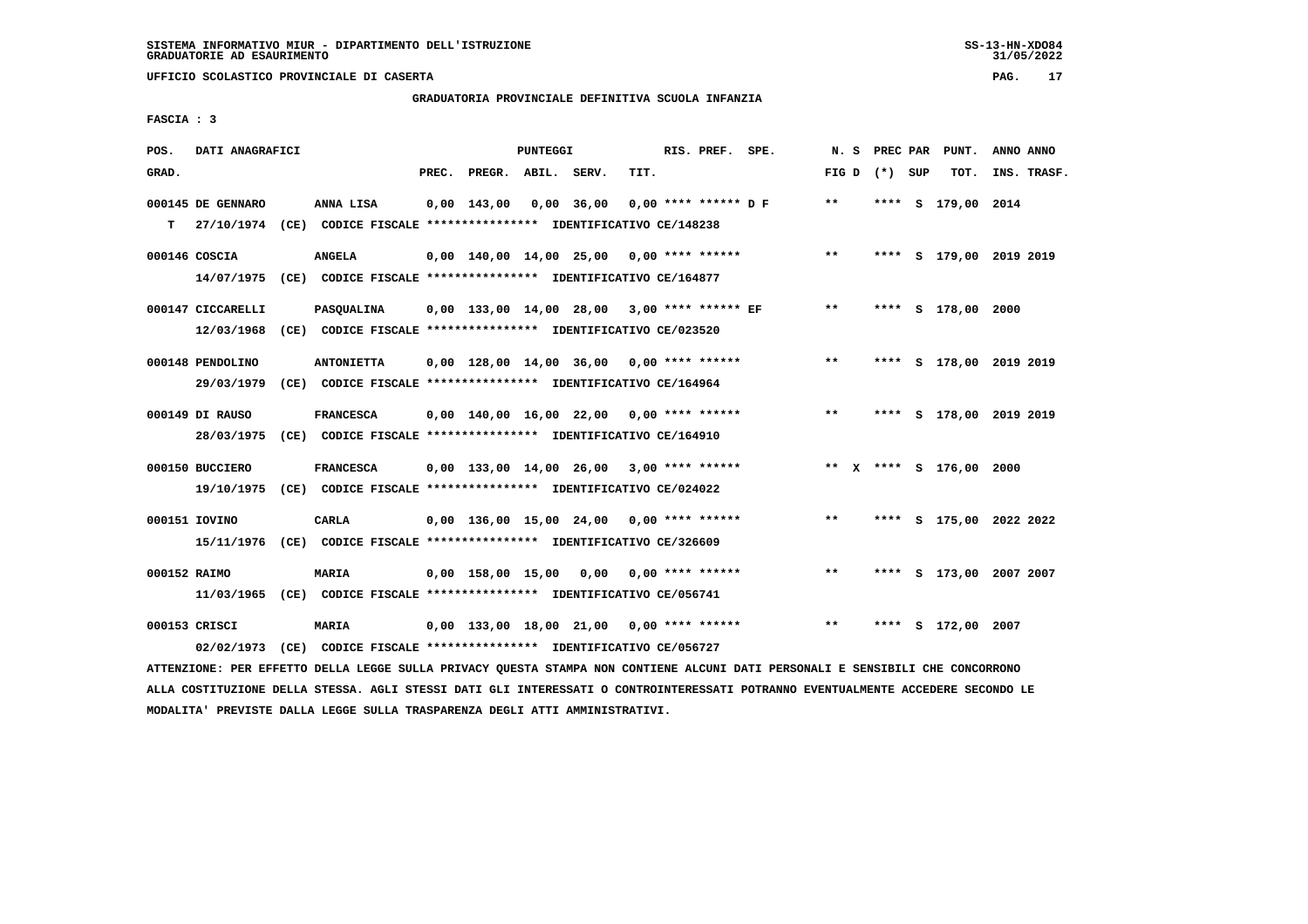# **GRADUATORIA PROVINCIALE DEFINITIVA SCUOLA INFANZIA**

 **FASCIA : 3**

| POS.         | DATI ANAGRAFICI                 |                                                                                            | <b>PUNTEGGI</b> |                         |  |                                               |      | RIS. PREF. SPE.    | N.S   | PREC PAR        | PUNT.                   | ANNO ANNO |             |
|--------------|---------------------------------|--------------------------------------------------------------------------------------------|-----------------|-------------------------|--|-----------------------------------------------|------|--------------------|-------|-----------------|-------------------------|-----------|-------------|
| GRAD.        |                                 |                                                                                            | PREC.           | PREGR. ABIL. SERV.      |  |                                               | TIT. |                    |       | FIG D $(*)$ SUP | TOT.                    |           | INS. TRASF. |
|              | 000154 FONTANA<br>15/11/1966    | <b>ELVIRA</b><br>(CE) CODICE FISCALE **************** IDENTIFICATIVO CE/326536             |                 | 0,00 120,00 16,00 36,00 |  |                                               |      | $0.00$ **** ****** | $***$ |                 | **** S 172,00 2022 2022 |           |             |
|              | 000155 GADOLA<br>31/07/1971     | <b>CLEMENTINA</b><br>(CE) CODICE FISCALE **************** IDENTIFICATIVO CE/145210         |                 |                         |  | $0,00$ 123,00 15,00 32,00 0,00 **** ******    |      |                    | $***$ | ****            | S 170,00 2014 2014      |           |             |
|              | 000156 GAGLIONE                 | <b>CATERINA</b><br>21/03/1974 (CE) CODICE FISCALE *************** IDENTIFICATIVO CE/140074 |                 |                         |  | $0.00$ 110.00 18.00 40.00 0.00 **** ****** EF |      |                    | $***$ |                 | **** S 168,00 2011 2011 |           |             |
| т            | 000157 GAROFALO                 | <b>PAOLA</b><br>07/08/1972 (CE) CODICE FISCALE *************** IDENTIFICATIVO CE/326605    |                 | $0,00$ 132,00           |  | $0,00$ 36,00 0,00 **** ******                 |      |                    | $***$ |                 | **** S 168,00 2022 2022 |           |             |
|              | 000158 D'AMBROSIO<br>12/02/1976 | ROSA<br>(CE) CODICE FISCALE *************** IDENTIFICATIVO CE/326563                       |                 |                         |  | $0,00$ 127,00 16,00 25,00 0,00 **** ******    |      |                    | $**$  | ****            | S 168,00 2022 2022      |           |             |
|              | 000159 GALLICOLA<br>20/02/1965  | IMMACOLATA<br>(CE) CODICE FISCALE **************** IDENTIFICATIVO CE/044512                |                 |                         |  | 0,00 123,00 15,00 28,00 0,00 **** ******      |      |                    | $***$ | ****            | S 166,00 2002           |           |             |
|              | 000160 ERRICO<br>18/12/1971     | <b>CONCETTA</b><br>(CE) CODICE FISCALE **************** IDENTIFICATIVO CE/164979           |                 |                         |  | $0.00$ 130.00 18.00 18.00 0.00 **** ******    |      |                    |       | ** $X$ ****     | 166,00 2019 2019        |           |             |
|              | 000161 AMODIO                   | <b>FILOMENA</b><br>06/06/1972 (CE) CODICE FISCALE *************** IDENTIFICATIVO CE/021465 |                 |                         |  | $0,00$ 140,00 13,00 12,00 0,00 **** ******    |      |                    | **    | ****            | S 165,00 2000           |           |             |
| 000162 VERDE | 08/11/1982                      | LUISA<br>(CE) CODICE FISCALE **************** IDENTIFICATIVO CE/055834                     |                 |                         |  | $0.00$ 132.00 17.00 16.00 0.00 **** ******    |      |                    | $***$ | ****            | S 165,00 2007           |           |             |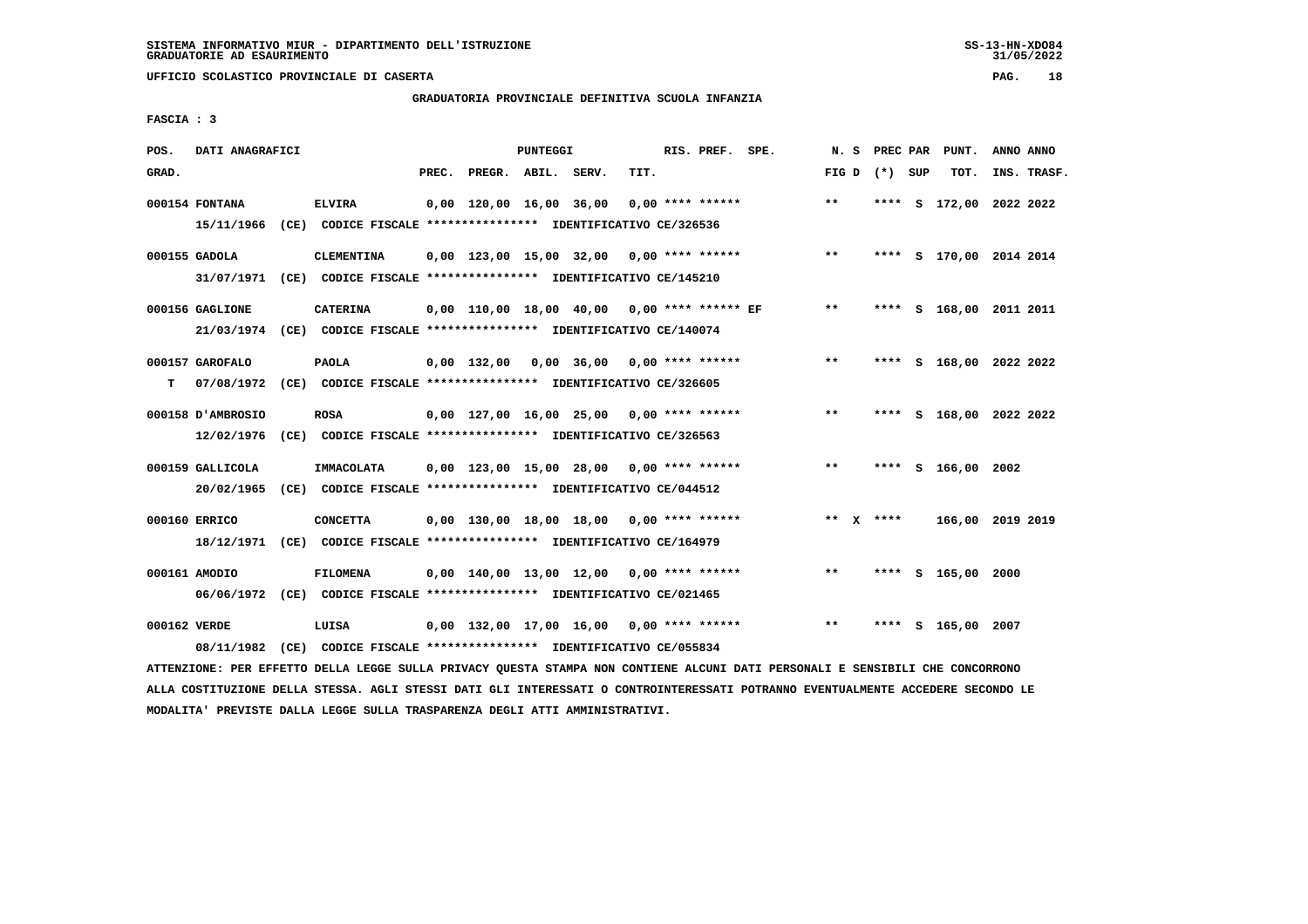# **GRADUATORIA PROVINCIALE DEFINITIVA SCUOLA INFANZIA**

 **FASCIA : 3**

| POS.         | DATI ANAGRAFICI    |                                                                                                                               |       |                          | PUNTEGGI |                                            |      | RIS. PREF. SPE.      |                                                                          |                 |  | N. S PREC PAR PUNT.     | ANNO ANNO |             |
|--------------|--------------------|-------------------------------------------------------------------------------------------------------------------------------|-------|--------------------------|----------|--------------------------------------------|------|----------------------|--------------------------------------------------------------------------|-----------------|--|-------------------------|-----------|-------------|
| GRAD.        |                    |                                                                                                                               | PREC. | PREGR. ABIL. SERV.       |          |                                            | TIT. |                      |                                                                          | FIG D $(*)$ SUP |  | TOT.                    |           | INS. TRASF. |
|              | 000163 MIRAGLIA    | <b>GIUSEPPINA</b>                                                                                                             |       | $0,00$ 132,00 0,00 30,00 |          |                                            |      | 3,00 **** ****** DEF |                                                                          | $* *$           |  | **** S 165,00 2019 2019 |           |             |
| т            |                    | 24/09/1970 (CE) CODICE FISCALE **************** IDENTIFICATIVO CE/164799                                                      |       |                          |          |                                            |      |                      |                                                                          |                 |  |                         |           |             |
|              | 000164 CARRINO     | LUCIA                                                                                                                         |       |                          |          | $0,00$ 113,00 14,00 36,00 0,00 **** ****** |      |                      |                                                                          | $***$           |  | **** S 163,00 2000      |           |             |
|              |                    | 27/08/1974 (CE) CODICE FISCALE *************** IDENTIFICATIVO CE/024199                                                       |       |                          |          |                                            |      |                      |                                                                          |                 |  |                         |           |             |
|              | 000165 LAGRAVANESE | <b>ANNA MARIA</b>                                                                                                             |       |                          |          | 0,00 127,00 17,00 18,00 0,00 **** ******   |      |                      |                                                                          | $***$           |  | **** S 162,00 2005 2005 |           |             |
|              |                    | 29/03/1964 (CE) CODICE FISCALE *************** IDENTIFICATIVO CE/053659                                                       |       |                          |          |                                            |      |                      |                                                                          |                 |  |                         |           |             |
|              | 000166 DEL PRETE   | MARIA LUISA                                                                                                                   |       |                          |          |                                            |      |                      | 0,00 108,00 15,00 38,00 0,00 **** ****** EF                              | $***$           |  | **** S 161,00 2019 2019 |           |             |
|              | 29/10/1967         | (NA) CODICE FISCALE **************** IDENTIFICATIVO CE/164822                                                                 |       |                          |          |                                            |      |                      |                                                                          |                 |  |                         |           |             |
|              | 000167 ZIMBARDI    | <b>ROSARIA</b>                                                                                                                |       |                          |          | $0,00$ 129,00 13,00 18,00 0,00 **** ****** |      |                      |                                                                          | $* *$           |  | **** S 160,00 2007      |           |             |
|              |                    | 18/11/1971 (CE) CODICE FISCALE *************** IDENTIFICATIVO CE/043679                                                       |       |                          |          |                                            |      |                      |                                                                          |                 |  |                         |           |             |
| 000168 NASTO |                    | <b>GIUSEPPA</b>                                                                                                               |       |                          |          | 0,00 144,00 0,00 16,00 0,00 **** ****** D  |      |                      |                                                                          | $***$           |  | **** S 160,00 2014      |           |             |
|              |                    | T 31/08/1982 (CE) CODICE FISCALE *************** IDENTIFICATIVO CE/149486                                                     |       |                          |          |                                            |      |                      |                                                                          |                 |  |                         |           |             |
|              | 000169 SCHAEFER    | CLAUDIA                                                                                                                       |       |                          |          | $0,00$ 147,00 11,00 2,00 0,00 **** ******  |      |                      |                                                                          | $* *$           |  | **** S 160,00 2019 2019 |           |             |
|              |                    | 07/05/1980 (CE) CODICE FISCALE *************** IDENTIFICATIVO CE/326455                                                       |       |                          |          |                                            |      |                      |                                                                          |                 |  |                         |           |             |
|              | 000170 PETRUCCELLI | <b>GIOVANNA</b>                                                                                                               |       |                          |          | 0,00 120,00 15,00 22,00 0,00 **** ****** F |      |                      |                                                                          | $***$           |  | **** S 157,00 2022 2022 |           |             |
|              |                    | 19/10/1965 (CE) CODICE FISCALE *************** IDENTIFICATIVO CE/326565                                                       |       |                          |          |                                            |      |                      |                                                                          |                 |  |                         |           |             |
|              | 000171 PARENTE     | <b>MARIATERESA</b>                                                                                                            |       |                          |          |                                            |      |                      | $0,00$ 109,00 0,00 48,00 0,00 **** ****** D ** X **** S 157,00 2022 2022 |                 |  |                         |           |             |
| т            | 09/07/1975         | (CE) CODICE FISCALE **************** IDENTIFICATIVO CE/326628                                                                 |       |                          |          |                                            |      |                      |                                                                          |                 |  |                         |           |             |
|              |                    | ATTENZIONE: PER EFFETTO DELLA LEGGE SULLA PRIVACY QUESTA STAMPA NON CONTIENE ALCUNI DATI PERSONALI E SENSIBILI CHE CONCORRONO |       |                          |          |                                            |      |                      |                                                                          |                 |  |                         |           |             |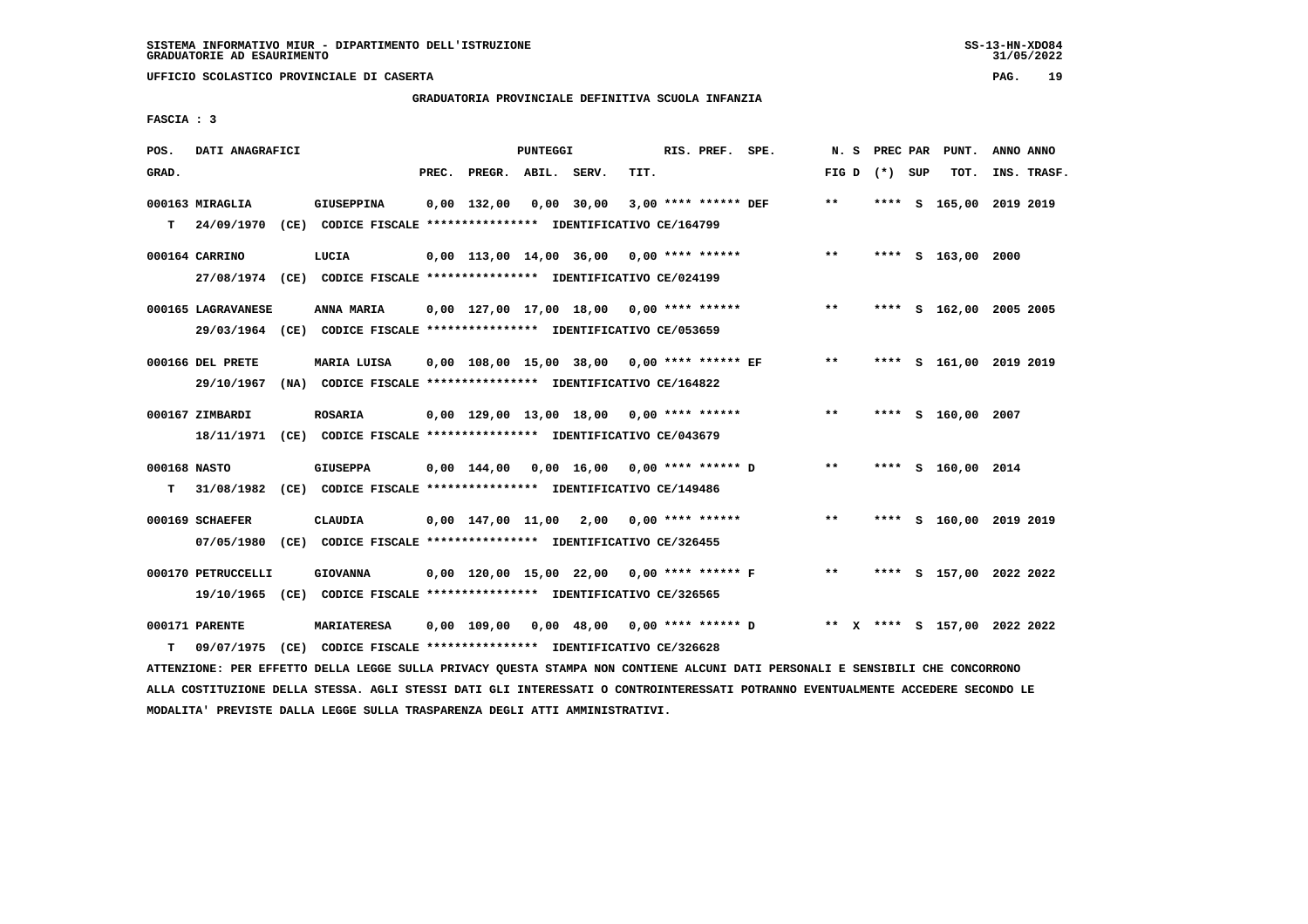# **GRADUATORIA PROVINCIALE DEFINITIVA SCUOLA INFANZIA**

 **FASCIA : 3**

| POS.               | DATI ANAGRAFICI              |                                                                                              |       |                                            | PUNTEGGI |      |      | RIS. PREF. SPE.      |                                              |                 |  | N. S PREC PAR PUNT. | ANNO ANNO               |  |
|--------------------|------------------------------|----------------------------------------------------------------------------------------------|-------|--------------------------------------------|----------|------|------|----------------------|----------------------------------------------|-----------------|--|---------------------|-------------------------|--|
| GRAD.              |                              |                                                                                              | PREC. | PREGR. ABIL. SERV.                         |          |      | TIT. |                      |                                              | FIG D $(*)$ SUP |  | TOT.                | INS. TRASF.             |  |
|                    | 000172 GUARINO               | <b>GERARDINA</b><br>23/07/1965 (CE) CODICE FISCALE *************** IDENTIFICATIVO CE/326685  |       | 0,00 105,00 15,00 36,00                    |          |      |      | $0.00$ **** ****** D |                                              | $* *$           |  |                     | **** S 156,00 2022 2022 |  |
|                    | 000173 LA CANNA              | CARLA FRANCES<br>17/03/1977 (CE) CODICE FISCALE **************** IDENTIFICATIVO CE/056587    |       | 0,00 124,00 18,00 12,00 0,00 **** ******   |          |      |      |                      |                                              | $***$           |  | **** S 154,00 2007  |                         |  |
| 000174 PALMA<br>T. |                              | <b>CONCETTA</b><br>10/07/1981 (CE) CODICE FISCALE **************** IDENTIFICATIVO CE/151041  |       | $0,00$ 116,00 14,00 24,00 0,00 **** ****** |          |      |      |                      |                                              | $***$           |  | **** S 154,00 2014  |                         |  |
|                    | 000175 D'AGOSTINO            | <b>MARIA ANNA</b><br>11/12/1962 (CE) CODICE FISCALE *************** IDENTIFICATIVO CE/326497 |       |                                            |          |      |      |                      | 0,00 114,00 16,00 24,00 0,00 **** ****** D F | $***$           |  |                     | **** S 154,00 2022 2022 |  |
|                    | 000176 FESTINI SORREGA MARIA | 21/05/1963 (CE) CODICE FISCALE *************** IDENTIFICATIVO CE/025752                      |       | 0,00 121,00 16,00 16,00 0,00 **** ******   |          |      |      |                      |                                              | $***$           |  | **** S 153,00 2000  |                         |  |
|                    | 000177 CAPOLUONGO            | <b>ANNUNZIATA</b><br>17/08/1965 (CE) CODICE FISCALE *************** IDENTIFICATIVO CE/044949 |       | $0,00$ 113,00 16,00 24,00 0,00 **** ****** |          |      |      |                      |                                              | $***$           |  | **** S 153,00 2002  |                         |  |
| т                  | 000178 FIORILLO              | <b>GENNARINA</b><br>19/04/1980 (CE) CODICE FISCALE *************** IDENTIFICATIVO CE/154128  |       | $0,00$ 118,00 11,00 24,00 0,00 **** ****** |          |      |      |                      |                                              | $***$           |  | **** S 153,00 2014  |                         |  |
| T.                 | 000179 D'ANNA                | <b>DOMENICA</b><br>13/05/1977 (CE) CODICE FISCALE **************** IDENTIFICATIVO CE/326523  |       |                                            |          |      |      |                      | 0,00 102,00 12,00 36,00 3,00 **** ****** D   | $* *$           |  |                     | **** S 153,00 2022 2022 |  |
|                    | 000180 D'ALBENZIO            | <b>CLEMENTINA</b><br>24/09/1970 (CE) CODICE FISCALE *************** IDENTIFICATIVO CE/026652 |       | 0,00 136,00 16,00                          |          | 0,00 |      | $0.00$ **** ******   |                                              | $***$           |  | **** S 152,00 2002  |                         |  |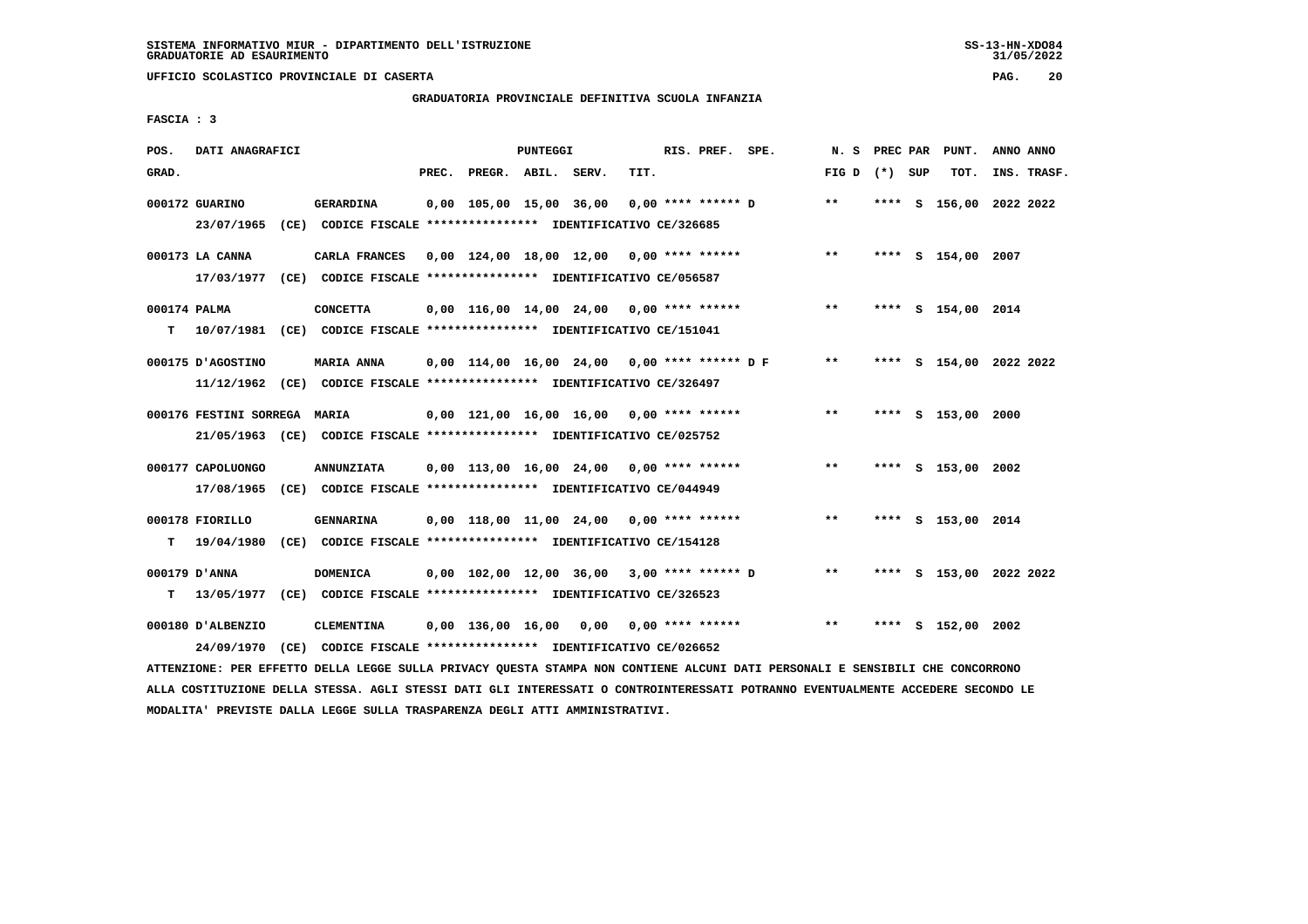**UFFICIO SCOLASTICO PROVINCIALE DI CASERTA PAG. 21**

# **GRADUATORIA PROVINCIALE DEFINITIVA SCUOLA INFANZIA**

 **FASCIA : 3**

| POS.         | DATI ANAGRAFICI                                                         |                   |       |                          | PUNTEGGI |                                                               |      | RIS. PREF. SPE.       |                      |       | N. S PREC PAR   | PUNT.                   | ANNO ANNO   |  |
|--------------|-------------------------------------------------------------------------|-------------------|-------|--------------------------|----------|---------------------------------------------------------------|------|-----------------------|----------------------|-------|-----------------|-------------------------|-------------|--|
|              |                                                                         |                   |       |                          |          |                                                               |      |                       |                      |       |                 |                         |             |  |
| GRAD.        |                                                                         |                   | PREC. | PREGR. ABIL. SERV.       |          |                                                               | TIT. |                       |                      |       | FIG D $(*)$ SUP | тот.                    | INS. TRASF. |  |
|              | 000181 PASCARELLA                                                       | <b>ROSA</b>       |       | $0,00$ 128,00 15,00 8,00 |          |                                                               |      | $0.00$ **** ****** EF |                      | $***$ |                 | **** S 151,00 2000      |             |  |
|              | 27/01/1966 (CE) CODICE FISCALE *************** IDENTIFICATIVO CE/021183 |                   |       |                          |          |                                                               |      |                       |                      |       |                 |                         |             |  |
|              |                                                                         |                   |       |                          |          |                                                               |      |                       |                      |       |                 |                         |             |  |
|              | 000182 CARICCHIA                                                        | LUISA             |       |                          |          | 0,00 138,00 11,00 2,00                                        |      |                       | $0.00$ **** ****** F | $***$ |                 | **** S 151,00 2000      |             |  |
|              | 31/08/1966                                                              |                   |       |                          |          | (EE) CODICE FISCALE **************** IDENTIFICATIVO CE/024735 |      |                       |                      |       |                 |                         |             |  |
|              |                                                                         |                   |       |                          |          |                                                               |      |                       |                      |       |                 |                         |             |  |
| 000183 BRUNO |                                                                         | ANNA MARIA        |       |                          |          | $0,00$ 124,00 11,00 16,00 0,00 **** ******                    |      |                       |                      | $***$ |                 | **** S 151,00 2019 2019 |             |  |
| т            | 23/03/1965 (CE) CODICE FISCALE *************** IDENTIFICATIVO CE/164988 |                   |       |                          |          |                                                               |      |                       |                      |       |                 |                         |             |  |
|              |                                                                         |                   |       |                          |          |                                                               |      |                       |                      |       |                 |                         |             |  |
|              | 000184 SANTANGELO                                                       | <b>MARIA</b>      |       |                          |          | $0.00$ 136.00 14.00 0.00 0.00 **** ******                     |      |                       |                      | $***$ |                 | **** S 150,00 2022 2022 |             |  |
|              | 12/08/1972 (CE) CODICE FISCALE *************** IDENTIFICATIVO CE/326572 |                   |       |                          |          |                                                               |      |                       |                      |       |                 |                         |             |  |
|              |                                                                         |                   |       |                          |          |                                                               |      |                       |                      |       |                 |                         |             |  |
|              | 000185 D'ORAZIO                                                         | <b>MADDALENA</b>  |       |                          |          | $0,00$ $94,00$ $15,00$ $34,00$ $4,00$ $***$ **** ******       |      |                       |                      | **    |                 | **** S 147,00 2007 2007 |             |  |
|              | 14/02/1980 (CE) CODICE FISCALE *************** IDENTIFICATIVO CE/056938 |                   |       |                          |          |                                                               |      |                       |                      |       |                 |                         |             |  |
|              |                                                                         |                   |       |                          |          |                                                               |      |                       |                      |       |                 |                         |             |  |
|              | 000186 SCOGNAMIGLIO                                                     | <b>CHIARA</b>     |       |                          |          | 0,00 95,00 16,00 36,00 0,00 **** ******                       |      |                       |                      | $***$ |                 | **** S 147,00 2022 2022 |             |  |
|              | 22/02/1974 (NA) CODICE FISCALE *************** IDENTIFICATIVO CE/326580 |                   |       |                          |          |                                                               |      |                       |                      |       |                 |                         |             |  |
|              |                                                                         |                   |       |                          |          |                                                               |      |                       |                      |       |                 |                         |             |  |
|              | 000187 MEROLA                                                           | <b>ROSA</b>       |       |                          |          | 0,00 129,00 0,00 16,00                                        |      | $0.00$ **** ******    |                      | $***$ |                 | **** S 145,00 2014      |             |  |
|              | 11/11/1967 (TO) CODICE FISCALE *************** IDENTIFICATIVO CE/154656 |                   |       |                          |          |                                                               |      |                       |                      |       |                 |                         |             |  |
|              |                                                                         |                   |       |                          |          |                                                               |      |                       |                      |       |                 |                         |             |  |
|              | 000188 ALLEGRETTA                                                       | <b>GIUSEPPINA</b> |       |                          |          | $0,00$ 111,00 16,00 16,00 0,00 **** ******                    |      |                       |                      | $***$ |                 | **** S 143,00 2019 2019 |             |  |
|              | 26/10/1971 (CE) CODICE FISCALE *************** IDENTIFICATIVO CE/164746 |                   |       |                          |          |                                                               |      |                       |                      |       |                 |                         |             |  |
|              |                                                                         |                   |       |                          |          |                                                               |      |                       |                      |       |                 |                         |             |  |
|              | 000189 SPARANO                                                          | <b>GINA</b>       |       | $0.00$ 142.00            | 0,00     | 0,00                                                          |      | $0.00$ **** ******    |                      |       |                 | ** X **** S 142,00 2014 |             |  |
|              |                                                                         |                   |       |                          |          |                                                               |      |                       |                      |       |                 |                         |             |  |
| т            | 22/03/1976                                                              |                   |       |                          |          | (CE) CODICE FISCALE **************** IDENTIFICATIVO CE/164317 |      |                       |                      |       |                 |                         |             |  |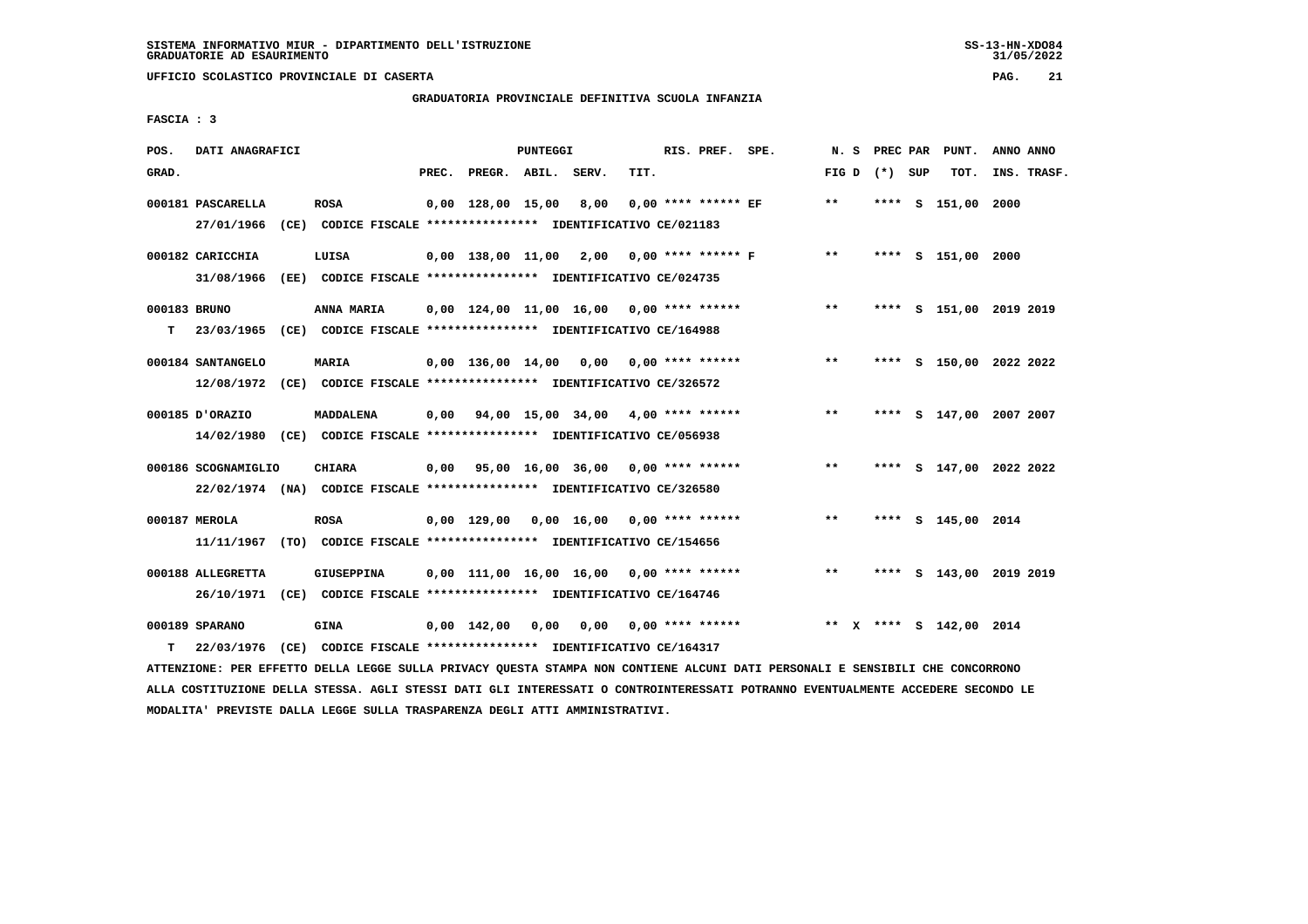# **GRADUATORIA PROVINCIALE DEFINITIVA SCUOLA INFANZIA**

 **FASCIA : 3**

| POS.  | DATI ANAGRAFICI                 |                                                                                              |       |                          | <b>PUNTEGGI</b> |                                                         |      | RIS. PREF. SPE.    | N. S            | PREC PAR | PUNT.                   | ANNO ANNO |             |
|-------|---------------------------------|----------------------------------------------------------------------------------------------|-------|--------------------------|-----------------|---------------------------------------------------------|------|--------------------|-----------------|----------|-------------------------|-----------|-------------|
| GRAD. |                                 |                                                                                              | PREC. | PREGR. ABIL. SERV.       |                 |                                                         | TIT. |                    | FIG D $(*)$ SUP |          | TOT.                    |           | INS. TRASF. |
| т     | 000190 ESPOSITO<br>11/11/1983   | <b>MARIACIRA</b><br>(NA) CODICE FISCALE **************** IDENTIFICATIVO CE/149151            |       | $0,00$ 127,00 0,00 12,00 |                 |                                                         |      | $3,00$ **** ****** | $***$           |          | **** S 142,00 2014      |           |             |
| т     | 000191 PALUMBO                  | MARIA GRAZIA<br>21/01/1973 (CE) CODICE FISCALE *************** IDENTIFICATIVO CE/164793      |       |                          |                 | $0,00$ 106,00 0,00 36,00 0,00 **** ****** D F           |      |                    | $* *$           |          | **** S 142,00 2019 2019 |           |             |
|       | 000192 SANTONASTASO             | <b>VINCENZA</b><br>04/09/1973 (CE) CODICE FISCALE *************** IDENTIFICATIVO CE/133594   | 0,00  | 54,00                    |                 | $0,00$ 88,00 0,00 **** ******                           |      |                    | $***$           |          | **** S 142,00 2022      |           |             |
|       | 000193 MAGLIONE                 | <b>MARGHERITA</b><br>25/05/1967 (CE) CODICE FISCALE *************** IDENTIFICATIVO CE/056532 |       |                          |                 | $0,00$ 108,00 18,00 12,00 3,00 **** ******              |      |                    | $* *$           |          | **** S 141,00 2007      |           |             |
|       | 000194 SIMEONE                  | <b>MARIA</b><br>30/08/1976 (CE) CODICE FISCALE *************** IDENTIFICATIVO CE/164773      |       |                          |                 | $0,00$ 105,00 15,00 20,00 0,00 **** ****** D            |      |                    | $* *$           |          | **** S 140,00 2019 2019 |           |             |
| т     | 000195 U AGOSTINO<br>10/06/1966 | <b>ANGELA</b><br>(UD) CODICE FISCALE *************** IDENTIFICATIVO CE/326540                |       |                          |                 | 0,00 128,00 0,00 12,00                                  |      | $0.00$ **** ****** | $**$            |          | **** S 140,00 2022 2022 |           |             |
|       | 000196 LETIZIA                  | <b>ANTONIETTA</b><br>01/12/1965 (CE) CODICE FISCALE *************** IDENTIFICATIVO CE/042998 |       |                          |                 | $0.00$ $97.00$ $15.00$ $25.00$ $0.00$ $***$ **** ****** |      |                    | $***$           |          | **** S 137,00 2002      |           |             |
|       | 000197 MINIERO<br>06/04/1971    | <b>ANGELA</b><br>(CE) CODICE FISCALE **************** IDENTIFICATIVO CE/326651               |       | $0.00$ $124.00$ $13.00$  |                 | 0,00                                                    |      | $0.00$ **** ****** | $**$            |          | **** S 137,00 2022 2022 |           |             |
| т     | 000198 VALENTINO<br>10/09/1977  | <b>NUNZIA</b><br>(CE) CODICE FISCALE **************** IDENTIFICATIVO CE/164635               |       | $0,00$ 136,00            | 0,00            | 0,00                                                    |      | $0.00$ **** ****** | $***$           | ****     | S 136,00 2019 2019      |           |             |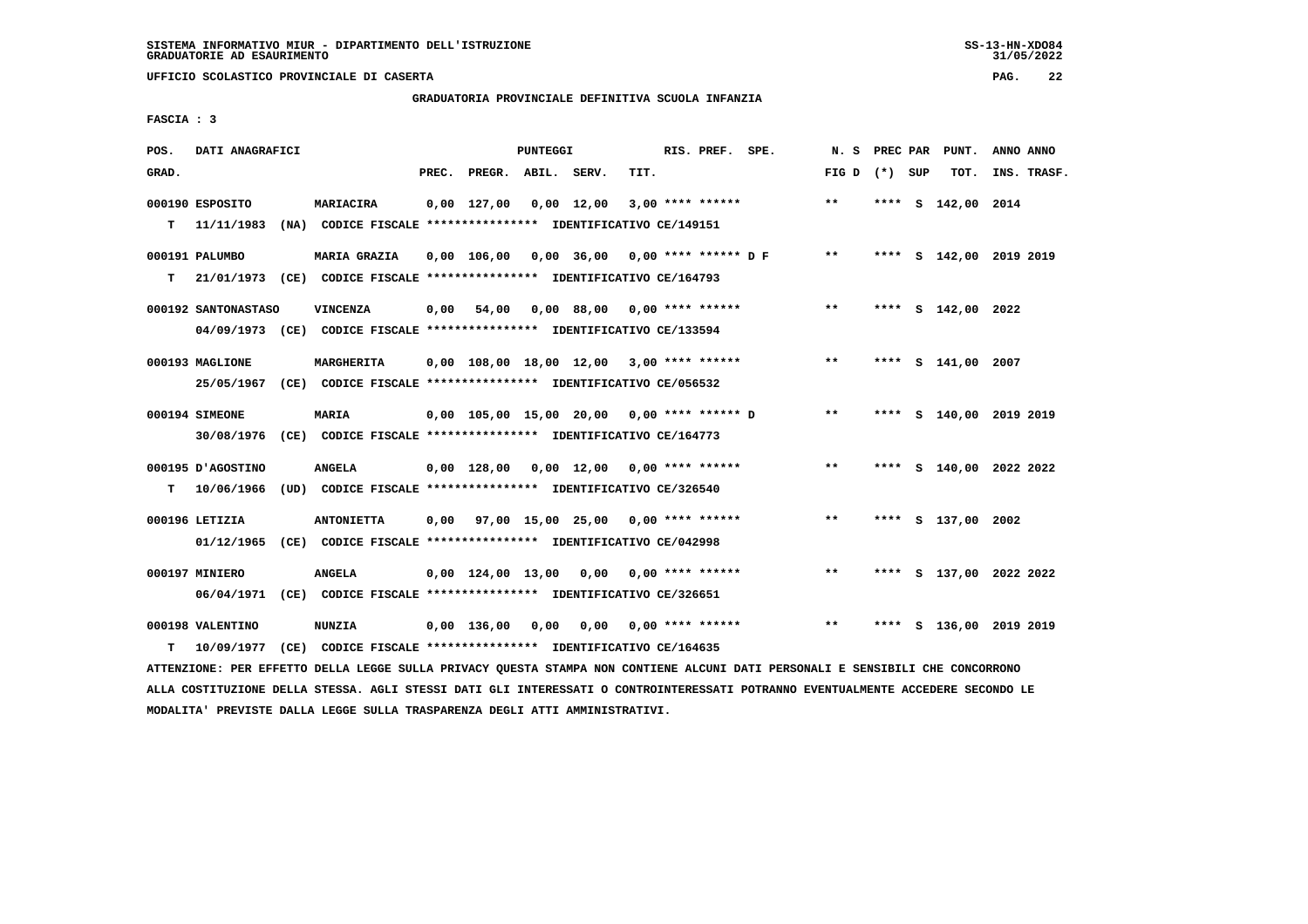# **GRADUATORIA PROVINCIALE DEFINITIVA SCUOLA INFANZIA**

 **FASCIA : 3**

| POS.         | DATI ANAGRAFICI   |                                                                                                                               |       |                          | PUNTEGGI |                                         |      | RIS. PREF. SPE.    |                                                               |       |                 | N. S PREC PAR PUNT.     | ANNO ANNO |             |
|--------------|-------------------|-------------------------------------------------------------------------------------------------------------------------------|-------|--------------------------|----------|-----------------------------------------|------|--------------------|---------------------------------------------------------------|-------|-----------------|-------------------------|-----------|-------------|
| GRAD.        |                   |                                                                                                                               | PREC. | PREGR. ABIL. SERV.       |          |                                         | TIT. |                    |                                                               |       | FIG D $(*)$ SUP | тот.                    |           | INS. TRASF. |
|              | 000199 SPORTIELLO | <b>ANTONIETTA</b>                                                                                                             |       | $0,00$ 123,00 12,00 0,00 |          |                                         |      | $0.00$ **** ****** |                                                               |       |                 | ** X **** S 135,00 2000 |           |             |
|              |                   | 02/04/1967 (CE) CODICE FISCALE *************** IDENTIFICATIVO CE/020757                                                       |       |                          |          |                                         |      |                    |                                                               |       |                 |                         |           |             |
| 000200 IZZO  |                   | MARIA ROSARIA 0,00 106,00 14,00 14,00 0,00 **** ******                                                                        |       |                          |          |                                         |      |                    |                                                               | $***$ |                 | **** S 134,00 2000      |           |             |
|              |                   | 24/02/1968 (CE) CODICE FISCALE *************** IDENTIFICATIVO CE/023756                                                       |       |                          |          |                                         |      |                    |                                                               |       |                 |                         |           |             |
|              | 000201 ANDREOZZI  | MARIA ROTONDA 0,00 112,00 18,00 4,00 0,00 **** ******                                                                         |       |                          |          |                                         |      |                    |                                                               | $**$  |                 | **** S 134,00 2014 2014 |           |             |
|              |                   | 22/02/1977 (CE) CODICE FISCALE *************** IDENTIFICATIVO CE/145241                                                       |       |                          |          |                                         |      |                    |                                                               |       |                 |                         |           |             |
|              | 000202 DE ROSA    | <b>MARISA</b>                                                                                                                 |       |                          |          |                                         |      |                    | $0,00$ $94,00$ $15,00$ $24,00$ $0,00$ $***$ $***$ $*$ $D$ $*$ |       |                 | **** S 133,00 2022 2022 |           |             |
|              |                   | 14/10/1976 (CE) CODICE FISCALE *************** IDENTIFICATIVO CE/326644                                                       |       |                          |          |                                         |      |                    |                                                               |       |                 |                         |           |             |
| 000203 RUSSO |                   | ANNA                                                                                                                          |       |                          |          | 0,00 84,00 13,00 36,00 0,00 **** ****** |      |                    |                                                               | $***$ |                 | **** S 133,00 2022 2022 |           |             |
|              |                   | 26/10/1965 (NA) CODICE FISCALE *************** IDENTIFICATIVO CE/326662                                                       |       |                          |          |                                         |      |                    |                                                               |       |                 |                         |           |             |
| 000204 IOB   |                   | LARA                                                                                                                          |       |                          |          | 0,00 106,00 0,00 24,00 3,00 **** ****** |      |                    |                                                               | $***$ |                 | **** S 133,00 2022 2022 |           |             |
|              |                   | T 25/04/1967 (UD) CODICE FISCALE **************** IDENTIFICATIVO CE/326601                                                    |       |                          |          |                                         |      |                    |                                                               |       |                 |                         |           |             |
|              | 000205 D'ANGELO   | <b>ROBERTA</b>                                                                                                                |       |                          |          |                                         |      |                    | $0,00$ 46,00 14,00 72,00 0,00 **** ******                     | $***$ |                 | **** S 132,00 2019 2019 |           |             |
|              | 09/11/1973        | (CE) CODICE FISCALE **************** IDENTIFICATIVO CE/164681                                                                 |       |                          |          |                                         |      |                    |                                                               |       |                 |                         |           |             |
|              | 000206 GRIMALDI   | GIUSEPPINA                                                                                                                    |       |                          |          |                                         |      |                    | 0,00 116,00 15,00 0,00 0,00 **** ****** EF                    | $***$ |                 | **** S 131,00 2002      |           |             |
|              |                   | 04/03/1966 (NA) CODICE FISCALE **************** IDENTIFICATIVO CE/044645                                                      |       |                          |          |                                         |      |                    |                                                               |       |                 |                         |           |             |
| 000207 TURCO |                   | <b>NICOLINA</b>                                                                                                               |       |                          |          |                                         |      |                    | $0,00$ 98,00 12,00 20,00 0,00 **** ****** *** **              |       |                 | **** S 130,00 2002      |           |             |
|              | 20/01/1967        | (CE) CODICE FISCALE **************** IDENTIFICATIVO CE/046232                                                                 |       |                          |          |                                         |      |                    |                                                               |       |                 |                         |           |             |
|              |                   | ATTENZIONE: PER EFFETTO DELLA LEGGE SULLA PRIVACY QUESTA STAMPA NON CONTIENE ALCUNI DATI PERSONALI E SENSIBILI CHE CONCORRONO |       |                          |          |                                         |      |                    |                                                               |       |                 |                         |           |             |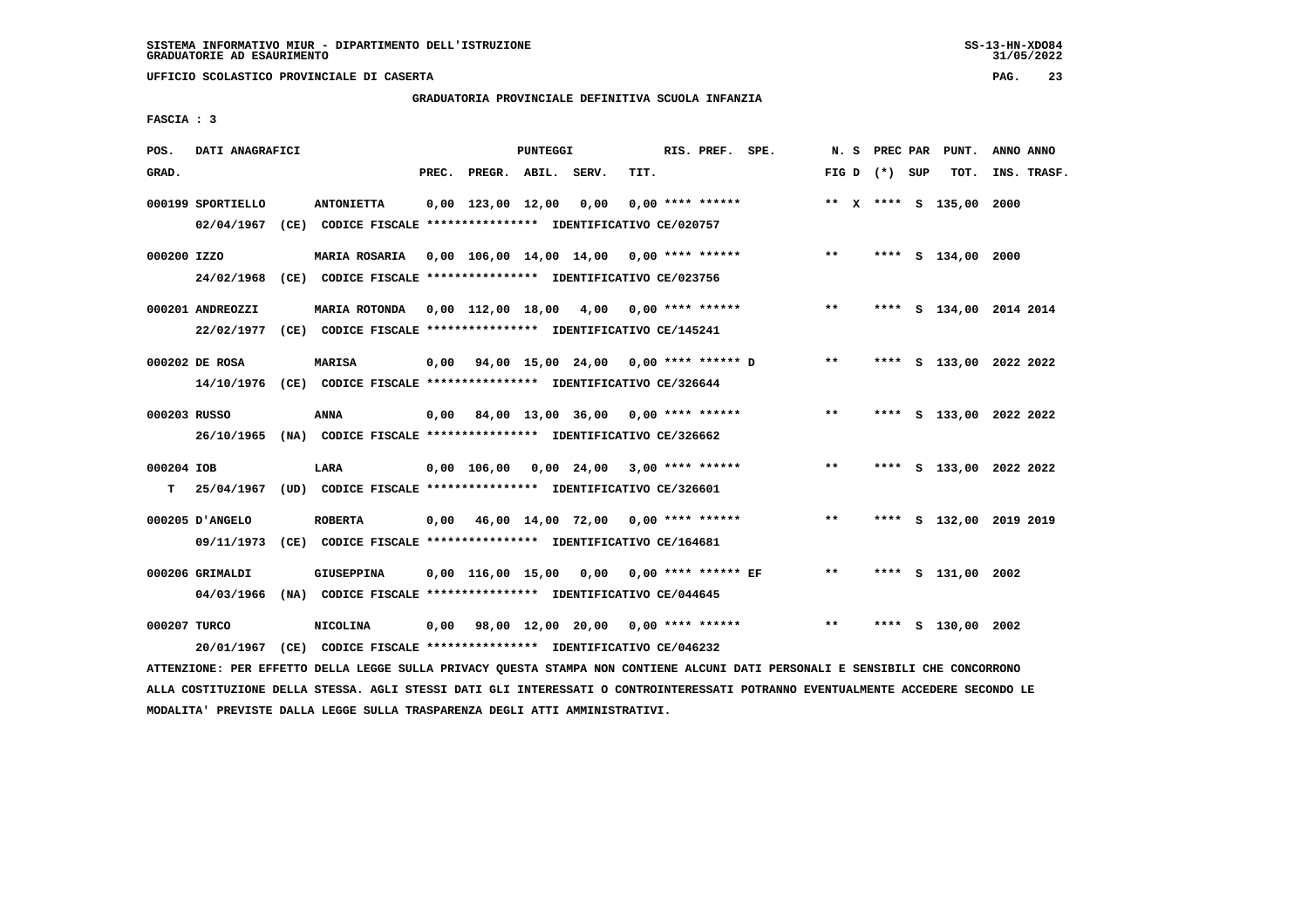# **GRADUATORIA PROVINCIALE DEFINITIVA SCUOLA INFANZIA**

 **FASCIA : 3**

| POS.  | DATI ANAGRAFICI                                                                               |                                                                                      |       |                    | PUNTEGGI |                                                        |      | RIS. PREF. SPE.           |                                                   |                 |  | N. S PREC PAR PUNT.     | ANNO ANNO   |  |
|-------|-----------------------------------------------------------------------------------------------|--------------------------------------------------------------------------------------|-------|--------------------|----------|--------------------------------------------------------|------|---------------------------|---------------------------------------------------|-----------------|--|-------------------------|-------------|--|
| GRAD. |                                                                                               |                                                                                      | PREC. | PREGR. ABIL. SERV. |          |                                                        | TIT. |                           |                                                   | FIG D $(*)$ SUP |  | TOT.                    | INS. TRASF. |  |
| т     | 000208 MATTIELLO<br>16/09/1975 (CE) CODICE FISCALE *************** IDENTIFICATIVO CE/154364   | <b>MARIA</b>                                                                         |       | 0,00 120,00        |          | 0,00 10,00                                             |      |                           | $0.00$ **** ****** D                              | $* *$           |  | **** S 130,00 2014      |             |  |
|       | 000209 MARTINELLI<br>02/07/1978 (CE) CODICE FISCALE *************** IDENTIFICATIVO CE/326643  | MARCELLA                                                                             |       |                    |          |                                                        |      |                           | $0,00$ $104,00$ $18,00$ $8,00$ $0,00$ **** ****** | $* *$           |  | **** S 130,00 2022 2022 |             |  |
|       | 000210 VINCIGUERRA<br>09/12/1969 (CE) CODICE FISCALE *************** IDENTIFICATIVO CE/145323 | <b>GIUSEPPINA</b>                                                                    |       |                    |          | $0,00$ 75,00 15,00 38,00 0,00 **** ****** DEF          |      |                           |                                                   | $***$           |  | **** S 128,00 2014 2014 |             |  |
|       | 000211 VERAZZO<br>16/10/1979 (CE) CODICE FISCALE *************** IDENTIFICATIVO CE/145960     | EMILIA                                                                               |       |                    |          | $0,00$ 87,00 15,00 24,00 0,00 **** ******              |      |                           |                                                   | $***$           |  | **** S 126,00 2014 2014 |             |  |
| T.    | 000212 CASTELLO<br>24/01/1983                                                                 | <b>MARIA ILARIA</b><br>(CE) CODICE FISCALE **************** IDENTIFICATIVO CE/154294 |       |                    |          | $0,00$ $102,00$ $0,00$ $22,00$ $0,00$ $***$ **** ***** |      |                           |                                                   | $***$           |  | **** S 124,00 2014      |             |  |
| T.    | 000213 LA TORRE<br>15/09/1966                                                                 | <b>ASSUNTA</b><br>(CE) CODICE FISCALE **************** IDENTIFICATIVO CE/326510      |       |                    |          |                                                        |      |                           | 0,00 86,00 12,00 26,00 0,00 **** ****** D         | $* *$           |  | **** S 124,00 2022 2022 |             |  |
| т     | 000214 GUARINO<br>05/08/1980 (CE) CODICE FISCALE *************** IDENTIFICATIVO CE/147468     | <b>ILARIA</b>                                                                        |       | $0,00$ 123,00 0,00 |          |                                                        |      | $0.00$ $0.00$ **** ****** |                                                   | $***$           |  | **** S 123,00 2014      |             |  |
|       | 000215 AMOROSO<br>16/07/1967 (CE) CODICE FISCALE **************** IDENTIFICATIVO CE/020448    | <b>MADDALENA</b>                                                                     |       |                    |          | $0,00$ 106,00 16,00 0,00 0,00 **** ******              |      |                           |                                                   | $***$           |  | **** S 122,00 2000      |             |  |
|       | 000216 SORRENTINO<br>21/09/1972 (CE) CODICE FISCALE *************** IDENTIFICATIVO CE/326592  | LOREDANA                                                                             |       |                    |          |                                                        |      |                           | 0,00 73,00 13,00 36,00 0,00 **** ****** D F       | $***$           |  | **** S 122,00 2022 2022 |             |  |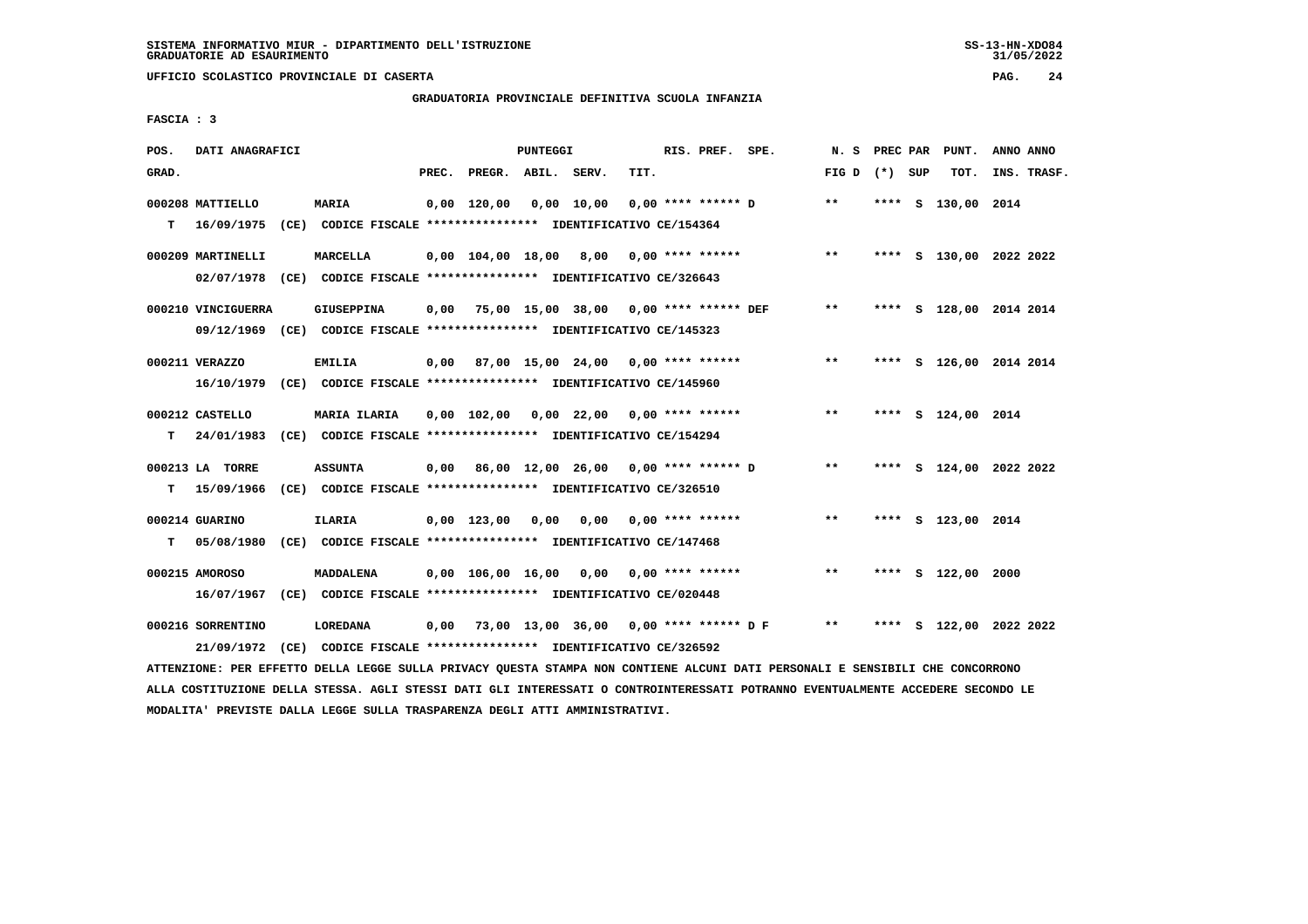# **GRADUATORIA PROVINCIALE DEFINITIVA SCUOLA INFANZIA**

 **FASCIA : 3**

| POS.  | DATI ANAGRAFICI  |                                                                                                                               |       |                                           | PUNTEGGI |                  |      | RIS. PREF. SPE.           |                                                       |                 |  | N. S PREC PAR PUNT.     | ANNO ANNO |             |
|-------|------------------|-------------------------------------------------------------------------------------------------------------------------------|-------|-------------------------------------------|----------|------------------|------|---------------------------|-------------------------------------------------------|-----------------|--|-------------------------|-----------|-------------|
| GRAD. |                  |                                                                                                                               | PREC. | PREGR. ABIL. SERV.                        |          |                  | TIT. |                           |                                                       | FIG D $(*)$ SUP |  | тот.                    |           | INS. TRASF. |
|       | 000217 BORTONE   | <b>GIACINTA</b>                                                                                                               | 0,00  |                                           |          | 98,00 13,00 9,00 |      | $0.00$ **** ******        |                                                       | $* *$           |  | **** S 120,00 2000      |           |             |
|       |                  | 11/11/1972 (CE) CODICE FISCALE **************** IDENTIFICATIVO CE/027352                                                      |       |                                           |          |                  |      |                           |                                                       |                 |  |                         |           |             |
|       | 000218 VALERIANI | <b>MARIA GIUSEPP</b>                                                                                                          |       | 0,00 75,00 11,00 34,00 0,00 **** ****** E |          |                  |      |                           |                                                       | **              |  | **** S 120,00 2014      |           |             |
|       |                  | T 12/02/1968 (EE) CODICE FISCALE *************** IDENTIFICATIVO CE/146595                                                     |       |                                           |          |                  |      |                           |                                                       |                 |  |                         |           |             |
|       | 000219 FRONDELLA | <b>GIOVANNA</b>                                                                                                               |       | $0,00$ $116,00$ $0,00$                    |          |                  |      | $0,00$ 0,00 **** ******   |                                                       | $***$           |  | **** S 116,00 2014      |           |             |
| т     |                  | 02/07/1963 (CE) CODICE FISCALE *************** IDENTIFICATIVO CE/145597                                                       |       |                                           |          |                  |      |                           |                                                       |                 |  |                         |           |             |
|       | 000220 PALMIERO  | <b>FEDERICA</b>                                                                                                               |       | 0,00 105,00 11,00 0,00 0,00 **** ******   |          |                  |      |                           |                                                       | $* *$           |  | **** S 116,00 2019 2019 |           |             |
| т     |                  | 01/08/1980 (CE) CODICE FISCALE *************** IDENTIFICATIVO CE/164812                                                       |       |                                           |          |                  |      |                           |                                                       |                 |  |                         |           |             |
|       | 000221 TUFANO    | IRENE                                                                                                                         |       | $0,00$ $116,00$ $0,00$                    |          |                  |      | $0,00$ $0,00$ **** ****** |                                                       | $* *$           |  | **** S 116,00 2019 2019 |           |             |
| т     |                  | 08/08/1982 (NA) CODICE FISCALE **************** IDENTIFICATIVO CE/164656                                                      |       |                                           |          |                  |      |                           |                                                       |                 |  |                         |           |             |
|       | 000222 DI LELLA  | MONICA                                                                                                                        |       | 0,00 96,00 17,00 3,00 0,00 **** ******    |          |                  |      |                           |                                                       | $***$           |  | **** S 116,00 2022      |           |             |
|       |                  | 15/09/1973 (CE) CODICE FISCALE *************** IDENTIFICATIVO CE/055894                                                       |       |                                           |          |                  |      |                           |                                                       |                 |  |                         |           |             |
|       | 000223 NOVELLI   | <b>GIUSEPPINA</b>                                                                                                             |       |                                           |          |                  |      |                           | $0,00$ 61,00 15,00 36,00 3,00 **** ****** D           | $***$           |  | **** S 115,00 2003      |           |             |
|       |                  | 07/03/1965 (CE) CODICE FISCALE *************** IDENTIFICATIVO CE/048199                                                       |       |                                           |          |                  |      |                           |                                                       |                 |  |                         |           |             |
|       | 000224 TESSITORE | MICHELA                                                                                                                       |       | $0,00$ 82,00 15,00 18,00 0,00 **** ****** |          |                  |      |                           |                                                       | $\star\star$    |  | **** S 115,00 2022 2022 |           |             |
|       |                  | 14/10/1976 (CE) CODICE FISCALE *************** IDENTIFICATIVO CE/326561                                                       |       |                                           |          |                  |      |                           |                                                       |                 |  |                         |           |             |
|       | 000225 GENTILE   | <b>STEFANIA</b>                                                                                                               |       |                                           |          |                  |      |                           | $0,00$ $95,00$ $15,00$ $4,00$ $0,00$ $***$ **** ***** | $***$           |  | **** S 114,00 2007 2007 |           |             |
|       | 21/12/1979       | (CE) CODICE FISCALE *************** IDENTIFICATIVO CE/056862                                                                  |       |                                           |          |                  |      |                           |                                                       |                 |  |                         |           |             |
|       |                  | ATTENZIONE: PER EFFETTO DELLA LEGGE SULLA PRIVACY QUESTA STAMPA NON CONTIENE ALCUNI DATI PERSONALI E SENSIBILI CHE CONCORRONO |       |                                           |          |                  |      |                           |                                                       |                 |  |                         |           |             |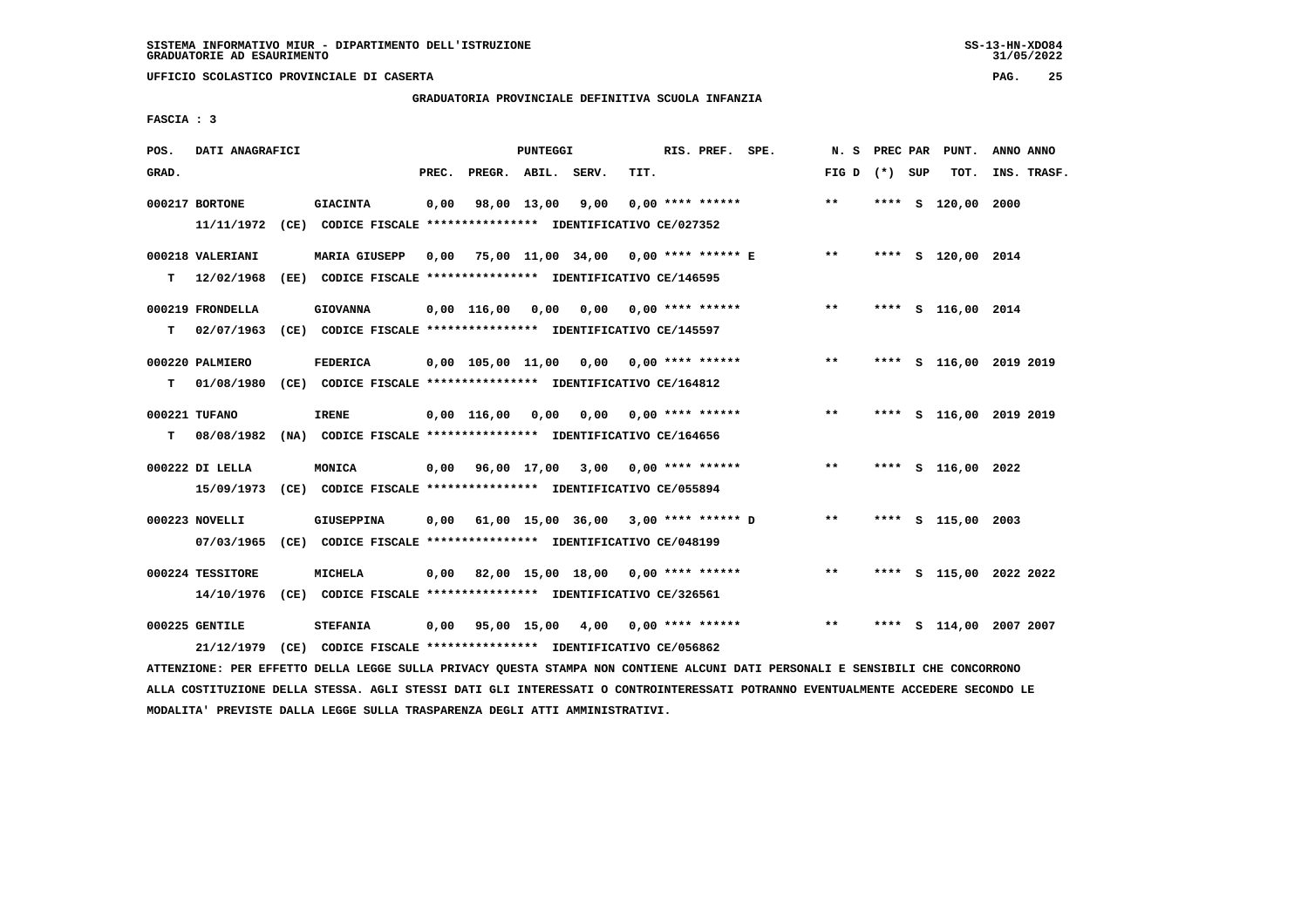# **GRADUATORIA PROVINCIALE DEFINITIVA SCUOLA INFANZIA**

 **FASCIA : 3**

| POS.  | DATI ANAGRAFICI  |                                                                           |       |                    | PUNTEGGI |                                           |      | RIS. PREF. SPE.           |                                           |                 |      | N. S PREC PAR PUNT.     | ANNO ANNO |             |
|-------|------------------|---------------------------------------------------------------------------|-------|--------------------|----------|-------------------------------------------|------|---------------------------|-------------------------------------------|-----------------|------|-------------------------|-----------|-------------|
| GRAD. |                  |                                                                           | PREC. | PREGR. ABIL. SERV. |          |                                           | TIT. |                           |                                           | FIG D $(*)$ SUP |      | TOT.                    |           | INS. TRASF. |
|       | 000226 GALASSO   | <b>ELIDE</b>                                                              |       | 0,00 101,00 13,00  |          | 0,00                                      |      | $0.00$ **** ******        |                                           | $***$           |      | **** S 114,00 2014      |           |             |
|       |                  | T 29/05/1978 (CE) CODICE FISCALE *************** IDENTIFICATIVO CE/154713 |       |                    |          |                                           |      |                           |                                           |                 |      |                         |           |             |
|       | 000227 D'AURIA   | <b>NICOLETTA</b>                                                          | 0,00  |                    |          |                                           |      |                           | 87,00 14,00 13,00 0,00 **** ****** D **   |                 |      | **** S 114,00 2022 2022 |           |             |
| T.    |                  | 16/09/1983 (CE) CODICE FISCALE *************** IDENTIFICATIVO CE/326526   |       |                    |          |                                           |      |                           |                                           |                 |      |                         |           |             |
|       | 000228 MEROLA    | PATRIZIA                                                                  | 0,00  |                    |          |                                           |      |                           | 80,00 11,00 22,00 0,00 **** ******        | $***$           |      | **** S 113,00 2000      |           |             |
|       |                  | 24/01/1972 (CE) CODICE FISCALE *************** IDENTIFICATIVO CE/021929   |       |                    |          |                                           |      |                           |                                           |                 |      |                         |           |             |
|       | 000229 VALENTINO | <b>MIRANDA</b>                                                            |       |                    |          |                                           |      |                           | 0,00 85,00 15,00 12,00 0,00 **** ******   | $* *$           |      | **** S 112,00 2007      |           |             |
|       |                  | 06/01/1967 (EE) CODICE FISCALE *************** IDENTIFICATIVO CE/026647   |       |                    |          |                                           |      |                           |                                           |                 |      |                         |           |             |
|       | 000230 GOLINO    | <b>MARIANNA</b>                                                           | 0,00  |                    |          |                                           |      |                           | 72,00  0,00  36,00  3,00  ****  ******  D | $* *$           |      | **** S 111,00 2022 2022 |           |             |
| т     |                  | 12/07/1983 (CE) CODICE FISCALE *************** IDENTIFICATIVO CE/326640   |       |                    |          |                                           |      |                           |                                           |                 |      |                         |           |             |
|       | 000231 PRINCIPE  | CARMELA                                                                   | 0,00  |                    |          |                                           |      |                           | 73,00 15,00 16,00 6,00 **** ******        | $* *$           |      | **** S 110,00 2014      |           |             |
|       | 29/05/1968       | (NA) CODICE FISCALE **************** IDENTIFICATIVO CE/045708             |       |                    |          |                                           |      |                           |                                           |                 |      |                         |           |             |
|       | 000232 VARGAS    | <b>NICOLETTA</b>                                                          |       | $0.00$ 110.00      | 0,00     |                                           |      | $0,00$ $0,00$ **** ****** |                                           | $***$           |      | **** S 110,00 2022 2022 |           |             |
| т     | 13/02/1978       | (NA) CODICE FISCALE *************** IDENTIFICATIVO CE/326530              |       |                    |          |                                           |      |                           |                                           |                 |      |                         |           |             |
|       | 000233 RACHIERO  | <b>MARIA ELENA</b>                                                        | 0.00  |                    |          | 64,00 15,00 26,00 0,00 **** ******        |      |                           |                                           | $***$           |      | **** S 105,00 2019 2019 |           |             |
|       |                  | 19/09/1974 (CE) CODICE FISCALE *************** IDENTIFICATIVO CE/164634   |       |                    |          |                                           |      |                           |                                           |                 |      |                         |           |             |
|       | 000234 CENTORE   | <b>BIANCA MARIA</b>                                                       |       |                    |          | $0,00$ 58,00 16,00 28,00 3,00 **** ****** |      |                           |                                           | $***$           | **** | S 105,00 2022 2022      |           |             |
|       |                  | 02/11/1976 (CE) CODICE FISCALE *************** IDENTIFICATIVO CE/326655   |       |                    |          |                                           |      |                           |                                           |                 |      |                         |           |             |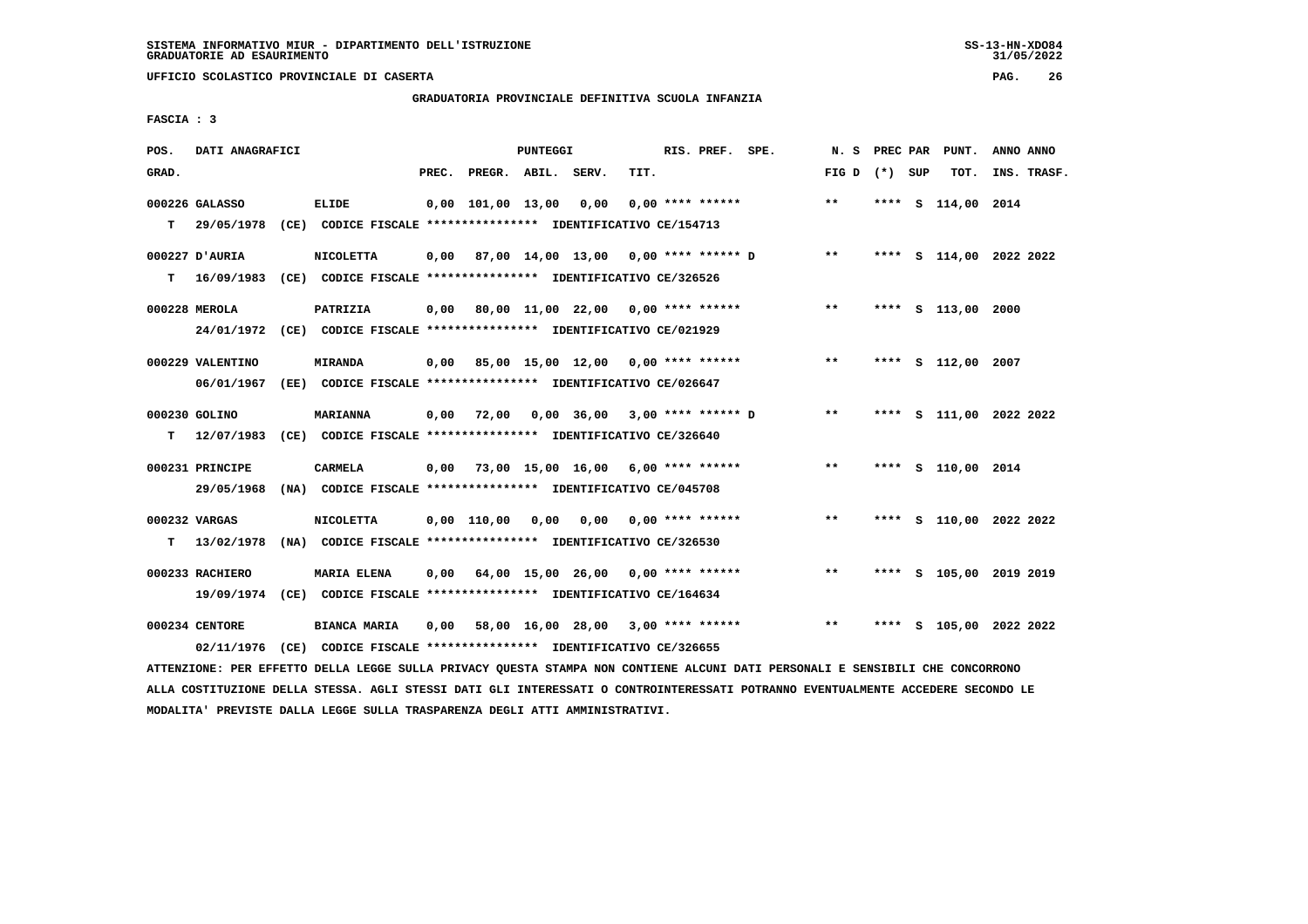# **GRADUATORIA PROVINCIALE DEFINITIVA SCUOLA INFANZIA**

 **FASCIA : 3**

| POS.  | DATI ANAGRAFICI                             |                                                                                         |       |                    | PUNTEGGI |                                           |      | RIS. PREF. SPE.    | N. S  | PREC PAR |          | PUNT.                   | ANNO ANNO |             |
|-------|---------------------------------------------|-----------------------------------------------------------------------------------------|-------|--------------------|----------|-------------------------------------------|------|--------------------|-------|----------|----------|-------------------------|-----------|-------------|
| GRAD. |                                             |                                                                                         | PREC. | PREGR. ABIL. SERV. |          |                                           | TIT. |                    | FIG D | (*) SUP  |          | TOT.                    |           | INS. TRASF. |
|       | 000235 PISANTI<br>10/09/1975                | PASQUALINA<br>(NA) CODICE FISCALE **************** IDENTIFICATIVO CE/164929             | 0,00  | 90,00 14,00        |          | 0,00                                      |      | $0.00$ **** ****** | $* *$ |          |          | **** S 104,00 2019 2019 |           |             |
|       | 000236 SGAMBATO<br>30/01/1983               | LUISA<br>(CE) CODICE FISCALE **************** IDENTIFICATIVO CE/164769                  |       | $0,00$ 103,00      | 0,00     | 0,00                                      |      | $0.00$ **** ****** | $***$ | ****     |          | S 103,00 2019 2019      |           |             |
| т     | 000237 GOLINO                               | PORZIA<br>28/07/1971 (CE) CODICE FISCALE *************** IDENTIFICATIVO CE/164824       | 0,00  | 79,00              |          | $0,00$ 24,00 0,00 **** ******             |      |                    | $***$ | ****     |          | S 103,00 2019 2019      |           |             |
| т     | 000238 PERILLO                              | <b>MARIA</b><br>08/02/1979 (CE) CODICE FISCALE *************** IDENTIFICATIVO CE/326562 | 0,00  | 64,00              |          | $0,00$ 36,00                              |      | $3,00$ **** ****** | $***$ |          |          | **** S 103,00 2022 2022 |           |             |
| т     | 000239 DI CATERINO                          | <b>ANITA</b><br>08/08/1972 (CE) CODICE FISCALE *************** IDENTIFICATIVO CE/154613 | 0,00  | 59,00              |          | 0,00 40,00                                |      | $3,00$ **** ****** | $**$  | ****     |          | S 102,00 2014           |           |             |
|       | 000240 DI RUBBA<br>06/09/1976               | <b>ROSSELLA</b><br>(FR) CODICE FISCALE **************** IDENTIFICATIVO CE/140105        |       |                    |          | $0,00$ 48,00 15,00 36,00 0,00 **** ****** |      |                    | $**$  | **** S   |          | 99,00 2011 2011         |           |             |
| т     | 000241 DE ROSA<br>28/07/1978                | <b>NUNZIA</b><br>(RM) CODICE FISCALE **************** IDENTIFICATIVO CE/326522          | 0,00  | 65,00              |          | 0,00 34,00                                |      | $0.00$ **** ****** | $* *$ | ****     | <b>S</b> | 99,00 2022 2022         |           |             |
|       | 000242 CORRADO<br>17/01/1975                | <b>IMMACOLATA</b><br>(NA) CODICE FISCALE **************** IDENTIFICATIVO CE/326599      | 0,00  |                    |          | 54,00 15,00 30,00                         |      | $0.00$ **** ****** | $**$  | ****     | - 5      | 99,00 2022 2022         |           |             |
|       | 000243 ZEPPETELLA DE RO LIANA<br>27/12/1976 | (CE) CODICE FISCALE **************** IDENTIFICATIVO CE/048309                           | 0,00  |                    |          | 56,00 16,00 26,00 0,00 **** ******        |      |                    | $* *$ | ****     | s        | 98,00                   | 2007      |             |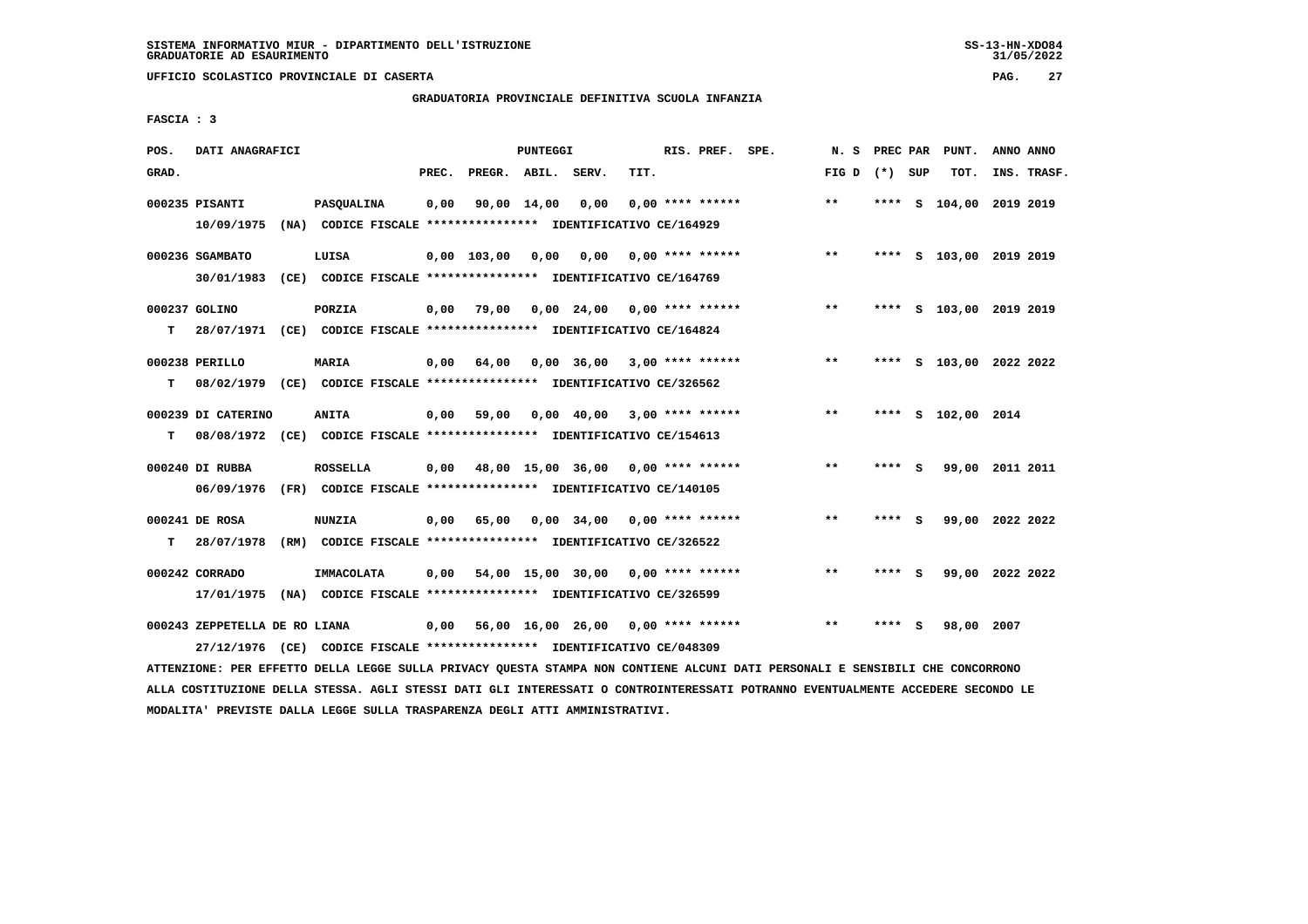# **GRADUATORIA PROVINCIALE DEFINITIVA SCUOLA INFANZIA**

 **FASCIA : 3**

| POS.         | DATI ANAGRAFICI  |                                                               |       |                    | PUNTEGGI          |                                       |      | RIS. PREF. SPE.           | N.S             | PREC PAR |          | PUNT.      | ANNO ANNO       |
|--------------|------------------|---------------------------------------------------------------|-------|--------------------|-------------------|---------------------------------------|------|---------------------------|-----------------|----------|----------|------------|-----------------|
| GRAD.        |                  |                                                               | PREC. | PREGR. ABIL. SERV. |                   |                                       | TIT. |                           | FIG D $(*)$ SUP |          |          | TOT.       | INS. TRASF.     |
|              | 000244 NUZZI     | <b>ROSA</b>                                                   | 0,00  |                    | 59,00 13,00 26,00 |                                       |      | $0.00$ **** ****** D      | $**$            | **** S   |          | 98,00      | 2022 2022       |
| т            | 21/01/1976       | (CE) CODICE FISCALE **************** IDENTIFICATIVO CE/326589 |       |                    |                   |                                       |      |                           |                 |          |          |            |                 |
|              | 000245 DEMATTEO  | <b>GABRIELLA</b>                                              | 0,00  | 62,00              |                   | $0.00$ 36,00 0.00 **** ******         |      |                           | $***$           | **** S   |          |            | 98,00 2022 2022 |
| т            | 30/01/1978       | (CE) CODICE FISCALE **************** IDENTIFICATIVO CE/326631 |       |                    |                   |                                       |      |                           |                 |          |          |            |                 |
|              | 000246 SERRA     | <b>ANTONIETTA</b>                                             | 0.00  |                    |                   | 59,00 15,00 23,00 0,00 **** ******    |      |                           | $* *$           | ****     | - S      |            | 97,00 2022 2022 |
|              | 04/06/1981       | (CE) CODICE FISCALE **************** IDENTIFICATIVO CE/326582 |       |                    |                   |                                       |      |                           |                 |          |          |            |                 |
| 000247 ZOLFO |                  | <b>MARIA</b>                                                  | 0.00  |                    |                   | 47,00 13,00 36,00 0,00 **** ****** DF |      |                           | $* *$           | **** S   |          |            | 96,00 2022 2022 |
| т            | 23/08/1967       | (CE) CODICE FISCALE *************** IDENTIFICATIVO CE/326618  |       |                    |                   |                                       |      |                           |                 |          |          |            |                 |
|              | 000248 CIRILLO   | <b>PASOUALINA</b>                                             | 0.00  |                    |                   | 80,00 15,00 0,00 0,00 **** ****** EF  |      |                           | $* *$           | ****     | <b>S</b> | 95,00 2000 |                 |
|              | 27/10/1964       | (CE) CODICE FISCALE **************** IDENTIFICATIVO CE/024099 |       |                    |                   |                                       |      |                           |                 |          |          |            |                 |
|              | 000249 VALENTINO | <b>MARILENA</b>                                               | 0,00  |                    |                   | 69,00 14,00 12,00 0,00 **** ******    |      |                           | $***$           | ****     | - S      | 95,00 2002 |                 |
|              | 20/10/1971       | (CE) CODICE FISCALE **************** IDENTIFICATIVO CE/042619 |       |                    |                   |                                       |      |                           |                 |          |          |            |                 |
|              | 000250 PERROTTA  | <b>SPERANZA</b>                                               | 0,00  | 77,00 16,00        |                   |                                       |      | $0,00$ $0,00$ **** ****** | **              | ****     | - S      | 93,00 2000 |                 |
|              | 18/11/1965       | (CE) CODICE FISCALE **************** IDENTIFICATIVO CE/021570 |       |                    |                   |                                       |      |                           |                 |          |          |            |                 |
|              | 000251 PAOLELLA  | <b>ANTONELLA</b>                                              | 0,00  |                    |                   | 45,00 12,00 36,00 0,00 **** ****** DE |      |                           | **              | ****     | - 5      |            | 93,00 2022 2022 |
| T.           | 26/04/1973       | (CE) CODICE FISCALE **************** IDENTIFICATIVO CE/326623 |       |                    |                   |                                       |      |                           |                 |          |          |            |                 |
|              | 000252 FREGOLINO | ELENA                                                         | 0,00  |                    | 81,00 11,00       | 0,00                                  |      | $0.00$ **** ******        | $* *$           | ****     | s        | 92,00 2000 |                 |
|              | 06/12/1975       | (CE) CODICE FISCALE **************** IDENTIFICATIVO CE/021360 |       |                    |                   |                                       |      |                           |                 |          |          |            |                 |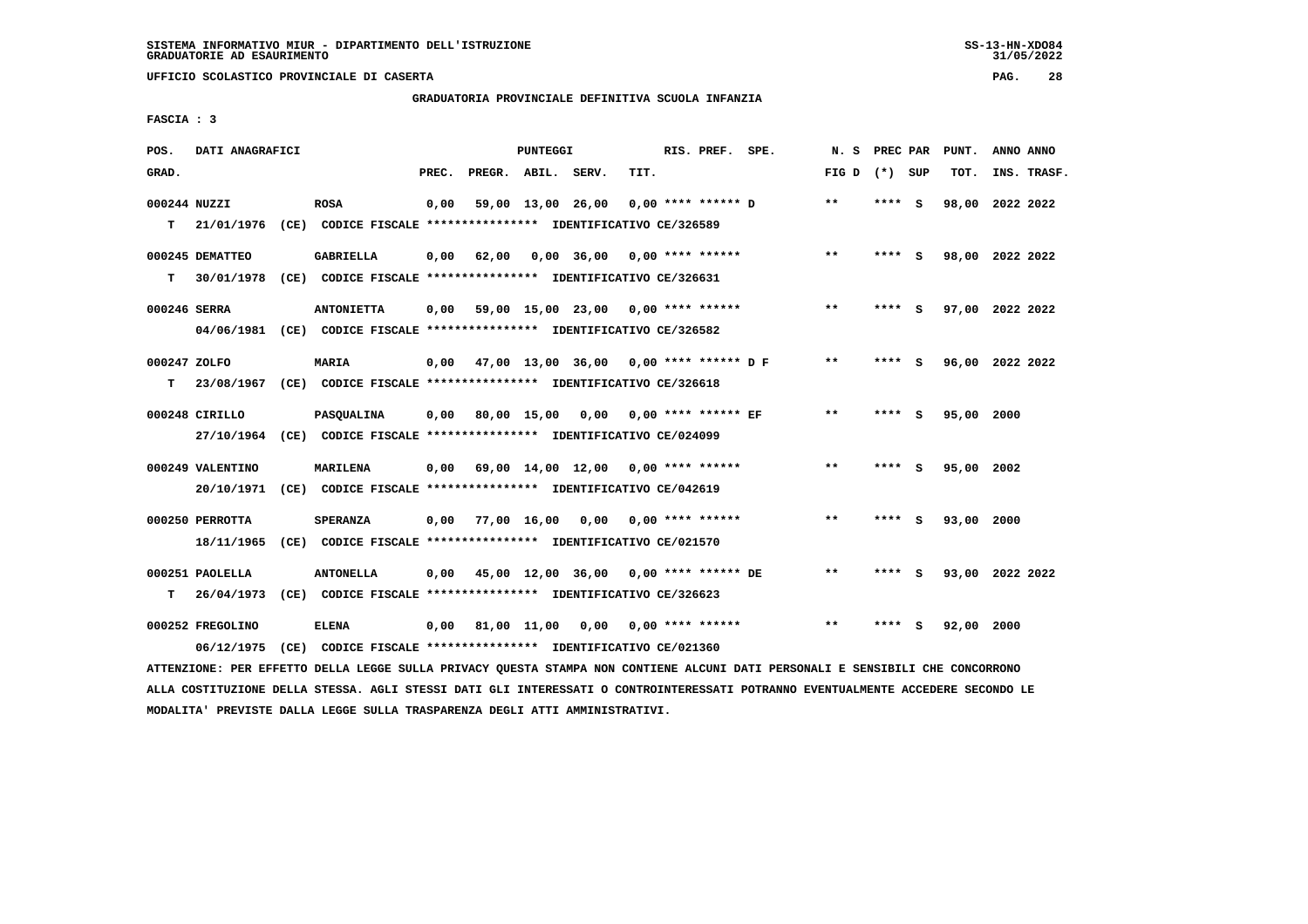**UFFICIO SCOLASTICO PROVINCIALE DI CASERTA PAG. 29**

# **GRADUATORIA PROVINCIALE DEFINITIVA SCUOLA INFANZIA**

 **FASCIA : 3**

| POS.         | DATI ANAGRAFICI   |                                                                         |       |                                     | <b>PUNTEGGI</b> |                                      |      | RIS. PREF. SPE.           |                                | N.S   | PREC PAR    |     | PUNT.           | ANNO ANNO |             |
|--------------|-------------------|-------------------------------------------------------------------------|-------|-------------------------------------|-----------------|--------------------------------------|------|---------------------------|--------------------------------|-------|-------------|-----|-----------------|-----------|-------------|
| GRAD.        |                   |                                                                         | PREC. | PREGR. ABIL. SERV.                  |                 |                                      | TIT. |                           |                                | FIG D | (*) SUP     |     | TOT.            |           | INS. TRASF. |
|              | 000253 FERRARO    | <b>NICOLETTA</b>                                                        | 0,00  |                                     | 75,00 16,00     | 0,00                                 |      | $0.00$ **** ******        |                                | **    | **** S      |     | 91,00           | 2002      |             |
|              |                   | 20/01/1981 (CE) CODICE FISCALE *************** IDENTIFICATIVO CE/042693 |       |                                     |                 |                                      |      |                           |                                |       |             |     |                 |           |             |
|              | 000254 FERRARO    | <b>ALESSANDRA</b>                                                       | 0,00  | 47,00                               |                 |                                      |      |                           | 0,00 32,00 12,00 **** ****** D |       | ** x **** S |     | 91,00 2022 2022 |           |             |
| T.           | 31/03/1978        | (CE) CODICE FISCALE *************** IDENTIFICATIVO CE/326534            |       |                                     |                 |                                      |      |                           |                                |       |             |     |                 |           |             |
| 000255 RUSSO |                   | <b>CATIA</b>                                                            | 0,00  |                                     |                 | $50,00$ 16,00 23,00 0,00 **** ****** |      |                           |                                | $* *$ | **** S      |     | 89,00 2002      |           |             |
|              |                   | 20/09/1977 (CE) CODICE FISCALE *************** IDENTIFICATIVO CE/044857 |       |                                     |                 |                                      |      |                           |                                |       |             |     |                 |           |             |
|              | 000256 BUONANNO   | <b>FRANCESCA</b>                                                        | 0,00  | 63,00                               |                 | $0.00 \t26.00 \t0.00$ **** ******    |      |                           |                                |       | ** x **** s |     | 89,00 2022 2022 |           |             |
| т            |                   | 27/04/1972 (CE) CODICE FISCALE *************** IDENTIFICATIVO CE/326509 |       |                                     |                 |                                      |      |                           |                                |       |             |     |                 |           |             |
|              | 000257 DI NUZZO   | <b>VINCENZA</b>                                                         | 0,00  | 63,00 12,00 14,00 0,00 **** ******  |                 |                                      |      |                           |                                | **    | **** S      |     | 89,00 2022      |           |             |
|              |                   | 08/09/1972 (CE) CODICE FISCALE *************** IDENTIFICATIVO CE/023715 |       |                                     |                 |                                      |      |                           |                                |       |             |     |                 |           |             |
|              | 000258 NAPOLITANO | <b>ROSA</b>                                                             | 0.00  | 72,00 14,00 2,00 0,00 **** ****** F |                 |                                      |      |                           |                                | $**$  | **** S      |     | 88,00 2005 2005 |           |             |
|              | 05/07/1965        | (NA) CODICE FISCALE **************** IDENTIFICATIVO CE/053390           |       |                                     |                 |                                      |      |                           |                                |       |             |     |                 |           |             |
|              | 000259 D'AMICO    | MARIA MICHELA                                                           | 0,00  | 70,00 18,00                         |                 |                                      |      | $0.00$ $0.00$ **** ****** |                                | $* *$ | **** S      |     | 88,00 2007      |           |             |
|              | 16/12/1977        | (CE) CODICE FISCALE **************** IDENTIFICATIVO CE/056316           |       |                                     |                 |                                      |      |                           |                                |       |             |     |                 |           |             |
|              | 000260 MADDALENA  | <b>ELISABETTA</b>                                                       | 0,00  | 62,00 15,00 10,00 0,00 **** ******  |                 |                                      |      |                           |                                | $**$  | **** S      |     | 87,00 2007 2007 |           |             |
|              | 27/10/1956        | (CE) CODICE FISCALE **************** IDENTIFICATIVO CE/057573           |       |                                     |                 |                                      |      |                           |                                |       |             |     |                 |           |             |
|              | 000261 D'ANGELO   | ADELE                                                                   | 0,00  | 73,00 14,00                         |                 | 0,00                                 |      |                           | $0,00$ **** ****** F           | $* *$ | ****        | - S | 87,00 2007      |           |             |
|              | 26/04/1960        | (CE) CODICE FISCALE **************** IDENTIFICATIVO CE/024544           |       |                                     |                 |                                      |      |                           |                                |       |             |     |                 |           |             |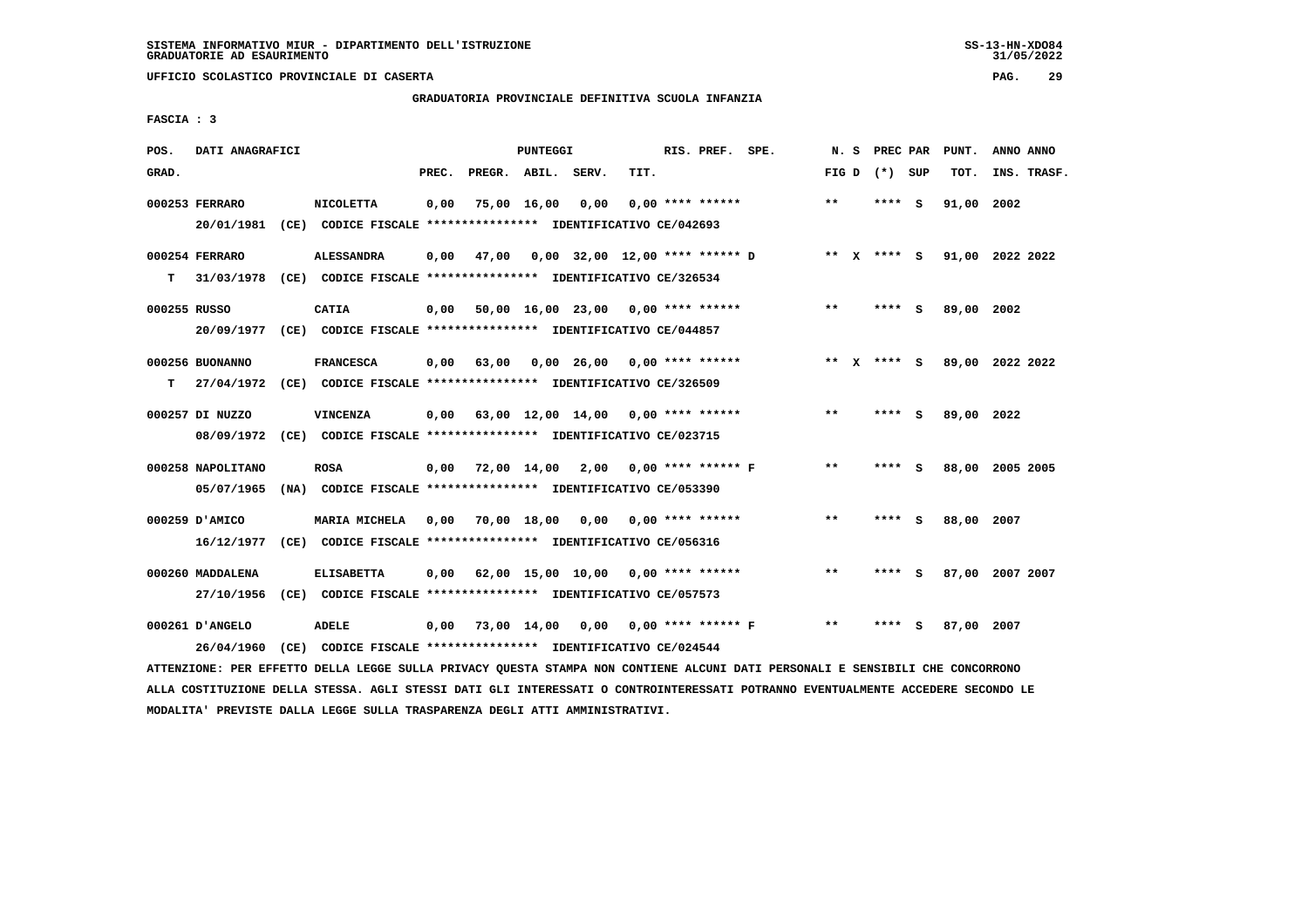# **GRADUATORIA PROVINCIALE DEFINITIVA SCUOLA INFANZIA**

 **FASCIA : 3**

| POS.         | DATI ANAGRAFICI    |                                                                                                                               |       |                    | PUNTEGGI    |                                             |                    | RIS. PREF. SPE. |                      | N. S PREC PAR   |        |   | PUNT.           | ANNO ANNO |             |
|--------------|--------------------|-------------------------------------------------------------------------------------------------------------------------------|-------|--------------------|-------------|---------------------------------------------|--------------------|-----------------|----------------------|-----------------|--------|---|-----------------|-----------|-------------|
| GRAD.        |                    |                                                                                                                               | PREC. | PREGR. ABIL. SERV. |             |                                             | TIT.               |                 |                      | FIG D $(*)$ SUP |        |   | TOT.            |           | INS. TRASF. |
|              | 000262 MOTTOLA     | <b>CARMELA</b>                                                                                                                | 0,00  |                    | 66,00 16,00 | 4,00                                        | $0.00$ **** ****** |                 |                      | $* *$           | **** S |   | 86,00 2003 2003 |           |             |
|              | 20/06/1979         | (CE) CODICE FISCALE **************** IDENTIFICATIVO CE/048782                                                                 |       |                    |             |                                             |                    |                 |                      |                 |        |   |                 |           |             |
|              | 000263 CATERINO    | <b>DELIA</b>                                                                                                                  | 0,00  | 44,00              |             | $0.00$ 36.00 6.00 **** ****** D             |                    |                 |                      | $***$           | **** S |   | 86,00 2022 2022 |           |             |
| T.           | 09/08/1970         | (CE) CODICE FISCALE **************** IDENTIFICATIVO CE/326696                                                                 |       |                    |             |                                             |                    |                 |                      |                 |        |   |                 |           |             |
|              | 000264 DE CESARE   | <b>ROSSELLA</b>                                                                                                               |       |                    |             | $0,00$ 58,00 14,00 12,00 1,00 **** ******   |                    |                 |                      | $* *$           | **** S |   | 85,00 2007 2007 |           |             |
|              |                    | 08/08/1975 (CE) CODICE FISCALE *************** IDENTIFICATIVO CE/055693                                                       |       |                    |             |                                             |                    |                 |                      |                 |        |   |                 |           |             |
| 000265 TURCO |                    | <b>CRISTINA</b>                                                                                                               |       |                    |             | 0,00 73,00 0,00 12,00                       | $0.00$ **** ****** |                 |                      | $***$           | **** S |   | 85,00 2022 2022 |           |             |
|              |                    | 21/08/1983 (CE) CODICE FISCALE *************** IDENTIFICATIVO CE/326546                                                       |       |                    |             |                                             |                    |                 |                      |                 |        |   |                 |           |             |
|              | 000266 TARTAGLIONE | <b>RAFFAELLA</b>                                                                                                              |       |                    |             | $0,00$ 32,00 16,00 36,00 0,00 **** ****** D |                    |                 |                      | $***$           | **** S |   | 84,00 2022 2022 |           |             |
| т            |                    | 08/08/1982 (CE) CODICE FISCALE *************** IDENTIFICATIVO CE/326576                                                       |       |                    |             |                                             |                    |                 |                      |                 |        |   |                 |           |             |
|              | 000267 TARTAGLIONE | <b>FILOMENA</b>                                                                                                               | 0,00  | 48,00              |             | $0.00$ 36.00 $0.00$ **** ******             |                    |                 |                      | $* *$           | **** S |   | 84,00 2022 2022 |           |             |
| т            |                    | 29/04/1974 (CE) CODICE FISCALE *************** IDENTIFICATIVO CE/326591                                                       |       |                    |             |                                             |                    |                 |                      |                 |        |   |                 |           |             |
|              | 000268 SICILIA     | <b>ILARIA</b>                                                                                                                 |       | $0,00$ 47,00       |             | 0,00 36,00                                  |                    |                 | $0.00$ **** ****** D | **              | **** S |   | 83,00 2022 2022 |           |             |
| T.           |                    | 26/11/1979 (CE) CODICE FISCALE *************** IDENTIFICATIVO CE/326583                                                       |       |                    |             |                                             |                    |                 |                      |                 |        |   |                 |           |             |
|              | 000269 MAURIELLO   | MARIA                                                                                                                         |       |                    |             | $0,00$ 60,00 11,00 12,00 0,00 **** ******   |                    |                 |                      | $* *$           | **** S |   | 83,00 2022 2022 |           |             |
| т            | 29/10/1981         | (NA) CODICE FISCALE *************** IDENTIFICATIVO CE/326649                                                                  |       |                    |             |                                             |                    |                 |                      |                 |        |   |                 |           |             |
|              | 000270 IODICE      | <b>ROSALBA</b>                                                                                                                |       |                    |             | 0,00 57,00 15,00 9,00                       | $0.00$ **** ****** |                 |                      | $* *$           | ****   | s | 81,00 2003 2003 |           |             |
|              | 06/05/1973         | (CE) CODICE FISCALE **************** IDENTIFICATIVO CE/048852                                                                 |       |                    |             |                                             |                    |                 |                      |                 |        |   |                 |           |             |
|              |                    | ATTENZIONE: PER EFFETTO DELLA LEGGE SULLA PRIVACY QUESTA STAMPA NON CONTIENE ALCUNI DATI PERSONALI E SENSIBILI CHE CONCORRONO |       |                    |             |                                             |                    |                 |                      |                 |        |   |                 |           |             |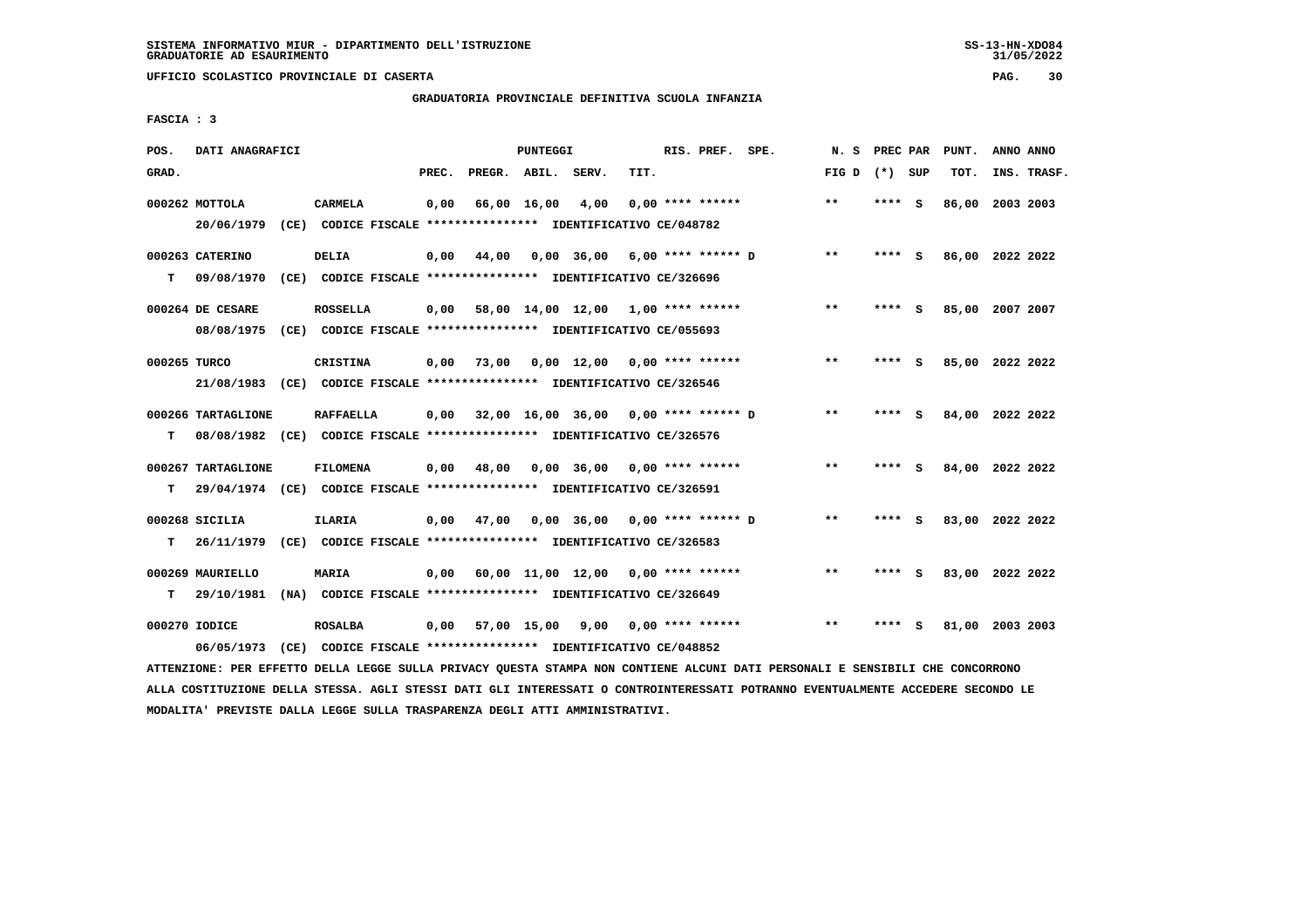# **GRADUATORIA PROVINCIALE DEFINITIVA SCUOLA INFANZIA**

 **FASCIA : 3**

| POS.         | DATI ANAGRAFICI  |                                                                         |       |                    | <b>PUNTEGGI</b> |                                           |      | RIS. PREF. SPE.         | N. S PREC PAR   |        |          | PUNT.           | ANNO ANNO |             |
|--------------|------------------|-------------------------------------------------------------------------|-------|--------------------|-----------------|-------------------------------------------|------|-------------------------|-----------------|--------|----------|-----------------|-----------|-------------|
| GRAD.        |                  |                                                                         | PREC. | PREGR. ABIL. SERV. |                 |                                           | TIT. |                         | FIG D $(*)$ SUP |        |          | TOT.            |           | INS. TRASF. |
|              | 000271 PETRELLA  | TIZIANA                                                                 | 0,00  |                    |                 | 53,00 11,00 16,00                         |      | $1,00$ **** ******      | $***$           | ****   | - S      | 81,00 2022 2022 |           |             |
| т            | 24/10/1975       | (CE) CODICE FISCALE **************** IDENTIFICATIVO CE/326629           |       |                    |                 |                                           |      |                         |                 |        |          |                 |           |             |
| 000272 TEOLI |                  | <b>EMILIANA</b>                                                         | 0,00  |                    |                 | 28,00 16,00 32,00 3,00 **** ******        |      |                         | $***$           | ****   | - S      | 79,00 2019 2019 |           |             |
|              |                  | 23/10/1974 (FR) CODICE FISCALE *************** IDENTIFICATIVO CE/164732 |       |                    |                 |                                           |      |                         |                 |        |          |                 |           |             |
|              | 000273 DI LILLO  | <b>MARIA</b>                                                            | 0,00  | 55,00              |                 | $0.00$ 24.00 0.00 **** ******             |      |                         | $***$           | ****   | - S      | 79,00 2022 2022 |           |             |
| т            |                  | 04/11/1968 (CE) CODICE FISCALE *************** IDENTIFICATIVO CE/326669 |       |                    |                 |                                           |      |                         |                 |        |          |                 |           |             |
|              | 000274 ALFIERO   | ROSAPATRIZIA                                                            | 0,00  |                    |                 | 30,00 13,00 36,00 0,00 **** ****** D      |      |                         | $\star\star$    | **** S |          | 79,00 2022 2022 |           |             |
| т            | 10/07/1973       | (EE) CODICE FISCALE **************** IDENTIFICATIVO CE/326689           |       |                    |                 |                                           |      |                         |                 |        |          |                 |           |             |
|              | 000275 STELLATO  | <b>ANNAMARIA</b>                                                        |       |                    |                 | $0,00$ 22,00 16,00 38,00 3,00 **** ****** |      |                         | $* *$           | ****   | <b>S</b> | 79,00 2022 2022 |           |             |
| т            | 28/06/1967       | (CE) CODICE FISCALE **************** IDENTIFICATIVO CE/326596           |       |                    |                 |                                           |      |                         |                 |        |          |                 |           |             |
|              | 000276 GRIPPA    | PATRIZIA                                                                | 0,00  |                    |                 | 54,00 12,00 12,00 0,00 **** ******        |      |                         | $* *$           | ****   | <b>S</b> | 78,00 2003 2003 |           |             |
|              |                  | 25/10/1971 (NA) CODICE FISCALE *************** IDENTIFICATIVO CE/048387 |       |                    |                 |                                           |      |                         |                 |        |          |                 |           |             |
|              | 000277 CANTELLI  | <b>MARIA TERESA</b>                                                     | 0,00  | 60,00              |                 | $0,00$ 18,00 0,00 **** ******             |      |                         | $***$           | ****   | - 5      | 78,00 2022 2022 |           |             |
| т            | 17/12/1967       | (CE) CODICE FISCALE **************** IDENTIFICATIVO CE/326679           |       |                    |                 |                                           |      |                         |                 |        |          |                 |           |             |
|              | 000278 COLELLA   | <b>TERESA</b>                                                           | 0.00  |                    |                 | 26,00 15,00 36,00 0,00 **** ******        |      |                         | $**$            | ****   | - S      | 77,00 2022 2022 |           |             |
|              | 24/06/1975       | (CE) CODICE FISCALE *************** IDENTIFICATIVO CE/326690            |       |                    |                 |                                           |      |                         |                 |        |          |                 |           |             |
|              | 000279 CASAPULLA | <b>ERIKA</b>                                                            | 0,00  | 70,00              | 0,00            |                                           |      | $0.00$ 7.00 **** ****** | $**$            |        | s        | 77,00 2022 2022 |           |             |
| т            | 22/12/1972       | (CE) CODICE FISCALE **************** IDENTIFICATIVO CE/326665           |       |                    |                 |                                           |      |                         |                 |        |          |                 |           |             |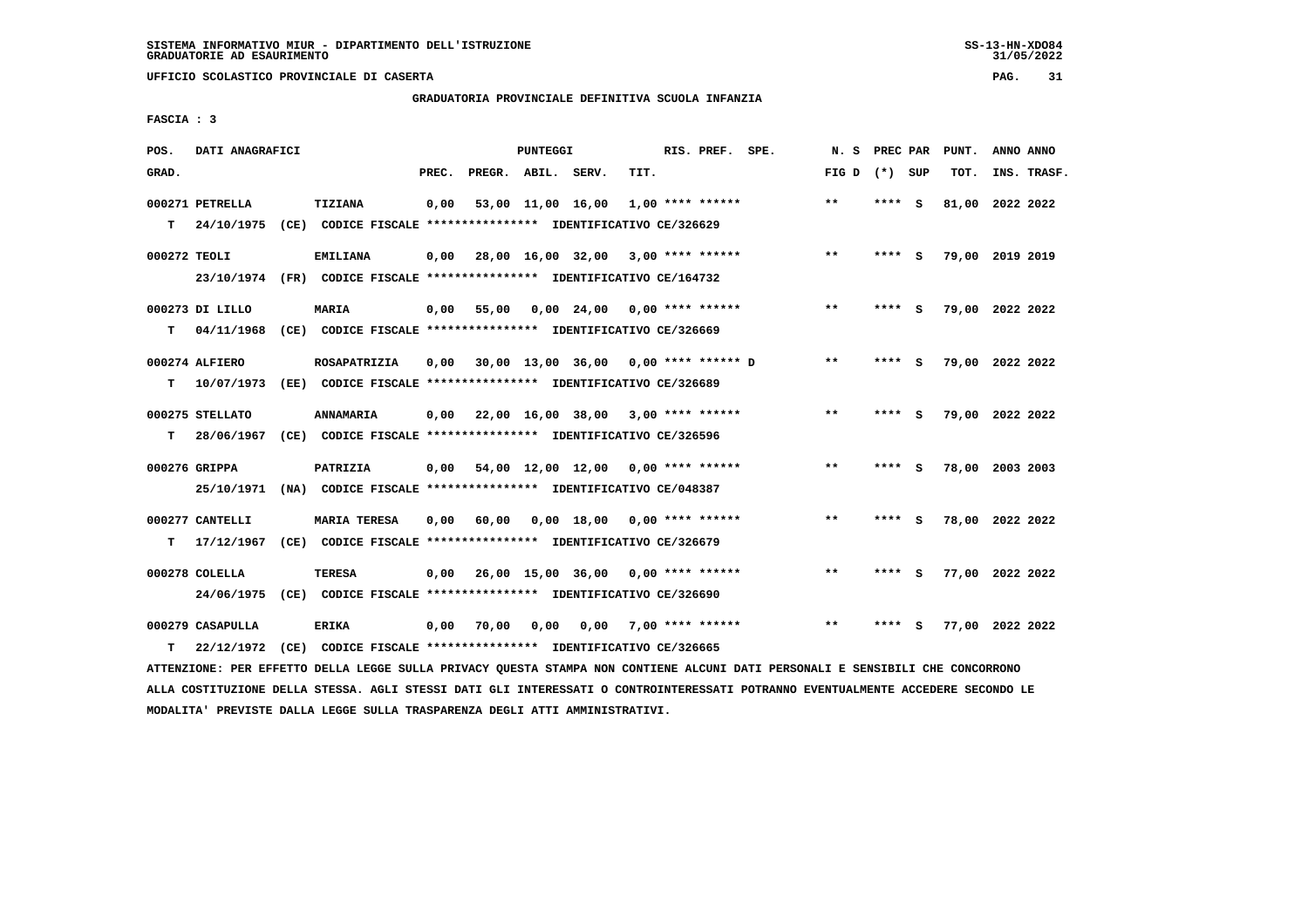**UFFICIO SCOLASTICO PROVINCIALE DI CASERTA PAG. 32**

# **GRADUATORIA PROVINCIALE DEFINITIVA SCUOLA INFANZIA**

 **FASCIA : 3**

| POS.         | DATI ANAGRAFICI   |                                                                                                                               |       |                    | PUNTEGGI |                                             |      | RIS. PREF. SPE. |                                        |                 |         | N. S PREC PAR PUNT. | ANNO ANNO       |
|--------------|-------------------|-------------------------------------------------------------------------------------------------------------------------------|-------|--------------------|----------|---------------------------------------------|------|-----------------|----------------------------------------|-----------------|---------|---------------------|-----------------|
| GRAD.        |                   |                                                                                                                               | PREC. | PREGR. ABIL. SERV. |          |                                             | TIT. |                 |                                        | FIG D $(*)$ SUP |         | TOT.                | INS. TRASF.     |
|              | 000280 VITOLO     | <b>ANNUNZIATA</b>                                                                                                             | 0,00  |                    |          | 48,00 18,00 10,00                           |      |                 | $0.00$ **** ****** D                   | $***$           | $***$ S | 76,00 2014          |                 |
|              | T 10/09/1976      | (CE) CODICE FISCALE **************** IDENTIFICATIVO CE/148087                                                                 |       |                    |          |                                             |      |                 |                                        |                 |         |                     |                 |
|              | 000281 GIAOUINTO  | <b>IDA</b>                                                                                                                    | 0.00  |                    |          | 24,00 15,00 37,00 0,00 **** ******          |      |                 |                                        | $**$            | **** S  | 76,00 2019          |                 |
|              |                   | 26/05/1965 (CE) CODICE FISCALE *************** IDENTIFICATIVO CE/042957                                                       |       |                    |          |                                             |      |                 |                                        |                 |         |                     |                 |
|              | 000282 PICCOLO    | MARIA                                                                                                                         | 0,00  |                    |          | 49,00 15,00 12,00 0,00 **** ******          |      |                 |                                        | $***$           | **** S  |                     | 76,00 2022 2022 |
|              | 09/09/1958        | (BA) CODICE FISCALE *************** IDENTIFICATIVO CE/326625                                                                  |       |                    |          |                                             |      |                 |                                        |                 |         |                     |                 |
|              | 000283 IULIANO    | <b>ROSA</b>                                                                                                                   | 0,00  |                    |          | 64,00  0,00  12,00  0,00  ****  ******      |      |                 |                                        | $* *$           | **** S  |                     | 76,00 2022 2022 |
|              |                   | T 15/07/1982 (CE) CODICE FISCALE **************** IDENTIFICATIVO CE/326610                                                    |       |                    |          |                                             |      |                 |                                        |                 |         |                     |                 |
|              | 000284 ABITINO    | CLAUDIA ELIZA 0,00 42,00 15,00 18,00 0,00 **** ******                                                                         |       |                    |          |                                             |      |                 |                                        | $* *$           | **** S  | 75,00 2014          |                 |
|              |                   | 01/06/1967 (EE) CODICE FISCALE *************** IDENTIFICATIVO CE/043407                                                       |       |                    |          |                                             |      |                 |                                        |                 |         |                     |                 |
| 000285 SORBO |                   | TERESA                                                                                                                        |       |                    |          | $0,00$ 36,00 15,00 24,00 0,00 **** ****** D |      |                 |                                        | $***$           | **** S  |                     | 75,00 2019 2007 |
|              |                   | 16/02/1978 (CE) CODICE FISCALE *************** IDENTIFICATIVO CE/057277                                                       |       |                    |          |                                             |      |                 |                                        |                 |         |                     |                 |
|              | 000286 MUSONE     | <b>MARIA CARMINA</b>                                                                                                          |       |                    |          | $0,00$ 57,00 14,00 3,00 0,00 **** ******    |      |                 |                                        | $***$           | **** S  | 74,00 2004          |                 |
|              |                   | 09/03/1966 (CE) CODICE FISCALE *************** IDENTIFICATIVO CE/049848                                                       |       |                    |          |                                             |      |                 |                                        |                 |         |                     |                 |
|              | 000287 VENTRIGLIA | MARIA ROSARIA 0,00 58,00 16,00 0,00 0,00 **** ******                                                                          |       |                    |          |                                             |      |                 |                                        | $***$           | **** S  |                     | 74,00 2022 2022 |
|              | 30/06/1966        | (CE) CODICE FISCALE *************** IDENTIFICATIVO CE/326697                                                                  |       |                    |          |                                             |      |                 |                                        |                 |         |                     |                 |
|              | 000288 SCIROCCO   | <b>ANTONIAROSA</b>                                                                                                            | 0,00  |                    |          |                                             |      |                 | 13,00 0,00 60,00 0,00 **** ****** D ** |                 | **** S  |                     | 73,00 2019 2019 |
| т            | 10/09/1982        | (CE) CODICE FISCALE **************** IDENTIFICATIVO CE/164760                                                                 |       |                    |          |                                             |      |                 |                                        |                 |         |                     |                 |
|              |                   | ATTENZIONE: PER EFFETTO DELLA LEGGE SULLA PRIVACY QUESTA STAMPA NON CONTIENE ALCUNI DATI PERSONALI E SENSIBILI CHE CONCORRONO |       |                    |          |                                             |      |                 |                                        |                 |         |                     |                 |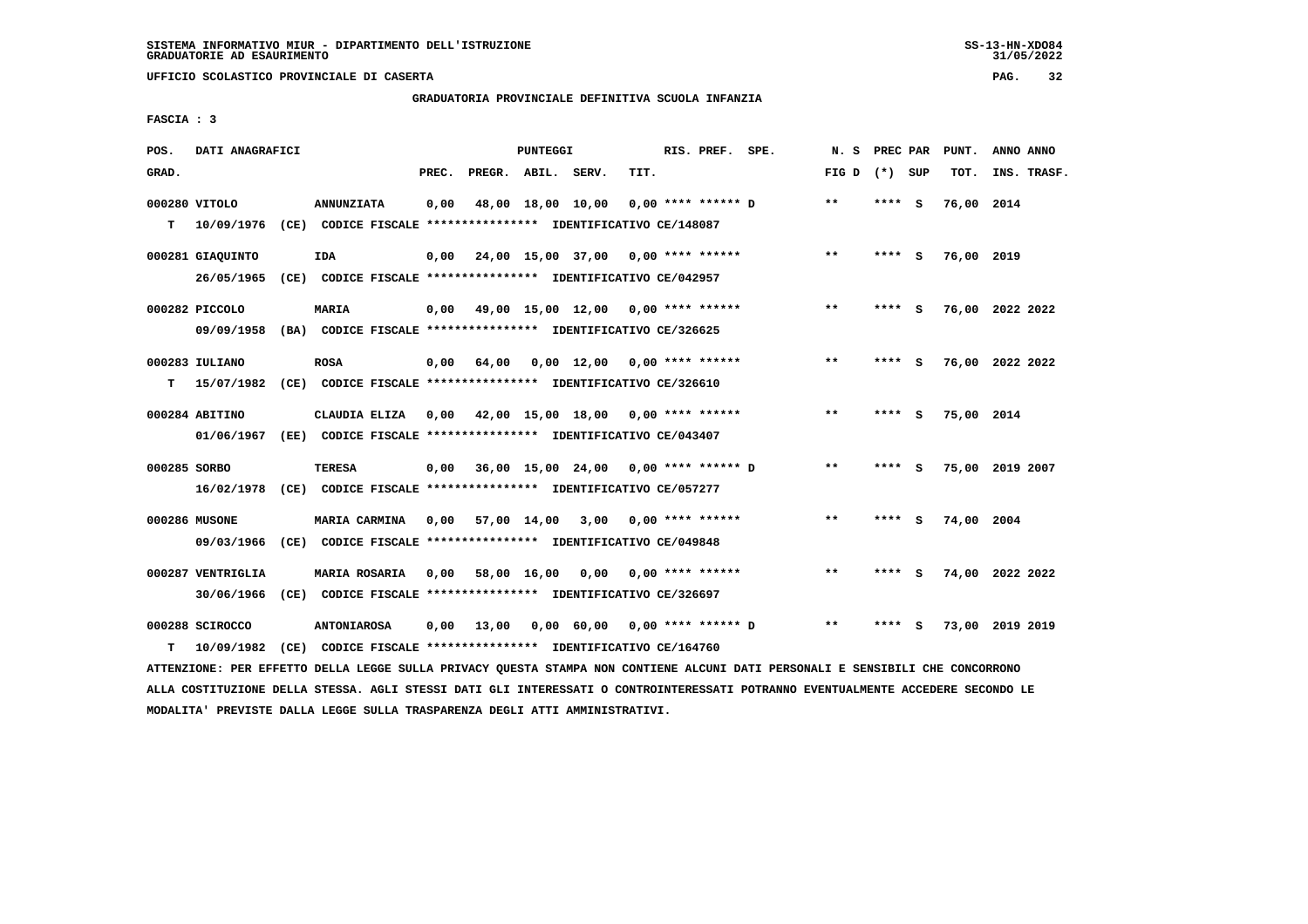#### **GRADUATORIA PROVINCIALE DEFINITIVA SCUOLA INFANZIA**

 **FASCIA : 3**

| POS.  | DATI ANAGRAFICI     |                                                                          |       |                    | PUNTEGGI         |                                            |      | RIS. PREF. SPE.     |                                             | N. S PREC PAR   |         |          | PUNT.           | ANNO ANNO   |  |
|-------|---------------------|--------------------------------------------------------------------------|-------|--------------------|------------------|--------------------------------------------|------|---------------------|---------------------------------------------|-----------------|---------|----------|-----------------|-------------|--|
| GRAD. |                     |                                                                          | PREC. | PREGR. ABIL. SERV. |                  |                                            | TIT. |                     |                                             | FIG D $(*)$ SUP |         |          | TOT.            | INS. TRASF. |  |
|       | 000289 CENNAME      | <b>ROSA</b>                                                              | 0,00  | 73,00              | 0.00             | 0,00                                       |      | $0.00$ **** ******  |                                             | $* *$           | $***$ S |          | 73,00 2022 2022 |             |  |
| т     |                     | 29/01/1963 (EE) CODICE FISCALE *************** IDENTIFICATIVO CE/326656  |       |                    |                  |                                            |      |                     |                                             |                 |         |          |                 |             |  |
|       | 000290 SIGNORELLI   | <b>ANTONIETTA</b>                                                        | 0.00  |                    |                  | 19,00 11,00 36,00 6,00 **** ****** D       |      |                     |                                             | $* *$           | $***$ S |          | 72,00 2019 2019 |             |  |
| т     |                     | 09/04/1975 (LT) CODICE FISCALE *************** IDENTIFICATIVO CE/164771  |       |                    |                  |                                            |      |                     |                                             |                 |         |          |                 |             |  |
|       | 000291 DE GAETANO   | <b>MARINA</b>                                                            |       |                    |                  | $0,00$ 24,00 15,00 33,00 0,00 **** ******  |      |                     |                                             | $***$           | **** S  |          | 72,00 2022 2022 |             |  |
|       |                     | 23/11/1980 (NA) CODICE FISCALE *************** IDENTIFICATIVO CE/326517  |       |                    |                  |                                            |      |                     |                                             |                 |         |          |                 |             |  |
|       | 000292 COLELLA      | <b>ANGELA</b>                                                            |       |                    |                  | $0,00$ 11,00 0,00 58,00 3,00 **** ****** D |      |                     |                                             | $* *$           | **** S  |          | 72,00 2022 2022 |             |  |
| т     |                     | 08/01/1975 (CE) CODICE FISCALE *************** IDENTIFICATIVO CE/326695  |       |                    |                  |                                            |      |                     |                                             |                 |         |          |                 |             |  |
|       | 000293 DECRISTOFARO | <b>NICOLINA</b>                                                          |       |                    |                  |                                            |      |                     | $0,00$ 18,00 11,00 36,00 6,00 **** ****** D | $* *$           | $***$ S |          | 71,00 2014      |             |  |
| т     |                     | 24/07/1972 (NA) CODICE FISCALE **************** IDENTIFICATIVO CE/154611 |       |                    |                  |                                            |      |                     |                                             |                 |         |          |                 |             |  |
|       | 000294 LOMBARDO     | <b>CARLA</b>                                                             | 0,00  |                    |                  | $0.00$ 11,00 60.00 0.00 **** ******        |      |                     |                                             | $***$           | ****    |          | 71,00 2014      |             |  |
| т     |                     | 10/08/1979 (CE) CODICE FISCALE **************** IDENTIFICATIVO CE/164363 |       |                    |                  |                                            |      |                     |                                             |                 |         |          |                 |             |  |
|       | 000295 GIANNATTASIO | <b>ANTONELLA</b>                                                         | 0,00  | 54,00 13,00        |                  | 0,00                                       |      | $3,00$ **** ******  |                                             | $* *$           | ****    | <b>S</b> | 70,00 2019      |             |  |
|       |                     | 08/10/1963 (CL) CODICE FISCALE *************** IDENTIFICATIVO CE/043764  |       |                    |                  |                                            |      |                     |                                             |                 |         |          |                 |             |  |
|       | 000296 VITALE       | MICHELINA                                                                | 0,00  | 55,00 14,00        |                  | 0,00                                       |      | 0,00 **** ****** EF |                                             | $* *$           | **** S  |          | 69,00 2000      |             |  |
|       |                     | 06/01/1969 (CE) CODICE FISCALE *************** IDENTIFICATIVO CE/023753  |       |                    |                  |                                            |      |                     |                                             |                 |         |          |                 |             |  |
|       | 000297 PIAMPIANI    | <b>DORA</b>                                                              | 0.00  |                    | 54,00 15,00 0,00 |                                            |      | $0.00$ **** ******  |                                             | $**$            | ****    | - S      | 69,00 2002      |             |  |
|       |                     | 05/03/1974 (RM) CODICE FISCALE *************** IDENTIFICATIVO CE/046183  |       |                    |                  |                                            |      |                     |                                             |                 |         |          |                 |             |  |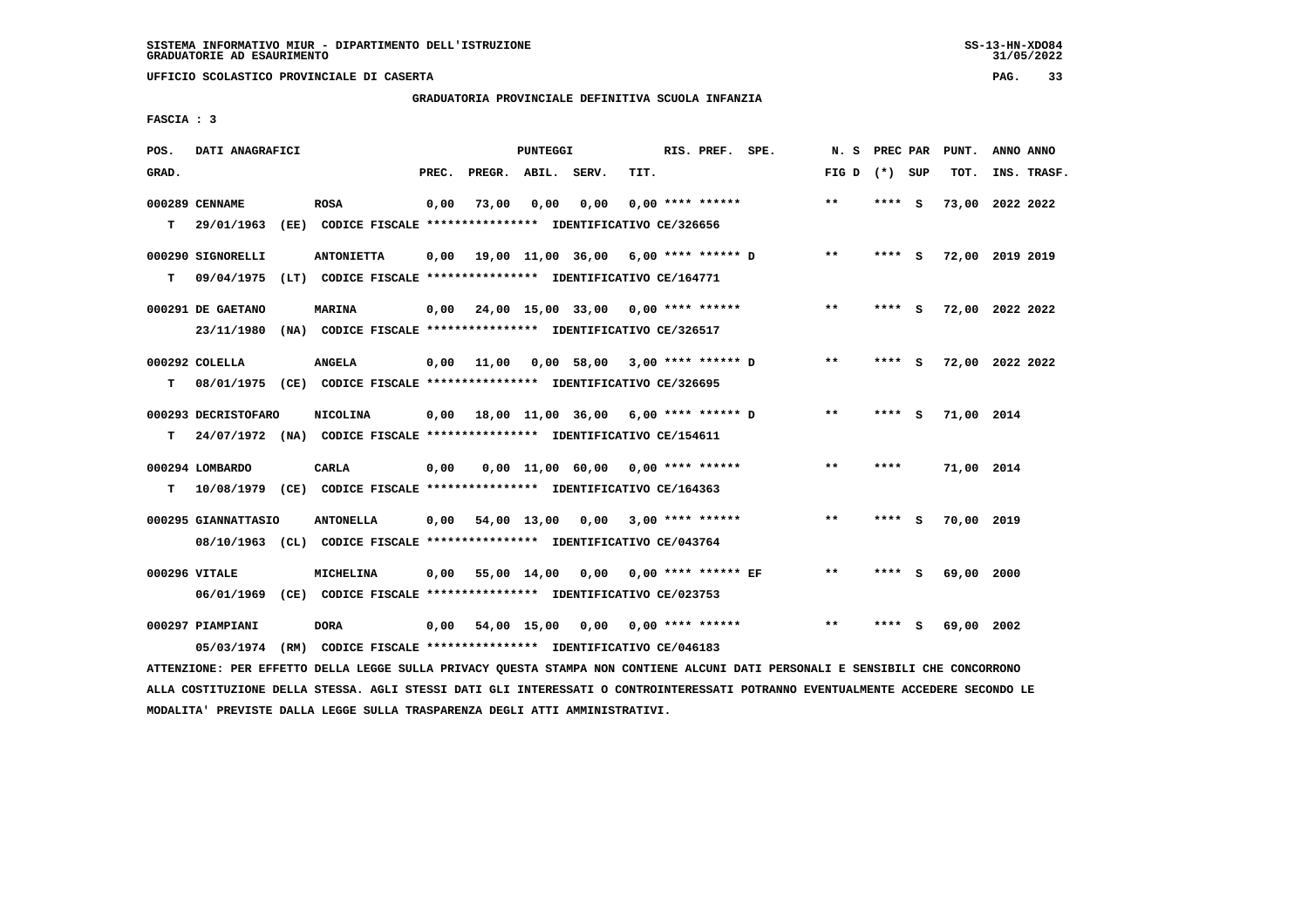**UFFICIO SCOLASTICO PROVINCIALE DI CASERTA PAG. 34**

# **GRADUATORIA PROVINCIALE DEFINITIVA SCUOLA INFANZIA**

 **FASCIA : 3**

| POS.         | DATI ANAGRAFICI                                                                                                               |                      |       |                    | PUNTEGGI |                                             |      | RIS. PREF. SPE.           |                                           |                 |        |     | N. S PREC PAR PUNT. | ANNO ANNO |             |
|--------------|-------------------------------------------------------------------------------------------------------------------------------|----------------------|-------|--------------------|----------|---------------------------------------------|------|---------------------------|-------------------------------------------|-----------------|--------|-----|---------------------|-----------|-------------|
| GRAD.        |                                                                                                                               |                      | PREC. |                    |          | PREGR. ABIL. SERV.                          | TIT. |                           |                                           | FIG D $(*)$ SUP |        |     | TOT.                |           | INS. TRASF. |
|              | 000298 MIGLIOZZI                                                                                                              | <b>FRANCA</b>        | 0,00  |                    |          | 16,00 16,00 34,00                           |      | $3,00$ **** ******        |                                           | $***$           | **** S |     | 69,00 2022          |           |             |
|              | 30/09/1972 (CE) CODICE FISCALE *************** IDENTIFICATIVO CE/021413                                                       |                      |       |                    |          |                                             |      |                           |                                           |                 |        |     |                     |           |             |
|              | 000299 TIROZZI                                                                                                                | <b>RACHELE</b>       |       | $0,00$ 68,00       | 0,00     |                                             |      | $0,00$ $0,00$ **** ****** |                                           | $* *$           | ****   | - S | 68,00 2019 2019     |           |             |
| т            | 27/01/1978 (CE) CODICE FISCALE *************** IDENTIFICATIVO CE/164653                                                       |                      |       |                    |          |                                             |      |                           |                                           |                 |        |     |                     |           |             |
|              | 000300 COLELLA                                                                                                                | ANNA                 |       | $0,00$ 53,00 12,00 |          | $0,00$ 3,00 **** ******                     |      |                           |                                           | $* *$           | ****   |     | 68,00 2022 2022     |           |             |
| T.           | 14/06/1976 (NA) CODICE FISCALE *************** IDENTIFICATIVO CE/326619                                                       |                      |       |                    |          |                                             |      |                           |                                           |                 |        |     |                     |           |             |
|              | 000301 VEROLLA                                                                                                                | <b>ROSA</b>          |       |                    |          | $0,00$ 51,00 16,00 0,00 0,00 **** ******    |      |                           |                                           | **              | **** S |     | 67,00 2002          |           |             |
|              | 23/09/1970 (CE) CODICE FISCALE *************** IDENTIFICATIVO CE/045075                                                       |                      |       |                    |          |                                             |      |                           |                                           |                 |        |     |                     |           |             |
|              | 000302 CALABRESE                                                                                                              | <b>SILVANA</b>       |       |                    |          |                                             |      |                           |                                           | $* *$           | **** S |     | 67,00 2022 2022     |           |             |
|              | 06/04/1972 (CE) CODICE FISCALE *************** IDENTIFICATIVO CE/326681                                                       |                      |       |                    |          |                                             |      |                           |                                           |                 |        |     |                     |           |             |
|              | 000303 BATTISEGOLA                                                                                                            | ORNELLA              |       |                    |          | 0,00 37,00 15,00 14,00 0,00 **** ****** DE  |      |                           |                                           | $***$           | **** S |     | 66,00 2019          |           |             |
|              | 15/07/1966 (CE) CODICE FISCALE *************** IDENTIFICATIVO CE/045133                                                       |                      |       |                    |          |                                             |      |                           |                                           |                 |        |     |                     |           |             |
|              | 000304 TARTAGLIONE                                                                                                            | MARIAGIOVANNA        |       |                    |          | $0,00$ 17,00 13,00 36,00 0,00 **** ****** D |      |                           |                                           | $***$           | **** S |     | 66,00 2022 2022     |           |             |
| т            | 28/04/1981 (CE) CODICE FISCALE **************** IDENTIFICATIVO CE/326577                                                      |                      |       |                    |          |                                             |      |                           |                                           |                 |        |     |                     |           |             |
| 000305 FUSCO |                                                                                                                               | <b>CLEMENTINA</b>    |       |                    |          | $0,00$ 12,00 15,00 36,00 3,00 **** ******   |      |                           |                                           | $***$           | **** S |     | 66,00 2022 2022     |           |             |
|              | 26/01/1965 (CE) CODICE FISCALE *************** IDENTIFICATIVO CE/326634                                                       |                      |       |                    |          |                                             |      |                           |                                           |                 |        |     |                     |           |             |
| 000306 RUSSO |                                                                                                                               | <b>MARIA GIOVANN</b> |       |                    |          |                                             |      |                           | 0,00 24,00 15,00 26,00 0,00 **** ****** F | $* *$           | **** S |     | 65,00 2000          |           |             |
|              | 11/01/1964 (CE) CODICE FISCALE *************** IDENTIFICATIVO CE/027226                                                       |                      |       |                    |          |                                             |      |                           |                                           |                 |        |     |                     |           |             |
|              | ATTENZIONE: PER EFFETTO DELLA LEGGE SULLA PRIVACY QUESTA STAMPA NON CONTIENE ALCUNI DATI PERSONALI E SENSIBILI CHE CONCORRONO |                      |       |                    |          |                                             |      |                           |                                           |                 |        |     |                     |           |             |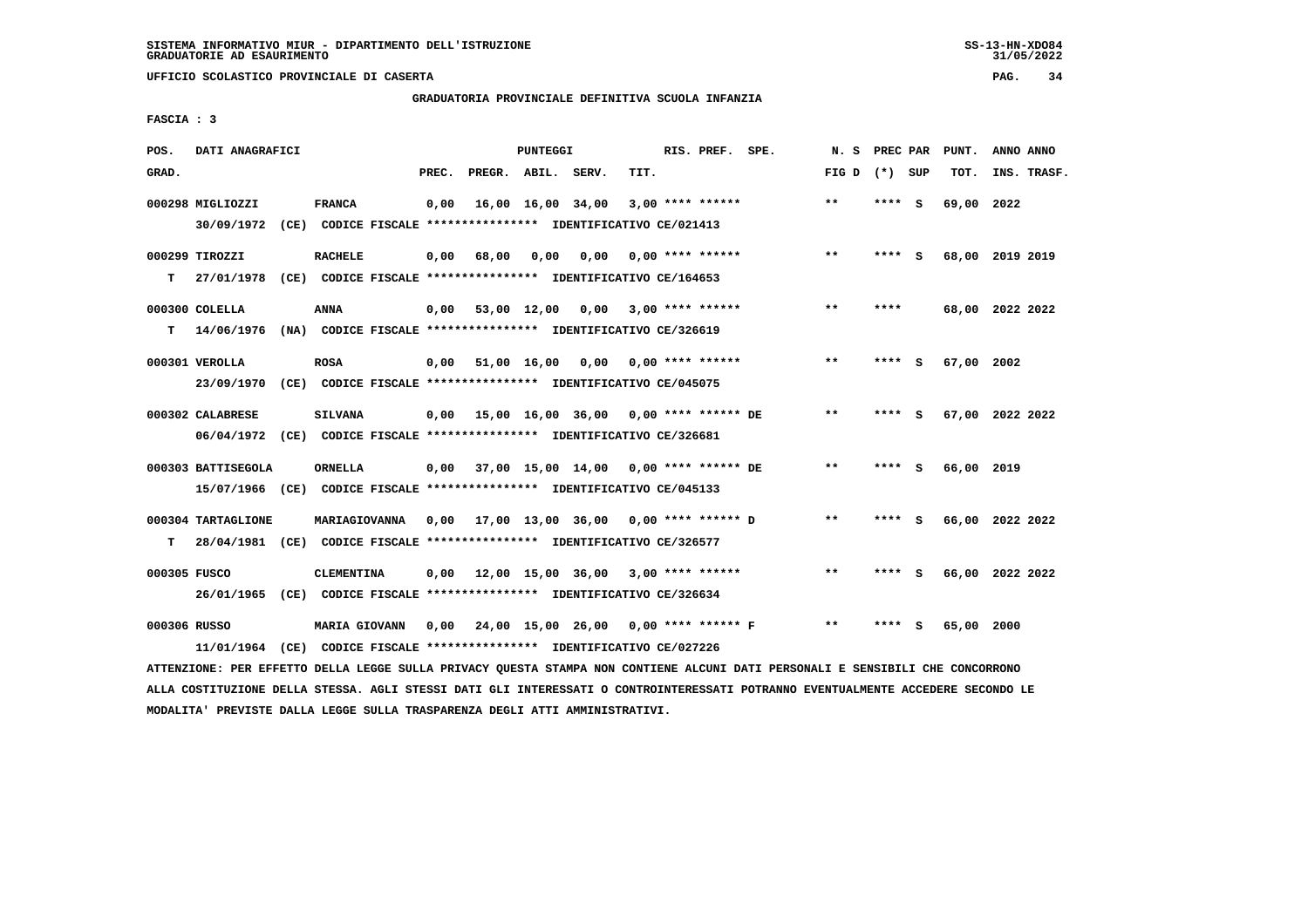**UFFICIO SCOLASTICO PROVINCIALE DI CASERTA PAG. 35**

# **GRADUATORIA PROVINCIALE DEFINITIVA SCUOLA INFANZIA**

 **FASCIA : 3**

| POS.  | DATI ANAGRAFICI   |                                                                                                                               |       |                       | PUNTEGGI    |      |      | RIS. PREF. SPE.                           |                                     |                 | N. S PREC PAR | PUNT.      | ANNO ANNO       |
|-------|-------------------|-------------------------------------------------------------------------------------------------------------------------------|-------|-----------------------|-------------|------|------|-------------------------------------------|-------------------------------------|-----------------|---------------|------------|-----------------|
| GRAD. |                   |                                                                                                                               | PREC. | PREGR. ABIL. SERV.    |             |      | TIT. |                                           |                                     | FIG D $(*)$ SUP |               | TOT.       | INS. TRASF.     |
|       | 000307 LOMBARDO   | MARIA                                                                                                                         | 0,00  |                       | 42,00 14,00 | 9,00 |      | $0,00$ **** ******                        |                                     | $***$           | **** S        | 65,00 2007 |                 |
|       | 19/01/1962        | (CE) CODICE FISCALE **************** IDENTIFICATIVO CE/042840                                                                 |       |                       |             |      |      |                                           |                                     |                 |               |            |                 |
|       | 000308 CANTIELLO  | <b>TERESA</b>                                                                                                                 | 0,00  | 65,00                 | 0,00        |      |      | $0,00$ $0,00$ **** ******                 |                                     | $**$            | **** S        | 65,00 2014 |                 |
|       | 09/08/1982        | (CE) CODICE FISCALE **************** IDENTIFICATIVO CE/151361                                                                 |       |                       |             |      |      |                                           |                                     |                 |               |            |                 |
|       | 000309 DIONISIO   | CAROLINA                                                                                                                      |       |                       |             |      |      | $0,00$ 51,00 13,00 0,00 0,00 **** ******  |                                     | $***$           | **** S        |            | 64,00 2019 2019 |
| т     | 17/11/1968        | (CE) CODICE FISCALE *************** IDENTIFICATIVO CE/164952                                                                  |       |                       |             |      |      |                                           |                                     |                 |               |            |                 |
|       | 000310 PAGLIARO   | <b>ROSANNA</b>                                                                                                                |       |                       |             |      |      | 0,00 16,00 14,00 34,00 0,00 **** ****** F |                                     | $* *$           | **** S        | 64,00 2022 |                 |
|       | 22/08/1963        | (CE) CODICE FISCALE **************** IDENTIFICATIVO CE/021567                                                                 |       |                       |             |      |      |                                           |                                     |                 |               |            |                 |
|       | 000311 DE GENNARO | MONICA                                                                                                                        |       |                       |             |      |      | $0,00$ 48,00 15,00 0,00 0,00 **** ******  |                                     | $***$           | **** S        | 63,00 2007 |                 |
|       |                   | 01/07/1971 (CE) CODICE FISCALE *************** IDENTIFICATIVO CE/043140                                                       |       |                       |             |      |      |                                           |                                     |                 |               |            |                 |
|       | 000312 LA GRECA   | LUISA ELVIRA                                                                                                                  | 0.00  |                       |             |      |      | 30,00 15,00 18,00 0,00 **** ******        |                                     | $* *$           | **** S        |            | 63,00 2019 2019 |
|       |                   | 10/07/1971 (PA) CODICE FISCALE *************** IDENTIFICATIVO CE/164632                                                       |       |                       |             |      |      |                                           |                                     |                 |               |            |                 |
|       | 000313 CAPORASO   | MARIANNA                                                                                                                      |       |                       |             |      |      | 0,00 33,00 0,00 30,00 0,00 **** ****** D  |                                     | $* *$           | **** S        |            | 63,00 2022 2022 |
| т     | 15/05/1976        | (CE) CODICE FISCALE **************** IDENTIFICATIVO CE/326693                                                                 |       |                       |             |      |      |                                           |                                     |                 |               |            |                 |
|       | 000314 CARCAISO   | <b>NATALINA</b>                                                                                                               |       | $0,00$ $63,00$ $0,00$ |             |      |      | $0,00$ $0,00$ **** ****** D               |                                     | $* *$           | **** S        |            | 63,00 2022 2022 |
|       |                   | 29/03/1981 (CE) CODICE FISCALE *************** IDENTIFICATIVO CE/326663                                                       |       |                       |             |      |      |                                           |                                     |                 |               |            |                 |
|       | 000315 PANARELLO  | <b>GENOVEFFA</b>                                                                                                              | 0,00  |                       |             |      |      |                                           | 47,00 15,00 0,00 0,00 **** ****** F | ** x **** S     |               |            | 62,00 2002 2002 |
|       | 20/03/1962        | (CE) CODICE FISCALE **************** IDENTIFICATIVO CE/043710                                                                 |       |                       |             |      |      |                                           |                                     |                 |               |            |                 |
|       |                   | ATTENZIONE: PER EFFETTO DELLA LEGGE SULLA PRIVACY QUESTA STAMPA NON CONTIENE ALCUNI DATI PERSONALI E SENSIBILI CHE CONCORRONO |       |                       |             |      |      |                                           |                                     |                 |               |            |                 |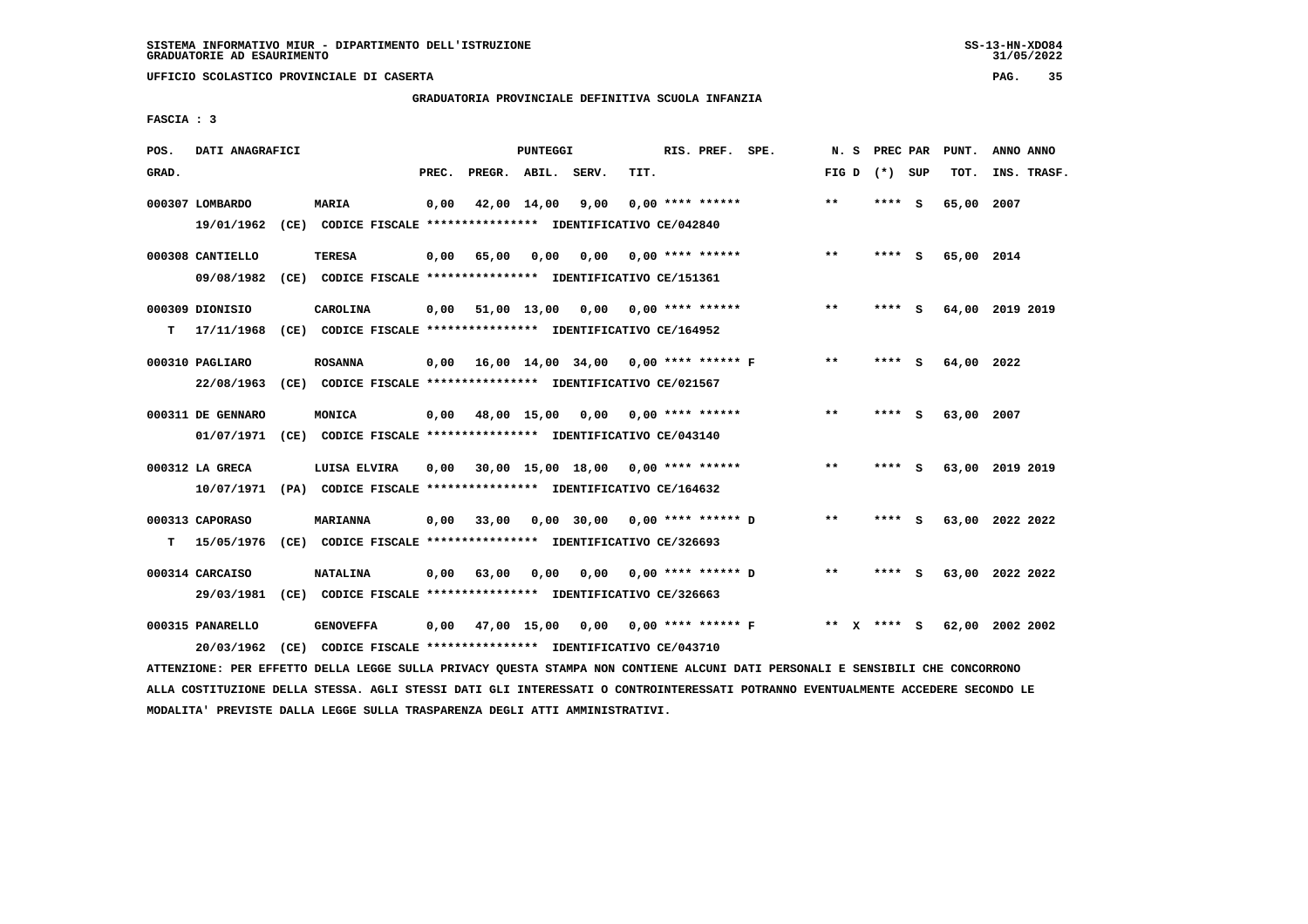**UFFICIO SCOLASTICO PROVINCIALE DI CASERTA PAG. 36**

# **GRADUATORIA PROVINCIALE DEFINITIVA SCUOLA INFANZIA**

 **FASCIA : 3**

| POS.         | DATI ANAGRAFICI    |                                                                         |       |                    | PUNTEGGI |                                      |      | RIS. PREF. SPE.           | N. S            | PREC PAR |     | PUNT.      | ANNO ANNO       |
|--------------|--------------------|-------------------------------------------------------------------------|-------|--------------------|----------|--------------------------------------|------|---------------------------|-----------------|----------|-----|------------|-----------------|
| GRAD.        |                    |                                                                         | PREC. | PREGR. ABIL. SERV. |          |                                      | TIT. |                           | FIG D $(*)$ SUP |          |     | TOT.       | INS. TRASF.     |
|              | 000316 AGLIONE     | <b>ANTONELLA</b>                                                        | 0,00  |                    |          | 9,00 15,00 38,00                     |      | $0.00$ **** ****** D      | **              | **** S   |     | 62,00 2014 |                 |
|              | 04/05/1973         | (CE) CODICE FISCALE **************** IDENTIFICATIVO CE/044465           |       |                    |          |                                      |      |                           |                 |          |     |            |                 |
| 000317 SESSA |                    | <b>MADDALENA</b>                                                        | 0,00  | 48,00 14,00 0,00   |          |                                      |      | 0,00 **** ******          | $***$ X         | **** $S$ |     | 62,00 2014 |                 |
| т            | 20/01/1966         | (CE) CODICE FISCALE **************** IDENTIFICATIVO CE/152219           |       |                    |          |                                      |      |                           |                 |          |     |            |                 |
|              | 000318 CAPASSO     | MARIAROSARIA                                                            | 0,00  | 61,00              | 0,00     |                                      |      | $0,00$ $0,00$ **** ****** | $***$           | **** S   |     |            | 61,00 2019 2019 |
| т            |                    | 27/04/1980 (CE) CODICE FISCALE *************** IDENTIFICATIVO CE/164662 |       |                    |          |                                      |      |                           |                 |          |     |            |                 |
|              | 000319 PALMIERO    | GIUSEPPINA                                                              | 0,00  |                    |          | 45,00 15,00 0,00 0,00 **** ******    |      |                           | $* *$           | ****     | - S | 60,00 2007 |                 |
|              |                    | 04/04/1970 (CE) CODICE FISCALE *************** IDENTIFICATIVO CE/043563 |       |                    |          |                                      |      |                           |                 |          |     |            |                 |
| 000320 GUIDA |                    | <b>PAOLA</b>                                                            | 0,00  | 36,00              |          | 0,00 24,00 0,00 **** ****** D        |      |                           | $* *$           | **** S   |     |            | 60,00 2022 2022 |
| т            |                    | 19/02/1970 (CE) CODICE FISCALE *************** IDENTIFICATIVO CE/326637 |       |                    |          |                                      |      |                           |                 |          |     |            |                 |
|              | 000321 VISONE      | <b>ANTONELLA</b>                                                        | 0,00  |                    |          | 12,00 15,00 29,00 3,00 **** ******   |      |                           | **              | **** S   |     | 59,00 2019 |                 |
|              |                    | 23/02/1973 (NA) CODICE FISCALE *************** IDENTIFICATIVO CE/042794 |       |                    |          |                                      |      |                           |                 |          |     |            |                 |
|              | 000322 VORRARO     | <b>ANNARITA</b>                                                         | 0,00  |                    |          | 18,00 14,00 24,00 3,00 **** ****** D |      |                           | $* *$           | **** S   |     |            | 59,00 2022 2022 |
|              |                    | 08/03/1981 (NA) CODICE FISCALE *************** IDENTIFICATIVO CE/326542 |       |                    |          |                                      |      |                           |                 |          |     |            |                 |
|              | 000323 FRATTOLILLO | <b>ANTONIETTA</b>                                                       | 0,00  |                    |          | 43,00 15,00 0,00 0,00 **** ******    |      |                           | **              | **** S   |     | 58,00 2000 |                 |
|              | 15/02/1958         | (CE) CODICE FISCALE *************** IDENTIFICATIVO CE/026013            |       |                    |          |                                      |      |                           |                 |          |     |            |                 |
|              | 000324 DE MICCO    | <b>MARIA GRAZIA</b>                                                     | 0,00  |                    |          | 3,00 15,00 40,00 0,00 **** ****** D  |      |                           | $* *$           | ****     | - 5 | 58,00 2002 |                 |
|              | 11/10/1977         | (CE) CODICE FISCALE **************** IDENTIFICATIVO CE/045201           |       |                    |          |                                      |      |                           |                 |          |     |            |                 |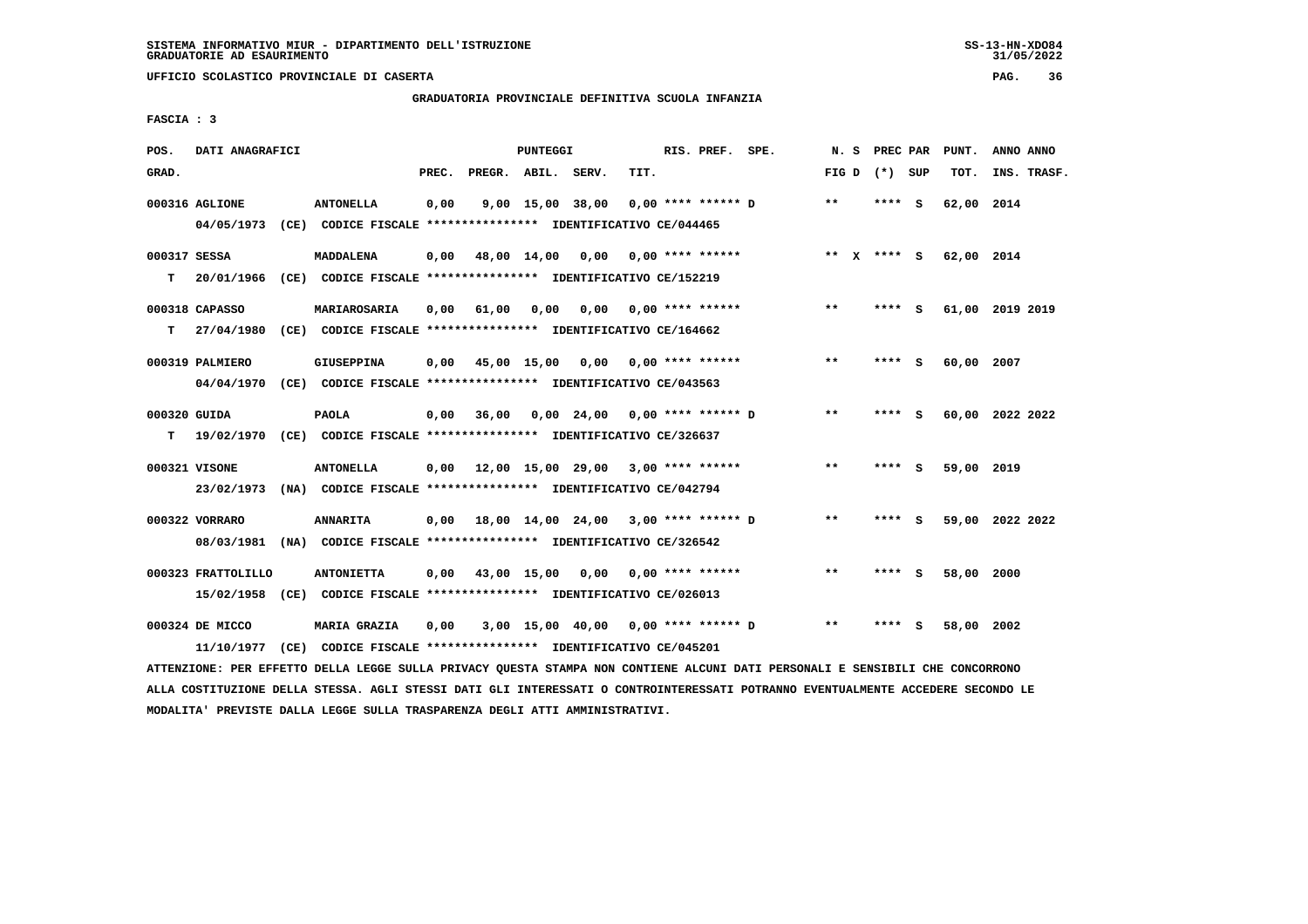**UFFICIO SCOLASTICO PROVINCIALE DI CASERTA PAG. 37**

# **GRADUATORIA PROVINCIALE DEFINITIVA SCUOLA INFANZIA**

 **FASCIA : 3**

| POS.         | DATI ANAGRAFICI                |                                                                                          |       |                                                  | PUNTEGGI          |                               |      | RIS. PREF. SPE.      | N. S         | PREC PAR |   | PUNT.      | ANNO ANNO       |
|--------------|--------------------------------|------------------------------------------------------------------------------------------|-------|--------------------------------------------------|-------------------|-------------------------------|------|----------------------|--------------|----------|---|------------|-----------------|
| GRAD.        |                                |                                                                                          | PREC. | PREGR. ABIL. SERV.                               |                   |                               | TIT. |                      | FIG D        | (*) SUP  |   | TOT.       | INS. TRASF.     |
| 000325 BRUNO | 24/10/1976                     | <b>FILOMENA</b><br>(CE) CODICE FISCALE **************** IDENTIFICATIVO CE/044897         | 0,00  |                                                  | 13,00 15,00 24,00 |                               |      | $6.00$ **** ******   | $***$        | **** S   |   | 58,00      | 2002            |
|              | 000326 TARANTINO<br>12/03/1973 | <b>MARZIA</b><br>(NO) CODICE FISCALE **************** IDENTIFICATIVO CE/056104           | 0,00  | 34,00 18,00 6,00 0,00 **** ******                |                   |                               |      |                      | $**$         | $***$ S  |   | 58,00 2007 |                 |
|              | 000327 SPIEZIA                 | <b>ROSA</b><br>11/07/1978 (NA) CODICE FISCALE **************** IDENTIFICATIVO CE/057310  |       | $0,00$ 26,00 15,00 17,00 0,00 **** ******        |                   |                               |      |                      | $***$        | **** S   |   |            | 58,00 2022 2007 |
|              | 000328 IODICE                  | PATRIZIA<br>12/03/1976 (CE) CODICE FISCALE *************** IDENTIFICATIVO CE/054912      | 0,00  | 41,00 15,00                                      |                   | 0,00                          |      | $0.00$ **** ******   | **           | **** S   |   |            | 56,00 2019 2005 |
|              | 000329 PACELLI                 | MARIA CRISTIN<br>19/05/1972 (CE) CODICE FISCALE *************** IDENTIFICATIVO CE/025658 |       | $0.00$ 10.00 16.00 30.00 0.00 **** ******        |                   |                               |      |                      | $* *$        | **** S   |   | 56,00 2019 |                 |
| т            | 000330 BELLOPEDE<br>06/01/1967 | <b>CONCETTA</b><br>(CE) CODICE FISCALE **************** IDENTIFICATIVO CE/326499         | 0,00  | 56,00                                            | 0,00              | 0,00                          |      | 0,00 **** ******     | $\star\star$ | **** S   |   |            | 56,00 2022 2022 |
| т            | 000331 BUONANNO<br>09/01/1977  | <b>CAROLINA</b><br>(CE) CODICE FISCALE **************** IDENTIFICATIVO CE/326508         | 0,00  | 42,00                                            |                   | $0,00$ 14,00 0,00 **** ****** |      |                      | $***$        | **** S   |   |            | 56,00 2022 2022 |
|              | 000332 VENTRONE<br>06/03/1968  | <b>SILVIA</b><br>(CE) CODICE FISCALE **************** IDENTIFICATIVO CE/045477           |       | 0,00  26,00  13,00  16,00  0,00  ****  ******  E |                   |                               |      |                      | $***$        | **** S   |   | 55,00 2002 |                 |
|              | 000333 CRISTIANO<br>25/03/1965 | <b>ANNUNZIATA</b><br>(CE) CODICE FISCALE **************** IDENTIFICATIVO CE/023381       | 0,00  |                                                  | 31,00 15,00       | 8,00                          |      | $0.00$ **** ****** F | $**$         | ****     | s | 54,00      | 2000            |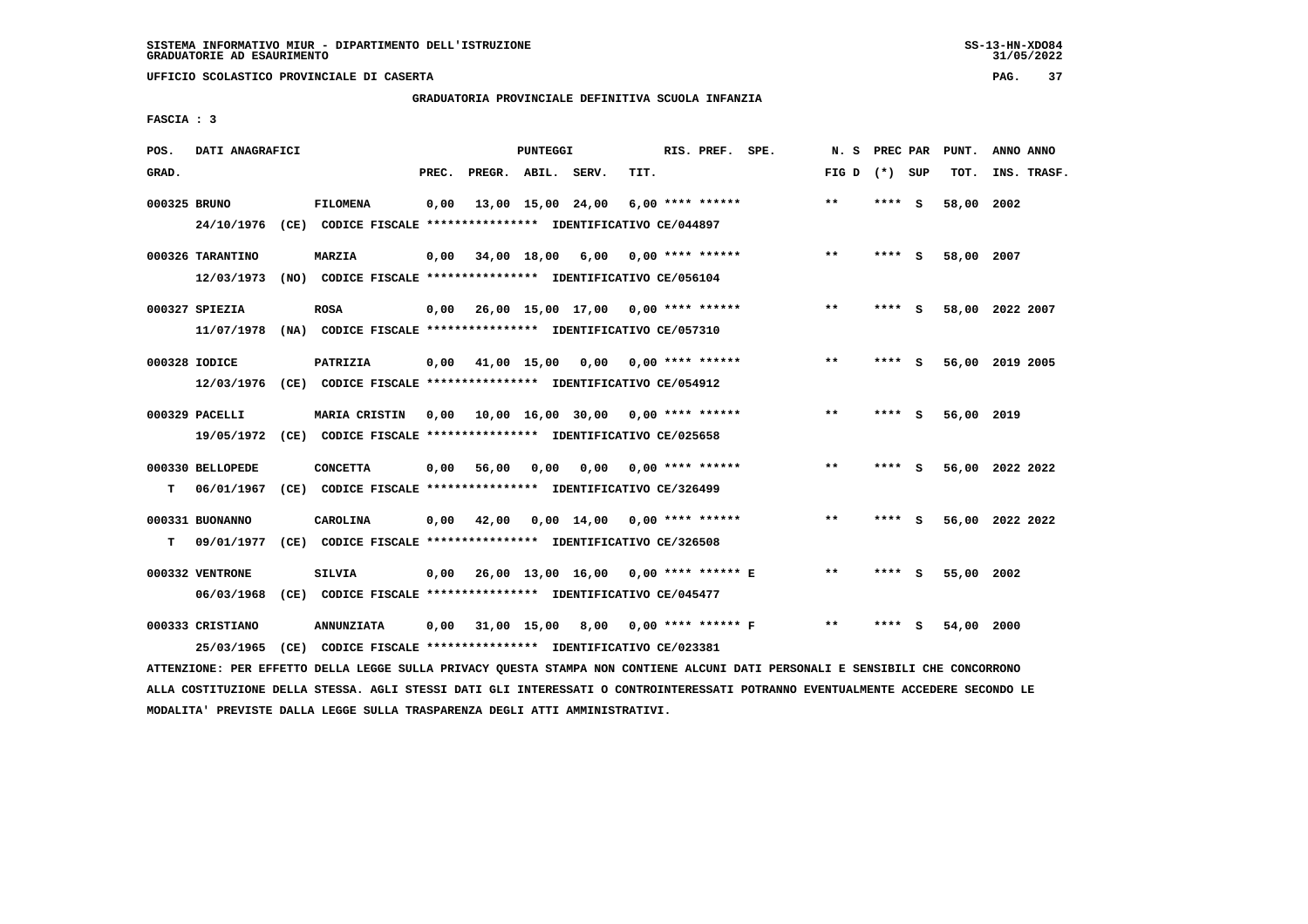**UFFICIO SCOLASTICO PROVINCIALE DI CASERTA PAG. 38**

# **GRADUATORIA PROVINCIALE DEFINITIVA SCUOLA INFANZIA**

 **FASCIA : 3**

| POS.        | DATI ANAGRAFICI     |                                                                                                                               |       |                    | PUNTEGGI |                                             |      | RIS. PREF. SPE.    | N. S PREC PAR   |         |     | PUNT.           | ANNO ANNO   |  |
|-------------|---------------------|-------------------------------------------------------------------------------------------------------------------------------|-------|--------------------|----------|---------------------------------------------|------|--------------------|-----------------|---------|-----|-----------------|-------------|--|
| GRAD.       |                     |                                                                                                                               | PREC. | PREGR. ABIL. SERV. |          |                                             | TIT. |                    | FIG D $(*)$ SUP |         |     | TOT.            | INS. TRASF. |  |
|             | 000334 MARRANDINO   | <b>MARIA</b>                                                                                                                  | 0,00  |                    |          | 39,00 15,00 0,00                            |      | $0.00$ **** ****** | $* *$           | **** S  |     | 54,00 2002      |             |  |
|             |                     | 08/05/1966 (CE) CODICE FISCALE *************** IDENTIFICATIVO CE/044735                                                       |       |                    |          |                                             |      |                    |                 |         |     |                 |             |  |
|             | 000335 PETRICCIONE  | <b>CARMEN</b>                                                                                                                 |       |                    |          | $0.00$ 12.00 15.00 24.00 3.00 **** ****** D |      |                    | $***$           | **** S  |     | 54,00 2014      |             |  |
|             |                     | 23/02/1977 (CE) CODICE FISCALE *************** IDENTIFICATIVO CE/046041                                                       |       |                    |          |                                             |      |                    |                 |         |     |                 |             |  |
|             | 000336 GRILLO       | <b>ANGELA</b>                                                                                                                 |       |                    |          | $0.00$ 15,00 16,00 22,00 0,00 **** ******   |      |                    | $***$           | **** S  |     | 53,00 2014      |             |  |
| T.          |                     | 02/10/1963 (CE) CODICE FISCALE **************** IDENTIFICATIVO CE/154752                                                      |       |                    |          |                                             |      |                    |                 |         |     |                 |             |  |
|             | 000337 FRACCALVIERI | <b>ROSSELLA</b>                                                                                                               | 0,00  |                    |          | $0,00$ 41,00 12,00 0,00 **** ******         |      |                    | $* *$           | **** S  |     | 53,00 2019 2019 |             |  |
|             |                     | 27/03/1984 (BA) CODICE FISCALE *************** IDENTIFICATIVO CE/164762                                                       |       |                    |          |                                             |      |                    |                 |         |     |                 |             |  |
|             | 000338 TROVELLO     | <b>CATERINA</b>                                                                                                               |       |                    |          | $0,00$ 42,00 11,00 0,00 0,00 **** ******    |      |                    | **              | **** S  |     | 53,00 2019      |             |  |
| T.          |                     | 19/12/1963 (CE) CODICE FISCALE **************** IDENTIFICATIVO CE/163599                                                      |       |                    |          |                                             |      |                    |                 |         |     |                 |             |  |
| 000339 CORE |                     | <b>MARIAANGELA</b>                                                                                                            |       |                    |          | $0,00$ 36,00 16,00 0,00 0,00 **** ******    |      |                    | $* *$           | ****    |     | 52,00 2014      |             |  |
| T.          |                     | 09/05/1977 (CE) CODICE FISCALE **************** IDENTIFICATIVO CE/154141                                                      |       |                    |          |                                             |      |                    |                 |         |     |                 |             |  |
|             | 000340 SANZONE      | <b>MONIA</b>                                                                                                                  | 0.00  |                    |          | 6,00 16,00 24,00 6,00 **** ****** DEF       |      |                    | $* *$           | $***$ S |     | 52,00 2019      |             |  |
|             |                     | 23/08/1974 (NA) CODICE FISCALE *************** IDENTIFICATIVO CE/044218                                                       |       |                    |          |                                             |      |                    |                 |         |     |                 |             |  |
|             | 000341 CAMMAROTA    | <b>ANNUNZIATA</b>                                                                                                             |       |                    |          | $0.00$ 29.00 15.00 8.00 0.00 **** ******    |      |                    | $* *$           | **** S  |     | 52,00 2022 2022 |             |  |
|             |                     | 25/05/1976 (NA) CODICE FISCALE *************** IDENTIFICATIVO CE/326680                                                       |       |                    |          |                                             |      |                    |                 |         |     |                 |             |  |
|             | 000342 SPINOSA      | GIUSEPPINA                                                                                                                    |       | $0,00$ 52,00       | 0,00     | 0,00                                        |      | $0,00$ **** ****** | $* *$           | ****    | - S | 52,00 2022 2022 |             |  |
|             |                     | 20/02/1974 (CE) CODICE FISCALE *************** IDENTIFICATIVO CE/326595                                                       |       |                    |          |                                             |      |                    |                 |         |     |                 |             |  |
|             |                     | ATTENZIONE: PER EFFETTO DELLA LEGGE SULLA PRIVACY QUESTA STAMPA NON CONTIENE ALCUNI DATI PERSONALI E SENSIBILI CHE CONCORRONO |       |                    |          |                                             |      |                    |                 |         |     |                 |             |  |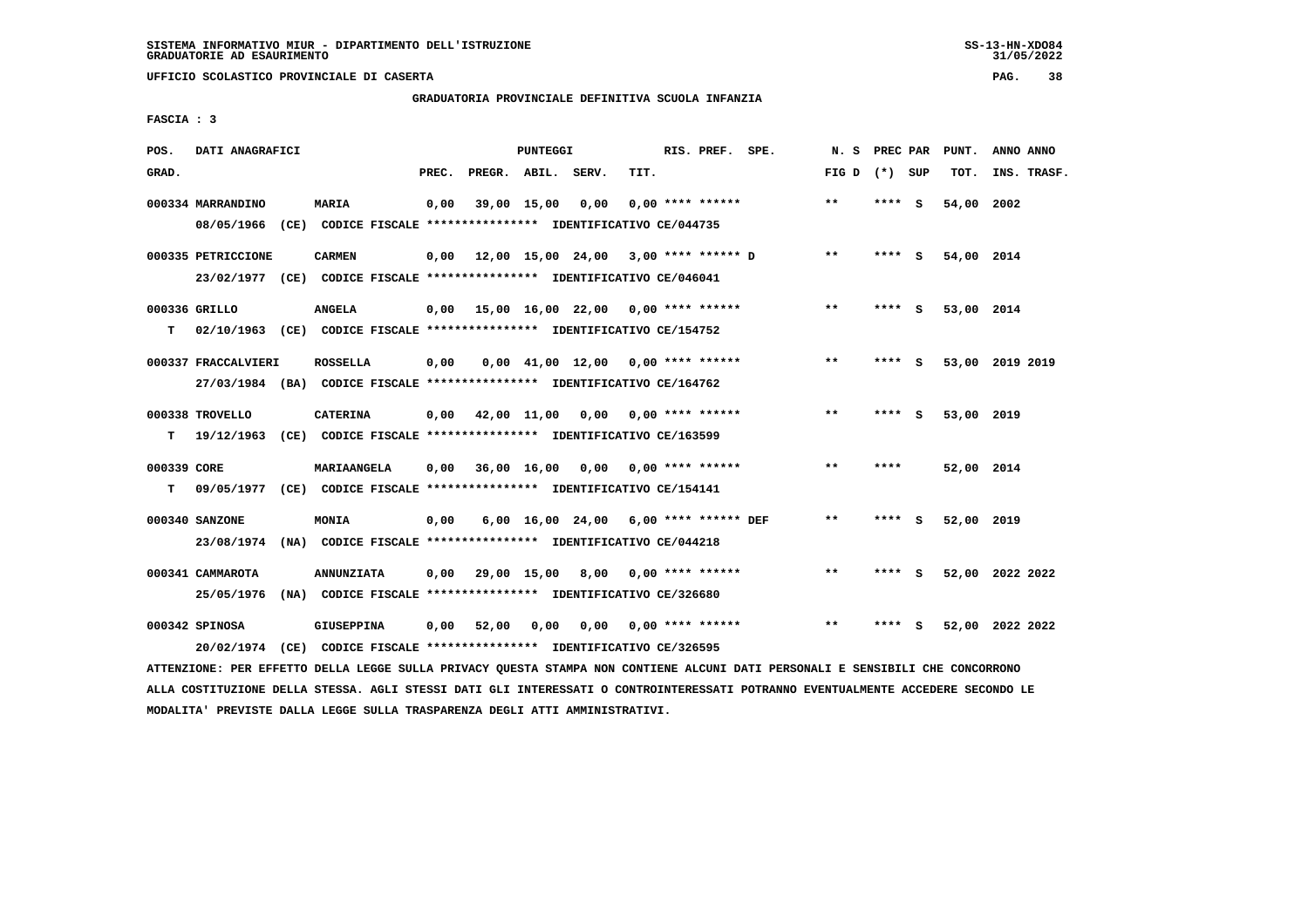# **GRADUATORIA PROVINCIALE DEFINITIVA SCUOLA INFANZIA**

 **FASCIA : 3**

| POS.         | DATI ANAGRAFICI                |                                                                                             |       |                    | PUNTEGGI    |                                       |      | RIS. PREF. SPE.      |                      | N. S            | PREC PAR |   | PUNT.      | ANNO ANNO       |
|--------------|--------------------------------|---------------------------------------------------------------------------------------------|-------|--------------------|-------------|---------------------------------------|------|----------------------|----------------------|-----------------|----------|---|------------|-----------------|
| GRAD.        |                                |                                                                                             | PREC. | PREGR. ABIL. SERV. |             |                                       | TIT. |                      |                      | FIG D $(*)$ SUP |          |   | TOT.       | INS. TRASF.     |
|              | 000343 COLELLA<br>16/07/1959   | ANNA<br>(CE) CODICE FISCALE **************** IDENTIFICATIVO CE/025268                       | 0,00  |                    | 36,00 15,00 | 0,00                                  |      | $0.00$ **** ****** F |                      | $* *$           | **** S   |   | 51,00      | 2000            |
| т            | 000344 VERRENGIA<br>08/11/1982 | <b>ANNARITA</b><br>(LT) CODICE FISCALE **************** IDENTIFICATIVO CE/164683            | 0,00  | 51,00              | 0,00        | 0,00                                  |      |                      | $0.00$ **** ****** D | $***$           | **** S   |   |            | 51,00 2019 2019 |
|              | 000345 MITRANO                 | <b>ROSA</b><br>19/08/1970 (CE) CODICE FISCALE *************** IDENTIFICATIVO CE/164804      | 0,00  |                    | 36,00 15,00 | 0,00                                  |      | $0.00$ **** ******   |                      | $* *$           | **** S   |   |            | 51,00 2019 2019 |
| т            | 000346 RAUCCI                  | <b>CATERINA</b><br>09/07/1977 (CE) CODICE FISCALE *************** IDENTIFICATIVO CE/326606  | 0,00  |                    |             | $0,00$ 12,00 36,00 3,00 **** ****** D |      |                      |                      | $* *$           | **** S   |   |            | 51,00 2022 2022 |
|              | 000347 CAPARCO                 | <b>ELVIRA</b><br>28/05/1968 (CE) CODICE FISCALE *************** IDENTIFICATIVO CE/024892    | 0,00  |                    |             | 9,00 15,00 26,00                      |      | $0.00$ **** ******   |                      | $***$           | **** S   |   | 50,00      | 2000            |
|              | 000348 DE DOMENICO             | <b>GRAZIELLA</b><br>23/07/1967 (CE) CODICE FISCALE *************** IDENTIFICATIVO CE/026110 | 0.00  |                    |             | 34,00 15,00 0,00 0,00 **** ****** EF  |      |                      |                      | $***$           | ****     |   | 49,00 2000 |                 |
| т            | 000349 MARTUCCI                | <b>MARIA</b><br>23/09/1965 (CE) CODICE FISCALE *************** IDENTIFICATIVO CE/160279     | 0,00  |                    | 34,00 15,00 | 0,00                                  |      | $0.00$ **** ******   |                      | $***$           | **** S   |   | 49,00 2014 |                 |
|              | 000350 DE GENNARO              | <b>FABIANA</b><br>12/10/1977 (CE) CODICE FISCALE *************** IDENTIFICATIVO CE/145276   | 0,00  |                    |             | 9,00 15,00 25,00 0,00 **** ******     |      |                      |                      | $***$           | **** S   |   |            | 49,00 2019 2014 |
| 000351 PESCE |                                | <b>IDA</b><br>27/06/1978 (CE) CODICE FISCALE *************** IDENTIFICATIVO CE/164974       | 0.00  |                    | 33,00 16,00 | 0.00                                  |      | $0.00$ **** ******   |                      | $* *$           | ****     | s |            | 49,00 2019 2019 |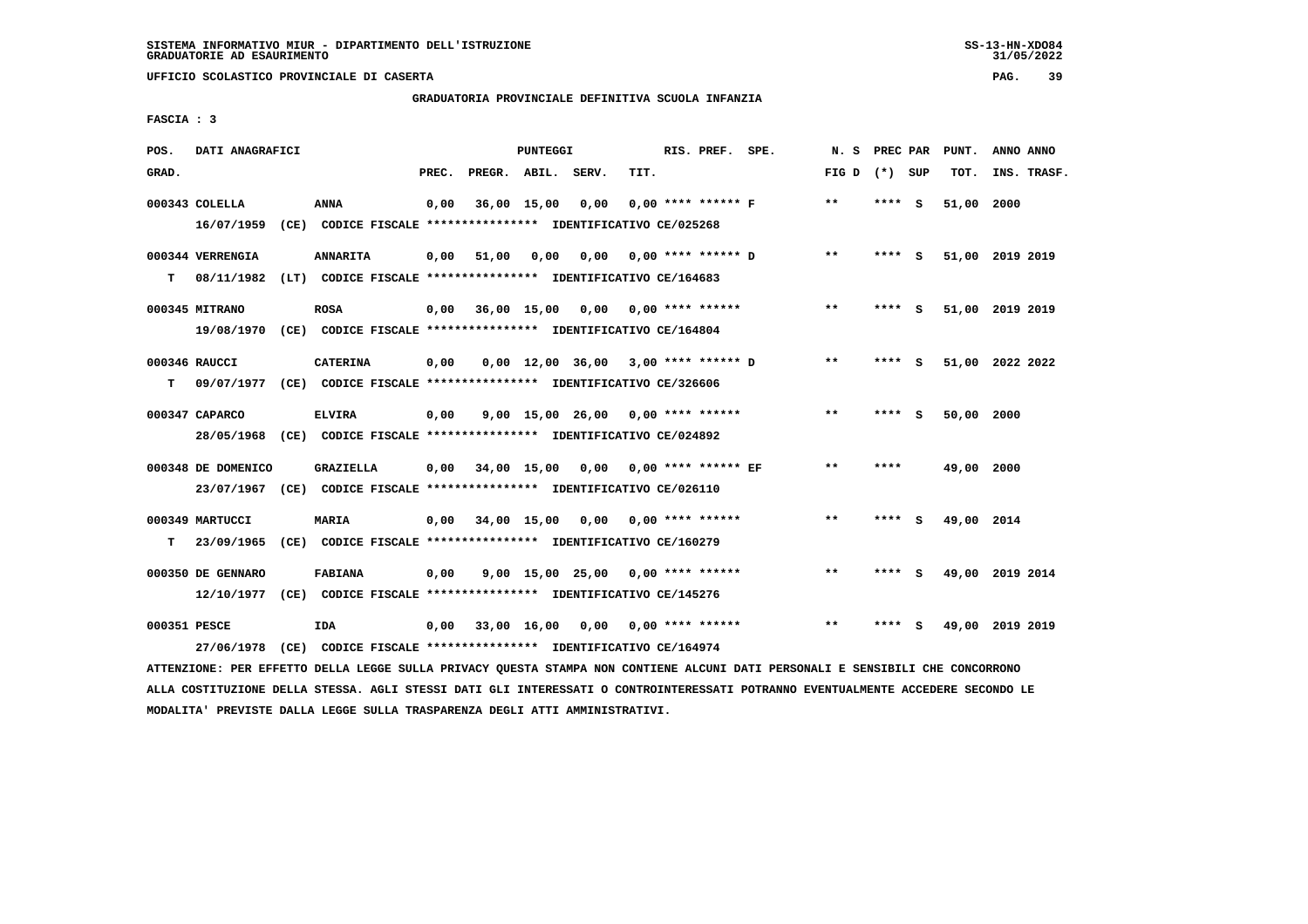#### **GRADUATORIA PROVINCIALE DEFINITIVA SCUOLA INFANZIA**

 **FASCIA : 3**

| POS.         | DATI ANAGRAFICI      |                                                                                                                               |       |                    | PUNTEGGI |                                           |      | RIS. PREF. SPE. |                                          |       |                 | N. S PREC PAR PUNT. | ANNO ANNO |             |
|--------------|----------------------|-------------------------------------------------------------------------------------------------------------------------------|-------|--------------------|----------|-------------------------------------------|------|-----------------|------------------------------------------|-------|-----------------|---------------------|-----------|-------------|
| GRAD.        |                      |                                                                                                                               | PREC. | PREGR. ABIL. SERV. |          |                                           | TIT. |                 |                                          |       | FIG D $(*)$ SUP | тот.                |           | INS. TRASF. |
|              | 000352 PONTORIERO    | <b>DOMENICA</b>                                                                                                               | 0,00  |                    |          |                                           |      |                 | 3,00 11,00 29,00 6,00 **** ****** D      |       | ** x **** S     | 49,00 2019 2019     |           |             |
|              |                      | T 12/08/1977 (VV) CODICE FISCALE *************** IDENTIFICATIVO CE/164982                                                     |       |                    |          |                                           |      |                 |                                          |       |                 |                     |           |             |
|              | 000353 MINOPOLI      | <b>FRANCESCA</b>                                                                                                              |       |                    |          | $0,00$ 25,00 16,00 5,00 3,00 **** ******  |      |                 |                                          | $***$ | **** S          | 49,00 2019          |           |             |
|              |                      | 26/03/1980 (NA) CODICE FISCALE *************** IDENTIFICATIVO CE/057604                                                       |       |                    |          |                                           |      |                 |                                          |       |                 |                     |           |             |
|              | 000354 LAMBERTI      | <b>SILVANA</b>                                                                                                                |       |                    |          | 0,00 12,00 13,00 24,00 0,00 **** ****** E |      |                 |                                          | $***$ | $***$ S         | 49,00 2022 2022     |           |             |
|              |                      | 10/06/1970 (NA) CODICE FISCALE *************** IDENTIFICATIVO CE/326513                                                       |       |                    |          |                                           |      |                 |                                          |       |                 |                     |           |             |
|              | 000355 DELLI CARPINI | <b>MARIA</b>                                                                                                                  | 0,00  |                    |          | $6,00$ 15,00 28,00 0,00 **** ******       |      |                 |                                          | **    | **** S          | 49,00 2022          |           |             |
|              |                      | 27/07/1975 (CE) CODICE FISCALE *************** IDENTIFICATIVO CE/026684                                                       |       |                    |          |                                           |      |                 |                                          |       |                 |                     |           |             |
|              | 000356 GOLINO        | <b>ANTONIETTA</b>                                                                                                             |       |                    |          | $0.00$ 19.00 11.00 18.00 0.00 **** ****** |      |                 |                                          | $* *$ | **** S          | 48,00 2014          |           |             |
|              |                      | T 10/05/1968 (CE) CODICE FISCALE **************** IDENTIFICATIVO CE/145970                                                    |       |                    |          |                                           |      |                 |                                          |       |                 |                     |           |             |
|              | 000357 DENUNZIO      | <b>LOREDANA</b>                                                                                                               | 0,00  |                    |          | $0,00$ 18,00 26,00 4,00 **** ******       |      |                 |                                          | **    | **** S          | 48,00 2022          |           |             |
| T.           |                      | 14/11/1975 (MI) CODICE FISCALE **************** IDENTIFICATIVO CE/154694                                                      |       |                    |          |                                           |      |                 |                                          |       |                 |                     |           |             |
| 000358 TESTA |                      | <b>CLEMENTINA</b>                                                                                                             |       |                    |          |                                           |      |                 | 0,00 22,00 16,00 9,00 0,00 **** ****** E |       | ** $X$ **** S   | 47,00 2022 2022     |           |             |
|              |                      | 01/11/1973 (CE) CODICE FISCALE *************** IDENTIFICATIVO CE/326670                                                       |       |                    |          |                                           |      |                 |                                          |       |                 |                     |           |             |
|              | 000359 OREFICE       | <b>MARIANNA</b>                                                                                                               | 0,00  |                    |          | 0,00 15,00 32,00 0,00 **** ****** D       |      |                 |                                          | $**$  | **** S          | 47,00 2022 2022     |           |             |
|              |                      | 17/06/1977 (NA) CODICE FISCALE *************** IDENTIFICATIVO CE/326504                                                       |       |                    |          |                                           |      |                 |                                          |       |                 |                     |           |             |
|              | 000360 MANGIONE      | TEA                                                                                                                           | 0,00  |                    |          | $0,00$ 14,00 32,00 0,00 **** ******       |      |                 |                                          | $***$ | **** S          | 46,00 2019 2019     |           |             |
|              | 24/11/1980           | (NA) CODICE FISCALE **************** IDENTIFICATIVO CE/164684                                                                 |       |                    |          |                                           |      |                 |                                          |       |                 |                     |           |             |
|              |                      | ATTENZIONE: PER EFFETTO DELLA LEGGE SULLA PRIVACY QUESTA STAMPA NON CONTIENE ALCUNI DATI PERSONALI E SENSIBILI CHE CONCORRONO |       |                    |          |                                           |      |                 |                                          |       |                 |                     |           |             |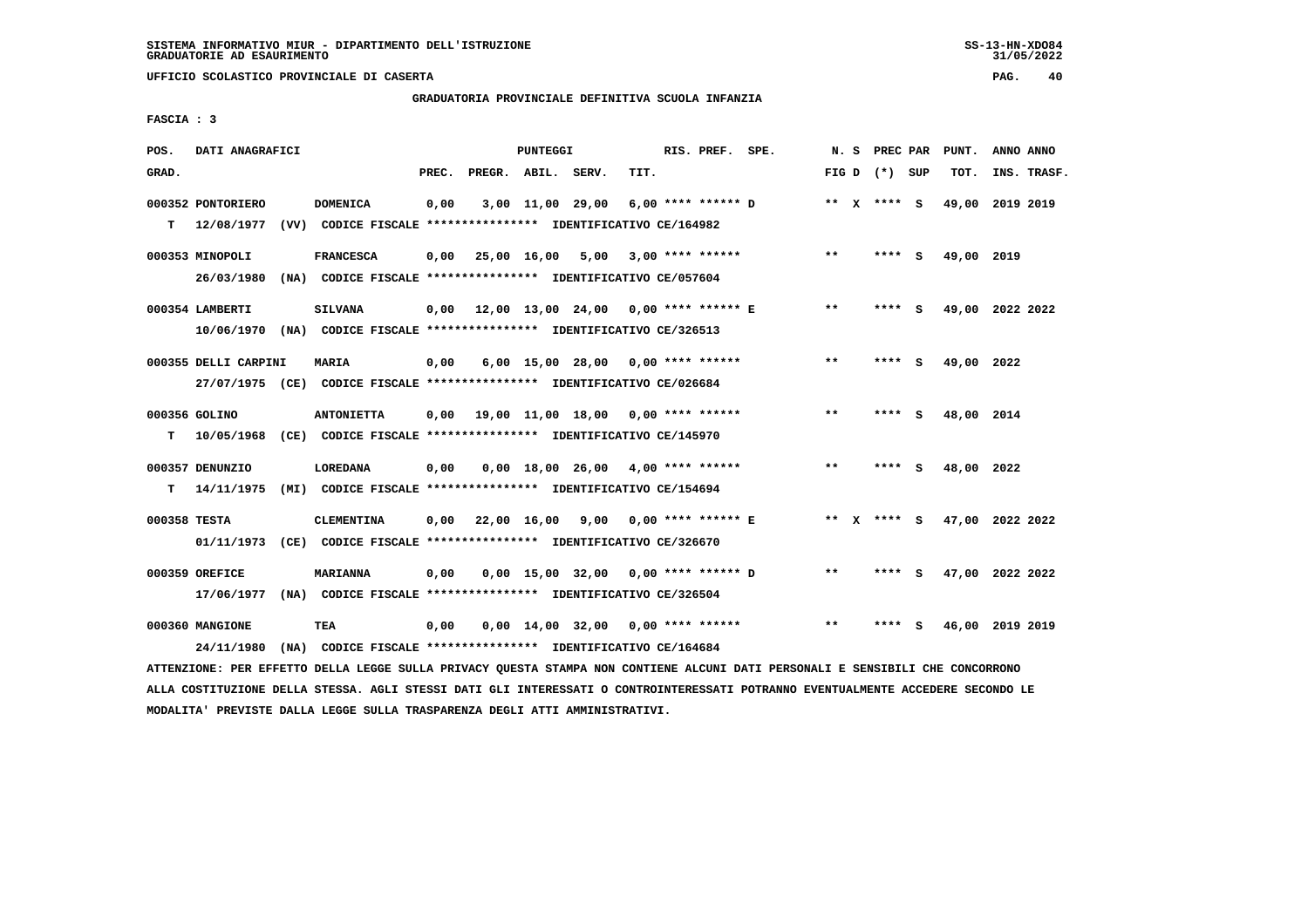**UFFICIO SCOLASTICO PROVINCIALE DI CASERTA PAG. 41**

# **GRADUATORIA PROVINCIALE DEFINITIVA SCUOLA INFANZIA**

 **FASCIA : 3**

| PREGR. ABIL. SERV.<br>TIT.<br>GRAD.<br>PREC.                                                |       | FIG D $(*)$ SUP | TOT.<br>INS. TRASF. |
|---------------------------------------------------------------------------------------------|-------|-----------------|---------------------|
|                                                                                             |       |                 |                     |
| 26,00 18,00<br>2,00<br>000361 SPANO<br>ANNA<br>0,00<br>$0.00$ **** ******                   |       | ** x **** S     | 46,00 2022          |
| 23/08/1962<br>(CE) CODICE FISCALE **************** IDENTIFICATIVO CE/056338<br>т            |       |                 |                     |
| 000362 COVIELLO<br><b>GIUSEPPINA</b><br>0,00<br>$30,00$ 15,00 0,00 0,00 **** ******         | $* *$ | $***$ S         | 45,00 2004 2004     |
| 04/02/1973<br>(CE) CODICE FISCALE **************** IDENTIFICATIVO CE/050266                 |       |                 |                     |
| 000363 FILOSA<br>22,00 15,00 8,00 0,00 **** ******<br><b>ROSA</b><br>0,00                   | $* *$ | ****<br>- S     | 45,00 2007          |
| (CE) CODICE FISCALE **************** IDENTIFICATIVO CE/042912<br>01/03/1968                 |       |                 |                     |
| 000364 LOMBARDO<br>PASQUALINA<br>0,00<br>$0.00$ 15,00 30,00 0,00 **** ******                | $* *$ | ****            | 45,00 2014          |
| т<br>06/02/1981<br>(CE) CODICE FISCALE **************** IDENTIFICATIVO CE/157666            |       |                 |                     |
| 000365 GUIDOTTI<br>0,00<br>6,00 15,00 24,00 0,00 **** ****** D<br><b>ROBERTA</b>            | $***$ | ****<br>- S     | 45,00 2019          |
| 07/05/1970<br>(NA) CODICE FISCALE **************** IDENTIFICATIVO CE/043578                 |       |                 |                     |
| 27,00 17,00 0,00 0,00 **** ******<br>000366 VERDE<br><b>ANNA</b><br>0,00                    | $* *$ | ****            | 44,00 2005          |
| 23/03/1968<br>(NA) CODICE FISCALE **************** IDENTIFICATIVO CE/054022                 |       |                 |                     |
|                                                                                             |       |                 |                     |
| 24,00 17,00<br>000367 SCHIAVONE<br><b>ALFONSINA</b><br>0.00<br>$0,00$ 3,00 **** ******      | $* *$ | **** S          | 44,00<br>2007       |
| 04/07/1980<br>(CE) CODICE FISCALE **************** IDENTIFICATIVO CE/046467                 |       |                 |                     |
| 000368 COLUCCI<br>24,00 16,00<br><b>ROBERTA</b><br>0,00<br>4,00 0,00 **** ******            | $* *$ | ****<br>- S     | 44,00<br>2007       |
| 20/07/1966<br>(AO) CODICE FISCALE **************** IDENTIFICATIVO CE/026972                 |       |                 |                     |
| 000369 MOSCA<br><b>MARIA RAFFAEL</b><br>0.00<br>44,00<br>0.00<br>0.00<br>$0.00$ **** ****** | $* *$ | ****<br>s       | 44,00<br>2019 2019  |
| 05/10/1983<br>(CE) CODICE FISCALE **************** IDENTIFICATIVO CE/164891                 |       |                 |                     |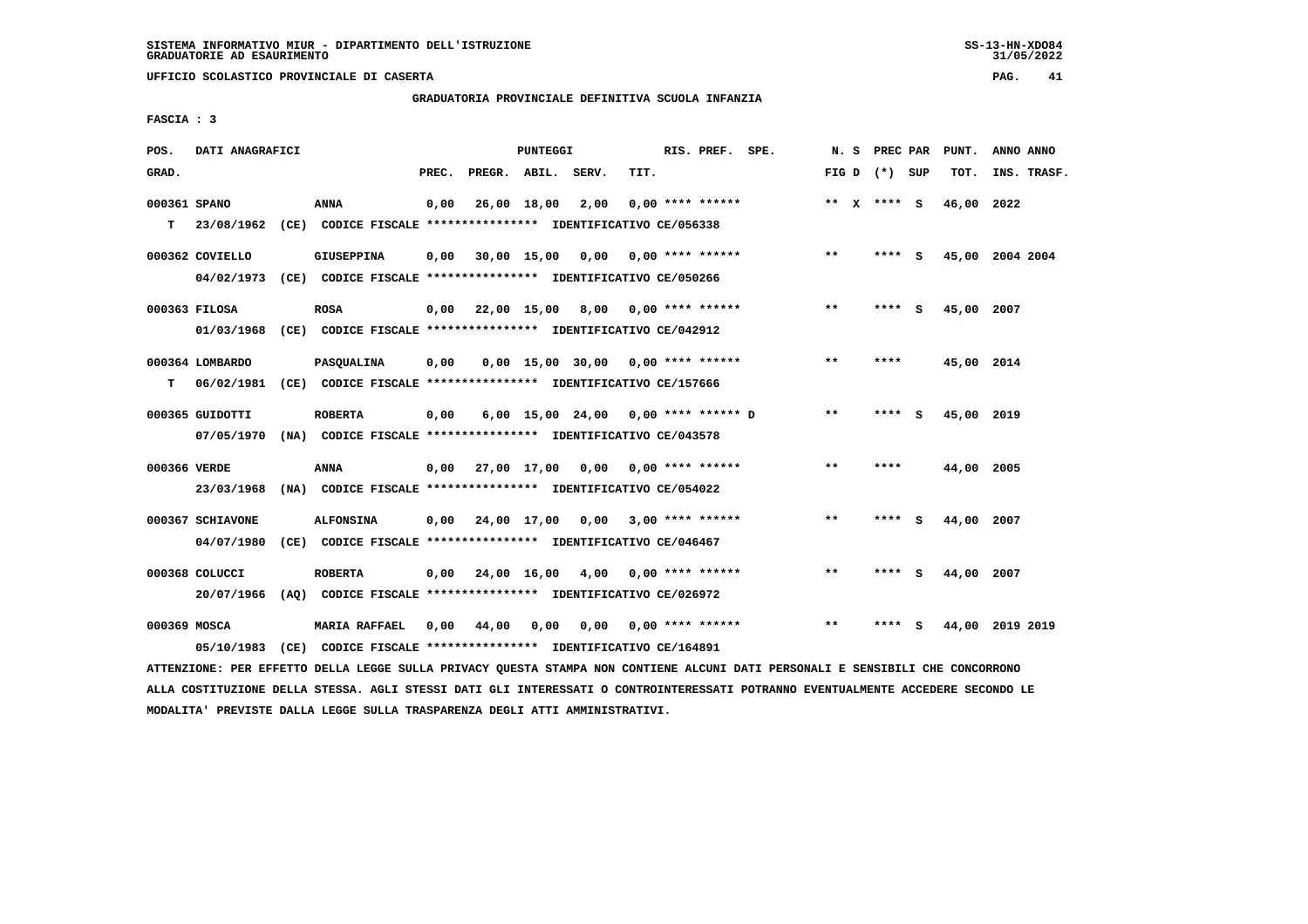# **GRADUATORIA PROVINCIALE DEFINITIVA SCUOLA INFANZIA**

 **FASCIA : 3**

| POS.         | DATI ANAGRAFICI    |                                                                                                                               |       |                    | PUNTEGGI |                                            |      | RIS. PREF. SPE. |                    | N. S            | PREC PAR | PUNT.           | ANNO ANNO |             |
|--------------|--------------------|-------------------------------------------------------------------------------------------------------------------------------|-------|--------------------|----------|--------------------------------------------|------|-----------------|--------------------|-----------------|----------|-----------------|-----------|-------------|
| GRAD.        |                    |                                                                                                                               | PREC. | PREGR. ABIL. SERV. |          |                                            | TIT. |                 |                    | FIG D $(*)$ SUP |          | TOT.            |           | INS. TRASF. |
|              | 000370 TARTARO     | <b>ANGELINA</b>                                                                                                               | 0,00  |                    |          | 6,00 13,00 22,00                           |      |                 | 3,00 **** ****** D | $**$            | **** S   | 44,00 2022 2022 |           |             |
| т            |                    | 25/09/1971 (CE) CODICE FISCALE **************** IDENTIFICATIVO CE/326607                                                      |       |                    |          |                                            |      |                 |                    |                 |          |                 |           |             |
| 000371 RISPO |                    | <b>CATERINA</b>                                                                                                               | 0,00  | 25,00              |          | $0,00$ 18,00 0,00 **** ******              |      |                 |                    | $***$           | **** S   | 43,00 2002      |           |             |
|              |                    | 16/06/1962 (NA) CODICE FISCALE *************** IDENTIFICATIVO CE/045252                                                       |       |                    |          |                                            |      |                 |                    |                 |          |                 |           |             |
|              |                    |                                                                                                                               |       |                    |          |                                            |      |                 |                    |                 |          |                 |           |             |
|              | 000372 FARINA      | <b>GIOVANNA</b>                                                                                                               | 0,00  |                    |          | 27,00 16,00 0,00 0,00 **** ******          |      |                 |                    | $* *$           | **** S   | 43,00 2002      |           |             |
|              |                    | 17/02/1974 (CE) CODICE FISCALE *************** IDENTIFICATIVO CE/042630                                                       |       |                    |          |                                            |      |                 |                    |                 |          |                 |           |             |
| 000373 NEGRO |                    | MARIA                                                                                                                         |       |                    |          | 0,00 10,00 15,00 12,00 6,00 **** ****** EF |      |                 |                    | $***$           | **** S   | 43,00 2022 2022 |           |             |
|              |                    | 03/01/1969 (CE) CODICE FISCALE *************** IDENTIFICATIVO CE/326543                                                       |       |                    |          |                                            |      |                 |                    |                 |          |                 |           |             |
|              |                    |                                                                                                                               |       |                    |          |                                            |      |                 |                    | $***$           |          |                 |           |             |
|              | 000374 DE PETRILLO | <b>GIULIA</b>                                                                                                                 |       |                    |          | $0,00$ 27,00 15,00 0,00 0,00 **** ******   |      |                 |                    |                 | **** S   | 42,00 2011 2011 |           |             |
|              |                    | 01/04/1976 (CE) CODICE FISCALE *************** IDENTIFICATIVO CE/140031                                                       |       |                    |          |                                            |      |                 |                    |                 |          |                 |           |             |
|              | 000375 SCHIAVONE   | <b>IOLANDA</b>                                                                                                                |       |                    |          | $0,00$ 12,00 12,00 12,00 6,00 **** ******  |      |                 |                    | **              | **** S   | 42,00 2014      |           |             |
| т            | 16/11/1980         | (CE) CODICE FISCALE *************** IDENTIFICATIVO CE/146429                                                                  |       |                    |          |                                            |      |                 |                    |                 |          |                 |           |             |
|              | 000376 MAROTTA     | <b>ASSUNTA</b>                                                                                                                | 0,00  |                    |          | $9,00$ 16,00 11,00 6,00 **** ******        |      |                 |                    | **              | **** S   | 42,00 2014      |           |             |
|              |                    | 05/05/1971 (CE) CODICE FISCALE *************** IDENTIFICATIVO CE/044691                                                       |       |                    |          |                                            |      |                 |                    |                 |          |                 |           |             |
|              |                    |                                                                                                                               |       |                    |          |                                            |      |                 |                    |                 |          |                 |           |             |
|              | 000377 TARTAGLIONE | <b>MARIA GIUSEPP</b>                                                                                                          | 0,00  |                    |          | 30,00 12,00 0,00 0,00 **** ******          |      |                 |                    | $* *$           | **** S   | 42,00 2019 2019 |           |             |
|              |                    | 01/03/1972 (CE) CODICE FISCALE *************** IDENTIFICATIVO CE/164735                                                       |       |                    |          |                                            |      |                 |                    |                 |          |                 |           |             |
|              | 000378 ZARRILLO    | <b>ROSA</b>                                                                                                                   | 0,00  |                    |          | 15,00 12,00 12,00 3,00 **** ******         |      |                 |                    | $* *$           | **** S   | 42,00 2019      |           |             |
| т            | 28/08/1970         | (CE) CODICE FISCALE **************** IDENTIFICATIVO CE/162158                                                                 |       |                    |          |                                            |      |                 |                    |                 |          |                 |           |             |
|              |                    | ATTENZIONE: PER EFFETTO DELLA LEGGE SULLA PRIVACY QUESTA STAMPA NON CONTIENE ALCUNI DATI PERSONALI E SENSIBILI CHE CONCORRONO |       |                    |          |                                            |      |                 |                    |                 |          |                 |           |             |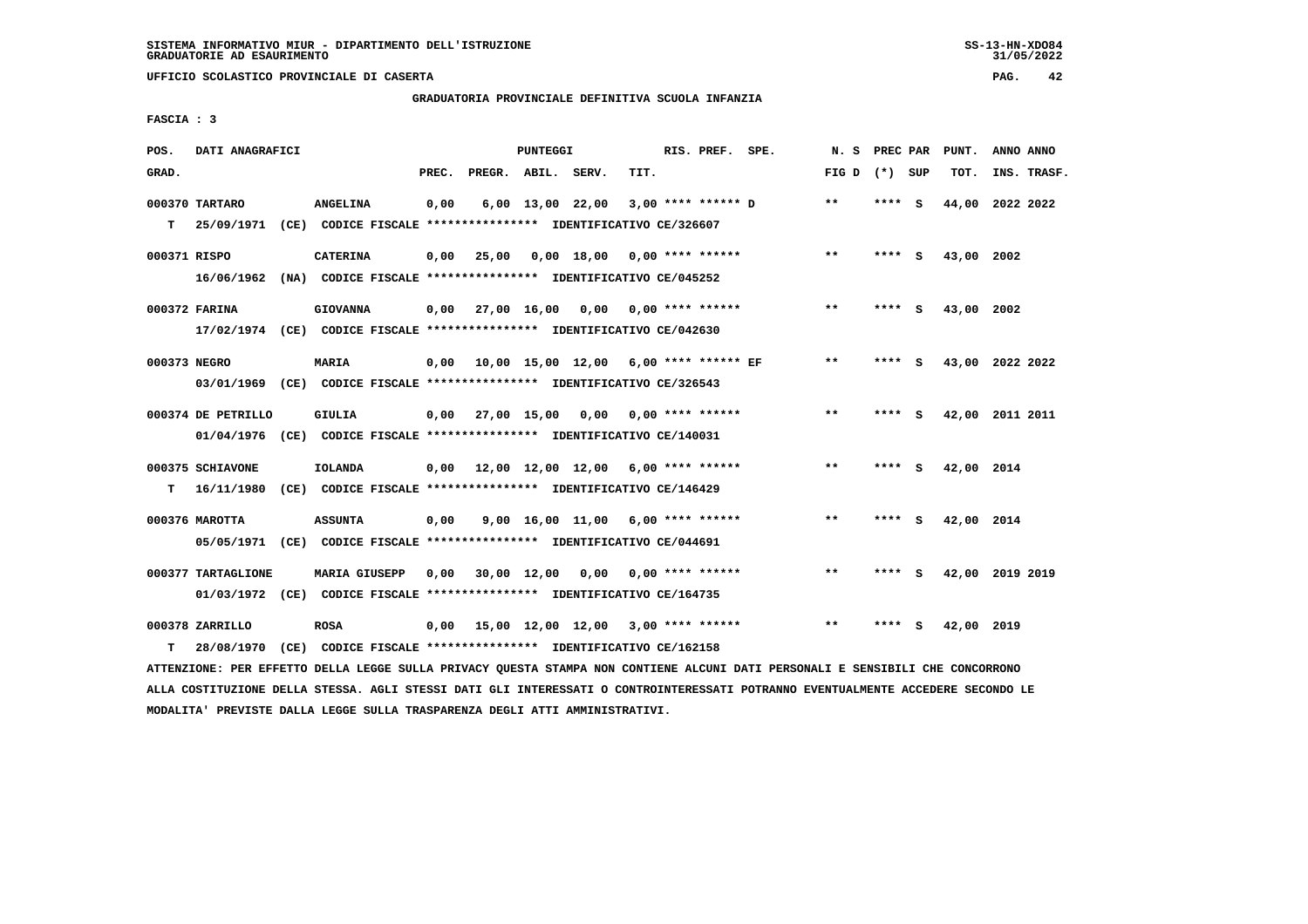# **GRADUATORIA PROVINCIALE DEFINITIVA SCUOLA INFANZIA**

 **FASCIA : 3**

| POS.  | DATI ANAGRAFICI   |                                                                                                                               |       |                    | PUNTEGGI |                                     |      | RIS. PREF. SPE.    |                                     |       | N. S PREC PAR   |     | PUNT.                       | ANNO ANNO |             |
|-------|-------------------|-------------------------------------------------------------------------------------------------------------------------------|-------|--------------------|----------|-------------------------------------|------|--------------------|-------------------------------------|-------|-----------------|-----|-----------------------------|-----------|-------------|
| GRAD. |                   |                                                                                                                               | PREC. | PREGR. ABIL. SERV. |          |                                     | TIT. |                    |                                     |       | FIG D $(*)$ SUP |     | TOT.                        |           | INS. TRASF. |
|       | 000379 NELSON     | <b>ELISABETTA</b>                                                                                                             | 0,00  |                    |          | 9,00 15,00 18,00                    |      | 0,00 **** ****** D |                                     | **    | ****            | - S | 42,00 2022 2022             |           |             |
|       | 15/06/1968        | (CE) CODICE FISCALE **************** IDENTIFICATIVO CE/326544                                                                 |       |                    |          |                                     |      |                    |                                     |       |                 |     |                             |           |             |
|       | 000380 MELILLO    | <b>VINCENZA</b>                                                                                                               | 0,00  | 6,00               |          | $6,00$ 30,00 0,00 **** ******       |      |                    |                                     | $***$ | **** S          |     | 42,00 2022                  |           |             |
|       |                   | 20/09/1977 (CE) CODICE FISCALE *************** IDENTIFICATIVO CE/057641                                                       |       |                    |          |                                     |      |                    |                                     |       |                 |     |                             |           |             |
|       | 000381 MUSONE     | ANNA                                                                                                                          | 0.00  |                    |          | 13,00 16,00 12,00 0,00 **** ******  |      |                    |                                     | $* *$ | **** S          |     | 41,00 2002 2002             |           |             |
|       |                   | 29/10/1963 (CE) CODICE FISCALE *************** IDENTIFICATIVO CE/045606                                                       |       |                    |          |                                     |      |                    |                                     |       |                 |     |                             |           |             |
|       | 000382 PALUMBO    | MARIA LUISA                                                                                                                   | 0,00  |                    |          | 22,00 15,00 4,00 0,00 **** ******   |      |                    |                                     |       |                 |     | ** X **** S 41,00 2011 2011 |           |             |
|       | 11/12/1965        | (CE) CODICE FISCALE **************** IDENTIFICATIVO CE/140171                                                                 |       |                    |          |                                     |      |                    |                                     |       |                 |     |                             |           |             |
|       | 000383 DEL PRETE  | <b>ELENA</b>                                                                                                                  | 0,00  |                    |          | $23,00$ 15,00 0,00 3,00 **** ****** |      |                    |                                     | $* *$ | **** S          |     | 41,00 2014 2014             |           |             |
|       | 14/11/1978        | (CE) CODICE FISCALE **************** IDENTIFICATIVO CE/145219                                                                 |       |                    |          |                                     |      |                    |                                     |       |                 |     |                             |           |             |
|       | 000384 BUONANNO   | MARIA                                                                                                                         | 0,00  |                    |          |                                     |      |                    | 3,00 11,00 24,00 3,00 **** ****** D |       | ** $X$ **** S   |     | 41,00 2014                  |           |             |
| т     | 12/11/1977        | (CE) CODICE FISCALE **************** IDENTIFICATIVO CE/154608                                                                 |       |                    |          |                                     |      |                    |                                     |       |                 |     |                             |           |             |
|       | 000385 D'ONOFRIO  | <b>ANTONIETTA</b>                                                                                                             | 0,00  |                    |          | $9,00$ 16,00 16,00 0,00 **** ****** |      |                    |                                     | $***$ | **** S          |     | 41,00 2019 2005             |           |             |
|       | 05/04/1970        | (GR) CODICE FISCALE **************** IDENTIFICATIVO CE/053879                                                                 |       |                    |          |                                     |      |                    |                                     |       |                 |     |                             |           |             |
|       | 000386 LOMBARDI   | <b>RAFFAELLA</b>                                                                                                              | 0,00  |                    |          | 17,00 15,00 9,00 0,00 **** ******   |      |                    |                                     | $* *$ | **** S          |     | 41,00 2019 2019             |           |             |
|       |                   | 04/11/1974 (CE) CODICE FISCALE *************** IDENTIFICATIVO CE/164932                                                       |       |                    |          |                                     |      |                    |                                     |       |                 |     |                             |           |             |
|       | 000387 ARGENZIANO | <b>GIOVANNA</b>                                                                                                               | 0,00  |                    |          | $0,00$ 15,00 26,00 0,00 **** ****** |      |                    |                                     | $***$ | ****            | - S | 41,00 2019 2019             |           |             |
|       | 06/12/1973        | (CE) CODICE FISCALE **************** IDENTIFICATIVO CE/164861                                                                 |       |                    |          |                                     |      |                    |                                     |       |                 |     |                             |           |             |
|       |                   | ATTENZIONE: PER EFFETTO DELLA LEGGE SULLA PRIVACY OUESTA STAMPA NON CONTIENE ALCUNI DATI PERSONALI E SENSIBILI CHE CONCORRONO |       |                    |          |                                     |      |                    |                                     |       |                 |     |                             |           |             |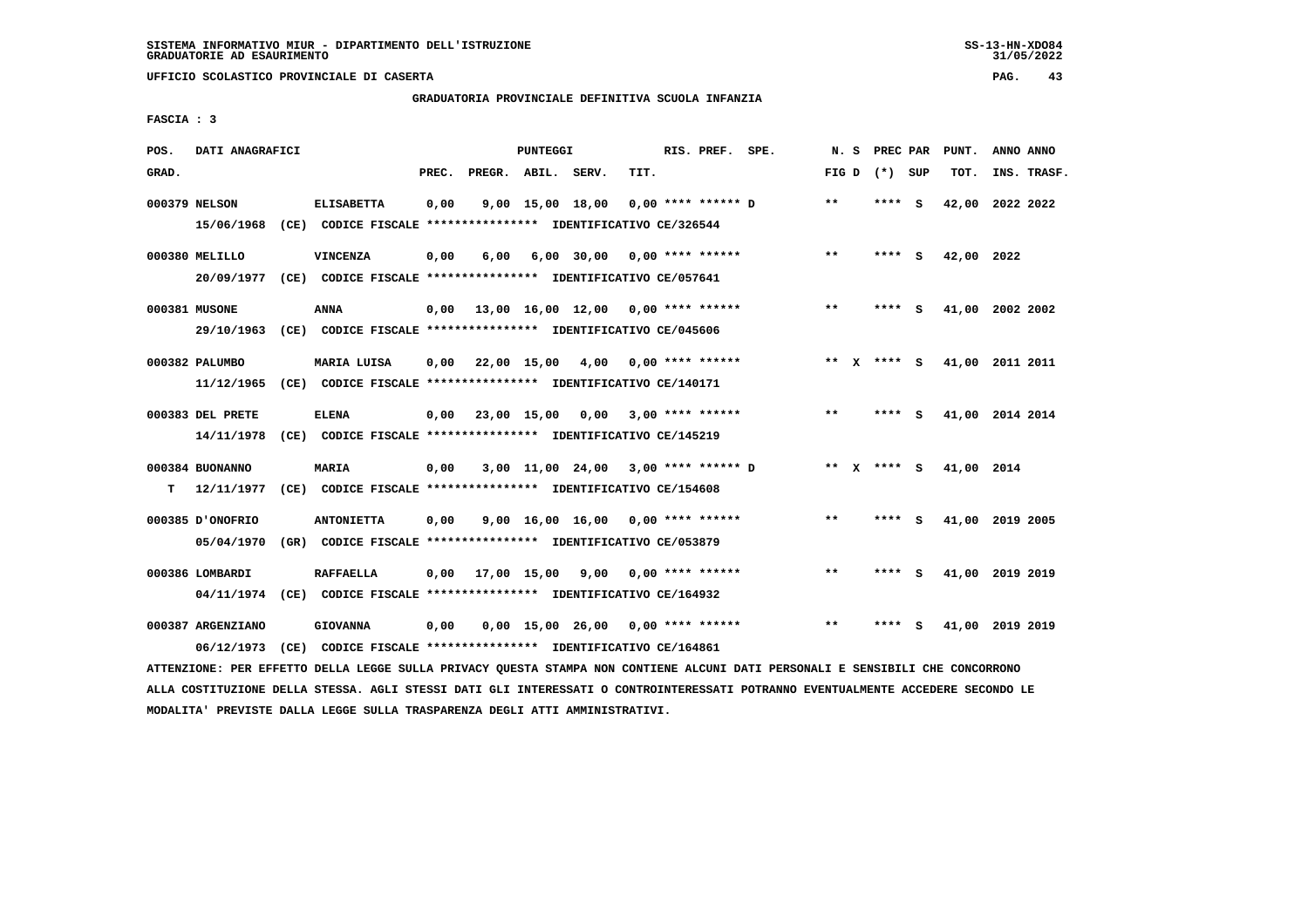# **GRADUATORIA PROVINCIALE DEFINITIVA SCUOLA INFANZIA**

 **FASCIA : 3**

| POS.         | DATI ANAGRAFICI    |                                                                          |       |                    | PUNTEGGI    |                                     |      | RIS. PREF. SPE.    | N. S            | PREC PAR |     | PUNT.      | ANNO ANNO       |  |
|--------------|--------------------|--------------------------------------------------------------------------|-------|--------------------|-------------|-------------------------------------|------|--------------------|-----------------|----------|-----|------------|-----------------|--|
| GRAD.        |                    |                                                                          | PREC. | PREGR. ABIL. SERV. |             |                                     | TIT. |                    | FIG D $(*)$ SUP |          |     | TOT.       | INS. TRASF.     |  |
|              | 000388 DELLA VALLE | <b>BERNARDETTA</b>                                                       | 0,00  |                    | 24,00 13,00 | 4,00                                |      | $0.00$ **** ****** | **              | **** S   |     |            | 41,00 2019 2019 |  |
|              |                    | 01/09/1970 (CE) CODICE FISCALE *************** IDENTIFICATIVO CE/164829  |       |                    |             |                                     |      |                    |                 |          |     |            |                 |  |
|              | 000389 VEROLLA     | <b>GIOVANNA AGNE</b>                                                     | 0,00  |                    |             | $9,00$ 11,00 18,00 3,00 **** ****** |      |                    | $***$           | **** S   |     |            | 41,00 2022 2022 |  |
|              |                    | 13/08/1975 (CE) CODICE FISCALE *************** IDENTIFICATIVO CE/326538  |       |                    |             |                                     |      |                    |                 |          |     |            |                 |  |
|              | 000390 PIZZORUSSO  | <b>ANNA</b>                                                              | 0,00  |                    |             | 24,00 16,00 0,00 0,00 **** ****** E |      |                    | $***$           | **** S   |     | 40,00      | 2002            |  |
|              |                    | 27/02/1961 (CE) CODICE FISCALE *************** IDENTIFICATIVO CE/046614  |       |                    |             |                                     |      |                    |                 |          |     |            |                 |  |
|              | 000391 TERRERI     | <b>ANTONIETTA</b>                                                        | 0,00  |                    |             | 12,00 16,00 12,00 0,00 **** ******  |      |                    | $***$           | **** S   |     | 40,00 2014 |                 |  |
|              |                    | 16/06/1967 (CE) CODICE FISCALE *************** IDENTIFICATIVO CE/045788  |       |                    |             |                                     |      |                    |                 |          |     |            |                 |  |
|              | 000392 D'ORSI      | <b>DORIANA</b>                                                           | 0,00  | 40,00              | 0,00        | 0,00                                |      | $0.00$ **** ****** | $\star\star$    | **** S   |     | 40,00 2014 |                 |  |
| т            |                    | 20/10/1983 (CE) CODICE FISCALE **************** IDENTIFICATIVO CE/151163 |       |                    |             |                                     |      |                    |                 |          |     |            |                 |  |
|              | 000393 IODICE      | <b>MARIA MADDALE</b>                                                     | 0,00  |                    |             | 22,00 18,00 0,00 0,00 **** ******   |      |                    | $***$           | **** S   |     | 40,00 2019 |                 |  |
|              |                    | 08/11/1975 (CE) CODICE FISCALE *************** IDENTIFICATIVO CE/053998  |       |                    |             |                                     |      |                    |                 |          |     |            |                 |  |
|              | 000394 EMENDATO    | MARIAROSARIA                                                             | 0.00  | 23,00              |             | $0.00$ 17.00 0.00 **** ******       |      |                    | $**$            | **** S   |     |            | 40,00 2022 2022 |  |
| т            | 08/06/1966         | (CE) CODICE FISCALE **************** IDENTIFICATIVO CE/326518            |       |                    |             |                                     |      |                    |                 |          |     |            |                 |  |
|              |                    |                                                                          |       |                    |             |                                     |      |                    |                 |          |     |            |                 |  |
|              | 000395 FERRARA     | LUIGIA                                                                   | 0,00  | 18,00              |             | $0.00$ 18.00 3.00 **** ******       |      |                    | **              |          | - 5 | 39,00 2007 |                 |  |
|              | 31/03/1968         |                                                                          |       |                    |             |                                     |      |                    |                 |          |     |            |                 |  |
| 000396 MASSI |                    | GIULIANA                                                                 | 0.00  |                    |             | 14,00 13,00 12,00                   |      | 0,00 **** ******   | $* *$           |          | s   |            | 39,00 2014 2014 |  |
|              |                    | 11/05/1961 (CE) CODICE FISCALE *************** IDENTIFICATIVO CE/145301  |       |                    |             |                                     |      |                    |                 |          |     |            |                 |  |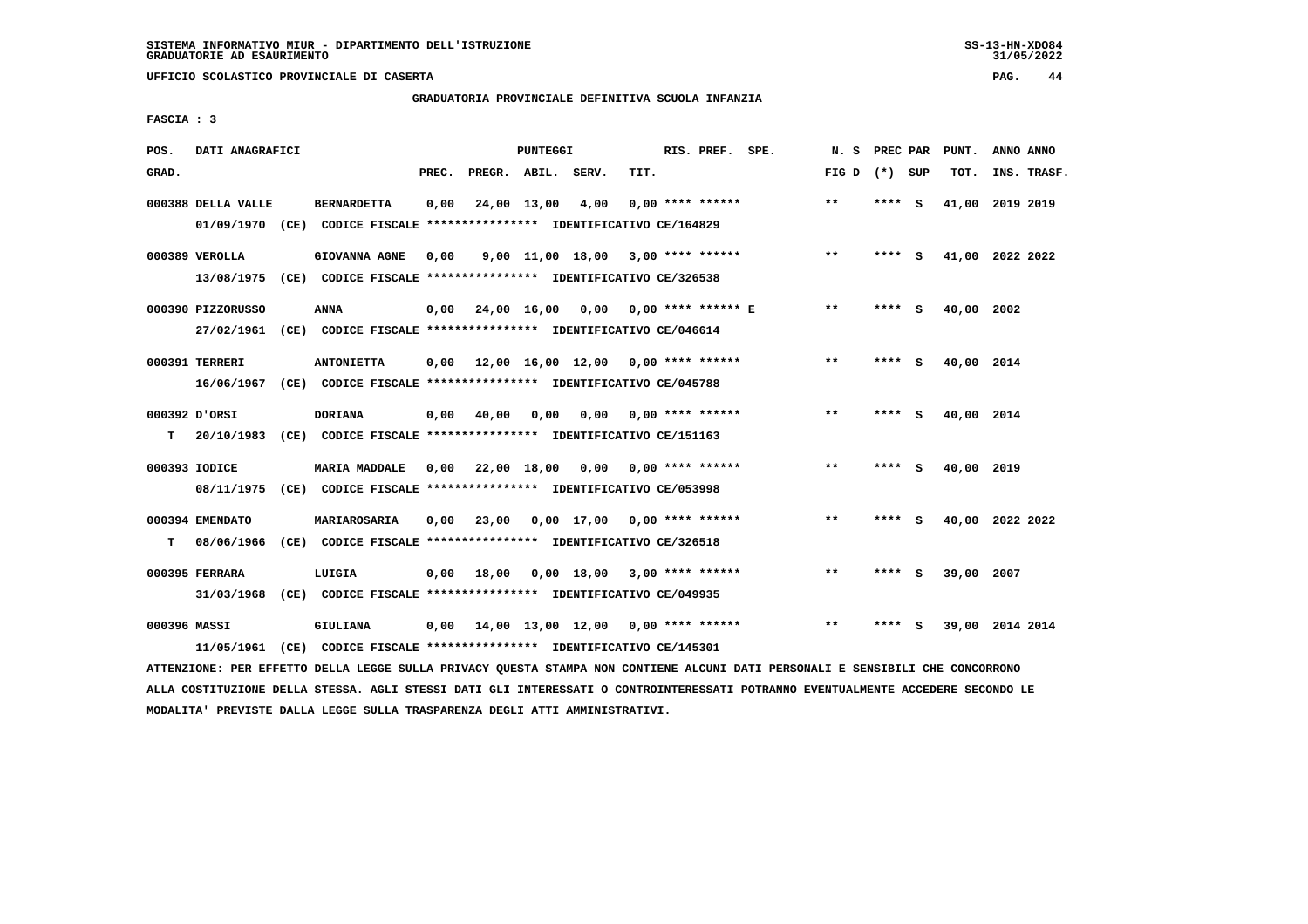**UFFICIO SCOLASTICO PROVINCIALE DI CASERTA PAG. 45**

#### **GRADUATORIA PROVINCIALE DEFINITIVA SCUOLA INFANZIA**

 **FASCIA : 3**

| POS.  | DATI ANAGRAFICI   |                                                               |       |                    | PUNTEGGI         |                                            |      | RIS. PREF. SPE.         |                         | N.S             | PREC PAR |     | PUNT.      | ANNO ANNO       |
|-------|-------------------|---------------------------------------------------------------|-------|--------------------|------------------|--------------------------------------------|------|-------------------------|-------------------------|-----------------|----------|-----|------------|-----------------|
| GRAD. |                   |                                                               | PREC. | PREGR. ABIL. SERV. |                  |                                            | TIT. |                         |                         | FIG D $(*)$ SUP |          |     | TOT.       | INS. TRASF.     |
|       | 000397 SANTORO    | GIUSJ FRANCES                                                 | 0,00  |                    | 3,00 15,00 12,00 |                                            |      | $9,00$ **** ******      |                         | $* *$           | **** S   |     |            | 39,00 2022 2022 |
|       | 03/11/1977        | (CE) CODICE FISCALE **************** IDENTIFICATIVO CE/326573 |       |                    |                  |                                            |      |                         |                         |                 |          |     |            |                 |
|       | 000398 LAURITANO  | ANGELA MARIA                                                  | 0.00  | 24,00 14,00 0,00   |                  |                                            |      | 0,00 **** ******        |                         | $* *$           | ****     |     | 38,00 2000 |                 |
|       | 29/08/1964        | (CE) CODICE FISCALE **************** IDENTIFICATIVO CE/022523 |       |                    |                  |                                            |      |                         |                         |                 |          |     |            |                 |
|       | 000399 DE SORBO   | <b>FILOMENA</b>                                               | 0,00  |                    |                  | 22,00 16,00 0,00 0,00 **** ******          |      |                         |                         | $* *$           | ****     | - S | 38,00 2002 |                 |
|       | 21/01/1965        | (CE) CODICE FISCALE **************** IDENTIFICATIVO CE/023228 |       |                    |                  |                                            |      |                         |                         |                 |          |     |            |                 |
|       | 000400 GIORDANO   | LOREDANA                                                      | 0,00  | 17,00 15,00        |                  |                                            |      | $6,00$ 0,00 **** ****** |                         | $***$           | ****     | - S |            | 38,00 2011 2011 |
|       | 30/04/1978        | (CE) CODICE FISCALE **************** IDENTIFICATIVO CE/140073 |       |                    |                  |                                            |      |                         |                         |                 |          |     |            |                 |
|       | 000401 PARENTE    | <b>ANTONIETTA</b>                                             | 0,00  |                    |                  | 24,00 14,00 0,00 0,00 **** ******          |      |                         |                         | ** X **** S     |          |     |            | 38,00 2019 2002 |
|       | 23/10/1963        | (CE) CODICE FISCALE **************** IDENTIFICATIVO CE/044353 |       |                    |                  |                                            |      |                         |                         |                 |          |     |            |                 |
|       | 000402 DIPALMA    | <b>CONCETTA</b>                                               | 0,00  |                    |                  | 12,00 14,00 12,00 0,00 **** ****** D       |      |                         |                         | $**$            | **** S   |     |            | 38,00 2022 2022 |
| т     | 10/12/1976        | (CE) CODICE FISCALE **************** IDENTIFICATIVO CE/326569 |       |                    |                  |                                            |      |                         |                         |                 |          |     |            |                 |
|       | 000403 LIBERATORE | ANGELA MARIA                                                  | 0,00  |                    | 24,00 14,00      |                                            |      |                         | 0,00 0,00 **** ****** E | $***$           | **** S   |     |            | 38,00 2022 2022 |
|       | 01/02/1964        | (CE) CODICE FISCALE **************** IDENTIFICATIVO CE/326519 |       |                    |                  |                                            |      |                         |                         |                 |          |     |            |                 |
|       | 000404 PACIFICO   | <b>MARIA ROSARIA</b>                                          |       |                    |                  | $0,00$ 16,00 16,00 2,00 3,00 **** ****** D |      |                         |                         | ** X **** S     |          |     | 37,00 2002 |                 |
|       | 07/06/1972        | (CE) CODICE FISCALE **************** IDENTIFICATIVO CE/043245 |       |                    |                  |                                            |      |                         |                         |                 |          |     |            |                 |
|       | 000405 ROTONDO    | ANNA                                                          | 0,00  |                    |                  | $5,00$ 14,00 18,00 0,00 **** ******        |      |                         |                         | $* *$           | ****     | - S | 37,00 2002 |                 |
|       | 26/07/1972        | (CE) CODICE FISCALE **************** IDENTIFICATIVO CE/043884 |       |                    |                  |                                            |      |                         |                         |                 |          |     |            |                 |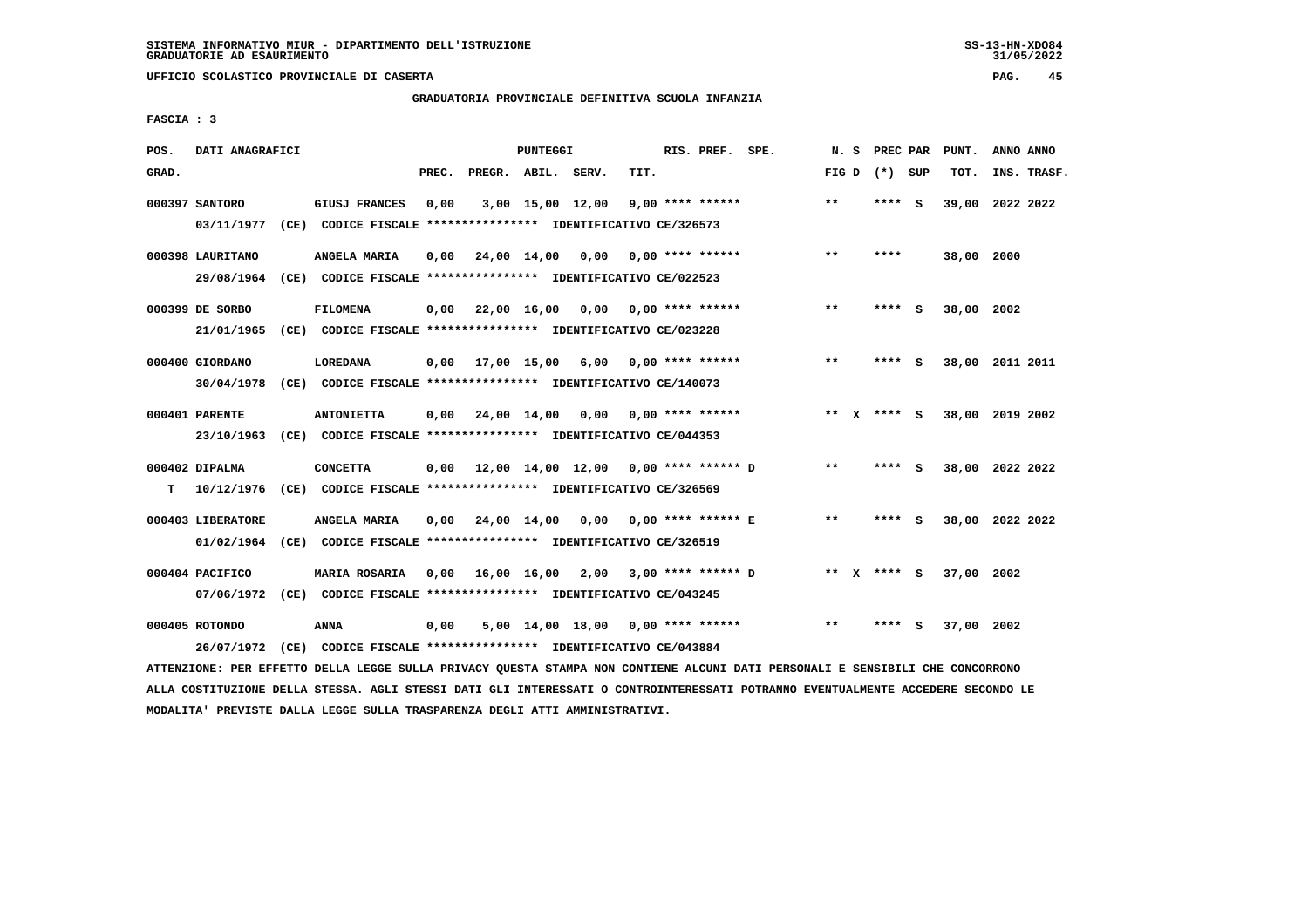**UFFICIO SCOLASTICO PROVINCIALE DI CASERTA PAG. 46**

# **GRADUATORIA PROVINCIALE DEFINITIVA SCUOLA INFANZIA**

 **FASCIA : 3**

| POS.         | DATI ANAGRAFICI              |                                                                                              |       |                    | PUNTEGGI    |                                     |      | RIS. PREF. SPE.      | N.S          | PREC PAR |     | PUNT.           | ANNO ANNO |             |
|--------------|------------------------------|----------------------------------------------------------------------------------------------|-------|--------------------|-------------|-------------------------------------|------|----------------------|--------------|----------|-----|-----------------|-----------|-------------|
| GRAD.        |                              |                                                                                              | PREC. | PREGR. ABIL. SERV. |             |                                     | TIT. |                      | FIG D        | (*) SUP  |     | TOT.            |           | INS. TRASF. |
|              | 000406 CASELLA<br>06/11/1978 | <b>MARTA</b><br>(CE) CODICE FISCALE **************** IDENTIFICATIVO CE/056927                | 0,00  |                    | 21,00 16,00 | 0,00                                |      | $0.00$ **** ******   | $**$         | **** S   |     | 37,00 2019 2007 |           |             |
|              | 000407 SPARACO<br>03/10/1963 | <b>RACHELE</b><br>(NA) CODICE FISCALE **************** IDENTIFICATIVO CE/045182              | 0,00  | 25,00 12,00 0,00   |             |                                     |      | 0,00 **** ******     | $***$        | **** S   |     | 37,00 2019      |           |             |
|              | 000408 PETRONE               | <b>MARIA</b><br>23/04/1974 (CE) CODICE FISCALE *************** IDENTIFICATIVO CE/056987      | 0,00  |                    |             | $8,00$ 16,00 12,00 0,00 **** ****** |      |                      | $* *$        | **** S   |     | 36,00           | 2007 2007 |             |
| 000409 RUSSO |                              | <b>ANNUNZIATA</b><br>01/01/1972 (CE) CODICE FISCALE *************** IDENTIFICATIVO CE/140129 | 0.00  | 15,00 14,00        |             | 1,00                                |      | 6,00 **** ****** DEF | $***$        | **** S   |     | 36,00 2011 2011 |           |             |
|              | 000410 GRIECO                | FILOMENA<br>31/08/1975 (NA) CODICE FISCALE *************** IDENTIFICATIVO CE/164840          | 0,00  |                    |             | 5,00 17,00 8,00                     |      | $6,00$ **** ******   | $\star\star$ | **** S   |     | 36,00 2019 2019 |           |             |
| т            | 000411 IODICE                | <b>ROSA</b><br>23/08/1979 (CE) CODICE FISCALE *************** IDENTIFICATIVO CE/326608       | 0,00  | 14,00              |             | $0.00$ 16.00 6.00 **** ******       |      |                      | $***$        | **** S   |     | 36,00 2022 2022 |           |             |
|              | 000412 FRANCO                | <b>ANNALISE</b><br>20/02/1977 (PA) CODICE FISCALE *************** IDENTIFICATIVO CE/164763   | 0,00  | 23,00 12,00        |             | $0,00$ $0,00$ **** ******           |      |                      | $***$        | **** S   |     | 35,00 2019 2019 |           |             |
|              | 000413 PICCIRILLO            | <b>GIUSEPPINA</b><br>24/07/1975 (CE) CODICE FISCALE *************** IDENTIFICATIVO CE/326624 | 0,00  |                    | 19,00 16,00 | 0,00                                |      | $0.00$ **** ******   | $***$<br>X   | **** S   |     | 35,00 2022 2022 |           |             |
|              | 000414 COMPAGNONE            | <b>MARIA</b><br>18/04/1964 (CE) CODICE FISCALE *************** IDENTIFICATIVO CE/044647      | 0,00  | 14,00 16,00        |             | 4,00                                |      | $0.00$ **** ******   | $* *$        | ****     | - 5 | 34,00 2019      |           |             |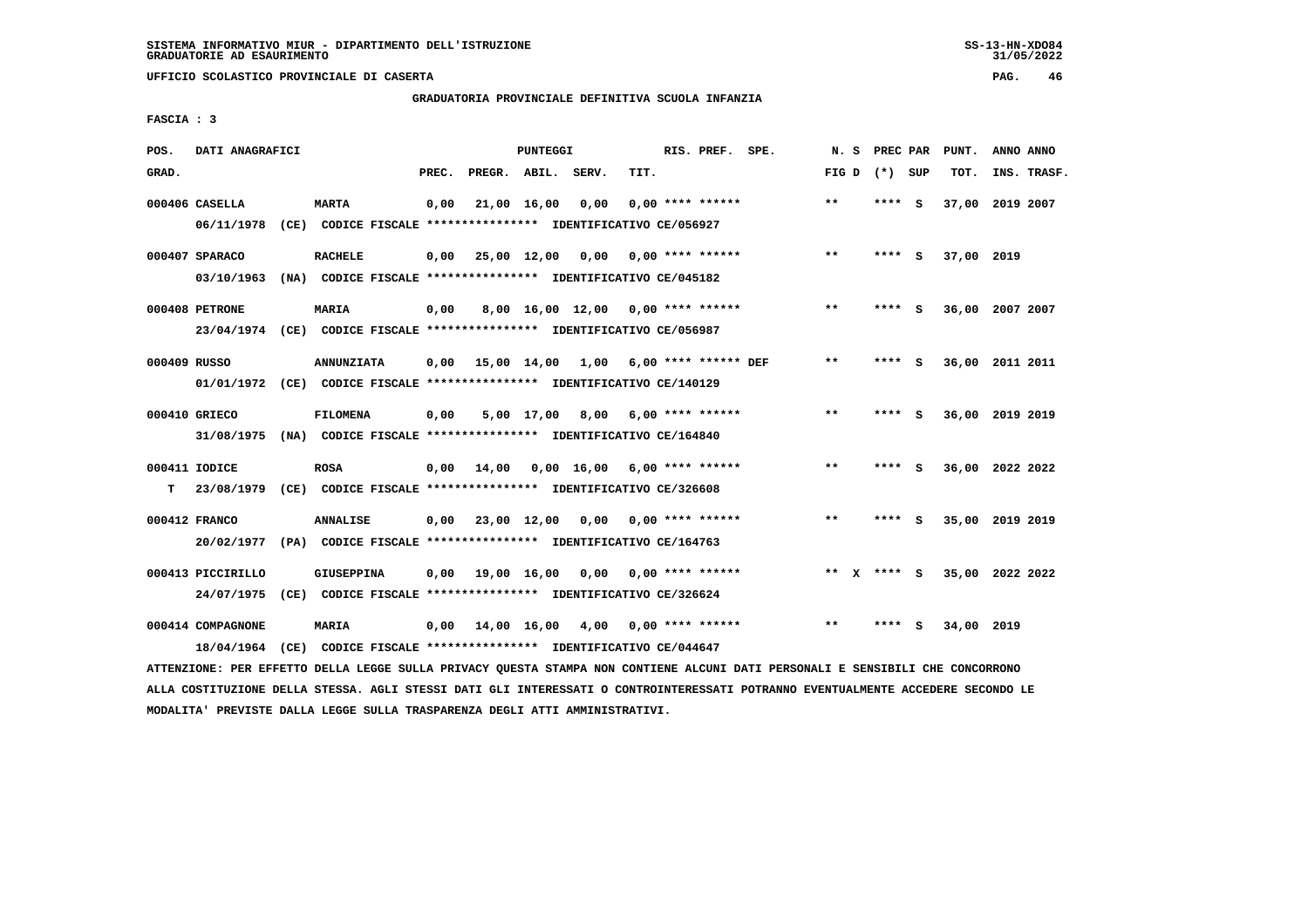# **GRADUATORIA PROVINCIALE DEFINITIVA SCUOLA INFANZIA**

 **FASCIA : 3**

| POS.         | DATI ANAGRAFICI   |                                                                                                                               |       |                    | PUNTEGGI |                                     |      | RIS. PREF. SPE.           | N. S PREC PAR   |         |     | PUNT.           | ANNO ANNO |             |
|--------------|-------------------|-------------------------------------------------------------------------------------------------------------------------------|-------|--------------------|----------|-------------------------------------|------|---------------------------|-----------------|---------|-----|-----------------|-----------|-------------|
| GRAD.        |                   |                                                                                                                               | PREC. | PREGR. ABIL. SERV. |          |                                     | TIT. |                           | FIG D $(*)$ SUP |         |     | TOT.            |           | INS. TRASF. |
|              | 000415 BARTOLOMEO | <b>TERESA</b>                                                                                                                 | 0,00  |                    |          | 18,00 15,00 0,00                    |      | $0,00$ **** ****** EF     | $* *$           | $***$ S |     | 33,00 2002 2002 |           |             |
|              | 27/06/1963        | (EE) CODICE FISCALE **************** IDENTIFICATIVO CE/045205                                                                 |       |                    |          |                                     |      |                           |                 |         |     |                 |           |             |
| 000416 VISCO |                   | <b>IPPOLITA</b>                                                                                                               | 0,00  |                    |          | 18,00 15,00 0,00 0,00 **** ******   |      |                           | $***$           | **** S  |     | 33,00 2002      |           |             |
|              |                   | 15/01/1967 (CE) CODICE FISCALE *************** IDENTIFICATIVO CE/043856                                                       |       |                    |          |                                     |      |                           |                 |         |     |                 |           |             |
|              | 000417 BENCIVENGA | TERESAMARIA                                                                                                                   | 0.00  |                    |          | 14,00 16,00 0,00 3,00 **** ******   |      |                           | $* *$           | **** S  |     | 33,00 2014      |           |             |
| т            |                   | 01/03/1971 (NA) CODICE FISCALE **************** IDENTIFICATIVO CE/154623                                                      |       |                    |          |                                     |      |                           |                 |         |     |                 |           |             |
|              | 000418 GOLINO     | <b>FRANCA</b>                                                                                                                 | 0,00  |                    |          | 3,00 16,00 11,00 3,00 **** ****** D |      |                           | $* *$           | **** S  |     | 33,00 2019 2019 |           |             |
|              |                   | 08/08/1974 (CE) CODICE FISCALE *************** IDENTIFICATIVO CE/164823                                                       |       |                    |          |                                     |      |                           |                 |         |     |                 |           |             |
|              | 000419 CASSELLA   | AGOSTINA GILD                                                                                                                 | 0,00  | 33,00              | 0,00     |                                     |      | $0,00$ $0,00$ **** ****** | $***$           | **** S  |     | 33,00 2019 2019 |           |             |
|              |                   | 09/04/1983 (CE) CODICE FISCALE *************** IDENTIFICATIVO CE/164968                                                       |       |                    |          |                                     |      |                           |                 |         |     |                 |           |             |
|              | 000420 DE MATTEIS | <b>MICHELA</b>                                                                                                                | 0,00  |                    |          | 19,00 14,00 0,00 0,00 **** ******   |      |                           | $* *$           | **** S  |     | 33,00 2019      |           |             |
|              | 24/02/1968        | (CE) CODICE FISCALE **************** IDENTIFICATIVO CE/048177                                                                 |       |                    |          |                                     |      |                           |                 |         |     |                 |           |             |
| 000421 IZZO  |                   | <b>FILOMENA</b>                                                                                                               | 0,00  |                    |          | $0.00$ 13.00 20.00 0.00 **** ****** |      |                           | **              | **** S  |     | 33,00 2022 2022 |           |             |
| т            |                   | 19/02/1980 (BN) CODICE FISCALE **************** IDENTIFICATIVO CE/326612                                                      |       |                    |          |                                     |      |                           |                 |         |     |                 |           |             |
| 000422 RAINA |                   | <b>ROSA</b>                                                                                                                   | 0,00  | 30,00              |          | $0,00$ $0,00$ $3,00$ **** ******    |      |                           | $***$           | **** S  |     | 33,00 2022 2022 |           |             |
| т            |                   | 27/07/1980 (CE) CODICE FISCALE **************** IDENTIFICATIVO CE/326614                                                      |       |                    |          |                                     |      |                           |                 |         |     |                 |           |             |
|              | 000423 GRIECO     | <b>MARIA MADDALE</b>                                                                                                          | 0,00  |                    |          | $3,00$ 12,00 18,00 0,00 **** ****** |      |                           | $* *$           | ****    | - S | 33,00 2022 2022 |           |             |
| т            | 12/10/1977        | (CE) CODICE FISCALE **************** IDENTIFICATIVO CE/326682                                                                 |       |                    |          |                                     |      |                           |                 |         |     |                 |           |             |
|              |                   | ATTENZIONE: PER EFFETTO DELLA LEGGE SULLA PRIVACY QUESTA STAMPA NON CONTIENE ALCUNI DATI PERSONALI E SENSIBILI CHE CONCORRONO |       |                    |          |                                     |      |                           |                 |         |     |                 |           |             |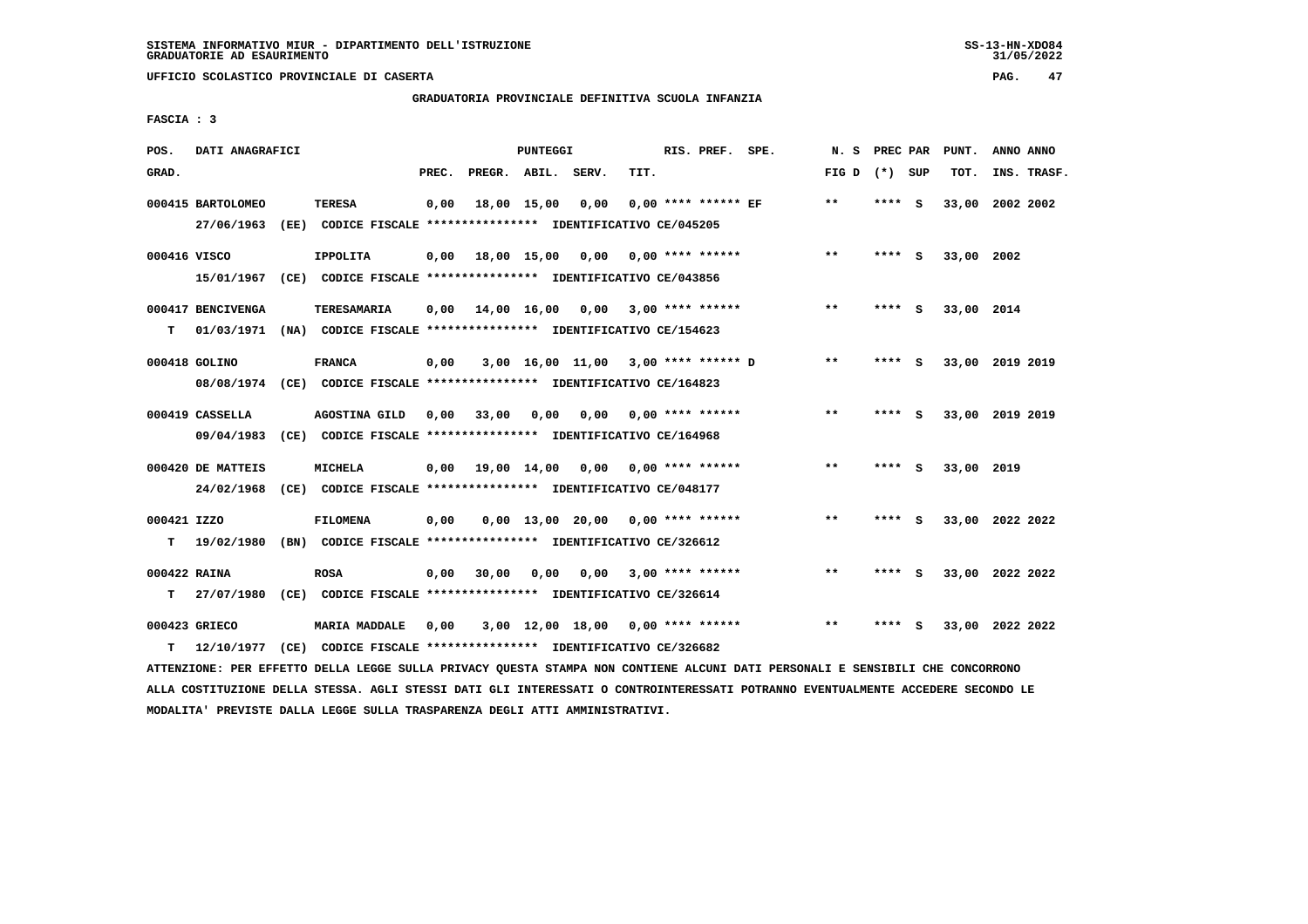**UFFICIO SCOLASTICO PROVINCIALE DI CASERTA PAG. 48**

# **GRADUATORIA PROVINCIALE DEFINITIVA SCUOLA INFANZIA**

 **FASCIA : 3**

| POS.         | DATI ANAGRAFICI  |                                                                                                                               |       |                    | PUNTEGGI |                                          |      | RIS. PREF. SPE.    |                                        | N. S PREC PAR   |         | PUNT.           | ANNO ANNO |             |
|--------------|------------------|-------------------------------------------------------------------------------------------------------------------------------|-------|--------------------|----------|------------------------------------------|------|--------------------|----------------------------------------|-----------------|---------|-----------------|-----------|-------------|
| GRAD.        |                  |                                                                                                                               | PREC. | PREGR. ABIL. SERV. |          |                                          | TIT. |                    |                                        | FIG D $(*)$ SUP |         | тот.            |           | INS. TRASF. |
|              | 000424 CAVALIERE | GILDA                                                                                                                         | 0,00  | 33,00              |          | $0,00$ $0,00$                            |      | $0.00$ **** ****** |                                        | $* *$           | **** S  | 33,00 2022 2022 |           |             |
|              | $T = 30/06/1981$ | (CE) CODICE FISCALE **************** IDENTIFICATIVO CE/326658                                                                 |       |                    |          |                                          |      |                    |                                        |                 |         |                 |           |             |
|              | 000425 GRANITTO  | <b>BRUNA</b>                                                                                                                  |       |                    |          | $0,00$ 15,00 15,00 0,00 3,00 **** ****** |      |                    |                                        | $* *$           | **** S  | 33,00 2022 2022 |           |             |
| т            | 08/08/1973       |                                                                                                                               |       |                    |          |                                          |      |                    |                                        |                 |         |                 |           |             |
|              | 000426 SGUEGLIA  | <b>MARIAROSARIA</b>                                                                                                           |       |                    |          | 0,00 17,00 15,00 0,00 0,00 **** ****** E |      |                    |                                        | $***$           | **** S  | 32,00 2000      |           |             |
|              | 21/02/1962       | (CE) CODICE FISCALE **************** IDENTIFICATIVO CE/022381                                                                 |       |                    |          |                                          |      |                    |                                        |                 |         |                 |           |             |
|              | 000427 MOZZILLO  | <b>MARIA</b>                                                                                                                  |       |                    |          | $0,00$ 17,00 15,00 0,00 0,00 **** ****** |      |                    |                                        | $* *$           | $***$ S | 32,00 2007      |           |             |
|              | 26/01/1968       | (EE) CODICE FISCALE **************** IDENTIFICATIVO CE/045636                                                                 |       |                    |          |                                          |      |                    |                                        |                 |         |                 |           |             |
|              | 000428 OMBRATO   | MONICA                                                                                                                        | 0,00  |                    |          | $4,00$ 14,00 14,00 0,00 **** ******      |      |                    |                                        | $* *$           | **** S  | 32,00 2007      |           |             |
|              |                  | 12/05/1977 (LT) CODICE FISCALE *************** IDENTIFICATIVO CE/057160                                                       |       |                    |          |                                          |      |                    |                                        |                 |         |                 |           |             |
| 000429 CELLA |                  | <b>GIUSEPPE</b>                                                                                                               | 0,00  |                    |          |                                          |      |                    |                                        | $* *$           | **** S  | 32,00 2019 2019 |           |             |
|              |                  | 03/06/1967 (CE) CODICE FISCALE *************** IDENTIFICATIVO CE/164942                                                       |       |                    |          |                                          |      |                    |                                        |                 |         |                 |           |             |
|              | 000430 LETTIERO  | <b>ROSSELLA</b>                                                                                                               |       |                    |          | $0,00$ 16,00 16,00 0,00 0,00 **** ****** |      |                    |                                        | $***$           | **** S  | 32,00 2022 2022 |           |             |
|              | 06/06/1979       | (NA) CODICE FISCALE **************** IDENTIFICATIVO CE/326516                                                                 |       |                    |          |                                          |      |                    |                                        |                 |         |                 |           |             |
|              | 000431 FARINA    | <b>ROSARIA</b>                                                                                                                |       |                    |          | $0,00$ 13,00 16,00 2,00 0,00 **** ****** |      |                    |                                        | $***$           | **** S  | 31,00 2002      |           |             |
|              |                  | 15/01/1978 (CE) CODICE FISCALE *************** IDENTIFICATIVO CE/042633                                                       |       |                    |          |                                          |      |                    |                                        |                 |         |                 |           |             |
| 000432 ROSSI |                  | ANNA                                                                                                                          | 0,00  |                    |          |                                          |      |                    | 19,00  0,00  12,00  0,00  ****  ****** | $* *$           | **** S  | 31,00 2019 2019 |           |             |
| т            | 06/03/1982       | (CE) CODICE FISCALE *************** IDENTIFICATIVO CE/164784                                                                  |       |                    |          |                                          |      |                    |                                        |                 |         |                 |           |             |
|              |                  | ATTENZIONE: PER EFFETTO DELLA LEGGE SULLA PRIVACY QUESTA STAMPA NON CONTIENE ALCUNI DATI PERSONALI E SENSIBILI CHE CONCORRONO |       |                    |          |                                          |      |                    |                                        |                 |         |                 |           |             |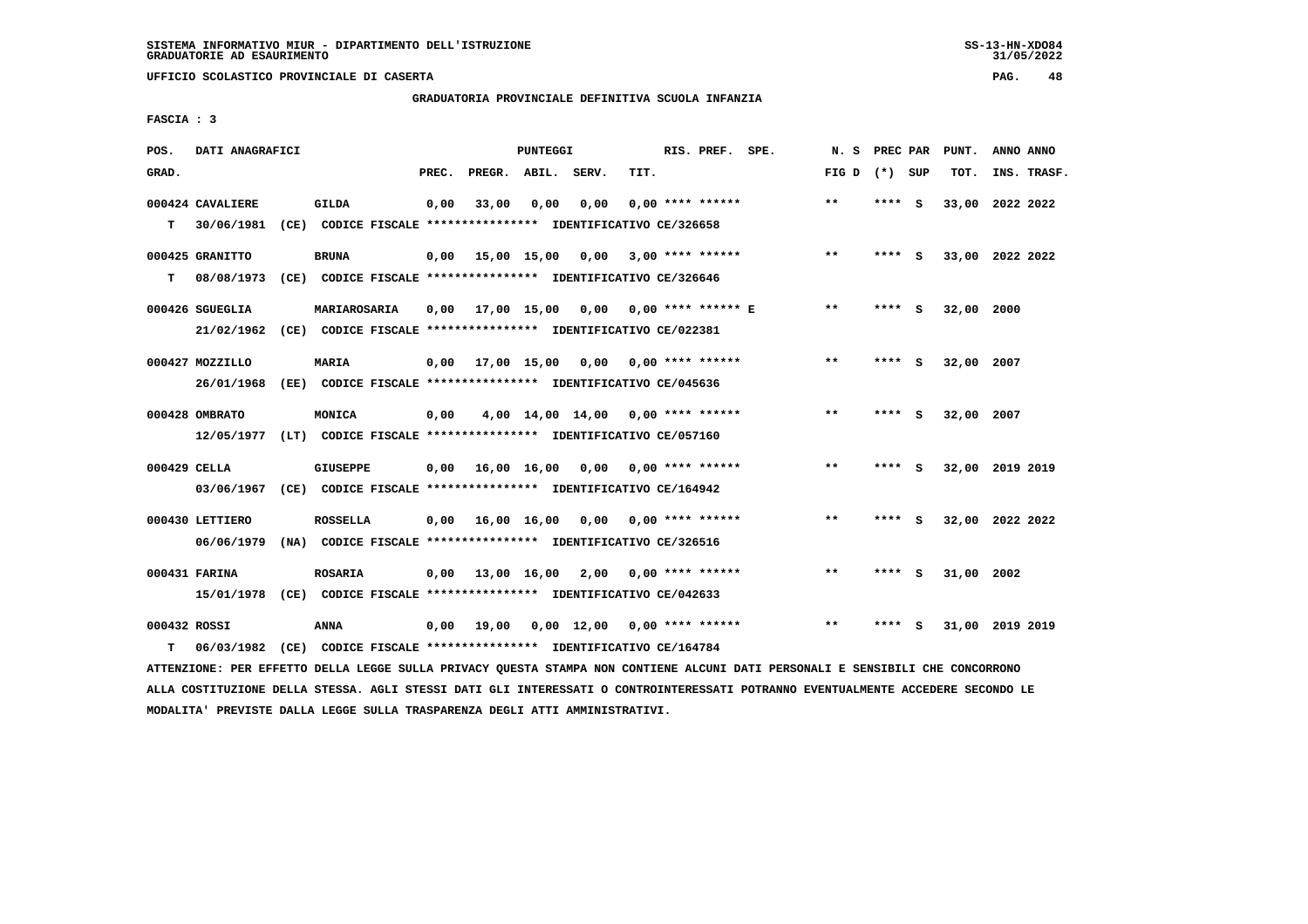**UFFICIO SCOLASTICO PROVINCIALE DI CASERTA PAG. 49**

#### **GRADUATORIA PROVINCIALE DEFINITIVA SCUOLA INFANZIA**

 **FASCIA : 3**

| POS.  | DATI ANAGRAFICI              |                                                                                     |       |                                          | PUNTEGGI |                                       |      | RIS. PREF. SPE.         |                    | N.S             | PREC PAR | PUNT.           | ANNO ANNO |             |
|-------|------------------------------|-------------------------------------------------------------------------------------|-------|------------------------------------------|----------|---------------------------------------|------|-------------------------|--------------------|-----------------|----------|-----------------|-----------|-------------|
| GRAD. |                              |                                                                                     | PREC. | PREGR. ABIL. SERV.                       |          |                                       | TIT. |                         |                    | FIG D $(*)$ SUP |          | TOT.            |           | INS. TRASF. |
|       | 000433 FRETTA                | <b>ANGELA</b>                                                                       | 0,00  | 31,00                                    | 0,00     | 0,00                                  |      | $0.00$ **** ******      |                    | **              | **** S   | 31,00 2022 2022 |           |             |
| т     |                              | 06/07/1979 (CE) CODICE FISCALE **************** IDENTIFICATIVO CE/326559            |       |                                          |          |                                       |      |                         |                    |                 |          |                 |           |             |
|       | 000434 BRESCIA               | <b>ASSUNTA</b>                                                                      | 0,00  |                                          |          | $0.00$ 13.00 18.00 0.00 **** ******   |      |                         |                    | $**$            | **** S   | 31,00 2022      |           |             |
| т     | 08/11/1971                   | (CE) CODICE FISCALE **************** IDENTIFICATIVO CE/154591                       |       |                                          |          |                                       |      |                         |                    |                 |          |                 |           |             |
|       | 000435 COPPOLA               | <b>ALESSANDRA</b>                                                                   | 0,00  |                                          |          | $0,00$ 15,00 12,00 3,00 **** ****** D |      |                         |                    | $***$           | **** S   | 30,00 2002      |           |             |
|       |                              | 29/10/1977 (CE) CODICE FISCALE *************** IDENTIFICATIVO CE/044337             |       |                                          |          |                                       |      |                         |                    |                 |          |                 |           |             |
|       | 000436 AVOLIO                | <b>NUNZIA</b>                                                                       | 0,00  | 15,00 15,00 0,00 0,00 **** ******        |          |                                       |      |                         |                    | $* *$           | ****     | 30,00 2005      |           |             |
|       | 04/07/1979                   | (CE) CODICE FISCALE **************** IDENTIFICATIVO CE/053627                       |       |                                          |          |                                       |      |                         |                    |                 |          |                 |           |             |
|       | 000437 TOMMASONE             | <b>LOREDANA</b>                                                                     | 0,00  | 27,00                                    | 0,00     | 0,00                                  |      | $3,00$ **** ******      |                    | **              | **** S   | 30,00 2014      |           |             |
|       | 12/03/1982                   | (CE) CODICE FISCALE **************** IDENTIFICATIVO CE/153934                       |       |                                          |          |                                       |      |                         |                    |                 |          |                 |           |             |
|       | 000438 DE SISTO              | <b>SARA</b>                                                                         | 0,00  |                                          |          | $9,00$ 18,00 0,00 3,00 **** ******    |      |                         |                    | $* *$           | **** S   | 30,00 2014      |           |             |
| т     | 06/07/1971                   | (CE) CODICE FISCALE **************** IDENTIFICATIVO CE/048459                       |       |                                          |          |                                       |      |                         |                    |                 |          |                 |           |             |
|       | 000439 RICCIARDI             | <b>MARTA</b>                                                                        |       | $0,00$ 12,00 18,00 0,00 0,00 **** ****** |          |                                       |      |                         |                    | $* *$           | **** S   | 30,00 2014      |           |             |
| т     | 19/04/1979                   | (CE) CODICE FISCALE **************** IDENTIFICATIVO CE/151441                       |       |                                          |          |                                       |      |                         |                    |                 |          |                 |           |             |
|       | 000440 FORTUNATO             | <b>MARIA ANNA</b>                                                                   | 0,00  | 29,00                                    | 0,00     |                                       |      | $0,00$ 1,00 **** ****** |                    | $***$           | **** S   | 30,00 2019 2019 |           |             |
| т     | 16/05/1983                   | (CE) CODICE FISCALE **************** IDENTIFICATIVO CE/164761                       |       |                                          |          |                                       |      |                         |                    |                 |          |                 |           |             |
| т     | 000441 FERRARO<br>31/10/1980 | <b>MARIA FLORA</b><br>(NA) CODICE FISCALE **************** IDENTIFICATIVO CE/164705 | 0,00  | 30,00                                    | 0,00     | 0,00                                  |      |                         | 0,00 **** ****** D | ** X **** S     |          | 30,00           | 2019 2019 |             |
|       |                              |                                                                                     |       |                                          |          |                                       |      |                         |                    |                 |          |                 |           |             |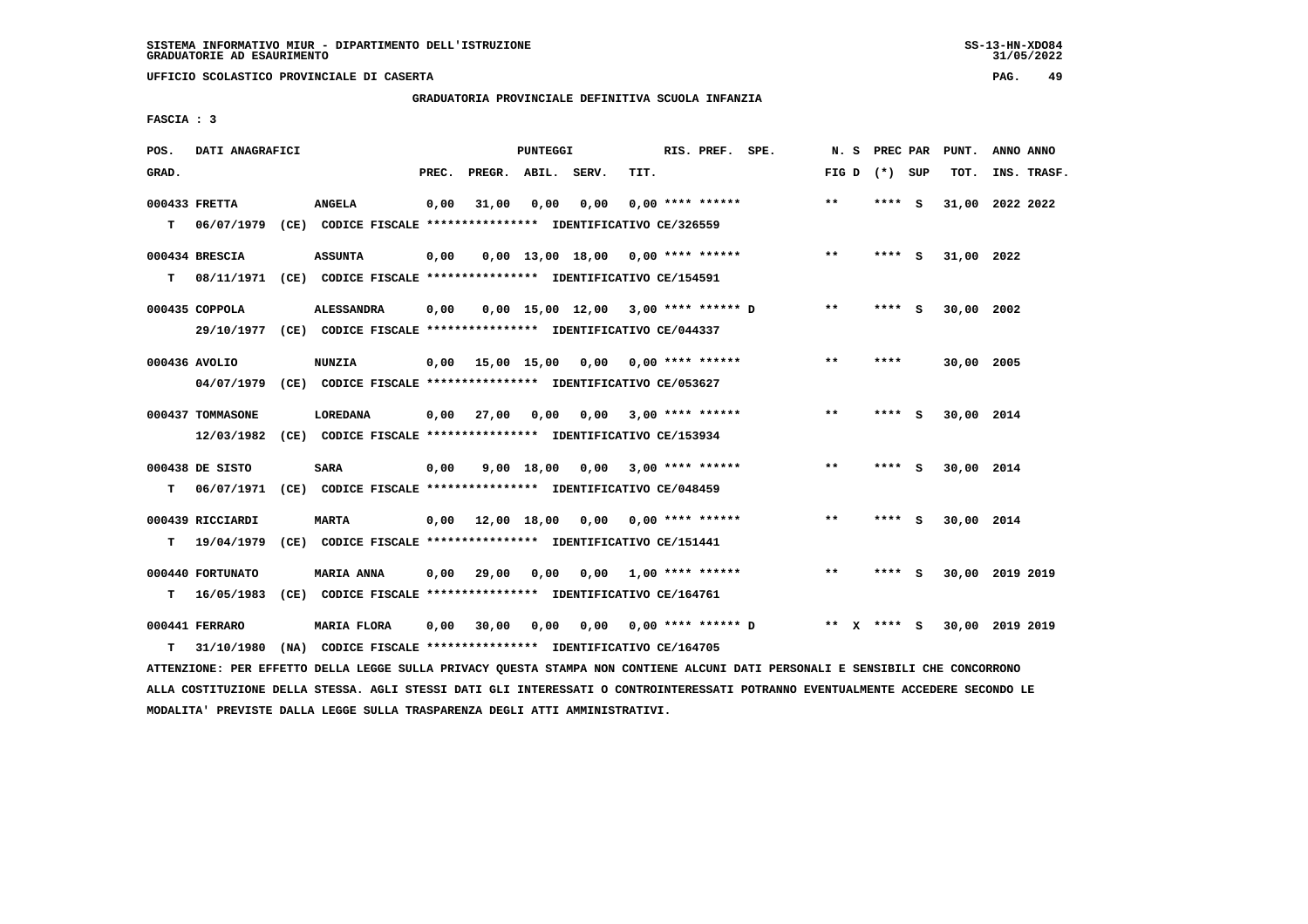# **GRADUATORIA PROVINCIALE DEFINITIVA SCUOLA INFANZIA**

 **FASCIA : 3**

| POS.         | DATI ANAGRAFICI                                                           |                                                               |       |                    | PUNTEGGI   |                                             |      | RIS. PREF. SPE.           | N.S             | PREC PAR |   | PUNT.           | ANNO ANNO |             |
|--------------|---------------------------------------------------------------------------|---------------------------------------------------------------|-------|--------------------|------------|---------------------------------------------|------|---------------------------|-----------------|----------|---|-----------------|-----------|-------------|
| GRAD.        |                                                                           |                                                               | PREC. | PREGR. ABIL. SERV. |            |                                             | TIT. |                           | FIG D $(*)$ SUP |          |   | TOT.            |           | INS. TRASF. |
|              | 000442 VELASOUEZ                                                          | SOLEDAD MARIA                                                 | 0,00  | 12,00 15,00        |            | 0.00                                        |      | $3,00$ **** ******        | $***$           | **** S   |   | 30,00 2022 2022 |           |             |
| т            | 22/05/1959                                                                | (EE) CODICE FISCALE **************** IDENTIFICATIVO CE/326531 |       |                    |            |                                             |      |                           |                 |          |   |                 |           |             |
|              | 000443 PICONE                                                             | <b>MAFALDA</b>                                                | 0,00  |                    |            | 3,00 15,00 12,00 0,00 **** ******           |      |                           | $* *$           | **** S   |   | 30,00 2022      |           |             |
|              | 06/10/1961 (CE) CODICE FISCALE *************** IDENTIFICATIVO CE/025136   |                                                               |       |                    |            |                                             |      |                           |                 |          |   |                 |           |             |
|              | 000444 LONGOBARDI                                                         | <b>MARIA</b>                                                  |       |                    |            | $0,00$ 15,00 15,00 0,00 0,00 **** ******    |      |                           | $***$           | ****     |   | 30,00 2022      |           |             |
|              | 29/06/1977 (CE) CODICE FISCALE *************** IDENTIFICATIVO CE/042857   |                                                               |       |                    |            |                                             |      |                           |                 |          |   |                 |           |             |
| 000445 PINTO |                                                                           | CARLA                                                         |       |                    |            | $0.00$ 14.00 15.00 0.00 0.00 **** ****** EF |      |                           | **              | ****     | ్ | 29,00 2000      |           |             |
|              | 05/06/1965 (CE) CODICE FISCALE *************** IDENTIFICATIVO CE/020708   |                                                               |       |                    |            |                                             |      |                           |                 |          |   |                 |           |             |
|              |                                                                           |                                                               |       |                    |            |                                             |      |                           |                 |          |   |                 |           |             |
| 000446 IZZO  |                                                                           | PATRIZIA                                                      |       |                    |            | $0.00$ 11.00 16.00 2.00 0.00 **** ******    |      |                           | **              | **** S   |   | 29,00 2000      |           |             |
|              | 03/12/1969 (CE) CODICE FISCALE *************** IDENTIFICATIVO CE/024257   |                                                               |       |                    |            |                                             |      |                           |                 |          |   |                 |           |             |
| 000447 IZZO  |                                                                           | <b>FILOMENA</b>                                               |       |                    |            | $0,00$ $12,00$ $15,00$ $2,00$               |      | $0.00$ **** ****** EF     | $***$           | **** $S$ |   | 29,00           | 2000      |             |
|              | 03/03/1967 (CE) CODICE FISCALE *************** IDENTIFICATIVO CE/023233   |                                                               |       |                    |            |                                             |      |                           |                 |          |   |                 |           |             |
|              | 000448 DI BERNARDO                                                        | MARIA                                                         | 0,00  |                    |            | 3,00 16,00 4,00                             |      | $6,00$ **** ******        | $**$            | **** S   |   | 29,00 2007      |           |             |
|              | 07/11/1975 (CE) CODICE FISCALE *************** IDENTIFICATIVO CE/044852   |                                                               |       |                    |            |                                             |      |                           |                 |          |   |                 |           |             |
|              |                                                                           |                                                               |       |                    |            |                                             |      |                           | $* *$           |          |   |                 |           |             |
| 000449 GUIDA |                                                                           | <b>ENRICO</b>                                                 | 0,00  | 29,00              | 0,00       |                                             |      | $0.00$ $0.00$ **** ****** |                 | **** S   |   | 29,00 2014      |           |             |
|              | T 18/04/1969 (CE) CODICE FISCALE *************** IDENTIFICATIVO CE/151247 |                                                               |       |                    |            |                                             |      |                           |                 |          |   |                 |           |             |
| 000450 GILDI |                                                                           | <b>MARIA</b>                                                  | 0,00  |                    | 8,00 13,00 | 8,00                                        |      | $0.00$ **** ******        | $* *$           |          |   | 29,00 2019      |           |             |
|              | 23/10/1975                                                                | (CE) CODICE FISCALE *************** IDENTIFICATIVO CE/042929  |       |                    |            |                                             |      |                           |                 |          |   |                 |           |             |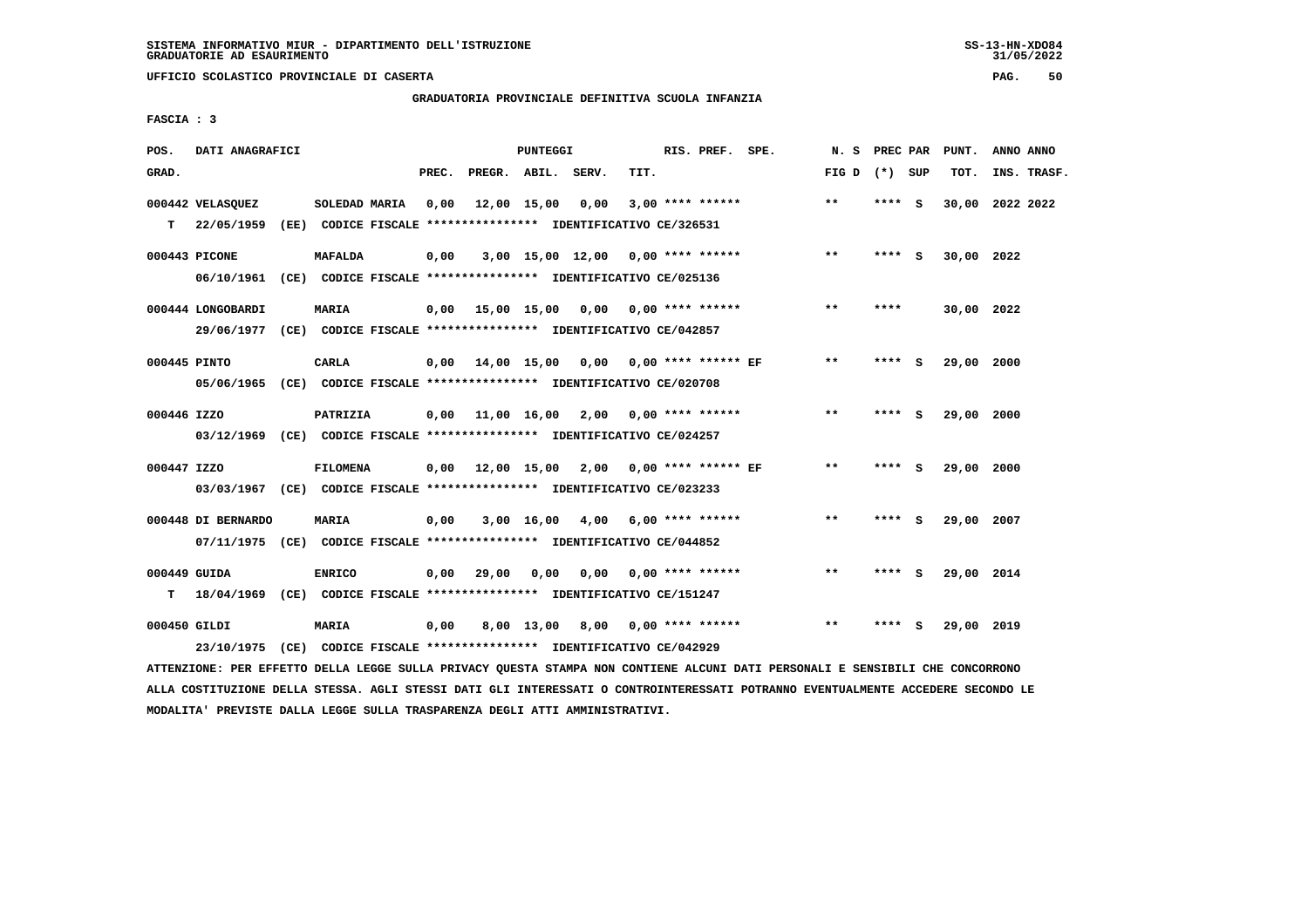**UFFICIO SCOLASTICO PROVINCIALE DI CASERTA PAG. 51**

# **GRADUATORIA PROVINCIALE DEFINITIVA SCUOLA INFANZIA**

 **FASCIA : 3**

| POS.  | DATI ANAGRAFICI                |                                                                                           |       |                                          | PUNTEGGI     |                                     |      | RIS. PREF. SPE.                        | N. S            | PREC PAR |   | PUNT.      | ANNO ANNO       |
|-------|--------------------------------|-------------------------------------------------------------------------------------------|-------|------------------------------------------|--------------|-------------------------------------|------|----------------------------------------|-----------------|----------|---|------------|-----------------|
| GRAD. |                                |                                                                                           | PREC. | PREGR. ABIL. SERV.                       |              |                                     | TIT. |                                        | FIG D $(*)$ SUP |          |   | TOT.       | INS. TRASF.     |
|       | 000451 GIARDULLO               | VINCENZA<br>15/03/1962 (CE) CODICE FISCALE *************** IDENTIFICATIVO CE/022220       | 0,00  |                                          | 14,00 15,00  | 0,00                                |      | $0.00$ **** ****** EF                  | **              | **** S   |   | 29,00      | 2022            |
|       | 000452 RAUCCI                  | MATTIA<br>11/05/1959 (CE) CODICE FISCALE *************** IDENTIFICATIVO CE/046459         | 0.00  | 10,00 14,00 4,00 0,00 **** ****** EF     |              |                                     |      |                                        | $***$           | **** S   |   | 28,00 2002 |                 |
|       | 000453 ALFANO                  | <b>IRENE</b><br>05/08/1976 (CE) CODICE FISCALE *************** IDENTIFICATIVO CE/020999   |       | $0,00$ 12,00 13,00 0,00 3,00 **** ****** |              |                                     |      |                                        | $***$           | **** S   |   | 28,00 2005 |                 |
| T.    | 000454 DEL PRETE               | <b>ANGELA</b><br>02/01/1980 (NA) CODICE FISCALE *************** IDENTIFICATIVO CE/154362  |       | 0.00 16.00                               | 0,00         |                                     |      | $0.00 \quad 12.00 \quad *** \quad ***$ | $**$            | **** S   |   | 28,00 2014 |                 |
| T.    | 000455 ROMANO                  | LUISA<br>25/01/1972 (CE) CODICE FISCALE **************** IDENTIFICATIVO CE/149605         | 0,00  |                                          |              | $6,00$ 12,00 10,00 0,00 **** ****** |      |                                        | $***$           | **** S   |   | 28,00 2014 |                 |
|       | 000456 FRASCA                  | <b>ASSUNTA</b><br>21/09/1977 (CE) CODICE FISCALE *************** IDENTIFICATIVO CE/044832 | 0,00  |                                          | $6,00$ 15,00 | 0,00 7,00 **** ******               |      |                                        | $***$           | **** S   |   | 28,00 2019 |                 |
|       | 000457 GUERRIERO<br>21/06/1964 | <b>ROSARIA</b><br>(CE) CODICE FISCALE **************** IDENTIFICATIVO CE/022207           |       | $0,00$ $14,00$ $14,00$                   |              |                                     |      | $0,00$ $0,00$ **** ******              | $* *$           | **** S   |   | 28,00 2019 |                 |
|       | 000458 CAPORASO<br>20/03/1982  | <b>GIUSEPPINA</b><br>(CE) CODICE FISCALE **************** IDENTIFICATIVO CE/148899        | 0.00  |                                          | $6,00$ 15,00 | 0.00                                |      | 6,00 **** ******                       | $***$           | **** S   |   | 27,00 2014 |                 |
| т     | 000459 VIGLIOTTI<br>21/12/1982 | <b>IMMACOLATA</b><br>(CE) CODICE FISCALE **************** IDENTIFICATIVO CE/164692        | 0.00  | 15,00                                    |              | 0,00 12,00                          |      | $0.00$ **** ******                     | $***$           | ****     | ్ |            | 27,00 2019 2019 |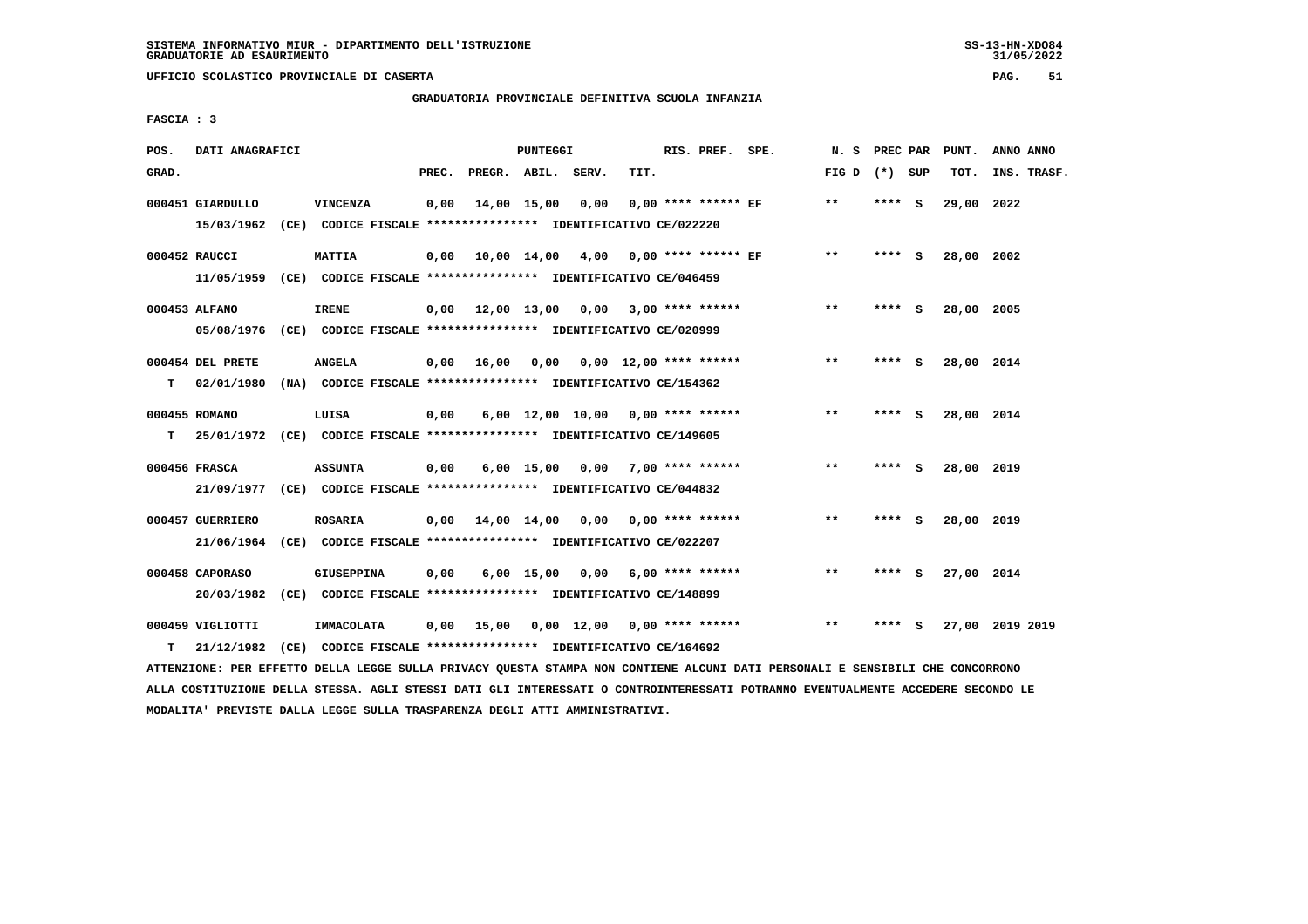**UFFICIO SCOLASTICO PROVINCIALE DI CASERTA PAG. 52**

# **GRADUATORIA PROVINCIALE DEFINITIVA SCUOLA INFANZIA**

 **FASCIA : 3**

| POS.        | DATI ANAGRAFICI  |                                                                         |       |                    | PUNTEGGI     |                                     |      | RIS. PREF. SPE.      | N.S             | PREC PAR |     | PUNT.      | ANNO ANNO       |  |
|-------------|------------------|-------------------------------------------------------------------------|-------|--------------------|--------------|-------------------------------------|------|----------------------|-----------------|----------|-----|------------|-----------------|--|
| GRAD.       |                  |                                                                         | PREC. | PREGR. ABIL. SERV. |              |                                     | TIT. |                      | FIG D $(*)$ SUP |          |     | тот.       | INS. TRASF.     |  |
|             | 000460 DELL'ARIA | <b>NICOLETTA</b>                                                        | 0,00  |                    | $6,00$ 15,00 | 0,00                                |      | $6.00$ **** ******   | $* *$           | ****     | - S |            | 27,00 2019 2019 |  |
|             | 21/03/1968       | (NA) CODICE FISCALE **************** IDENTIFICATIVO CE/164848           |       |                    |              |                                     |      |                      |                 |          |     |            |                 |  |
|             | 000461 PARISELLA | <b>MARIA ANTONIE</b>                                                    | 0,00  | 12,00 15,00        |              | 0,00                                |      | 0,00 **** ******     | $***$           | ****     | - S |            | 27,00 2019 2019 |  |
|             | 14/06/1962       | (CE) CODICE FISCALE **************** IDENTIFICATIVO CE/164839           |       |                    |              |                                     |      |                      |                 |          |     |            |                 |  |
| 000462 LAMA |                  | <b>PAOLA</b>                                                            | 0,00  |                    | $6,00$ 15,00 | 0,00                                |      | $6,00$ **** ******   | **              | ****     | - S | 27,00 2019 |                 |  |
|             | 24/03/1976       | (RM) CODICE FISCALE *************** IDENTIFICATIVO CE/022558            |       |                    |              |                                     |      |                      |                 |          |     |            |                 |  |
|             | 000463 GAROFALO  | <b>GIOVANNA</b>                                                         | 0,00  | 24,00              | 0,00         | 0.00                                |      | $3,00$ **** ******   | $***$           | **** S   |     |            | 27,00 2022 2022 |  |
| т           | 14/07/1980       | (CE) CODICE FISCALE **************** IDENTIFICATIVO CE/326603           |       |                    |              |                                     |      |                      |                 |          |     |            |                 |  |
|             | 000464 MASSARO   | <b>ANTONELLA</b>                                                        | 0,00  |                    |              | $0,00$ 14,00 12,00 0,00 **** ****** |      |                      | $\star\star$    | **** S   |     | 26,00 2002 |                 |  |
|             |                  | 11/06/1972 (CE) CODICE FISCALE *************** IDENTIFICATIVO CE/045380 |       |                    |              |                                     |      |                      |                 |          |     |            |                 |  |
|             | 000465 DELUCA    | <b>ROSA</b>                                                             | 0,00  |                    |              | 15,00 11,00 0,00 0,00 **** ******   |      |                      | **              | **** S   |     | 26,00 2014 |                 |  |
| T.          | 24/02/1966       | (CE) CODICE FISCALE *************** IDENTIFICATIVO CE/147523            |       |                    |              |                                     |      |                      |                 |          |     |            |                 |  |
| 000466 LISI |                  | LUCIA                                                                   | 0,00  |                    | 11,00 15,00  | 0,00                                |      | $0.00$ **** ******   | $***$           | ****     | - S |            | 26,00 2019 2019 |  |
|             | 12/12/1981       | (CE) CODICE FISCALE **************** IDENTIFICATIVO CE/164926           |       |                    |              |                                     |      |                      |                 |          |     |            |                 |  |
|             | 000467 DI LILLO  | <b>CARMEN</b>                                                           | 0,00  | 26,00              | 0,00         | 0,00                                |      | $0.00$ **** ******   | **              | **** S   |     |            | 26,00 2022 2022 |  |
| T.          | 08/08/1980       | (CE) CODICE FISCALE **************** IDENTIFICATIVO CE/326666           |       |                    |              |                                     |      |                      |                 |          |     |            |                 |  |
|             | 000468 COGNETTA  | <b>FRANCESCA</b>                                                        | 0,00  |                    | 9,00 16,00   | 0,00                                |      | $0.00$ **** ****** D | $* *$           | ****     | - S | 25,00 2000 |                 |  |
|             | 09/08/1966       | (CE) CODICE FISCALE **************** IDENTIFICATIVO CE/025558           |       |                    |              |                                     |      |                      |                 |          |     |            |                 |  |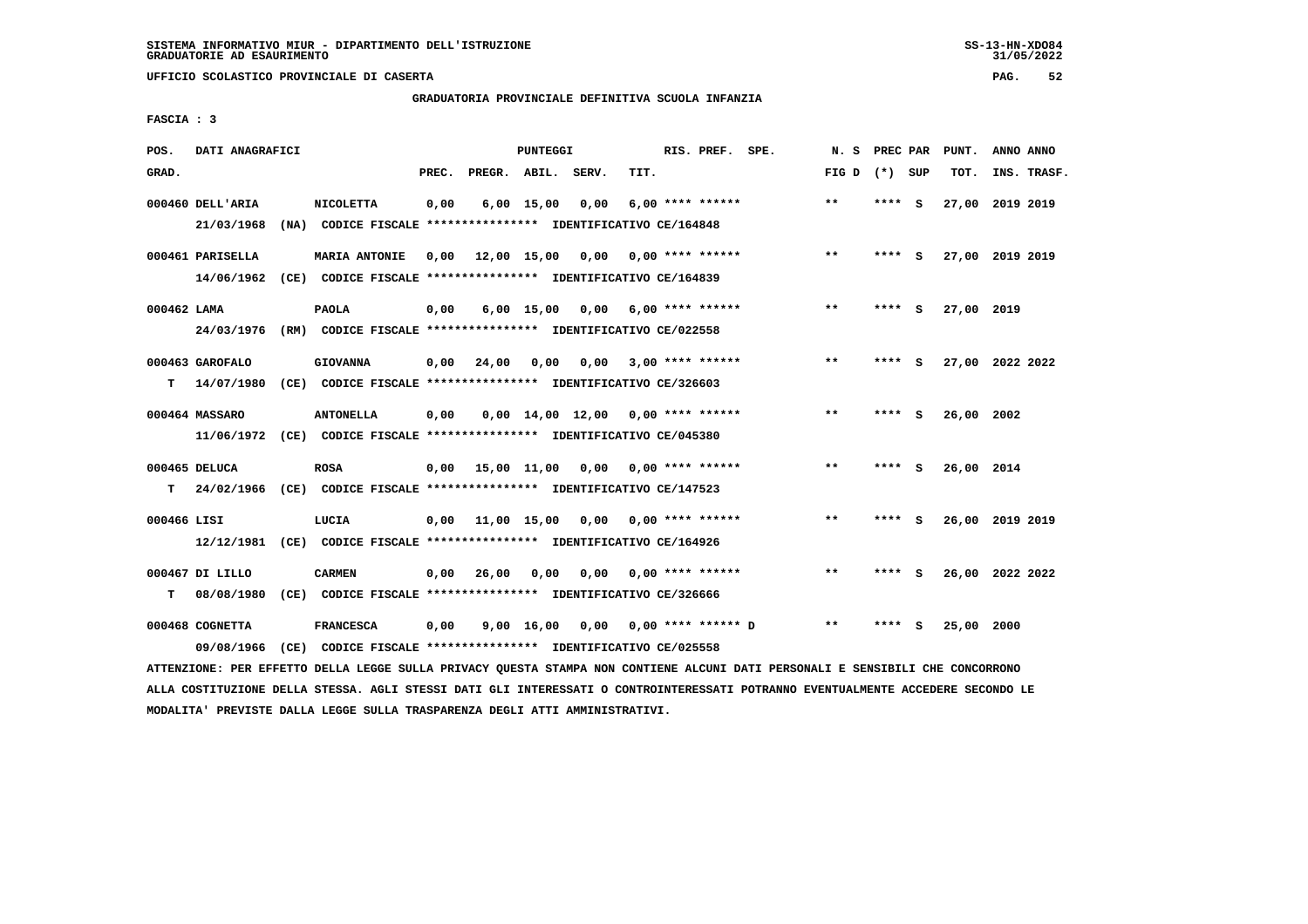**UFFICIO SCOLASTICO PROVINCIALE DI CASERTA PAG. 53**

# **GRADUATORIA PROVINCIALE DEFINITIVA SCUOLA INFANZIA**

 **FASCIA : 3**

| POS.  | DATI ANAGRAFICI       |                                                                          |       |              | <b>PUNTEGGI</b>    |                                     |      | RIS. PREF. SPE.           | N.S          |         | PREC PAR | PUNT.      | ANNO ANNO       |
|-------|-----------------------|--------------------------------------------------------------------------|-------|--------------|--------------------|-------------------------------------|------|---------------------------|--------------|---------|----------|------------|-----------------|
| GRAD. |                       |                                                                          | PREC. | PREGR. ABIL. |                    | SERV.                               | TIT. |                           | FIG D        | (*) SUP |          | TOT.       | INS. TRASF.     |
|       | 000469 RICCIO         | TOMMASINA                                                                | 0,00  |              | 12,00 13,00        | 0,00                                |      | $0.00$ **** ******        | $* *$        | ****    | - S      | 25,00      | 2002            |
|       | 18/12/1975            | (CE) CODICE FISCALE **************** IDENTIFICATIVO CE/046587            |       |              |                    |                                     |      |                           |              |         |          |            |                 |
|       | 000470 CESARANO       | <b>ROSARIA</b>                                                           | 0,00  |              | $6,00$ 15,00       | 0,00                                |      | $4,00$ **** ******        | $**$         | **** S  |          | 25,00 2002 |                 |
|       | 25/09/1967            | (CE) CODICE FISCALE **************** IDENTIFICATIVO CE/025541            |       |              |                    |                                     |      |                           |              |         |          |            |                 |
|       | 000471 CALIFRI        | <b>ANTONELLA</b>                                                         | 0,00  |              |                    | $3,00$ 11,00 11,00 0,00 **** ****** |      |                           | $***$        | **** S  |          | 25,00 2014 |                 |
| т     |                       | 15/02/1967 (AV) CODICE FISCALE **************** IDENTIFICATIVO CE/149881 |       |              |                    |                                     |      |                           |              |         |          |            |                 |
|       | 000472 CAMPOMAGGIORE  | <b>MICHELINA</b>                                                         | 0,00  | 17,00        | 0.00               | 8,00                                |      | $0.00$ **** ****** EF     | $***$        | ****    | - S      | 25,00 2014 |                 |
| т     |                       | 21/06/1964 (CE) CODICE FISCALE **************** IDENTIFICATIVO CE/152618 |       |              |                    |                                     |      |                           |              |         |          |            |                 |
|       | 000473 LUCARIELLO     | <b>ELISABETTA</b>                                                        | 0,00  |              | $7,00$ 15,00       | 0.00                                |      | 3,00 **** ****** F        | $**$         | ****    | - S      |            | 25,00 2019 2007 |
|       |                       | 17/09/1973 (CE) CODICE FISCALE *************** IDENTIFICATIVO CE/057656  |       |              |                    |                                     |      |                           |              |         |          |            |                 |
|       | 000474 CASTIELLO      | TERESA                                                                   | 0,00  | 25,00        | 0,00               |                                     |      | $0,00$ $0,00$ **** ****** | $***$        | **** S  |          |            | 25,00 2019 2019 |
| т     | 30/03/1970            | (CE) CODICE FISCALE **************** IDENTIFICATIVO CE/164960            |       |              |                    |                                     |      |                           |              |         |          |            |                 |
|       | 000475 FUNICELLO      | <b>ROSOLINA</b>                                                          | 0,00  |              | $6,00 \quad 16,00$ | 0.00                                |      | $3,00$ **** ******        | $\star\star$ | ****    | - 5      | 25,00      | 2019 2019       |
|       | 19/11/1972            | (CE) CODICE FISCALE **************** IDENTIFICATIVO CE/164846            |       |              |                    |                                     |      |                           |              |         |          |            |                 |
|       | 000476 CATANIA        | <b>SILVANA</b>                                                           | 0,00  |              |                    | 10,00 15,00 0,00                    |      | $0.00$ **** ******        | $***$ X      | **** S  |          |            | 25,00 2019 2019 |
|       | 22/01/1964            | (NA) CODICE FISCALE **************** IDENTIFICATIVO CE/164959            |       |              |                    |                                     |      |                           |              |         |          |            |                 |
|       | 000477 DELLA MEDAGLIA | <b>MARIA ROSA</b>                                                        | 0,00  |              | 3,00 13,00         | 0,00 9,00 **** ******               |      |                           | **           | ****    | - S      | 25,00 2019 |                 |
| т     |                       | 10/03/1967 (CE) CODICE FISCALE *************** IDENTIFICATIVO CE/160153  |       |              |                    |                                     |      |                           |              |         |          |            |                 |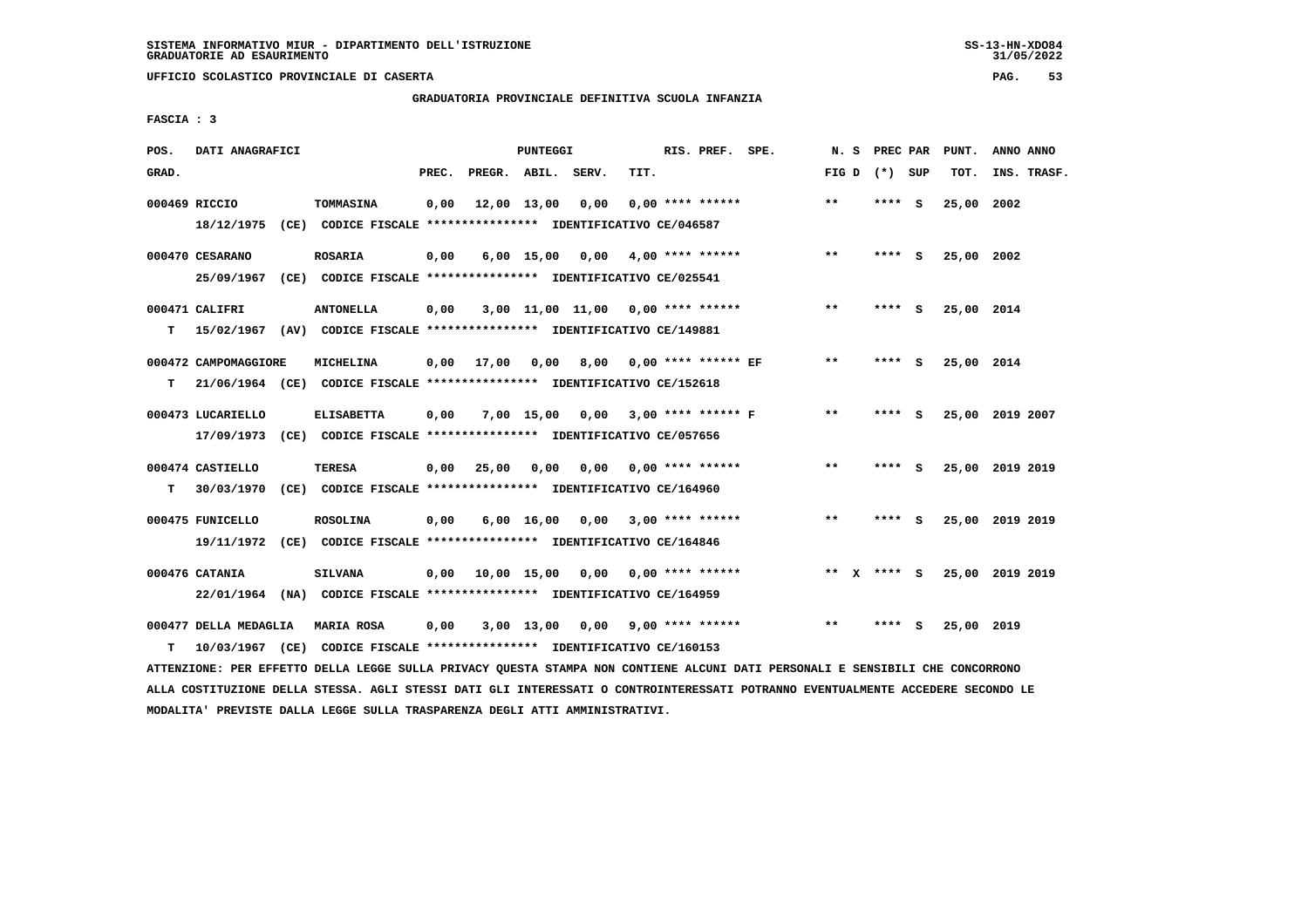**UFFICIO SCOLASTICO PROVINCIALE DI CASERTA PAG. 54**

## **GRADUATORIA PROVINCIALE DEFINITIVA SCUOLA INFANZIA**

 **FASCIA : 3**

| POS.         | DATI ANAGRAFICI    |                                                                                                                               |       |                    | PUNTEGGI |                                    |      | RIS. PREF. SPE.    | N.S             |         | PREC PAR PUNT.  | ANNO ANNO |             |
|--------------|--------------------|-------------------------------------------------------------------------------------------------------------------------------|-------|--------------------|----------|------------------------------------|------|--------------------|-----------------|---------|-----------------|-----------|-------------|
| GRAD.        |                    |                                                                                                                               | PREC. | PREGR. ABIL. SERV. |          |                                    | TIT. |                    | FIG D $(*)$ SUP |         | TOT.            |           | INS. TRASF. |
|              | 000478 DAMIANO     | <b>ANGELA</b>                                                                                                                 | 0,00  |                    |          | $9,00$ $16,00$ $0,00$              |      | $0.00$ **** ****** | $***$           | $***$ S | 25,00 2022 2007 |           |             |
|              | 11/09/1964         | (NA) CODICE FISCALE **************** IDENTIFICATIVO CE/056123                                                                 |       |                    |          |                                    |      |                    |                 |         |                 |           |             |
|              | 000479 RUOTOLO     | MARIA LUCIA                                                                                                                   | 0,00  |                    |          | 10,00 15,00 0,00 0,00 **** ******  |      |                    | $***$           | **** S  | 25,00 2022 2022 |           |             |
|              |                    | 17/08/1963 (NA) CODICE FISCALE **************** IDENTIFICATIVO CE/326660                                                      |       |                    |          |                                    |      |                    |                 |         |                 |           |             |
|              | 000480 IODICE      | <b>MARTA</b>                                                                                                                  | 0,00  |                    |          | 9,00 15,00 0,00 0,00 **** ******   |      |                    | $**$            | $***$ S | 24,00 2002      |           |             |
|              |                    | 16/10/1973 (CE) CODICE FISCALE *************** IDENTIFICATIVO CE/046091                                                       |       |                    |          |                                    |      |                    |                 |         |                 |           |             |
|              | 000481 LEGGIERO    | MICHELINA                                                                                                                     | 0,00  |                    |          | 9,00 15,00 0,00 0,00 **** ******   |      |                    | **              | **** S  | 24,00 2002      |           |             |
|              |                    | 21/01/1962 (CE) CODICE FISCALE *************** IDENTIFICATIVO CE/022586                                                       |       |                    |          |                                    |      |                    |                 |         |                 |           |             |
| 000482 TENGA |                    | <b>CARMELA</b>                                                                                                                | 0,00  |                    |          | $9.00$ 15.00 0.00 0.00 **** ****** |      |                    | $***$           | **** S  | 24,00 2002      |           |             |
|              |                    | 12/12/1961 (CE) CODICE FISCALE *************** IDENTIFICATIVO CE/004602                                                       |       |                    |          |                                    |      |                    |                 |         |                 |           |             |
|              | 000483 DE PASQUALE | ANNA                                                                                                                          | 0,00  |                    |          | 9,00 15,00 0,00 0,00 **** ******   |      |                    | $\star\star$    | **** S  | 24,00 2004 2004 |           |             |
|              |                    | 16/02/1972 (CE) CODICE FISCALE *************** IDENTIFICATIVO CE/049694                                                       |       |                    |          |                                    |      |                    |                 |         |                 |           |             |
|              | 000484 CECORO      | MARGHERITA                                                                                                                    | 0,00  |                    |          | $9,00$ 15,00 0,00 0,00 **** ****** |      |                    | $* *$           | **** S  | 24,00 2014 2005 |           |             |
|              | 01/01/1961         | (CE) CODICE FISCALE *************** IDENTIFICATIVO CE/053696                                                                  |       |                    |          |                                    |      |                    |                 |         |                 |           |             |
|              | 000485 LOMBARDI    | LUCIA                                                                                                                         | 0,00  |                    |          | 9,00 15,00 0,00 0,00 **** ****** F |      |                    | $* *$           | **** S  | 24,00 2014      |           |             |
|              |                    | 01/05/1971 (CE) CODICE FISCALE *************** IDENTIFICATIVO CE/042836                                                       |       |                    |          |                                    |      |                    |                 |         |                 |           |             |
|              | 000486 LIMONE      | <b>ANTONETTA</b>                                                                                                              | 0,00  |                    |          |                                    |      |                    | $* *$           | **** S  | 24,00 2019 2019 |           |             |
|              |                    | 20/12/1959 (CE) CODICE FISCALE *************** IDENTIFICATIVO CE/164924                                                       |       |                    |          |                                    |      |                    |                 |         |                 |           |             |
|              |                    | ATTENZIONE: PER EFFETTO DELLA LEGGE SULLA PRIVACY QUESTA STAMPA NON CONTIENE ALCUNI DATI PERSONALI E SENSIBILI CHE CONCORRONO |       |                    |          |                                    |      |                    |                 |         |                 |           |             |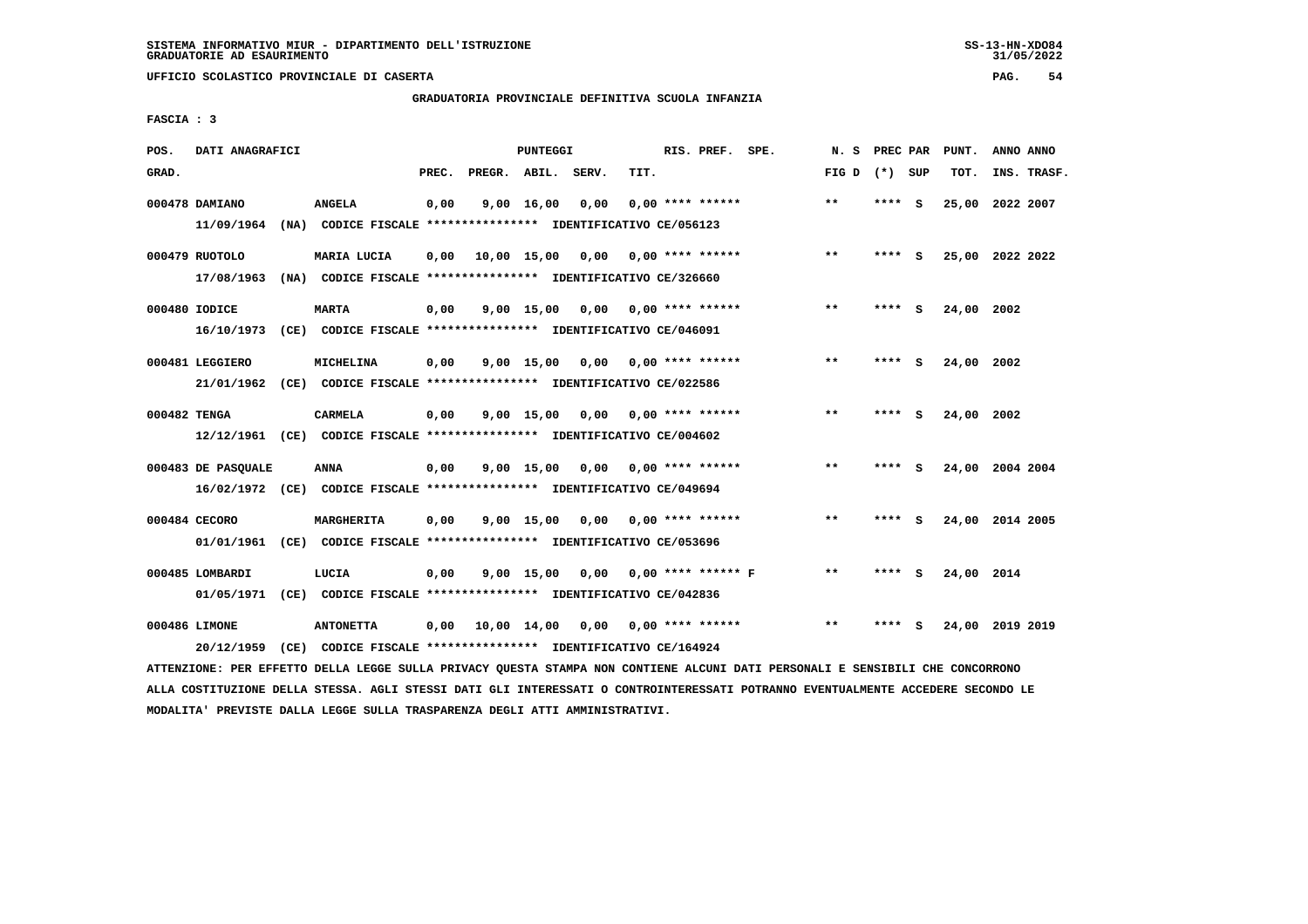# **GRADUATORIA PROVINCIALE DEFINITIVA SCUOLA INFANZIA**

 **FASCIA : 3**

| POS.         | DATI ANAGRAFICI                  |      |                                                                                             |       |              | <b>PUNTEGGI</b>    |       |      | RIS. PREF. SPE.             | N.S   | PREC PAR    |     | PUNT.           | ANNO ANNO |             |
|--------------|----------------------------------|------|---------------------------------------------------------------------------------------------|-------|--------------|--------------------|-------|------|-----------------------------|-------|-------------|-----|-----------------|-----------|-------------|
| GRAD.        |                                  |      |                                                                                             | PREC. | PREGR. ABIL. |                    | SERV. | TIT. |                             | FIG D | (*) SUP     |     | TOT.            |           | INS. TRASF. |
| 000487 VITI  |                                  |      | SAPIENZA<br>17/04/1972 (CE) CODICE FISCALE *************** IDENTIFICATIVO CE/164703         | 0,00  |              | $9,00$ 15,00       | 0,00  |      | $0.00$ **** ******          | $**$  | ****        | - S | 24,00           | 2019 2019 |             |
|              | 000488 DE LUCIA<br>13/03/1976    |      | <b>MARICA</b><br>(CE) CODICE FISCALE **************** IDENTIFICATIVO CE/056322              | 0,00  |              | $9,00$ 15,00       | 0,00  |      | $0.00$ **** ******          | $**$  | ****        |     | 24,00 2022 2007 |           |             |
|              | 000489 TIRELLI                   |      | <b>ANTONELLA</b><br>17/07/1974 (CE) CODICE FISCALE *************** IDENTIFICATIVO CE/326668 | 0,00  |              | $9,00$ 15,00       |       |      | $0,00$ $0,00$ **** ****** D | $**$  | **** S      |     | 24,00 2022 2022 |           |             |
| т            | 000490 LAMBERTI<br>15/07/1979    |      | <b>MADDALENA</b><br>(CE) CODICE FISCALE **************** IDENTIFICATIVO CE/326512           | 0,00  | 11,00 13,00  |                    | 0,00  |      | $0.00$ **** ******          | $* *$ | ****        | - S | 24,00 2022 2022 |           |             |
| т            | 000491 CORONELLA<br>02/07/1968   |      | <b>ANGELAROSA</b><br>(CE) CODICE FISCALE **************** IDENTIFICATIVO CE/326602          | 0,00  | 21,00        | 0,00               | 0.00  |      | $3.00*********$             | **    | ****        | s   | 24,00 2022 2022 |           |             |
|              | 000492 CORONELLA<br>16/07/1966   |      | <b>ROSALIA</b><br>(CE) CODICE FISCALE **************** IDENTIFICATIVO CE/023839             | 0,00  |              | $9,00$ 15,00       | 0.00  |      | $0.00$ **** ****** F        |       | ** $X$ **** |     | 24,00 2022      |           |             |
| 000493 TENGA | 09/09/1972                       |      | <b>BIANCA MARIA</b><br>(CE) CODICE FISCALE **************** IDENTIFICATIVO CE/045777        | 0,00  |              | 3,00 14,00         | 6,00  |      | $0.00$ **** ******          | $* *$ | ****        | - S | 23,00           | 2002      |             |
|              | 000494 VILLANI<br>22/03/1970     |      | <b>MARIA VITTORI</b><br>(CE) CODICE FISCALE **************** IDENTIFICATIVO CE/043545       | 0,00  |              | 7,00 16,00         | 0,00  |      | $0.00$ **** ******          | $**$  | ****        | - 5 | 23,00 2002      |           |             |
|              | 000495 MASTROIANNI<br>12/11/1963 | (CE) | <b>ANTONIETTA</b><br>CODICE FISCALE **************** IDENTIFICATIVO CE/045407               | 0,00  |              | $0,00 \quad 17,00$ |       |      | 6,00 0,00 **** ****** EF    | $* *$ | ****        | s   | 23,00 2002      |           |             |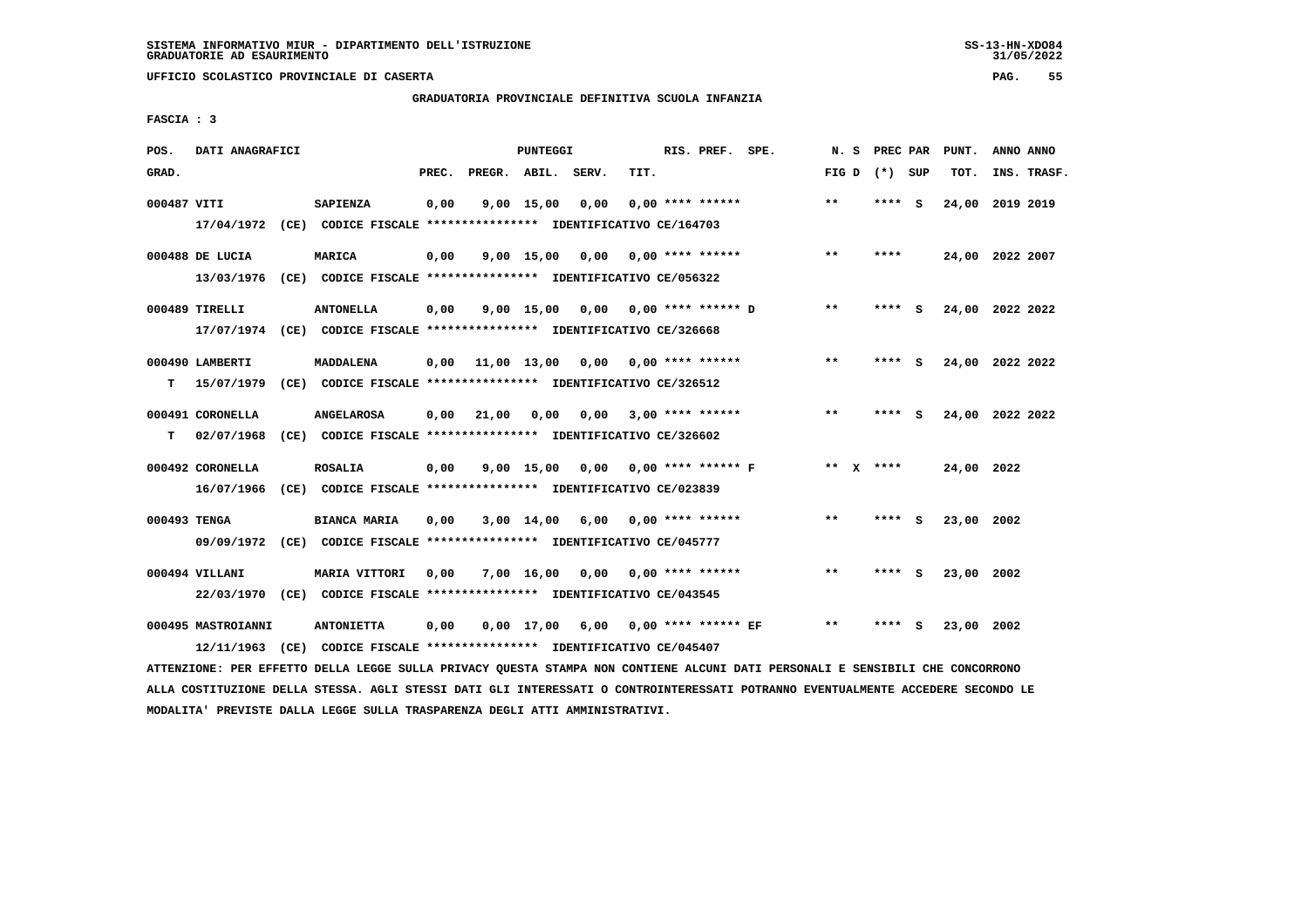**UFFICIO SCOLASTICO PROVINCIALE DI CASERTA PAG. 56**

# **GRADUATORIA PROVINCIALE DEFINITIVA SCUOLA INFANZIA**

 **FASCIA : 3**

| POS.         | DATI ANAGRAFICI   |                                                                                                                               |       |                    | PUNTEGGI     |                                        |      | RIS. PREF. SPE.           |                                     |       |                 | N. S PREC PAR PUNT. | ANNO ANNO |             |
|--------------|-------------------|-------------------------------------------------------------------------------------------------------------------------------|-------|--------------------|--------------|----------------------------------------|------|---------------------------|-------------------------------------|-------|-----------------|---------------------|-----------|-------------|
| GRAD.        |                   |                                                                                                                               | PREC. | PREGR. ABIL. SERV. |              |                                        | TIT. |                           |                                     |       | FIG D $(*)$ SUP | TOT.                |           | INS. TRASF. |
| 000496 PINTO |                   | <b>MARIA</b>                                                                                                                  | 0,00  |                    | $0,00$ 15,00 | 8,00                                   |      | $0,00$ **** ******        |                                     | $***$ | **** S          | 23,00 2007 2007     |           |             |
|              | 23/03/1963        | (NA) CODICE FISCALE **************** IDENTIFICATIVO CE/056405                                                                 |       |                    |              |                                        |      |                           |                                     |       |                 |                     |           |             |
|              | 000497 TERRIBILE  | MARIAADDOLORA                                                                                                                 | 0,00  |                    |              | $9,00$ 11,00 0,00 3,00 **** ******     |      |                           |                                     | $* *$ | **** S          | 23,00 2014          |           |             |
|              |                   | 30/10/1981 (CE) CODICE FISCALE *************** IDENTIFICATIVO CE/164235                                                       |       |                    |              |                                        |      |                           |                                     |       |                 |                     |           |             |
|              | 000498 SCIVOLETTO | ILARIA                                                                                                                        | 0,00  |                    |              | $0,00$ 17,00 0,00 6,00 **** ******     |      |                           |                                     | $* *$ | **** S          | 23,00 2014          |           |             |
| T.           |                   | 24/04/1982 (CE) CODICE FISCALE *************** IDENTIFICATIVO CE/056617                                                       |       |                    |              |                                        |      |                           |                                     |       |                 |                     |           |             |
| 000499 PESCE |                   | <b>DOMENICA</b>                                                                                                               | 0,00  |                    |              | $6,00$ 15,00 2,00 0,00 **** ******     |      |                           |                                     | $***$ | **** S          | 23,00 2014          |           |             |
|              |                   | 06/11/1961 (CE) CODICE FISCALE *************** IDENTIFICATIVO CE/153990                                                       |       |                    |              |                                        |      |                           |                                     |       |                 |                     |           |             |
|              | 000500 RUSCETTI   | <b>CRISTINA</b>                                                                                                               | 0,00  |                    |              | $9,00$ 14,00 0,00 0,00 **** ******     |      |                           |                                     | $***$ | **** S          | 23,00 2019 2019     |           |             |
|              |                   | 21/04/1972 (CE) CODICE FISCALE *************** IDENTIFICATIVO CE/164806                                                       |       |                    |              |                                        |      |                           |                                     |       |                 |                     |           |             |
|              | 000501 DE LEO     | <b>ROSALBA</b>                                                                                                                | 0,00  |                    | 7,00 16,00   |                                        |      | $0,00$ $0,00$ **** ****** |                                     |       | ** x **** s     | 23,00 2019 2019     |           |             |
|              |                   | 30/04/1974 (NA) CODICE FISCALE *************** IDENTIFICATIVO CE/164796                                                       |       |                    |              |                                        |      |                           |                                     |       |                 |                     |           |             |
|              | 000502 PACELLI    | <b>ANTONELLA</b>                                                                                                              | 0,00  | 23,00              | 0,00         | 0,00                                   |      | $0.00$ **** ******        |                                     | $* *$ | **** S          | 23,00 2022 2022     |           |             |
|              | 25/03/1976        | (NA) CODICE FISCALE *************** IDENTIFICATIVO CE/326558                                                                  |       |                    |              |                                        |      |                           |                                     |       |                 |                     |           |             |
|              | 000503 FERRARO    | <b>ANNALISA</b>                                                                                                               | 0,00  | 23,00              |              | $0,00$ $0,00$ $0,00$ $***$ **** ****** |      |                           |                                     |       | ** x **** S     | 23,00 2022 2022     |           |             |
| т            |                   | 19/11/1981 (NA) CODICE FISCALE *************** IDENTIFICATIVO CE/326535                                                       |       |                    |              |                                        |      |                           |                                     |       |                 |                     |           |             |
|              | 000504 COVIELLO   | <b>ROSA</b>                                                                                                                   | 0,00  |                    |              |                                        |      |                           | 6,00 16,00 0,00 0,00 **** ****** EF | $***$ | ****            | 22,00 2000          |           |             |
|              | 04/01/1963        | (NA) CODICE FISCALE **************** IDENTIFICATIVO CE/025276                                                                 |       |                    |              |                                        |      |                           |                                     |       |                 |                     |           |             |
|              |                   | ATTENZIONE: PER EFFETTO DELLA LEGGE SULLA PRIVACY QUESTA STAMPA NON CONTIENE ALCUNI DATI PERSONALI E SENSIBILI CHE CONCORRONO |       |                    |              |                                        |      |                           |                                     |       |                 |                     |           |             |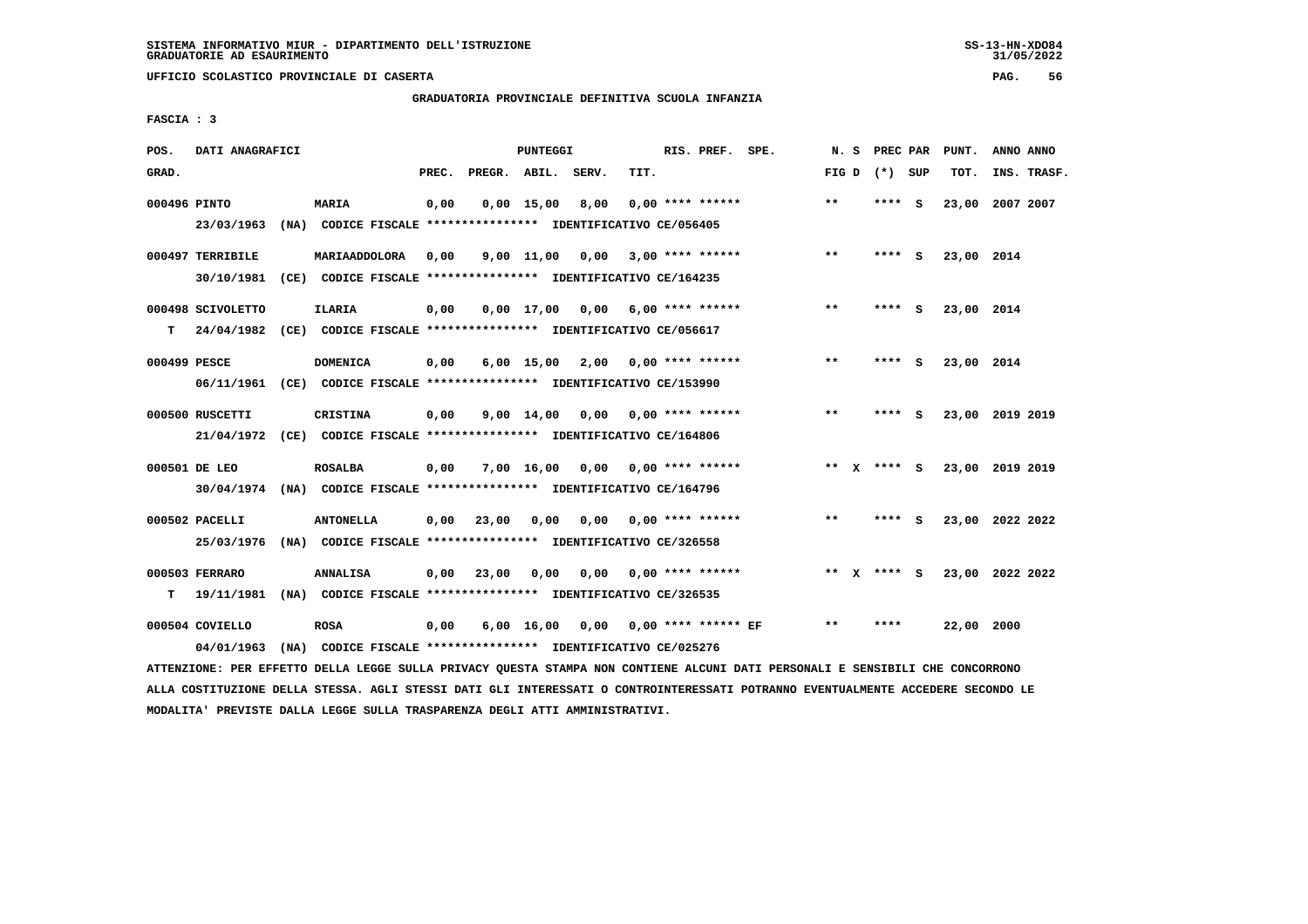# **GRADUATORIA PROVINCIALE DEFINITIVA SCUOLA INFANZIA**

 **FASCIA : 3**

| POS.  | DATI ANAGRAFICI                  |      |                                                                                           |       |                    | <b>PUNTEGGI</b>               |                                    |      | RIS. PREF. SPE.           | N.S   | PREC PAR |     | PUNT.      | ANNO ANNO       |
|-------|----------------------------------|------|-------------------------------------------------------------------------------------------|-------|--------------------|-------------------------------|------------------------------------|------|---------------------------|-------|----------|-----|------------|-----------------|
| GRAD. |                                  |      |                                                                                           | PREC. | PREGR. ABIL. SERV. |                               |                                    | TIT. |                           | FIG D | (*) SUP  |     | TOT.       | INS. TRASF.     |
|       | 000505 BAVOSA                    |      | MARGHERITA<br>17/10/1974 (CE) CODICE FISCALE *************** IDENTIFICATIVO CE/053396     | 0,00  |                    | 7,00 15,00                    | 0,00                               |      | $0.00$ **** ******        | $* *$ | ****     | - S | 22,00      | 2005 2005       |
|       | 000506 D'ABROSCA<br>10/10/1967   |      | <b>CARMELA</b><br>(CE) CODICE FISCALE **************** IDENTIFICATIVO CE/042565           | 0,00  |                    | $0,00 \quad 16,00 \quad 6,00$ |                                    |      | $0.00$ **** ******        | $* *$ | ****     | - S | 22,00 2014 |                 |
| т     | 000507 COLELLA<br>07/05/1983     |      | <b>GIUSEPPINA</b><br>(CE) CODICE FISCALE **************** IDENTIFICATIVO CE/164845        | 0,00  |                    |                               | 6,00 15,00 1,00 0,00 **** ****** D |      |                           | $**$  | **** S   |     |            | 22,00 2019 2019 |
|       | 000508 D'ANGELO                  |      | <b>VALERIA</b><br>08/12/1974 (CE) CODICE FISCALE *************** IDENTIFICATIVO CE/164682 | 0,00  |                    | $6,00 \quad 16,00$            |                                    |      | $0,00$ $0,00$ **** ****** | $* *$ | ****     | - S |            | 22,00 2019 2019 |
|       | 000509 ROTONDO<br>09/08/1966     |      | <b>ADELE</b><br>(CE) CODICE FISCALE **************** IDENTIFICATIVO CE/043878             | 0,00  |                    | $6,00 \quad 16,00$            |                                    |      | $0.00$ $0.00$ **** ****** | $**$  | ****     | s   | 22,00 2019 |                 |
|       | 000510 MEZZACAPO<br>04/07/1974   |      | MICHELA<br>(CE) CODICE FISCALE **************** IDENTIFICATIVO CE/044203                  | 0,00  |                    | $6,00 \quad 16,00$            |                                    |      | $0.00$ $0.00$ **** ****** | $***$ | ****     | - 5 | 22,00 2019 |                 |
|       | 000511 MINCIONE<br>14/10/1975    |      | <b>GIOVANNA</b><br>(CE) CODICE FISCALE **************** IDENTIFICATIVO CE/046333          | 0,00  |                    | 6,00 16,00                    | 0,00                               |      | $0.00$ **** ******        | $* *$ | ****     | - S | 22,00 2019 |                 |
|       | 000512 ZAMPELLA<br>21/10/1970    |      | <b>DANIELA</b><br>(CE) CODICE FISCALE **************** IDENTIFICATIVO CE/050172           | 0,00  |                    | 6,00 16,00                    | 0,00                               |      | $0.00$ **** ******        | $***$ | ****     | S.  | 22,00 2019 |                 |
| т     | 000513 DEL VECCHIO<br>23/01/1979 | (CE) | <b>TERESA</b><br>CODICE FISCALE **************** IDENTIFICATIVO CE/326652                 | 0,00  | 22,00              | 0,00                          | 0,00                               |      | 0,00 **** ******          | $* *$ | ****     | s   |            | 22,00 2022 2022 |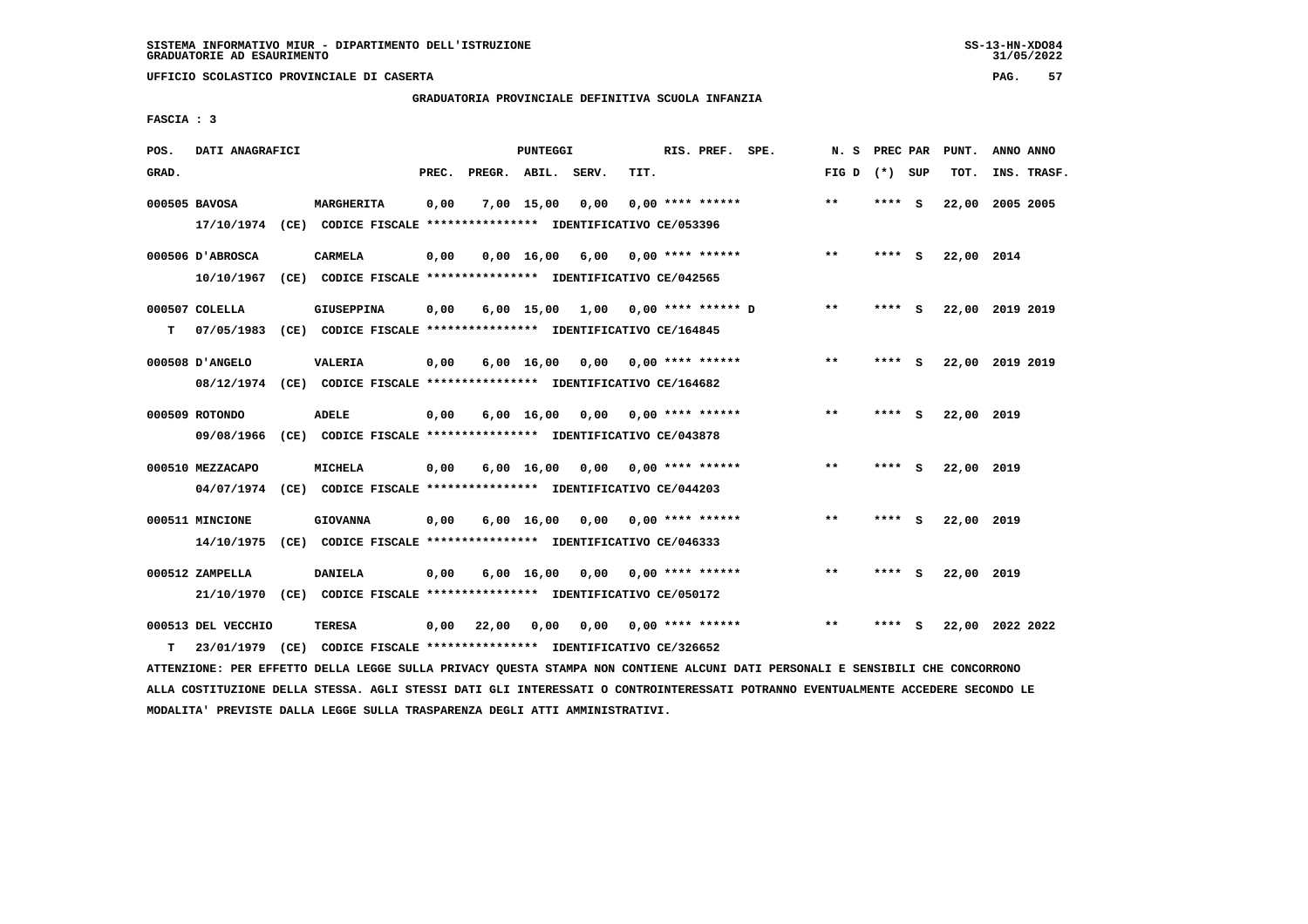# **GRADUATORIA PROVINCIALE DEFINITIVA SCUOLA INFANZIA**

 **FASCIA : 3**

| POS.        | DATI ANAGRAFICI    |                                                                                                                               |       |                       | PUNTEGGI |                                    |      | RIS. PREF. SPE.         |                                     |                 |        | N. S PREC PAR PUNT. | ANNO ANNO |             |
|-------------|--------------------|-------------------------------------------------------------------------------------------------------------------------------|-------|-----------------------|----------|------------------------------------|------|-------------------------|-------------------------------------|-----------------|--------|---------------------|-----------|-------------|
| GRAD.       |                    |                                                                                                                               | PREC. | PREGR. ABIL. SERV.    |          |                                    | TIT. |                         |                                     | FIG D $(*)$ SUP |        | тот.                |           | INS. TRASF. |
|             | 000514 DEL GIUDICE | ANNA                                                                                                                          | 0,00  |                       |          | 3,00 16,00 0,00                    |      |                         | $3,00$ **** ****** D                | $* *$           | **** S | 22,00 2022 2022     |           |             |
|             |                    | 06/07/1974 (CE) CODICE FISCALE *************** IDENTIFICATIVO CE/326641                                                       |       |                       |          |                                    |      |                         |                                     |                 |        |                     |           |             |
|             | 000515 TRUOCCHIO   | <b>ALFONSINA</b>                                                                                                              | 0,00  |                       |          | $7,00$ 13,00 2,00 0,00 **** ****** |      |                         |                                     | **              | **** S | 22,00 2022 2022     |           |             |
|             |                    | 18/08/1974 (BN) CODICE FISCALE *************** IDENTIFICATIVO CE/326548                                                       |       |                       |          |                                    |      |                         |                                     |                 |        |                     |           |             |
|             | 000516 DIGUIDA     | <b>MARIA</b>                                                                                                                  |       | $0,00$ $19,00$ $0,00$ |          |                                    |      | $0,00$ 3,00 **** ****** |                                     | $***$           | **** S | 22,00 2022 2022     |           |             |
| т           |                    | 24/05/1973 (CE) CODICE FISCALE *************** IDENTIFICATIVO CE/326537                                                       |       |                       |          |                                    |      |                         |                                     |                 |        |                     |           |             |
|             | 000517 MINCIONE    | TERESA                                                                                                                        | 0,00  |                       |          |                                    |      |                         | 6,00 15,00 0,00 0,00 **** ****** E  | ** x **** S     |        | 21,00 2000          |           |             |
|             | 19/10/1959         | (CE) CODICE FISCALE **************** IDENTIFICATIVO CE/020826                                                                 |       |                       |          |                                    |      |                         |                                     |                 |        |                     |           |             |
|             | 000518 SANTORO     | CAROLINA                                                                                                                      | 0,00  |                       |          | $6,00$ 15,00 0,00 0,00 **** ****** |      |                         |                                     | $***$           | **** S | 21,00 2002 2015     |           |             |
|             |                    | 21/07/1974 (CE) CODICE FISCALE *************** IDENTIFICATIVO CE/154054                                                       |       |                       |          |                                    |      |                         |                                     |                 |        |                     |           |             |
|             | 000519 RICCIUTO    | <b>ANNA</b>                                                                                                                   | 0,00  |                       |          | $6,00$ 15,00 0,00 0,00 **** ****** |      |                         |                                     | **              | ****   | 21,00 2002          |           |             |
|             |                    | 26/07/1959 (CE) CODICE FISCALE *************** IDENTIFICATIVO CE/045285                                                       |       |                       |          |                                    |      |                         |                                     |                 |        |                     |           |             |
| 000520 ELIA |                    | LUCIA                                                                                                                         | 0,00  |                       |          | 6,00 15,00 0,00                    |      | $0.00$ **** ******      |                                     | $***$           | **** S | 21,00 2002          |           |             |
|             |                    | 23/12/1976 (CE) CODICE FISCALE *************** IDENTIFICATIVO CE/044173                                                       |       |                       |          |                                    |      |                         |                                     |                 |        |                     |           |             |
|             | 000521 PIATTO      | LUCIA                                                                                                                         | 0,00  |                       |          | $3,00$ 16,00 2,00 0,00 **** ****** |      |                         |                                     | $***$           | **** S | 21,00 2002          |           |             |
|             |                    | 13/12/1975 (CE) CODICE FISCALE *************** IDENTIFICATIVO CE/046192                                                       |       |                       |          |                                    |      |                         |                                     |                 |        |                     |           |             |
|             | 000522 SCHETTINO   | <b>MARIA</b>                                                                                                                  | 0,00  |                       |          |                                    |      |                         | 0,00 15,00 6,00 0,00 **** ****** EF | $***$           | **** S | 21,00 2014 2005     |           |             |
|             | 31/05/1967         | (CE) CODICE FISCALE *************** IDENTIFICATIVO CE/053526                                                                  |       |                       |          |                                    |      |                         |                                     |                 |        |                     |           |             |
|             |                    | ATTENZIONE: PER EFFETTO DELLA LEGGE SULLA PRIVACY QUESTA STAMPA NON CONTIENE ALCUNI DATI PERSONALI E SENSIBILI CHE CONCORRONO |       |                       |          |                                    |      |                         |                                     |                 |        |                     |           |             |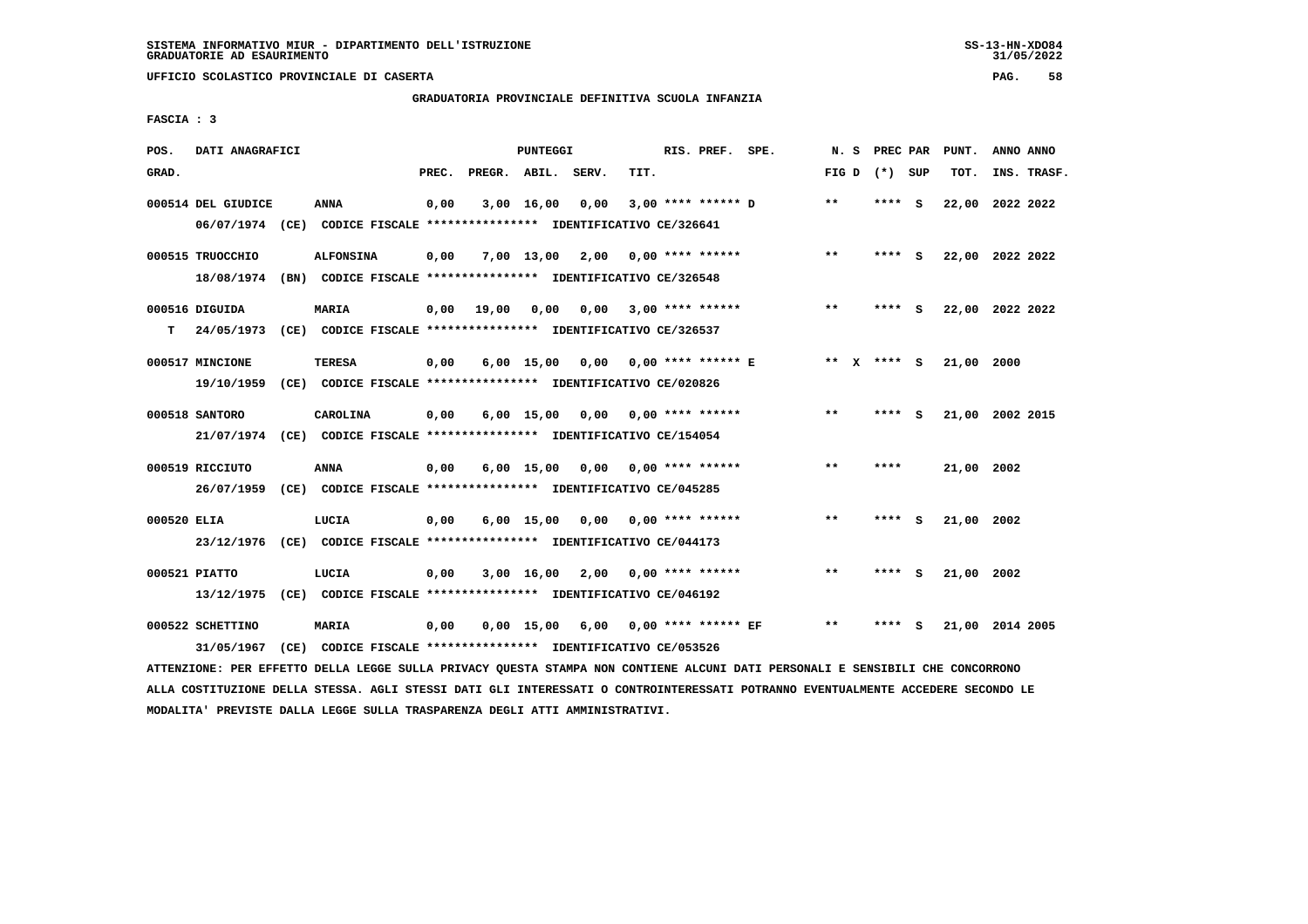**UFFICIO SCOLASTICO PROVINCIALE DI CASERTA PAG. 59**

# **GRADUATORIA PROVINCIALE DEFINITIVA SCUOLA INFANZIA**

 **FASCIA : 3**

| POS.  | DATI ANAGRAFICI    |                                                                                                                               |       |                    | PUNTEGGI   |                                        |      | RIS. PREF. SPE.    | N.S             |         |     | PREC PAR PUNT. | ANNO ANNO       |
|-------|--------------------|-------------------------------------------------------------------------------------------------------------------------------|-------|--------------------|------------|----------------------------------------|------|--------------------|-----------------|---------|-----|----------------|-----------------|
| GRAD. |                    |                                                                                                                               | PREC. | PREGR. ABIL. SERV. |            |                                        | TIT. |                    | FIG D $(*)$ SUP |         |     | TOT.           | INS. TRASF.     |
|       | 000523 BOTTIGLIERI | <b>CARMELINA</b>                                                                                                              | 0,00  |                    | 4,00 17,00 | 0,00                                   |      | $0.00$ **** ****** | $***$           | $***$ S |     | 21,00 2014     |                 |
| т     |                    | 25/10/1964 (SA) CODICE FISCALE *************** IDENTIFICATIVO CE/154738                                                       |       |                    |            |                                        |      |                    |                 |         |     |                |                 |
|       | 000524 CUCCARI     | <b>ELVIRA</b>                                                                                                                 | 0,00  |                    |            | $3,00$ 12,00 0,00 6,00 **** ******     |      |                    | $**$            | **** S  |     | 21,00 2014     |                 |
| т     |                    | 26/09/1973 (CE) CODICE FISCALE **************** IDENTIFICATIVO CE/154637                                                      |       |                    |            |                                        |      |                    |                 |         |     |                |                 |
|       | 000525 ROTONDO     | <b>NADIA</b>                                                                                                                  | 0,00  |                    |            | $3,00$ 18,00 0,00 0,00 **** ******     |      |                    | $***$           | **** S  |     | 21,00 2014     |                 |
| т     | 03/11/1980         | (CE) CODICE FISCALE *************** IDENTIFICATIVO CE/153928                                                                  |       |                    |            |                                        |      |                    |                 |         |     |                |                 |
|       | 000526 ROMANO      | <b>LOREDANA</b>                                                                                                               | 0,00  |                    |            | 10,00 11,00 0,00 0,00 **** ******      |      |                    | $**$            | $***$ S |     |                | 21,00 2019 2019 |
| т     | 10/12/1963         | (CE) CODICE FISCALE **************** IDENTIFICATIVO CE/164694                                                                 |       |                    |            |                                        |      |                    |                 |         |     |                |                 |
|       | 000527 SIMONETTI   | TIZIANA                                                                                                                       | 0,00  |                    |            | $6,00$ 12,00 0,00 3,00 **** ******     |      |                    | $***$           | **** S  |     |                | 21,00 2019 2019 |
|       | 13/07/1977         | (CT) CODICE FISCALE **************** IDENTIFICATIVO CE/164774                                                                 |       |                    |            |                                        |      |                    |                 |         |     |                |                 |
|       | 000528 FELICELLI   | PATRIZIA                                                                                                                      | 0,00  |                    |            | 6,00 15,00 0,00 0,00 **** ****** F     |      |                    | $***$           | **** S  |     | 21,00 2019     |                 |
|       | 05/11/1966         | (CE) CODICE FISCALE **************** IDENTIFICATIVO CE/021318                                                                 |       |                    |            |                                        |      |                    |                 |         |     |                |                 |
|       | 000529 VICARIO     | GIUSEPPINA                                                                                                                    | 0,00  |                    |            | 6,00 15,00 0,00 0,00 **** ****** F     |      |                    | $***$           | **** S  |     |                | 21,00 2022 2022 |
|       | 09/11/1968         | (CE) CODICE FISCALE **************** IDENTIFICATIVO CE/326539                                                                 |       |                    |            |                                        |      |                    |                 |         |     |                |                 |
|       | 000530 CANTIELLO   | <b>MICHELA</b>                                                                                                                |       | $0,00$ 21,00       |            | $0,00$ $0,00$ $0,00$ $***$ **** ****** |      |                    | $***$           | ****    |     |                | 21,00 2022 2022 |
|       | 07/04/1984         | (NA) CODICE FISCALE **************** IDENTIFICATIVO CE/326678                                                                 |       |                    |            |                                        |      |                    |                 |         |     |                |                 |
|       | 000531 FRIZZANTE   | <b>LUCIANA</b>                                                                                                                | 0,00  |                    |            | 1,00 18,00 2,00 0,00 **** ******       |      |                    | $**$            | ****    | - S |                | 21,00 2022 2022 |
| т     | 06/10/1980         | (NA) CODICE FISCALE **************** IDENTIFICATIVO CE/326560                                                                 |       |                    |            |                                        |      |                    |                 |         |     |                |                 |
|       |                    | ATTENZIONE: PER EFFETTO DELLA LEGGE SULLA PRIVACY QUESTA STAMPA NON CONTIENE ALCUNI DATI PERSONALI E SENSIBILI CHE CONCORRONO |       |                    |            |                                        |      |                    |                 |         |     |                |                 |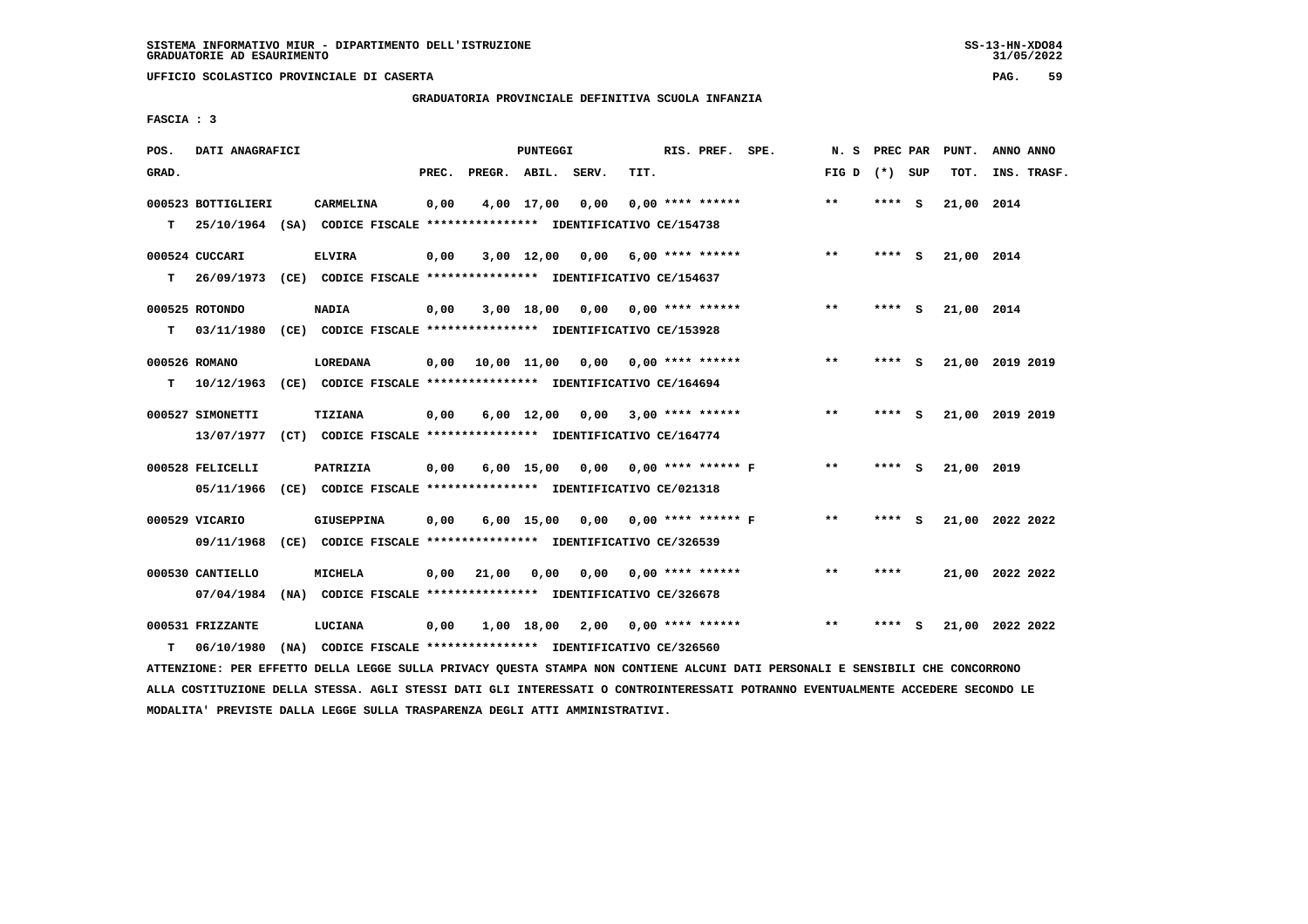**UFFICIO SCOLASTICO PROVINCIALE DI CASERTA PAG. 60**

# **GRADUATORIA PROVINCIALE DEFINITIVA SCUOLA INFANZIA**

 **FASCIA : 3**

| POS.         | DATI ANAGRAFICI    |      |                                                                         |       |                    | <b>PUNTEGGI</b>    |      |      | RIS. PREF. SPE.           | N.S   | PREC PAR    |     | PUNT.      | ANNO ANNO       |  |
|--------------|--------------------|------|-------------------------------------------------------------------------|-------|--------------------|--------------------|------|------|---------------------------|-------|-------------|-----|------------|-----------------|--|
| GRAD.        |                    |      |                                                                         | PREC. | PREGR. ABIL. SERV. |                    |      | TIT. |                           | FIG D | (*) SUP     |     | TOT.       | INS. TRASF.     |  |
|              | 000532 SCHIAVONE   |      | <b>GIOVANNA</b>                                                         | 0,00  |                    | $0,00$ 18,00       | 0,00 |      | $3,00$ **** ******        | $* *$ | ****        | - S | 21,00      | 2022 2022       |  |
|              | 25/06/1983         | (NA) | CODICE FISCALE **************** IDENTIFICATIVO CE/326579                |       |                    |                    |      |      |                           |       |             |     |            |                 |  |
|              | 000533 ANDREOTTOLA |      | ANNA MARIA                                                              | 0,00  |                    | 3,00 16,00         | 2,00 |      | $0.00$ **** ******        | $***$ | **** S      |     |            | 21,00 2022 2022 |  |
|              | 30/01/1977         |      | (AV) CODICE FISCALE **************** IDENTIFICATIVO CE/326545           |       |                    |                    |      |      |                           |       |             |     |            |                 |  |
|              | 000534 DE FELICE   |      | <b>GRAZIA</b>                                                           | 0,00  |                    | 8,00 13,00         |      |      | $0,00$ $0,00$ **** ****** | $* *$ | ****        | - S | 21,00 2022 |                 |  |
|              | 14/01/1967         |      | (CE) CODICE FISCALE **************** IDENTIFICATIVO CE/055805           |       |                    |                    |      |      |                           |       |             |     |            |                 |  |
|              | 000535 GRAVANTE    |      | CRISTINA                                                                | 0,00  | 20,00              | 0.00               | 0,00 |      | 0,00 **** ******          | $* *$ | ****        | - S | 20,00 2014 |                 |  |
| т            |                    |      | 09/11/1974 (CE) CODICE FISCALE *************** IDENTIFICATIVO CE/154601 |       |                    |                    |      |      |                           |       |             |     |            |                 |  |
|              | 000536 DELLA TORRE |      | <b>GABRIELLA</b>                                                        | 0,00  |                    | 6,00 14,00         | 0,00 |      | $0.00$ **** ******        | $* *$ | ****        | - S |            | 20,00 2019 2002 |  |
|              |                    |      | 24/03/1967 (CE) CODICE FISCALE *************** IDENTIFICATIVO CE/042676 |       |                    |                    |      |      |                           |       |             |     |            |                 |  |
|              | 000537 MARINO      |      | <b>GIOVANNA</b>                                                         | 0,00  |                    | $6,00 \quad 14,00$ | 0,00 |      | 0,00 **** ******          |       | ** x **** s |     |            | 20,00 2019 2019 |  |
|              | 15/12/1969         |      | (CE) CODICE FISCALE **************** IDENTIFICATIVO CE/164709           |       |                    |                    |      |      |                           |       |             |     |            |                 |  |
| 000538 CORBO |                    |      | <b>ANNUNZIATA</b>                                                       | 0,00  |                    | $3,00$ 14,00       | 0,00 |      | $3.00$ **** ******        | $* *$ | **** S      |     |            | 20,00 2019 2019 |  |
| т            | 19/08/1979         |      | (CE) CODICE FISCALE **************** IDENTIFICATIVO CE/164871           |       |                    |                    |      |      |                           |       |             |     |            |                 |  |
|              | 000539 MELILLO     |      | <b>ROSA</b>                                                             | 0,00  | 20,00              | 0,00               | 0,00 |      | $0.00$ **** ******        | $* *$ | ****        | - S | 20,00      | 2019 2019       |  |
| т            | 21/08/1979         |      | (CE) CODICE FISCALE **************** IDENTIFICATIVO CE/164755           |       |                    |                    |      |      |                           |       |             |     |            |                 |  |
|              | 000540 LOMBARDO    |      | <b>SUSANNA</b>                                                          | 0,00  |                    | 5,00 15,00         | 0.00 |      | $0.00$ **** ******        | $* *$ | ****        | s   | 20,00      | 2019 2019       |  |
|              | 14/11/1978         |      | (PA) CODICE FISCALE **************** IDENTIFICATIVO CE/164934           |       |                    |                    |      |      |                           |       |             |     |            |                 |  |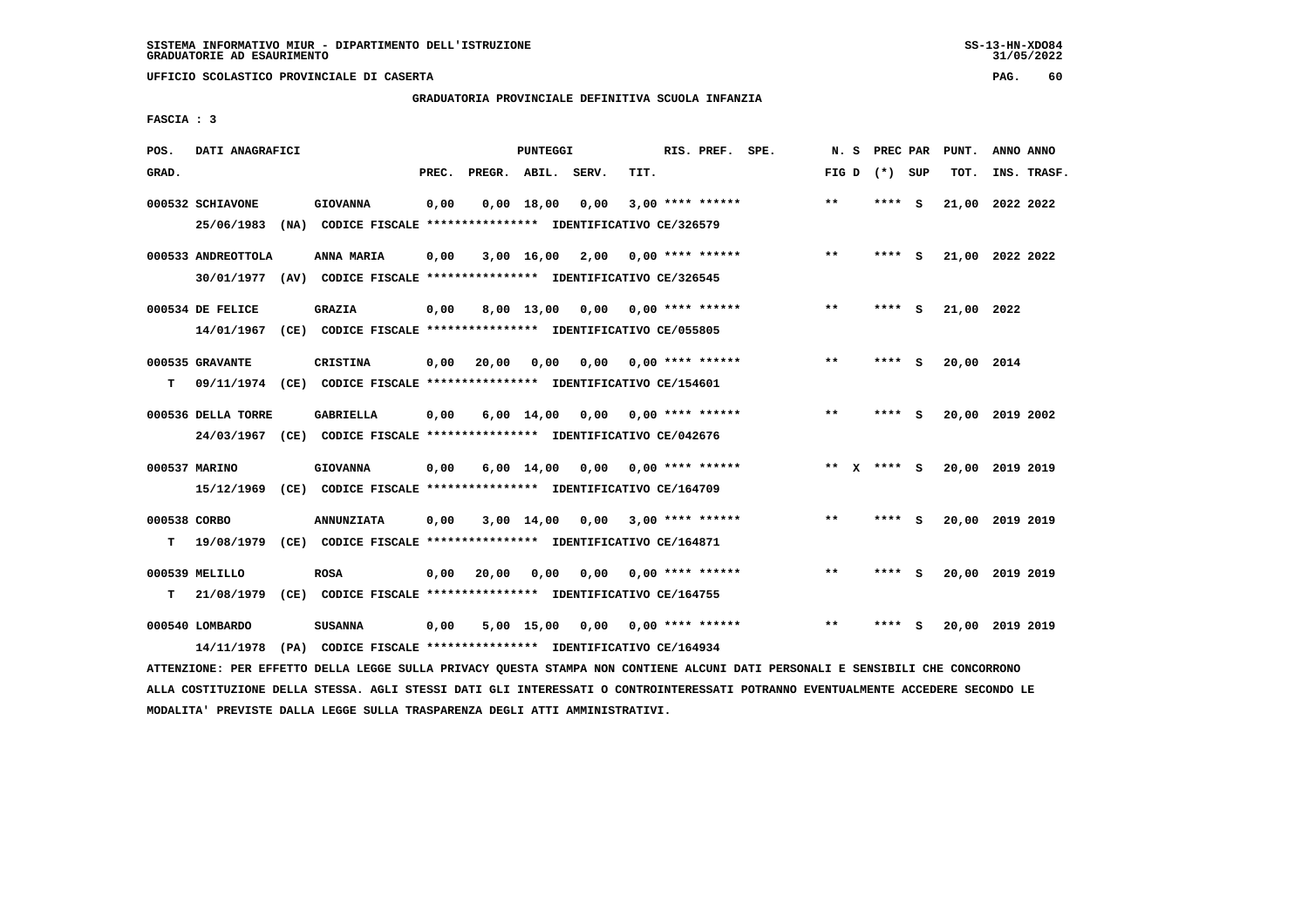# **GRADUATORIA PROVINCIALE DEFINITIVA SCUOLA INFANZIA**

 **FASCIA : 3**

| POS.         | DATI ANAGRAFICI    |                                                                                                                               |       |                    | PUNTEGGI |                                    |      | RIS. PREF. SPE.    |       | N. S PREC PAR   | PUNT.           | ANNO ANNO |             |
|--------------|--------------------|-------------------------------------------------------------------------------------------------------------------------------|-------|--------------------|----------|------------------------------------|------|--------------------|-------|-----------------|-----------------|-----------|-------------|
| GRAD.        |                    |                                                                                                                               | PREC. | PREGR. ABIL. SERV. |          |                                    | TIT. |                    |       | FIG D $(*)$ SUP | тот.            |           | INS. TRASF. |
| 000541 RUSSO |                    | CRISTINA                                                                                                                      | 0,00  |                    |          | 5,00 15,00 0,00                    |      | $0,00$ **** ****** | $* *$ | **** S          | 20,00 2022 2022 |           |             |
|              |                    | 02/06/1977 (NA) CODICE FISCALE *************** IDENTIFICATIVO CE/326636                                                       |       |                    |          |                                    |      |                    |       |                 |                 |           |             |
|              | 000542 ALLOTTI     | <b>GIULIA</b>                                                                                                                 | 0,00  |                    |          | 3,00 16,00 0,00 0,00 **** ****** F |      |                    | $***$ | **** S          | 19,00 2000      |           |             |
|              |                    | 02/05/1965 (NA) CODICE FISCALE *************** IDENTIFICATIVO CE/020996                                                       |       |                    |          |                                    |      |                    |       |                 |                 |           |             |
|              | 000543 FORMATI     | <b>ANTONIETTA</b>                                                                                                             | 0,00  |                    |          | $3,00$ 16,00 0,00 0,00 **** ****** |      |                    |       | ** x **** s     | 19,00 2000      |           |             |
|              | 07/06/1968         | (CE) CODICE FISCALE **************** IDENTIFICATIVO CE/022842                                                                 |       |                    |          |                                    |      |                    |       |                 |                 |           |             |
|              | 000544 CARBONE     | CONSIGLIA                                                                                                                     | 0,00  |                    |          | $3,00$ 16,00 0,00 0,00 **** ****** |      |                    | $***$ | $***$ S         | 19,00 2002      |           |             |
|              |                    | 06/09/1961 (NA) CODICE FISCALE *************** IDENTIFICATIVO CE/046714                                                       |       |                    |          |                                    |      |                    |       |                 |                 |           |             |
|              | 000545 TARTAGLIONE | <b>ANNATERESA</b>                                                                                                             | 0,00  |                    |          | $3,00$ 13,00 3,00 0,00 **** ****** |      |                    | $**$  | **** S          | 19,00 2003      |           |             |
|              |                    | 28/06/1974 (CE) CODICE FISCALE *************** IDENTIFICATIVO CE/048300                                                       |       |                    |          |                                    |      |                    |       |                 |                 |           |             |
|              | 000546 GENTILE     | ANNA MARIA                                                                                                                    | 0,00  |                    |          | 3,00 16,00 0,00 0,00 **** ******   |      |                    | $* *$ | **** S          | 19,00 2007 2007 |           |             |
|              |                    | 28/10/1964 (CE) CODICE FISCALE *************** IDENTIFICATIVO CE/056844                                                       |       |                    |          |                                    |      |                    |       |                 |                 |           |             |
|              | 000547 COSTANZO    | <b>BENEDETTA</b>                                                                                                              | 0,00  |                    |          | 0,00 17,00 2,00 0,00 **** ****** E |      |                    | $***$ | **** S          | 19,00 2007      |           |             |
|              | 27/07/1968         | (CE) CODICE FISCALE **************** IDENTIFICATIVO CE/044959                                                                 |       |                    |          |                                    |      |                    |       |                 |                 |           |             |
|              | 000548 RUGGIERO    | <b>GIOVANNA</b>                                                                                                               | 0,00  |                    |          | $6,00$ 13,00 0,00 0,00 **** ****** |      |                    | $***$ | **** S          | 19,00 2014 2014 |           |             |
|              | 29/09/1957         | (CE) CODICE FISCALE **************** IDENTIFICATIVO CE/145612                                                                 |       |                    |          |                                    |      |                    |       |                 |                 |           |             |
|              | 000549 MICILLO     | <b>GIOVANNA</b>                                                                                                               | 0,00  |                    |          | $0,00$ 13,00 0,00 6,00 **** ****** |      |                    | $***$ | **** S          | 19,00 2014      |           |             |
| т            | 24/06/1980         | (NA) CODICE FISCALE **************** IDENTIFICATIVO CE/147089                                                                 |       |                    |          |                                    |      |                    |       |                 |                 |           |             |
|              |                    | ATTENZIONE: PER EFFETTO DELLA LEGGE SULLA PRIVACY QUESTA STAMPA NON CONTIENE ALCUNI DATI PERSONALI E SENSIBILI CHE CONCORRONO |       |                    |          |                                    |      |                    |       |                 |                 |           |             |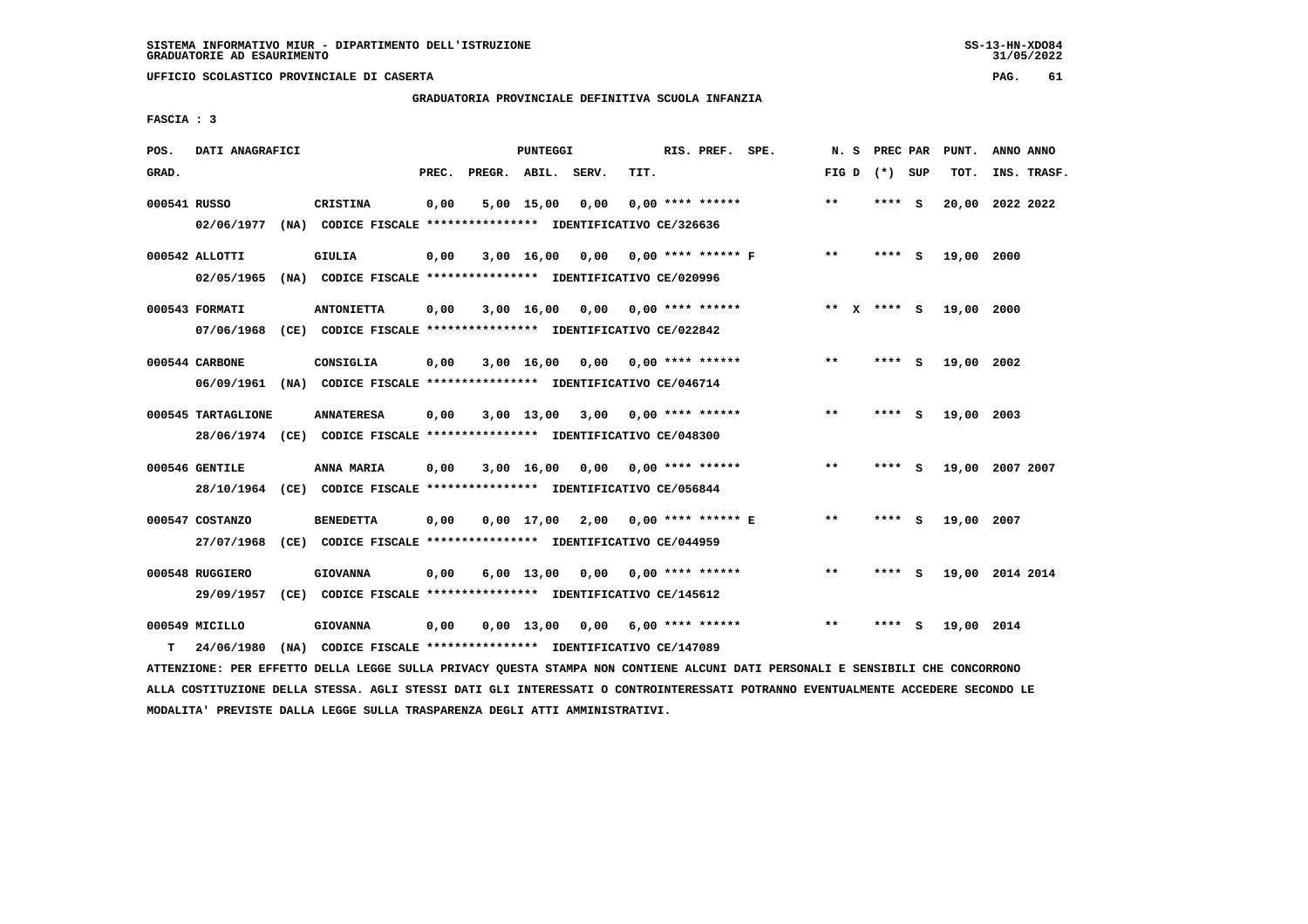**UFFICIO SCOLASTICO PROVINCIALE DI CASERTA PAG. 62**

#### **GRADUATORIA PROVINCIALE DEFINITIVA SCUOLA INFANZIA**

 **FASCIA : 3**

| POS.              | DATI ANAGRAFICI                   |      |                                                                                              |       |                    | PUNTEGGI        |                                    |      | RIS. PREF. SPE.           | N.S   | PREC PAR |     | PUNT.      | ANNO ANNO       |
|-------------------|-----------------------------------|------|----------------------------------------------------------------------------------------------|-------|--------------------|-----------------|------------------------------------|------|---------------------------|-------|----------|-----|------------|-----------------|
| GRAD.             |                                   |      |                                                                                              | PREC. | PREGR. ABIL. SERV. |                 |                                    | TIT. |                           | FIG D | (*) SUP  |     | TOT.       | INS. TRASF.     |
| т                 | 000550 DE MARCO<br>15/07/1976     |      | MARIALUISA<br>(CE) CODICE FISCALE **************** IDENTIFICATIVO CE/148862                  | 0,00  | 17,00              | 0,00            | 2,00                               |      | $0.00$ **** ******        | $***$ | **** S   |     | 19,00 2014 |                 |
| 000551 ARENA<br>т | 13/02/1981                        |      | <b>BRUNA</b><br>(NA) CODICE FISCALE **************** IDENTIFICATIVO CE/148855                | 0,00  | 19,00              | 0,00            | 0,00                               |      | $0.00$ **** ******        | $***$ | **** S   |     | 19,00 2014 |                 |
|                   | 000552 PEZZELLA<br>14/03/1976     |      | <b>STEFANO</b><br>(NA) CODICE FISCALE **************** IDENTIFICATIVO CE/164995              | 0,00  |                    | 3,00 16,00      | 0,00 0,00 **** ******              |      |                           | $***$ | **** S   |     |            | 19,00 2019 2019 |
|                   | 000553 MANSUETO<br>10/09/1964     |      | SANDRA GIOCON<br>(CE) CODICE FISCALE **************** IDENTIFICATIVO CE/020200               | 0,00  |                    | $0,00$ 15,00    | 4,00 0,00 **** ******              |      |                           | $***$ | ****     | - S | 19,00 2019 |                 |
| т                 | 000554 ERARIO                     |      | <b>GIUSEPPINA</b><br>16/03/1984 (NA) CODICE FISCALE *************** IDENTIFICATIVO CE/326521 | 0,00  | 19,00              | 0,00            |                                    |      | $0,00$ $0,00$ **** ****** | **    | **** S   |     |            | 19,00 2022 2022 |
|                   | 000555 MANGANELLO<br>16/03/1968   |      | <b>PAOLA</b><br>(CE) CODICE FISCALE **************** IDENTIFICATIVO CE/326555                | 0,00  |                    | $0.00$ 13,00    |                                    |      | $6,00$ 0,00 **** ******   | $* *$ | **** S   |     |            | 19,00 2022 2022 |
|                   | 000556 STELLATO<br>14/07/1976     |      | <b>SANTA</b><br>(CE) CODICE FISCALE **************** IDENTIFICATIVO CE/045774                | 0,00  |                    | 4,00 13,00 2,00 |                                    |      | $0.00$ **** ******        | **    | ****     | - S | 19,00 2022 |                 |
|                   | 000557 GRAZIANO                   |      | MARIA<br>27/06/1974 (CE) CODICE FISCALE *************** IDENTIFICATIVO CE/044362             | 0,00  |                    | 3,00 15,00 0,00 |                                    |      | $0.00$ **** ******        | $* *$ | **** S   |     | 18,00 2002 |                 |
|                   | 000558 DI BENEDETTO<br>01/09/1965 | (CE) | <b>FRANCESCA</b><br>CODICE FISCALE **************** IDENTIFICATIVO CE/045108                 | 0,00  |                    |                 | $3,00$ 15,00 0,00 0,00 **** ****** |      |                           | $***$ | ****     | - S | 18,00 2002 |                 |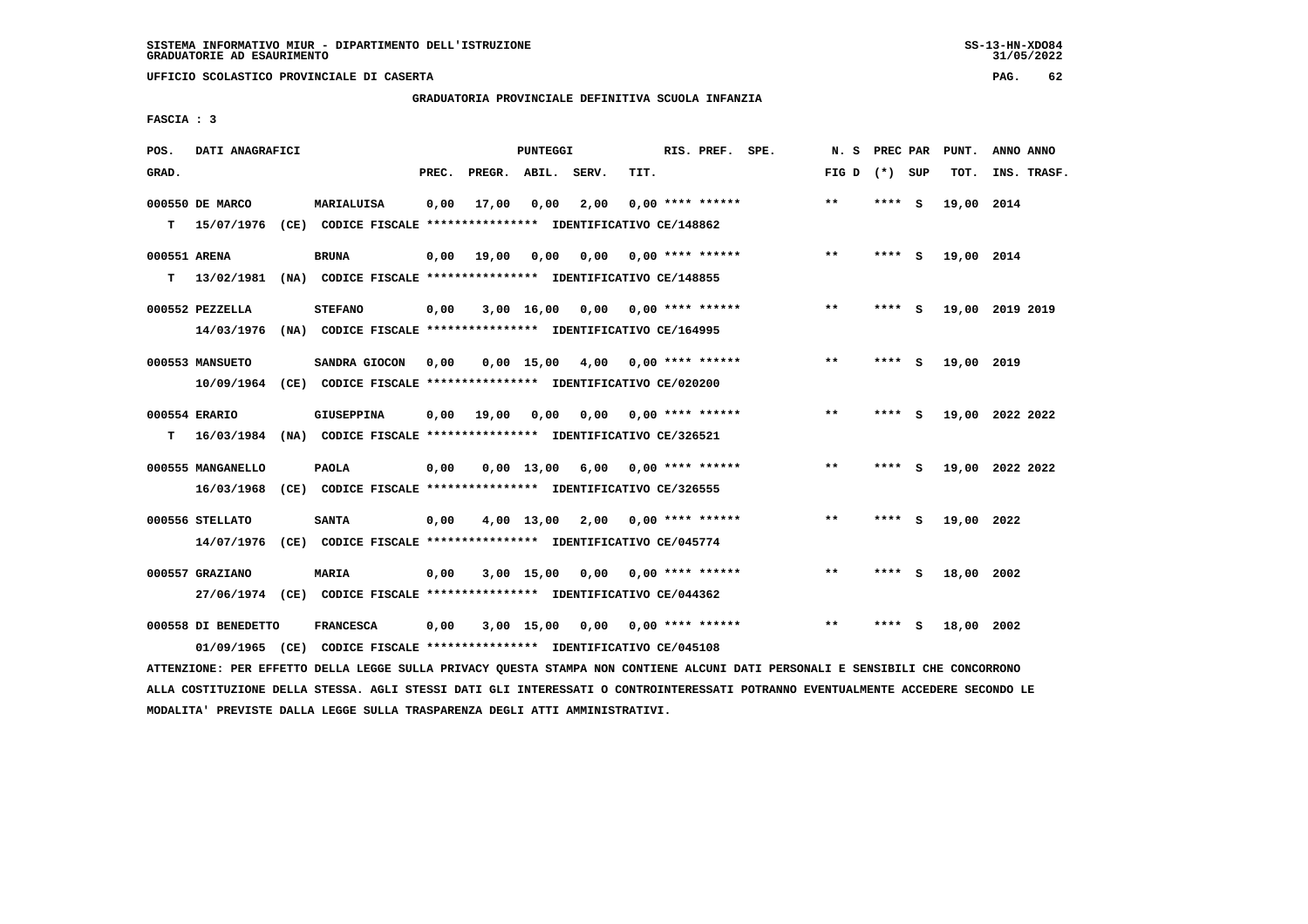# **GRADUATORIA PROVINCIALE DEFINITIVA SCUOLA INFANZIA**

 **FASCIA : 3**

| POS.         | DATI ANAGRAFICI    |                                                                                                                               |       |                    | PUNTEGGI     |                                        |      | RIS. PREF. SPE.           |       | N. S PREC PAR   | PUNT.                       | ANNO ANNO |             |
|--------------|--------------------|-------------------------------------------------------------------------------------------------------------------------------|-------|--------------------|--------------|----------------------------------------|------|---------------------------|-------|-----------------|-----------------------------|-----------|-------------|
| GRAD.        |                    |                                                                                                                               | PREC. | PREGR. ABIL. SERV. |              |                                        | TIT. |                           |       | FIG D $(*)$ SUP | TOT.                        |           | INS. TRASF. |
| 000559 ROZZI |                    | <b>CATERINA</b>                                                                                                               | 0,00  |                    |              | 3,00 15,00 0,00                        |      | $0,00$ **** ******        | **    | $***$ S         | 18,00 2007 2007             |           |             |
|              | 21/11/1964         | (CE) CODICE FISCALE **************** IDENTIFICATIVO CE/056581                                                                 |       |                    |              |                                        |      |                           |       |                 |                             |           |             |
|              | 000560 GIULIANO    | <b>ANTONELLA</b>                                                                                                              | 0,00  |                    |              | $3,00$ 15,00 0,00 0,00 **** ******     |      |                           | $***$ | **** S          | 18,00 2007                  |           |             |
|              | 04/05/1971         | (CE) CODICE FISCALE *************** IDENTIFICATIVO CE/043799                                                                  |       |                    |              |                                        |      |                           |       |                 |                             |           |             |
|              | 000561 D'ANGELO    | <b>MARIA ANTONIE</b>                                                                                                          | 0.00  |                    | $3,00$ 15,00 |                                        |      |                           | $***$ | $***$ S         | 18,00 2014                  |           |             |
|              | 09/06/1962         | (CE) CODICE FISCALE **************** IDENTIFICATIVO CE/026081                                                                 |       |                    |              |                                        |      |                           |       |                 |                             |           |             |
| 000562 PERNA |                    | <b>NUNZIA</b>                                                                                                                 | 0,00  |                    |              | $3,00$ 15,00 0,00 0,00 **** ******     |      |                           |       | ** $X$ **** S   | 18,00 2019 2007             |           |             |
|              |                    | 08/04/1973 (NA) CODICE FISCALE *************** IDENTIFICATIVO CE/056994                                                       |       |                    |              |                                        |      |                           |       |                 |                             |           |             |
|              | 000563 DI GIROLAMO | <b>ANNA</b>                                                                                                                   | 0,00  |                    |              | $6,00$ 12,00 0,00 0,00 **** ******     |      |                           | $***$ | **** S          | 18,00 2019 2019             |           |             |
| т            |                    | 03/08/1979 (NA) CODICE FISCALE **************** IDENTIFICATIVO CE/164882                                                      |       |                    |              |                                        |      |                           |       |                 |                             |           |             |
|              | 000564 ZACCARIELLO | <b>ANTONELLA</b>                                                                                                              | 0,00  |                    | 3,00 15,00   |                                        |      | $0,00$ $0,00$ **** ****** | $***$ | **** S          | 18,00 2019 2019             |           |             |
|              |                    | 19/09/1971 (CE) CODICE FISCALE *************** IDENTIFICATIVO CE/164645                                                       |       |                    |              |                                        |      |                           |       |                 |                             |           |             |
|              | 000565 MONTANARO   | TERESA ANGELA                                                                                                                 | 0,00  |                    |              | $3,00$ 15,00 0,00 0,00 **** ******     |      |                           |       | ** x **** S     | 18,00 2019 2019             |           |             |
|              | 02/09/1979         | (EE) CODICE FISCALE **************** IDENTIFICATIVO CE/164850                                                                 |       |                    |              |                                        |      |                           |       |                 |                             |           |             |
|              | 000566 PANICO      | <b>CATERINA</b>                                                                                                               | 0,00  | 18,00              |              | $0,00$ $0,00$ $0,00$ $***$ **** ****** |      |                           |       |                 | ** X **** S 18,00 2019 2019 |           |             |
| т            | 30/06/1973         | (CE) CODICE FISCALE *************** IDENTIFICATIVO CE/164900                                                                  |       |                    |              |                                        |      |                           |       |                 |                             |           |             |
|              | 000567 MEROLA      | <b>ANGELA</b>                                                                                                                 | 0,00  |                    |              | 3,00 15,00 0,00 0,00 **** ****** EF    |      |                           | $***$ | **** S          | 18,00 2019 2019             |           |             |
|              | 01/02/1963         | (CE) CODICE FISCALE **************** IDENTIFICATIVO CE/164859                                                                 |       |                    |              |                                        |      |                           |       |                 |                             |           |             |
|              |                    | ATTENZIONE: PER EFFETTO DELLA LEGGE SULLA PRIVACY QUESTA STAMPA NON CONTIENE ALCUNI DATI PERSONALI E SENSIBILI CHE CONCORRONO |       |                    |              |                                        |      |                           |       |                 |                             |           |             |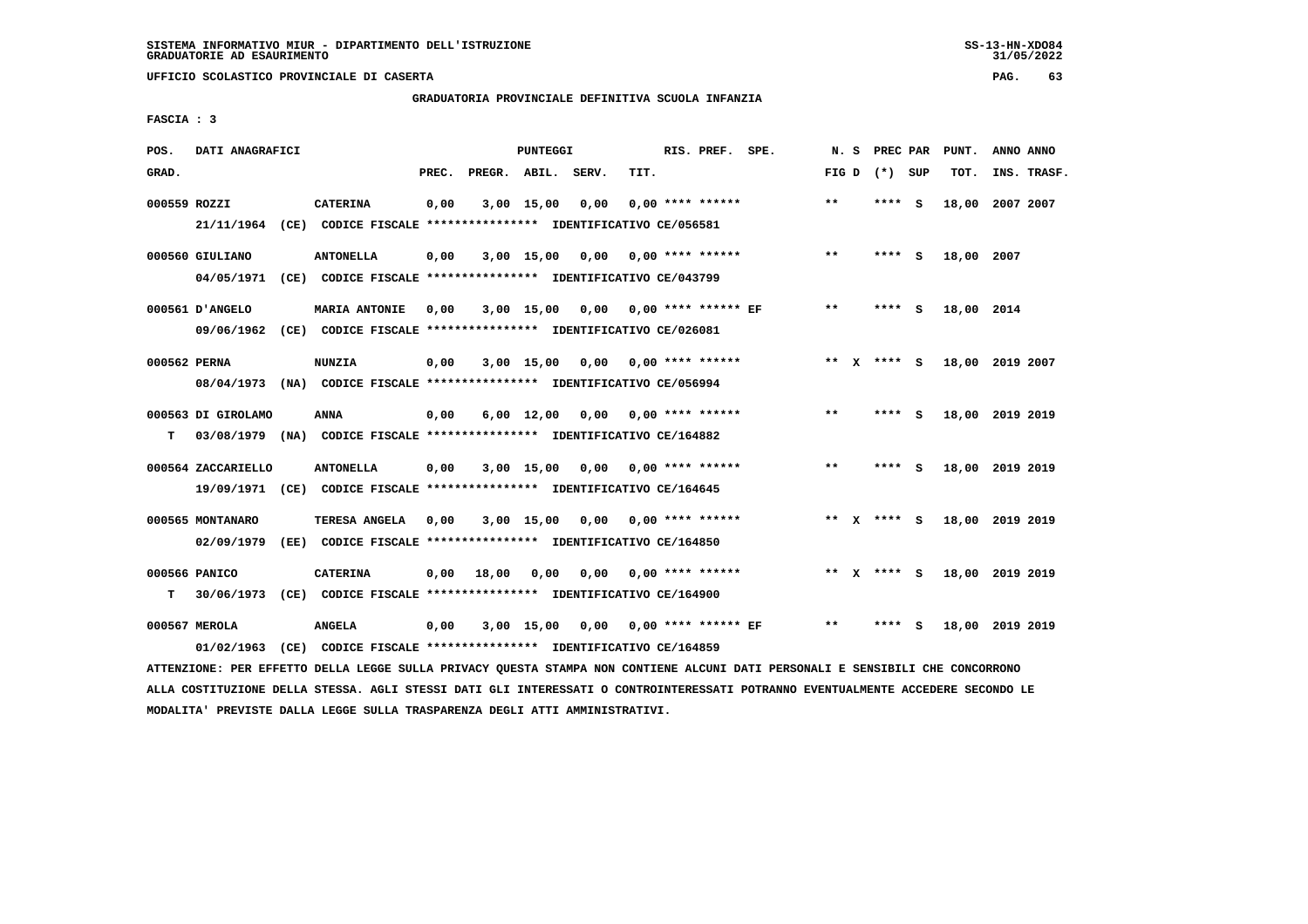**UFFICIO SCOLASTICO PROVINCIALE DI CASERTA PAG. 64**

# **GRADUATORIA PROVINCIALE DEFINITIVA SCUOLA INFANZIA**

 **FASCIA : 3**

| POS.         | DATI ANAGRAFICI    |                                                                         |       |                    | <b>PUNTEGGI</b> |                                    |      | RIS. PREF. SPE.           | N.S                   | PREC PAR |          | PUNT.      | ANNO ANNO       |
|--------------|--------------------|-------------------------------------------------------------------------|-------|--------------------|-----------------|------------------------------------|------|---------------------------|-----------------------|----------|----------|------------|-----------------|
| GRAD.        |                    |                                                                         | PREC. | PREGR. ABIL. SERV. |                 |                                    | TIT. |                           | FIG D                 | (*) SUP  |          | TOT.       | INS. TRASF.     |
| 000568 SPINA |                    | <b>MARIA ANTONIE</b>                                                    | 0,00  |                    | 3,00 15,00      | 0,00                               |      | $0.00$ **** ******        | **                    | ****     | <b>S</b> | 18,00      | 2019            |
|              | 12/06/1962         | (FR) CODICE FISCALE **************** IDENTIFICATIVO CE/023879           |       |                    |                 |                                    |      |                           |                       |          |          |            |                 |
|              | 000569 ANASTASIO   | <b>FRANCESCA</b>                                                        | 0,00  |                    | 3,00 15,00 0,00 |                                    |      | $0.00$ **** ******        | $* *$                 | **** S   |          | 18,00 2019 |                 |
|              | 10/11/1961         | (CE) CODICE FISCALE **************** IDENTIFICATIVO CE/021022           |       |                    |                 |                                    |      |                           |                       |          |          |            |                 |
|              | 000570 ADDELIO     | <b>ANGELA</b>                                                           | 0,00  |                    |                 | $0,00$ 14,00 4,00 0,00 **** ****** |      |                           | $**$                  | **** S   |          | 18,00 2019 |                 |
|              |                    | 22/07/1972 (CE) CODICE FISCALE *************** IDENTIFICATIVO CE/043709 |       |                    |                 |                                    |      |                           |                       |          |          |            |                 |
|              | 000571 DIGLIO      | PATRIZIA                                                                | 0,00  |                    | $3,00$ 15,00    |                                    |      | $0.00$ $0.00$ **** ****** | $* *$                 | ****     | - S      | 18,00 2019 |                 |
|              |                    | 08/10/1974 (CE) CODICE FISCALE *************** IDENTIFICATIVO CE/043008 |       |                    |                 |                                    |      |                           |                       |          |          |            |                 |
|              | 000572 PETRICCIONE | <b>FRANCESCA</b>                                                        | 0,00  |                    | 3,00 15,00      |                                    |      | $0.00$ $0.00$ **** ****** | $* *$                 | ****     |          | 18,00 2019 |                 |
|              |                    | 30/05/1971 (CE) CODICE FISCALE *************** IDENTIFICATIVO CE/024085 |       |                    |                 |                                    |      |                           |                       |          |          |            |                 |
|              | 000573 GOLINO      | ANNA MARIA                                                              | 0.00  |                    | $3,00$ 15,00    |                                    |      | $0.00$ $0.00$ **** ****** | $***$                 | ****     | - 5      | 18,00 2019 |                 |
|              | 25/05/1968         | (CE) CODICE FISCALE **************** IDENTIFICATIVO CE/043822           |       |                    |                 |                                    |      |                           |                       |          |          |            |                 |
|              |                    |                                                                         |       |                    |                 |                                    |      |                           |                       |          |          |            |                 |
|              | 000574 CAROZZA     | <b>RITAGIUSEPPIN</b>                                                    | 0,00  | 12,00              | 0,00            | 0,00                               |      | $6.00$ **** ******        | $* *$                 | ****     | - S      |            | 18,00 2022 2022 |
| T.           | 31/01/1965         | (CE) CODICE FISCALE **************** IDENTIFICATIVO CE/326667           |       |                    |                 |                                    |      |                           |                       |          |          |            |                 |
|              | 000575 MANDATO     | <b>MARIAELENA</b>                                                       | 0,00  |                    | 3,00 15,00      | 0,00                               |      | 0,00 **** ******          | $* *$<br>$\mathbf{x}$ | **** S   |          |            | 18,00 2022 2022 |
|              | 01/02/1978         | (CE) CODICE FISCALE **************** IDENTIFICATIVO CE/326553           |       |                    |                 |                                    |      |                           |                       |          |          |            |                 |
|              | 000576 MATALUNA    | <b>MARIA</b>                                                            | 0,00  |                    | 3,00 14,00      |                                    |      | $0,00$ 0,00 **** ****** F | $* *$                 | ****     |          | 17,00 2000 |                 |
|              | 16/01/1962         | (CE) CODICE FISCALE **************** IDENTIFICATIVO CE/022730           |       |                    |                 |                                    |      |                           |                       |          |          |            |                 |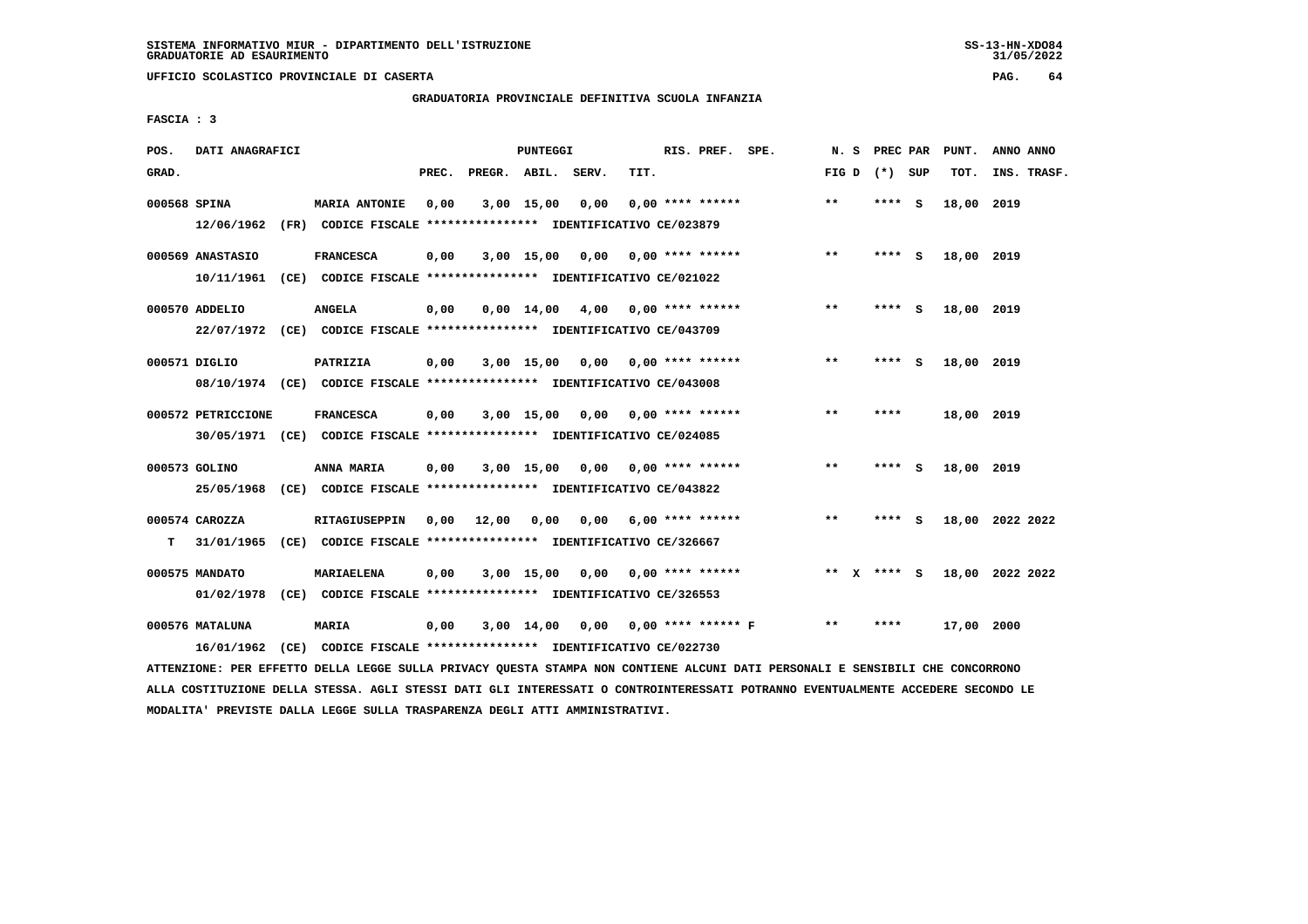**UFFICIO SCOLASTICO PROVINCIALE DI CASERTA PAG. 65**

# **GRADUATORIA PROVINCIALE DEFINITIVA SCUOLA INFANZIA**

 **FASCIA : 3**

| POS.  | DATI ANAGRAFICI    |                                                                                                                               |       |                       | PUNTEGGI           |                 |                           | RIS. PREF. SPE.    |              | N. S PREC PAR   |     | PUNT.      | ANNO ANNO       |  |
|-------|--------------------|-------------------------------------------------------------------------------------------------------------------------------|-------|-----------------------|--------------------|-----------------|---------------------------|--------------------|--------------|-----------------|-----|------------|-----------------|--|
| GRAD. |                    |                                                                                                                               | PREC. | PREGR. ABIL. SERV.    |                    |                 | TIT.                      |                    |              | FIG D $(*)$ SUP |     | TOT.       | INS. TRASF.     |  |
|       | 000577 TARTARONE   | TIZIANA                                                                                                                       | 0,00  |                       | $3,00$ 11,00       | 0,00            |                           | 3,00 **** ****** E | $* *$        | ****            | - S | 17,00 2014 |                 |  |
|       | 03/03/1966         | (CE) CODICE FISCALE **************** IDENTIFICATIVO CE/148902                                                                 |       |                       |                    |                 |                           |                    |              |                 |     |            |                 |  |
|       | 000578 DI GIOVANNI | CINZIA                                                                                                                        | 0,00  | 17,00                 | 0,00               | 0,00            |                           | $0.00$ **** ****** | $* *$        | **** S          |     | 17,00 2014 |                 |  |
| т     | 30/08/1960         | (NA) CODICE FISCALE **************** IDENTIFICATIVO CE/163622                                                                 |       |                       |                    |                 |                           |                    |              |                 |     |            |                 |  |
|       | 000579 PANFILI     | MARIAROSARIA                                                                                                                  | 0,00  |                       | $3,00$ 14,00       |                 | $0,00$ $0,00$ **** ****** |                    | $***$        | **** S          |     | 17,00 2014 |                 |  |
| T.    |                    | 06/11/1980 (CE) CODICE FISCALE *************** IDENTIFICATIVO CE/146191                                                       |       |                       |                    |                 |                           |                    |              |                 |     |            |                 |  |
|       | 000580 GAGLIONE    | <b>ELISABETTA</b>                                                                                                             | 0,00  | 14,00                 | 0,00               | 0,00            |                           | $3,00$ **** ****** | $\star\star$ | **** S          |     |            | 17,00 2019 2019 |  |
| т     |                    | 20/10/1975 (CE) CODICE FISCALE *************** IDENTIFICATIVO CE/164785                                                       |       |                       |                    |                 |                           |                    |              |                 |     |            |                 |  |
|       | 000581 TURTURIELLO | <b>ANTONIETTA</b>                                                                                                             | 0,00  | 17,00                 | 0,00               |                 | $0,00$ $0,00$ **** ****** |                    | $* *$        | **** S          |     |            | 17,00 2019 2019 |  |
|       |                    | 09/04/1980 (CE) CODICE FISCALE *************** IDENTIFICATIVO CE/164657                                                       |       |                       |                    |                 |                           |                    |              |                 |     |            |                 |  |
|       | 000582 DI GAETANO  | MARINA                                                                                                                        | 0,00  |                       | $0.00 \quad 14.00$ |                 | $0,00$ 3,00 **** ******   |                    | $* *$        | **** S          |     |            | 17,00 2019 2019 |  |
| т     |                    | 25/02/1981 (CE) CODICE FISCALE *************** IDENTIFICATIVO CE/164879                                                       |       |                       |                    |                 |                           |                    |              |                 |     |            |                 |  |
|       | 000583 D'URSO      | <b>MARGHERITA</b>                                                                                                             | 0,00  |                       |                    | 0,00 14,00 0,00 |                           | $3,00$ **** ****** | **           | **** S          |     |            | 17,00 2019 2019 |  |
|       |                    | 25/01/1971 (BN) CODICE FISCALE *************** IDENTIFICATIVO CE/164715                                                       |       |                       |                    |                 |                           |                    |              |                 |     |            |                 |  |
|       | 000584 TAMMARO     | <b>CONCETTA</b>                                                                                                               |       | $0,00$ $17,00$ $0,00$ |                    |                 | $0.00$ $0.00$ **** ****** |                    |              | ** x **** S     |     |            | 17,00 2019 2019 |  |
| т     |                    | 11/03/1984 (CE) CODICE FISCALE **************** IDENTIFICATIVO CE/164674                                                      |       |                       |                    |                 |                           |                    |              |                 |     |            |                 |  |
|       | 000585 GLORIA      | TERESA                                                                                                                        | 0,00  | 17,00                 | 0,00               | 0.00            |                           | $0.00$ **** ****** | $* *$        | **** S          |     |            | 17,00 2019 2019 |  |
| т     | 23/02/1984         | (NA) CODICE FISCALE **************** IDENTIFICATIVO CE/164821                                                                 |       |                       |                    |                 |                           |                    |              |                 |     |            |                 |  |
|       |                    | ATTENZIONE: PER EFFETTO DELLA LEGGE SULLA PRIVACY QUESTA STAMPA NON CONTIENE ALCUNI DATI PERSONALI E SENSIBILI CHE CONCORRONO |       |                       |                    |                 |                           |                    |              |                 |     |            |                 |  |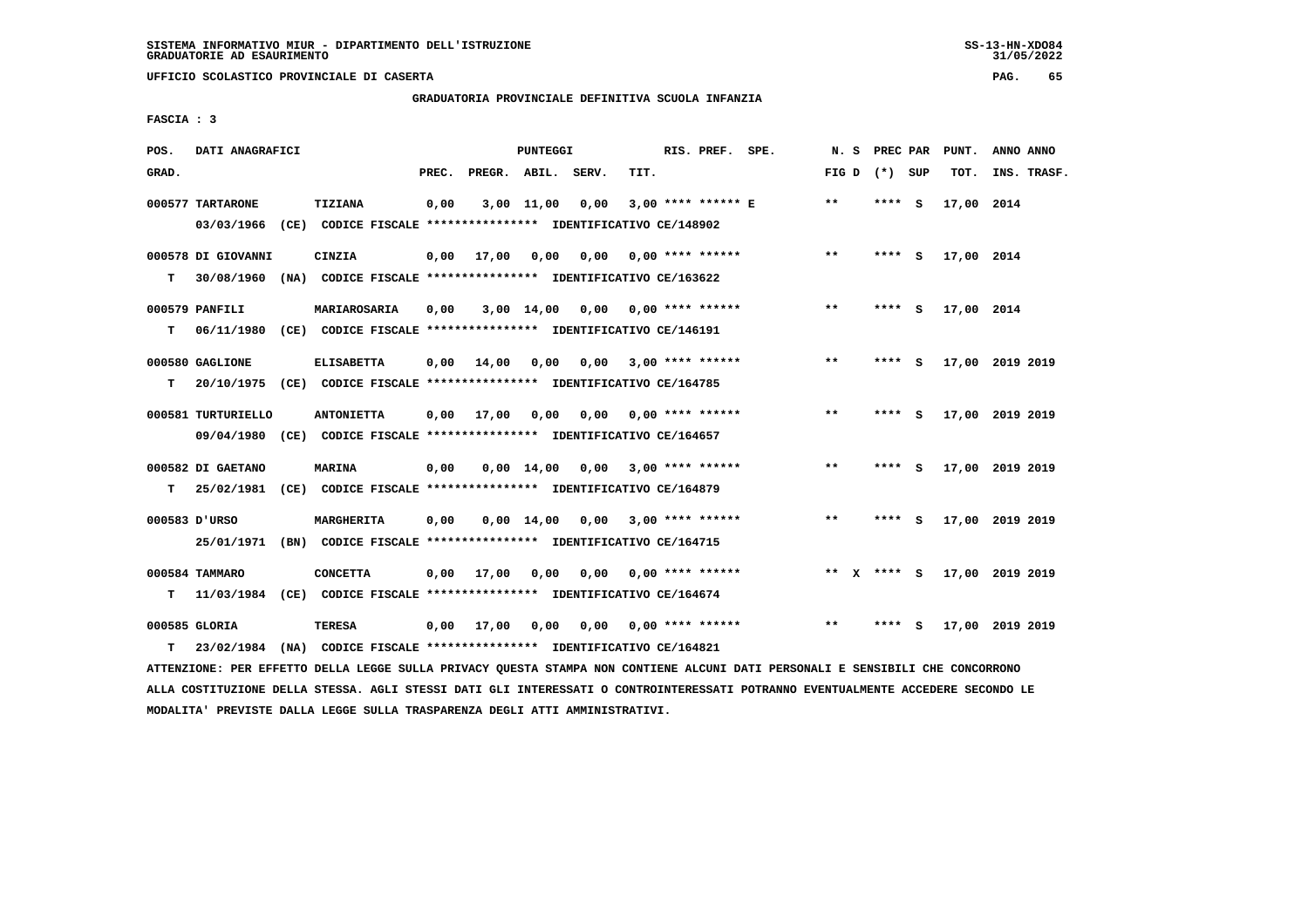**UFFICIO SCOLASTICO PROVINCIALE DI CASERTA PAG. 66**

# **GRADUATORIA PROVINCIALE DEFINITIVA SCUOLA INFANZIA**

 **FASCIA : 3**

| POS.  | DATI ANAGRAFICI |      |                                                                         |       |                    | <b>PUNTEGGI</b>   |      |      | RIS. PREF. SPE.    | N.S                   |      | PREC PAR | PUNT.           | ANNO ANNO |             |
|-------|-----------------|------|-------------------------------------------------------------------------|-------|--------------------|-------------------|------|------|--------------------|-----------------------|------|----------|-----------------|-----------|-------------|
| GRAD. |                 |      |                                                                         | PREC. | PREGR. ABIL. SERV. |                   |      | TIT. |                    | FIG D                 |      | (*) SUP  | TOT.            |           | INS. TRASF. |
|       | 000586 LAUTIERI |      | MONICA                                                                  | 0,00  |                    | $6,00$ 11,00      | 0,00 |      | $0.00$ **** ****** | $* *$                 | **** | - S      | 17,00           | 2019 2019 |             |
| T.    | 15/06/1973      |      | (FR) CODICE FISCALE **************** IDENTIFICATIVO CE/164921           |       |                    |                   |      |      |                    |                       |      |          |                 |           |             |
|       | 000587 NATIVIO  |      | <b>MARIA GRAZIA</b>                                                     | 0,00  |                    | $0,00$ 15,00 2,00 |      |      | 0,00 **** ******   | $***$                 | **** | -S       | 17,00 2019 2019 |           |             |
|       | 16/10/1970      |      | (CH) CODICE FISCALE **************** IDENTIFICATIVO CE/164795           |       |                    |                   |      |      |                    |                       |      |          |                 |           |             |
|       | 000588 IOVENE   |      | <b>DANILA</b>                                                           | 0,00  |                    | $3,00$ 14,00      | 0,00 |      | 0,00 **** ******   | $* *$                 | **** | - S      | 17,00 2019      |           |             |
|       | 06/12/1972      |      | (NA) CODICE FISCALE **************** IDENTIFICATIVO CE/050282           |       |                    |                   |      |      |                    |                       |      |          |                 |           |             |
|       | 000589 PALADINO |      | LUANA                                                                   | 0,00  |                    | $3,00$ $11,00$    | 0.00 |      | $3,00$ **** ****** | $* *$<br>$\mathbf{x}$ |      | **** S   | 17,00 2022 2022 |           |             |
| т     |                 |      | 22/11/1974 (CE) CODICE FISCALE *************** IDENTIFICATIVO CE/326694 |       |                    |                   |      |      |                    |                       |      |          |                 |           |             |
|       |                 |      |                                                                         |       |                    |                   |      |      |                    |                       |      |          |                 |           |             |
|       | 000590 SALZILLO |      | MARIACARMELA                                                            | 0.00  | 14,00              | 0,00              | 0,00 |      | 3,00 **** ******   | **                    | **** | - 5      | 17,00 2022 2022 |           |             |
| т     | 21/08/1981      |      | (CE) CODICE FISCALE **************** IDENTIFICATIVO CE/326570           |       |                    |                   |      |      |                    |                       |      |          |                 |           |             |
|       | 000591 BOVENZI  |      | PASQUALINA                                                              | 0,00  | 17,00              | 0.00              | 0,00 |      | 0,00 **** ******   | $***$                 | **** | - S      | 17,00 2022 2022 |           |             |
| т     | 01/10/1976      |      | (CE) CODICE FISCALE **************** IDENTIFICATIVO CE/326507           |       |                    |                   |      |      |                    |                       |      |          |                 |           |             |
|       | 000592 SACCONE  |      | DOMENICA SAND                                                           | 0,00  |                    | 3,00 13,00        | 0,00 |      | $0.00$ **** ****** | $\star\star$          | **** | - S      | 16,00 2002      |           |             |
|       | 25/10/1971      | (EE) | CODICE FISCALE **************** IDENTIFICATIVO CE/045511                |       |                    |                   |      |      |                    |                       |      |          |                 |           |             |
|       |                 |      |                                                                         |       |                    |                   |      |      |                    |                       |      |          |                 |           |             |
|       | 000593 MOTTOLA  |      | <b>CARMELA</b>                                                          | 0,00  |                    | $0,00$ 15,00 1,00 |      |      | $0.00$ **** ****** | $* *$                 |      | $***$ S  | 16,00 2007      |           |             |
|       | 14/04/1977      |      | (CE) CODICE FISCALE **************** IDENTIFICATIVO CE/045628           |       |                    |                   |      |      |                    |                       |      |          |                 |           |             |
|       | 000594 BOVENZI  |      | LUCIA                                                                   | 0,00  |                    | $0,00$ 13,00      | 0,00 |      | 3,00 **** ******   | $* *$                 | **** | - S      | 16,00 2014      |           |             |
| т     | 27/09/1977      |      | (CE) CODICE FISCALE **************** IDENTIFICATIVO CE/148564           |       |                    |                   |      |      |                    |                       |      |          |                 |           |             |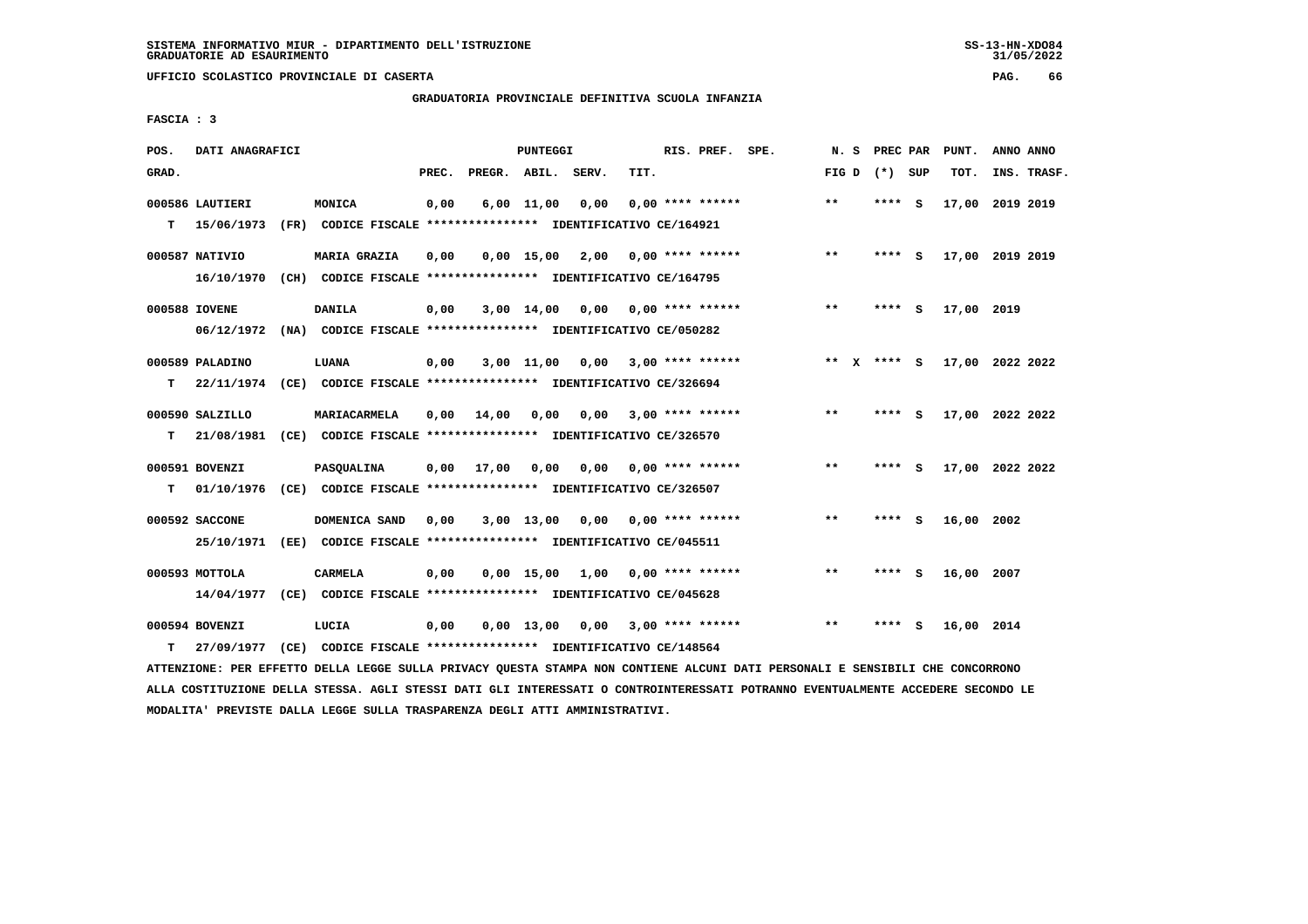**UFFICIO SCOLASTICO PROVINCIALE DI CASERTA PAG. 67**

# **GRADUATORIA PROVINCIALE DEFINITIVA SCUOLA INFANZIA**

 **FASCIA : 3**

| POS.         | DATI ANAGRAFICI   |                                                                                                                               |       |                    | PUNTEGGI |                                    |      | RIS. PREF. SPE.    |                                    |       |                 | N. S PREC PAR PUNT. | ANNO ANNO       |
|--------------|-------------------|-------------------------------------------------------------------------------------------------------------------------------|-------|--------------------|----------|------------------------------------|------|--------------------|------------------------------------|-------|-----------------|---------------------|-----------------|
| GRAD.        |                   |                                                                                                                               | PREC. | PREGR. ABIL. SERV. |          |                                    | TIT. |                    |                                    |       | FIG D $(*)$ SUP | TOT.                | INS. TRASF.     |
|              | 000595 GRANDIOSO  | CARMELA                                                                                                                       | 0,00  |                    |          | $5,00$ 11,00 0,00                  |      | $0,00$ **** ****** |                                    | $***$ | **** S          | 16,00 2014          |                 |
| т            | 04/11/1982        | (CE) CODICE FISCALE **************** IDENTIFICATIVO CE/150139                                                                 |       |                    |          |                                    |      |                    |                                    |       |                 |                     |                 |
|              | 000596 CANZANO    | <b>CONCETTA</b>                                                                                                               | 0,00  |                    |          | $0,00$ 16,00 0,00 0,00 **** ****** |      |                    |                                    | $* *$ | $***$ S         | 16,00 2019          |                 |
|              |                   | 05/11/1966 (SA) CODICE FISCALE *************** IDENTIFICATIVO CE/024849                                                       |       |                    |          |                                    |      |                    |                                    |       |                 |                     |                 |
|              | 000597 SIMONE     | MARIA CONCETT                                                                                                                 | 0,00  |                    |          | $0,00$ 16,00 0,00 0,00 **** ****** |      |                    |                                    | $***$ | **** S          | 16,00 2022          |                 |
|              |                   | 13/06/1974 (CE) CODICE FISCALE *************** IDENTIFICATIVO CE/044567                                                       |       |                    |          |                                    |      |                    |                                    |       |                 |                     |                 |
|              | 000598 DE ANGELIS | <b>RITA</b>                                                                                                                   | 0,00  |                    |          | $0,00$ 16,00 0,00 0,00 **** ****** |      |                    |                                    | $* *$ | **** S          | 16,00 2022          |                 |
|              |                   | 05/06/1971 (CE) CODICE FISCALE *************** IDENTIFICATIVO CE/049774                                                       |       |                    |          |                                    |      |                    |                                    |       |                 |                     |                 |
|              | 000599 TOMASSETTI | CLORINDA                                                                                                                      | 0,00  |                    |          | $0,00$ 15,00 0,00 0,00 **** ****** |      |                    |                                    | $***$ | **** S          | 15,00 2002          |                 |
|              |                   | 01/08/1968 (CE) CODICE FISCALE *************** IDENTIFICATIVO CE/046581                                                       |       |                    |          |                                    |      |                    |                                    |       |                 |                     |                 |
|              | 000600 VALENTINO  | <b>FILOMENA</b>                                                                                                               | 0,00  |                    |          |                                    |      |                    | 0,00 15,00 0,00 0,00 **** ****** F |       | ** x ****       |                     | 15,00 2007 2007 |
|              | 23/12/1973        | (CE) CODICE FISCALE **************** IDENTIFICATIVO CE/057137                                                                 |       |                    |          |                                    |      |                    |                                    |       |                 |                     |                 |
|              | 000601 COPPOLA    | <b>MARIA PREZIOS</b>                                                                                                          | 0,00  |                    |          | $0,00$ 15,00 0,00 0,00 **** ****** |      |                    |                                    |       | ** x **** S     | 15,00 2007          |                 |
|              |                   | 09/02/1972 (NA) CODICE FISCALE *************** IDENTIFICATIVO CE/044363                                                       |       |                    |          |                                    |      |                    |                                    |       |                 |                     |                 |
|              | 000602 MATTEI     | <b>FILOMENA</b>                                                                                                               | 0,00  |                    |          | $0,00$ 15,00 0,00 0,00 **** ****** |      |                    |                                    | $* *$ | **** S          |                     | 15,00 2014 2007 |
|              |                   | 08/01/1972 (CE) CODICE FISCALE *************** IDENTIFICATIVO CE/057537                                                       |       |                    |          |                                    |      |                    |                                    |       |                 |                     |                 |
| 000603 RUSSO |                   | PIERINA                                                                                                                       | 0,00  |                    |          | $0,00$ 15,00 0,00 0,00 **** ****** |      |                    |                                    | $* *$ | **** S          | 15,00 2014          |                 |
| т            | 08/09/1959        | (CE) CODICE FISCALE **************** IDENTIFICATIVO CE/149336                                                                 |       |                    |          |                                    |      |                    |                                    |       |                 |                     |                 |
|              |                   | ATTENZIONE: PER EFFETTO DELLA LEGGE SULLA PRIVACY QUESTA STAMPA NON CONTIENE ALCUNI DATI PERSONALI E SENSIBILI CHE CONCORRONO |       |                    |          |                                    |      |                    |                                    |       |                 |                     |                 |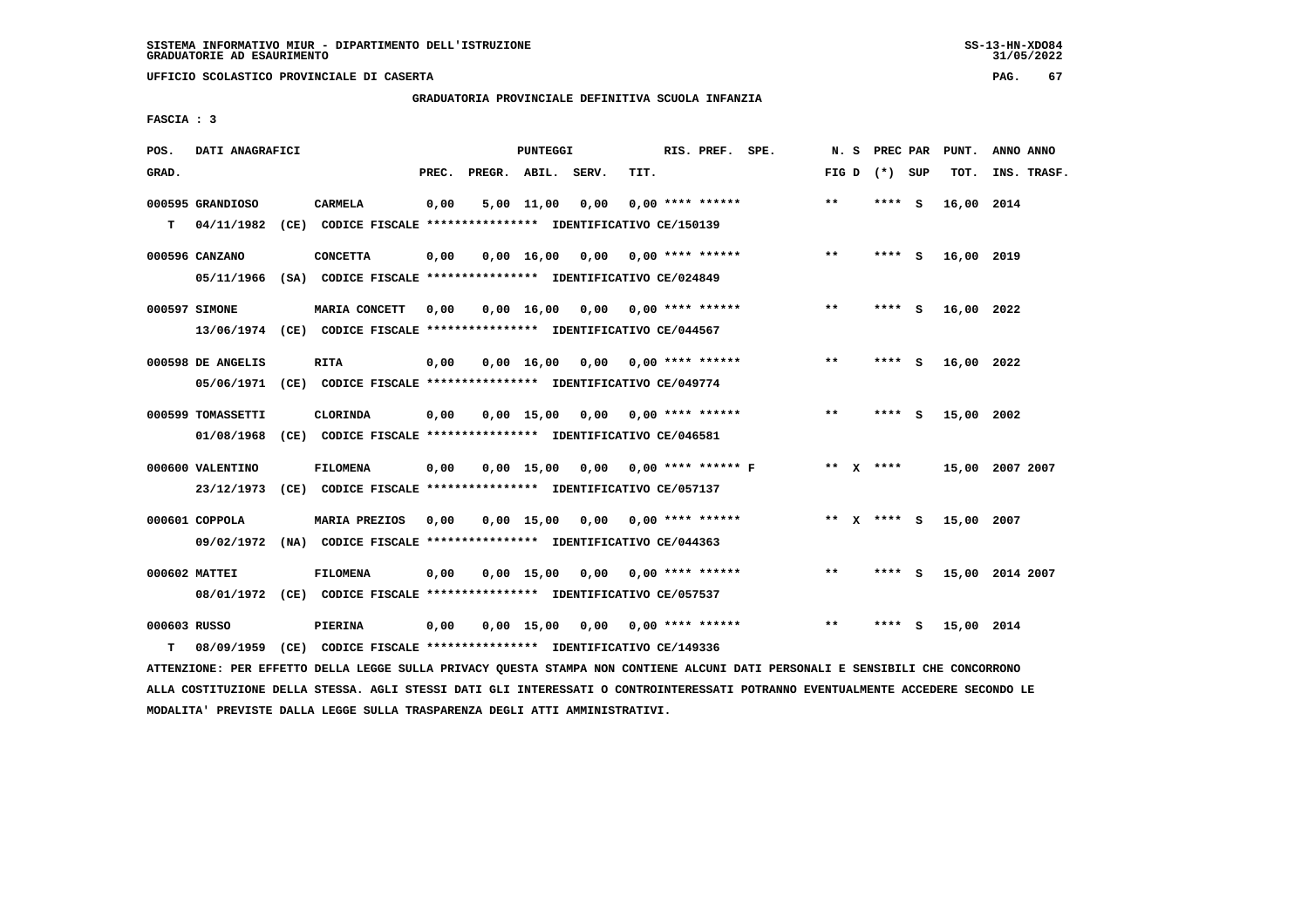**UFFICIO SCOLASTICO PROVINCIALE DI CASERTA PAG. 68**

 **GRADUATORIA PROVINCIALE DEFINITIVA SCUOLA INFANZIA**

 **FASCIA : 3**

| POS.  | DATI ANAGRAFICI               |                                                                                                                                                            |       |                    | PUNTEGGI     |      |      | RIS. PREF. SPE.           | N. S PREC PAR   |        |     | PUNT.      | ANNO ANNO       |
|-------|-------------------------------|------------------------------------------------------------------------------------------------------------------------------------------------------------|-------|--------------------|--------------|------|------|---------------------------|-----------------|--------|-----|------------|-----------------|
| GRAD. |                               |                                                                                                                                                            | PREC. | PREGR. ABIL. SERV. |              |      | TIT. |                           | FIG D $(*)$ SUP |        |     | TOT.       | INS. TRASF.     |
| T.    | 000604 CARDONE                | <b>DELIA</b><br>20/04/1974 (CE) CODICE FISCALE **************** IDENTIFICATIVO CE/153863                                                                   | 0,00  | 15,00              | 0,00         | 0,00 |      | $0.00$ **** ******        | $**$            | **** S |     | 15,00 2014 |                 |
| т     | 000605 DI DOMENICO            | <b>ANTONIETTA</b><br>02/04/1983 (CE) CODICE FISCALE *************** IDENTIFICATIVO CE/150731                                                               | 0,00  | 15,00              | 0,00         | 0,00 |      | 0,00 **** ******          | $***$           | **** S |     | 15,00 2014 |                 |
| т     | 000606 BIANCO                 | <b>SIMONA</b><br>05/05/1974 (CE) CODICE FISCALE *************** IDENTIFICATIVO CE/147243                                                                   | 0,00  | 15,00              | 0,00         |      |      | $0,00$ $0,00$ **** ****** | $* *$           | **** S |     | 15,00 2014 |                 |
|       | 000607 CATALDO<br>24/05/1973  | <b>ANTONIETTA</b><br>(CE) CODICE FISCALE **************** IDENTIFICATIVO CE/024152                                                                         | 0,00  |                    | $0.00$ 15.00 |      |      | $0,00$ $0,00$ **** ****** | **              | **** S |     | 15,00 2014 |                 |
| т     | 000608 PAGLIARO<br>25/03/1969 | <b>MARCELLINA</b><br>(CE) CODICE FISCALE **************** IDENTIFICATIVO CE/148488                                                                         | 0,00  | 15,00              | 0.00         |      |      | $0.00$ $0.00$ **** ****** | $**$            | ****   | - S | 15,00 2014 |                 |
|       | 000609 CECERE                 | LUIGI                                                                                                                                                      | 0,00  | 15,00              | 0,00         |      |      | $0,00$ $0,00$ **** ****** | $**$            | **** S |     |            | 15,00 2019 2019 |
| т     | 10/11/1982<br>000610 CORRADO  | (NA) CODICE FISCALE **************** IDENTIFICATIVO CE/164963<br><b>ORSOLA</b>                                                                             | 0,00  | 15,00              | 0,00         |      |      | $0,00$ $0,00$ **** ****** | $* *$           | **** S |     |            | 15,00 2019 2019 |
| т     | 000611 MENALE                 | 28/03/1977 (NA) CODICE FISCALE *************** IDENTIFICATIVO CE/164873<br><b>ASSUNTA</b>                                                                  | 0,00  | 14,00              | 0,00         |      |      | $0.00$ 1.00 **** ******   | **              | **** S |     |            | 15,00 2019 2019 |
| т     | 11/01/1980<br>000612 IUDICONE | (NA) CODICE FISCALE **************** IDENTIFICATIVO CE/164756<br><b>ROBERTA</b><br>26/01/1974 (CE) CODICE FISCALE *************** IDENTIFICATIVO CE/044783 | 0,00  |                    | 0.00 15.00   |      |      | 0,00 0,00 **** ******     | **              | **** S |     | 15,00 2019 |                 |
|       |                               |                                                                                                                                                            |       |                    |              |      |      |                           |                 |        |     |            |                 |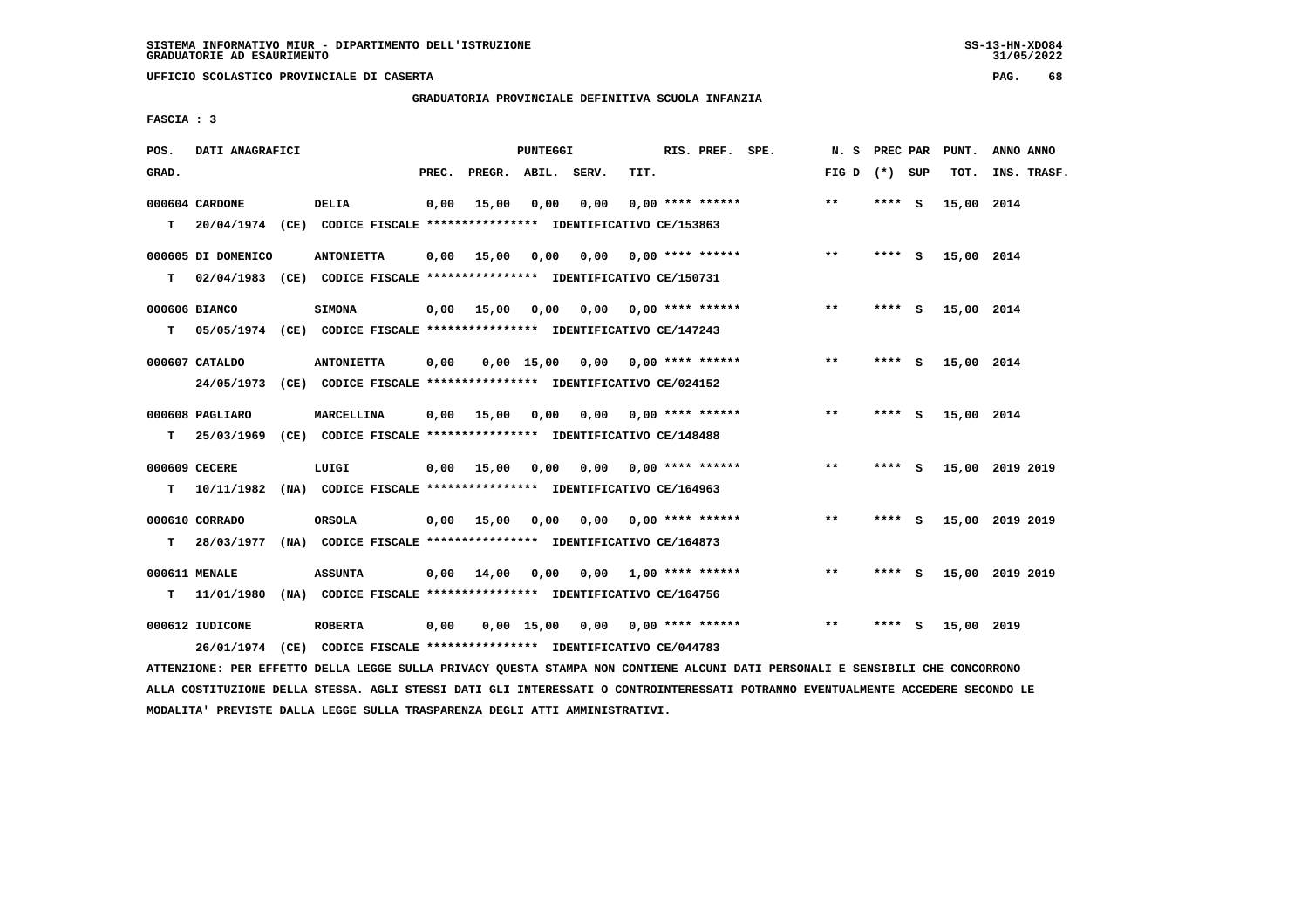**UFFICIO SCOLASTICO PROVINCIALE DI CASERTA PAG. 69**

# **GRADUATORIA PROVINCIALE DEFINITIVA SCUOLA INFANZIA**

 **FASCIA : 3**

| POS.  | DATI ANAGRAFICI                |                                                                         |       |                    | PUNTEGGI           |      |      | RIS. PREF. SPE.         | N.S   | PREC PAR |          | PUNT.      | ANNO ANNO       |
|-------|--------------------------------|-------------------------------------------------------------------------|-------|--------------------|--------------------|------|------|-------------------------|-------|----------|----------|------------|-----------------|
| GRAD. |                                |                                                                         | PREC. | PREGR. ABIL. SERV. |                    |      | TIT. |                         | FIG D | (*) SUP  |          | TOT.       | INS. TRASF.     |
|       | 000613 CARANGELO<br>14/12/1968 | MARIA<br>(CE) CODICE FISCALE **************** IDENTIFICATIVO CE/042887  | 0,00  |                    | 3,00 12,00         | 0,00 |      | $0.00$ **** ******      | $* *$ | **** S   |          | 15,00      | 2019            |
|       |                                |                                                                         |       |                    |                    |      |      |                         |       |          |          |            |                 |
|       | 000614 FARINA                  | <b>ANGELINA</b>                                                         | 0,00  |                    | $0,00 \quad 15,00$ | 0,00 |      | $0.00$ **** ******      | $**$  | **** S   |          | 15,00 2019 |                 |
|       | 12/02/1967                     | (CE) CODICE FISCALE **************** IDENTIFICATIVO CE/042499           |       |                    |                    |      |      |                         |       |          |          |            |                 |
|       | 000615 PIGNATARO               | <b>BRIGIDA</b>                                                          | 0,00  |                    | $0,00$ 15,00       |      |      | $0,00$ 0,00 **** ****** | **    | ****     | - S      | 15,00 2019 |                 |
|       | 03/11/1961                     | (CE) CODICE FISCALE **************** IDENTIFICATIVO CE/020096           |       |                    |                    |      |      |                         |       |          |          |            |                 |
|       | 000616 MARINIELLO              | <b>BARBARA</b>                                                          | 0,00  |                    | $0,00 \quad 12,00$ | 0,00 |      | $3,00$ **** ******      | $* *$ | **** S   |          | 15,00 2019 |                 |
|       |                                | 27/10/1974 (CE) CODICE FISCALE *************** IDENTIFICATIVO CE/044309 |       |                    |                    |      |      |                         |       |          |          |            |                 |
|       | 000617 CAIMANO                 | <b>MIRELLA</b>                                                          | 0,00  |                    | $0.00$ 15.00       | 0,00 |      | $0.00$ **** ******      | $* *$ | ****     | <b>S</b> | 15,00 2019 |                 |
|       | 28/06/1973                     | (CE) CODICE FISCALE **************** IDENTIFICATIVO CE/025095           |       |                    |                    |      |      |                         |       |          |          |            |                 |
|       |                                |                                                                         |       |                    |                    |      |      |                         |       |          |          |            |                 |
|       | 000618 AVERSANO                | <b>ANTONELLA</b>                                                        | 0,00  | 15,00              | 0,00               | 0.00 |      | $0.00$ **** ******      | $* *$ | **** S   |          |            | 15,00 2022 2022 |
| т     | 20/11/1981                     | (CE) CODICE FISCALE **************** IDENTIFICATIVO CE/326686           |       |                    |                    |      |      |                         |       |          |          |            |                 |
|       | 000619 DE CARO                 | <b>ADELAIDE</b>                                                         | 0,00  |                    | $3,00$ 12,00       | 0,00 |      | 0,00 **** ******        | **    | **** S   |          |            | 15,00 2022 2022 |
|       | 31/01/1976                     | (CE) CODICE FISCALE **************** IDENTIFICATIVO CE/326503           |       |                    |                    |      |      |                         |       |          |          |            |                 |
|       | 000620 CERBARANO               | <b>GIUSEPPINA</b>                                                       | 0.00  | 15,00              | 0,00               | 0,00 |      | $0.00$ **** ******      | **    | ****     | - S      |            | 15,00 2022 2022 |
| т     | 30/08/1982                     | (CE) CODICE FISCALE **************** IDENTIFICATIVO CE/326654           |       |                    |                    |      |      |                         |       |          |          |            |                 |
|       | 000621 CACCIAPUOTI             | VINCENZA                                                                | 0,00  |                    | $3,00$ 12,00       | 0.00 |      | $0.00$ **** ******      | $* *$ | ****     | s        | 15,00      | 2022 2022       |
|       |                                | 06/08/1979 (CE) CODICE FISCALE *************** IDENTIFICATIVO CE/326683 |       |                    |                    |      |      |                         |       |          |          |            |                 |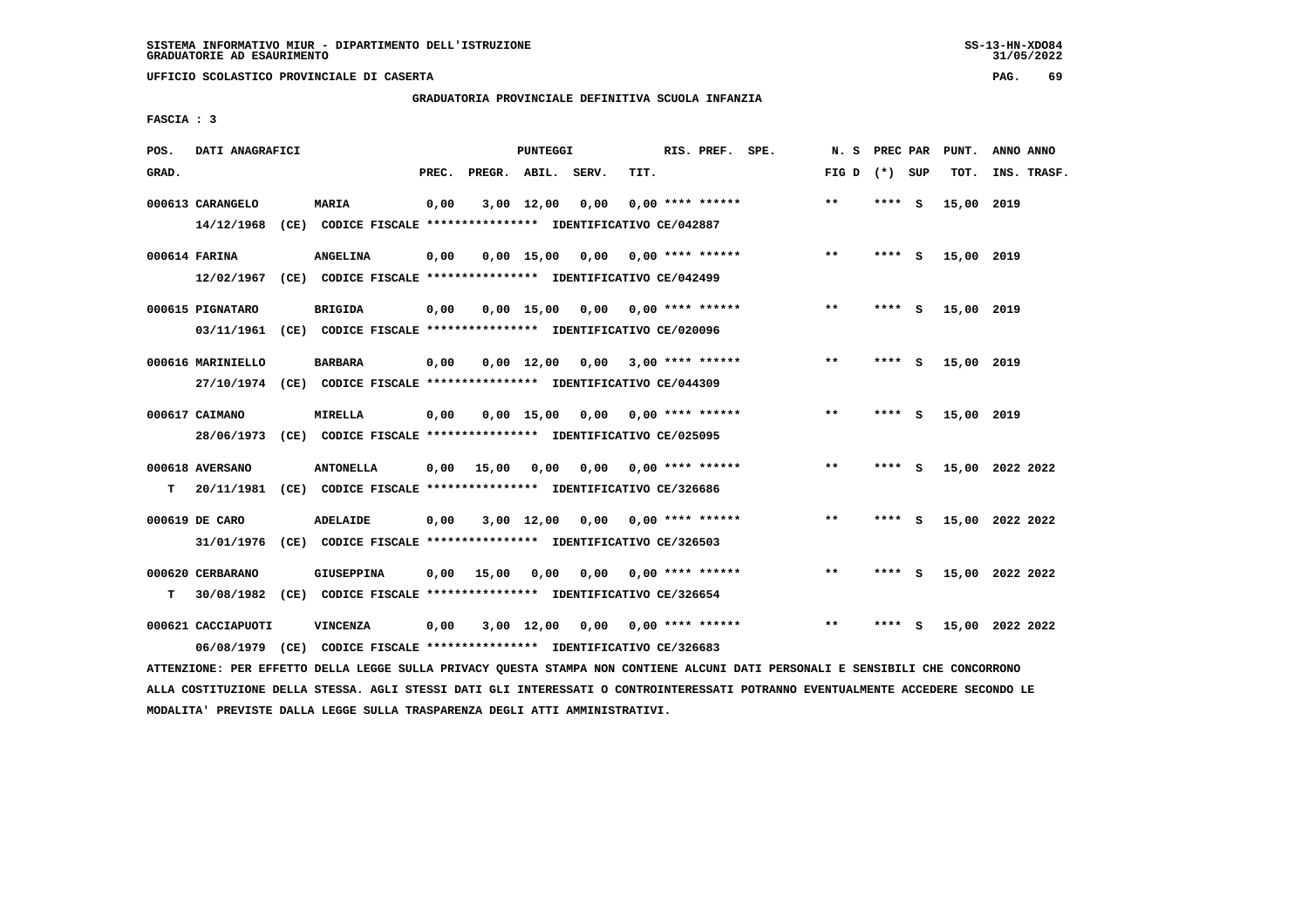**UFFICIO SCOLASTICO PROVINCIALE DI CASERTA PAG. 70**

## **GRADUATORIA PROVINCIALE DEFINITIVA SCUOLA INFANZIA**

 **FASCIA : 3**

| POS.         | DATI ANAGRAFICI                 |      |                                                                                       |       |                    | PUNTEGGI           |      |      | RIS. PREF. SPE.           | N.S   | PREC PAR    |          | PUNT.      | ANNO ANNO       |  |
|--------------|---------------------------------|------|---------------------------------------------------------------------------------------|-------|--------------------|--------------------|------|------|---------------------------|-------|-------------|----------|------------|-----------------|--|
| GRAD.        |                                 |      |                                                                                       | PREC. | PREGR. ABIL. SERV. |                    |      | TIT. |                           | FIG D | (*) SUP     |          | TOT.       | INS. TRASF.     |  |
| т            | 000622 ANDREOZZI<br>19/03/1975  |      | <b>ANNA</b><br>(CE) CODICE FISCALE **************** IDENTIFICATIVO CE/326687          | 0,00  | 15,00              | 0,00               | 0,00 |      | $0.00$ **** ******        | $* *$ | ****        | - S      |            | 15,00 2022 2022 |  |
| т            | 000623 MANDARA<br>20/03/1981    |      | <b>ELDA</b><br>(CE) CODICE FISCALE **************** IDENTIFICATIVO CE/326551          | 0,00  |                    | $0,00 \quad 12,00$ | 0,00 |      | $3,00$ **** ******        | $***$ | $***$ S     |          |            | 15,00 2022 2022 |  |
|              | 000624 BELLOPEDE<br>13/03/1963  |      | <b>MARIA FORTUNA</b><br>(CE) CODICE FISCALE **************** IDENTIFICATIVO CE/326501 | 0,00  |                    | $0,00$ 15,00       | 0,00 |      | 0,00 **** ******          |       | ** x **** S |          |            | 15,00 2022 2022 |  |
|              | 000625 DI BIASE<br>08/10/1977   |      | MARIA GRAZIA<br>(CE) CODICE FISCALE **************** IDENTIFICATIVO CE/326661         | 0,00  |                    | $0,00$ 15,00       | 0,00 |      | 0,00 **** ******          | $***$ | ****        | - S      |            | 15,00 2022 2022 |  |
|              | 000626 MARGHERITA<br>25/01/1975 |      | <b>ESTER</b><br>(CE) CODICE FISCALE **************** IDENTIFICATIVO CE/326635         | 0,00  |                    | 0.00 15.00         |      |      | $0.00$ $0.00$ **** ****** | $* *$ | ****        | - S      |            | 15,00 2022 2022 |  |
| 000627 CONTE | 18/06/1968                      |      | <b>COLOMBA</b><br>(CE) CODICE FISCALE **************** IDENTIFICATIVO CE/044299       | 0,00  |                    | $0.00$ 15.00       |      |      | $0.00$ $0.00$ **** ****** |       | ** x **** s |          | 15,00 2022 |                 |  |
|              | 000628 VEROLLA<br>19/11/1968    |      | <b>ASSUNTA</b><br>(CE) CODICE FISCALE **************** IDENTIFICATIVO CE/024122       | 0,00  |                    | $0.00$ 15.00       | 0,00 |      | 0,00 **** ******          | $* *$ | ****        | <b>S</b> | 15,00 2022 |                 |  |
|              | 000629 DE LUCA<br>07/08/1967    |      | <b>ANNA</b><br>(CE) CODICE FISCALE **************** IDENTIFICATIVO CE/043416          | 0,00  |                    | $0.00$ 15.00       | 0,00 |      | $0.00$ **** ******        | $* *$ | ****        | - S      | 15,00 2022 |                 |  |
|              | 000630 RINALDI<br>18/09/1963    | (CE) | <b>ROSANNA</b><br>CODICE FISCALE **************** IDENTIFICATIVO CE/020158            | 0,00  |                    | $0,00 \quad 14,00$ | 0,00 |      | 0,00 **** ******          | $* *$ | ****        | s        | 14,00      | 2000            |  |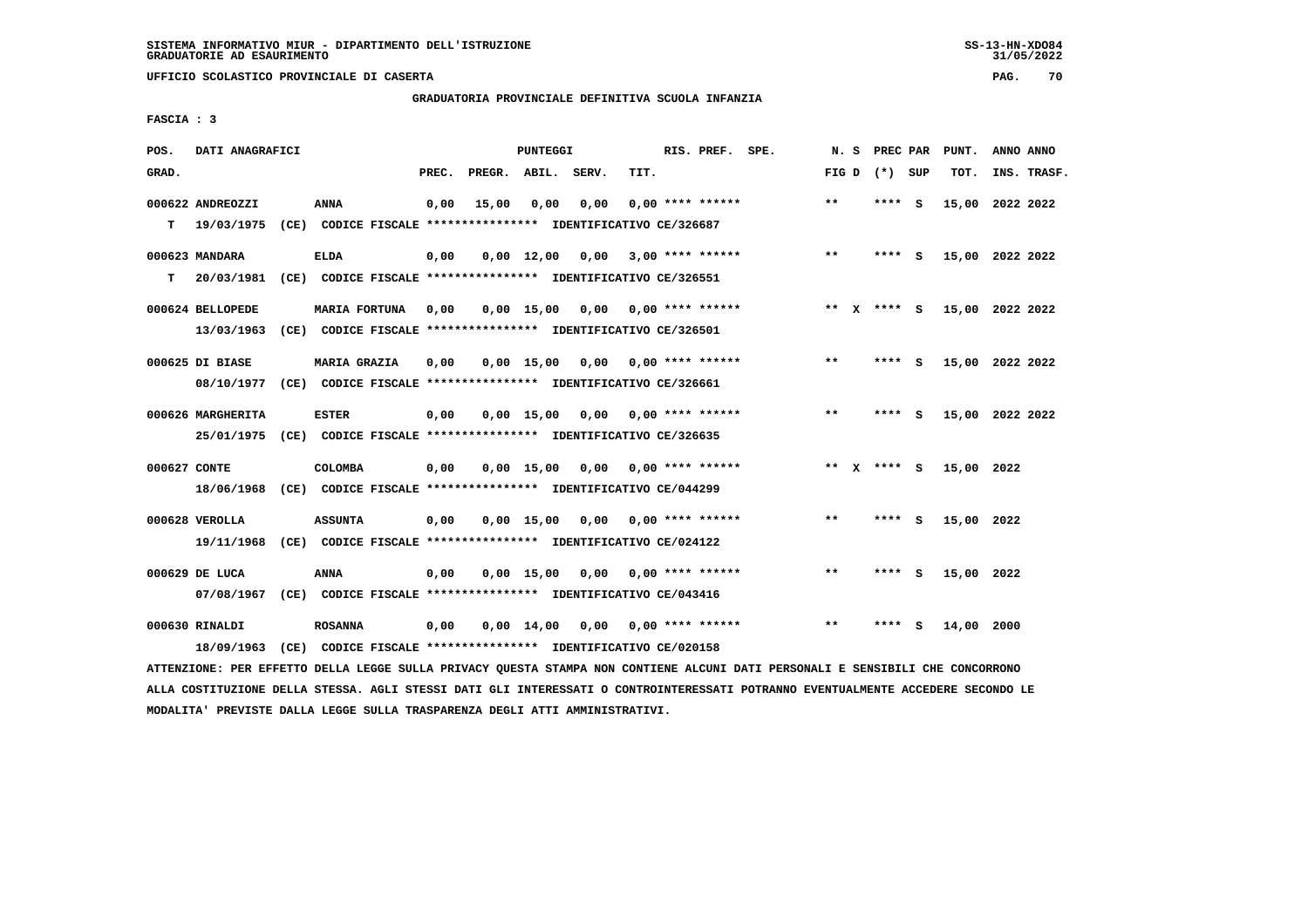# **GRADUATORIA PROVINCIALE DEFINITIVA SCUOLA INFANZIA**

 **FASCIA : 3**

| POS.  | DATI ANAGRAFICI                                                                                                               |                 |       |                 | PUNTEGGI |                                                                    |      | RIS. PREF. SPE. |                           |       |                 | N. S PREC PAR PUNT. | ANNO ANNO       |
|-------|-------------------------------------------------------------------------------------------------------------------------------|-----------------|-------|-----------------|----------|--------------------------------------------------------------------|------|-----------------|---------------------------|-------|-----------------|---------------------|-----------------|
| GRAD. |                                                                                                                               |                 | PREC. |                 |          | PREGR. ABIL. SERV.                                                 | TIT. |                 |                           |       | FIG D $(*)$ SUP | тот.                | INS. TRASF.     |
|       | 000631 GUERRA                                                                                                                 | <b>ANGELA</b>   | 0,00  |                 |          | 3,00 11,00 0,00                                                    |      |                 | $0.00$ **** ****** F      | $* *$ | $***5$          | 14,00 2000          |                 |
|       | 07/11/1964 (CE) CODICE FISCALE *************** IDENTIFICATIVO CE/021828                                                       |                 |       |                 |          |                                                                    |      |                 |                           |       |                 |                     |                 |
|       | 000632 SILVESTRO                                                                                                              | ANNA            | 0,00  |                 |          | $3,00$ 11,00 0,00 0,00 **** ******                                 |      |                 |                           | $***$ | **** S          | 14,00 2014          |                 |
|       | T 20/12/1966 (NA) CODICE FISCALE *************** IDENTIFICATIVO CE/140089                                                     |                 |       |                 |          |                                                                    |      |                 |                           |       |                 |                     |                 |
|       | 000633 CIRILLO                                                                                                                | <b>SONIA</b>    | 0,00  |                 |          | $0.00 \quad 14.00 \quad 0.00 \quad 0.00 \quad *** \quad *** \quad$ |      |                 |                           |       | ** X **** S     | 14,00 2014          |                 |
|       | T 11/08/1982 (NA) CODICE FISCALE *************** IDENTIFICATIVO CE/154137                                                     |                 |       |                 |          |                                                                    |      |                 |                           |       |                 |                     |                 |
|       | 000634 PIATTO                                                                                                                 | <b>MARIA</b>    | 0,00  |                 |          | $3,00$ 11,00 0,00 0,00 **** ******                                 |      |                 |                           | $***$ | $***$ S         | 14,00 2014          |                 |
|       | T 13/10/1975 (NA) CODICE FISCALE **************** IDENTIFICATIVO CE/154127                                                    |                 |       |                 |          |                                                                    |      |                 |                           |       |                 |                     |                 |
|       | 000635 SIMEONE                                                                                                                | <b>ANGELA</b>   | 0,00  |                 |          | $3,00$ 11,00 0,00 0,00 **** ******                                 |      |                 |                           |       | ** X **** S     | 14,00 2014          |                 |
|       | T 11/07/1977 (CE) CODICE FISCALE *************** IDENTIFICATIVO CE/145754                                                     |                 |       |                 |          |                                                                    |      |                 |                           |       |                 |                     |                 |
|       | 000636 SIMONE                                                                                                                 | <b>SIMONA</b>   |       | 0,00 14,00 0,00 |          | $0,00$ $0,00$ **** ******                                          |      |                 |                           | $***$ | **** S          | 14,00 2014          |                 |
| T.    | 03/04/1973 (CE) CODICE FISCALE **************** IDENTIFICATIVO CE/149669                                                      |                 |       |                 |          |                                                                    |      |                 |                           |       |                 |                     |                 |
|       | 000637 SAVINELLI                                                                                                              | ORSOLA          | 0,00  |                 |          | $2,00$ 12,00 0,00 0,00 **** ******                                 |      |                 |                           | $***$ | **** $S$        | 14,00 2014          |                 |
| T.    | 24/10/1962 (CE) CODICE FISCALE *************** IDENTIFICATIVO CE/154639                                                       |                 |       |                 |          |                                                                    |      |                 |                           |       |                 |                     |                 |
|       | 000638 VERRILLO                                                                                                               | <b>FILOMENA</b> |       |                 |          | $0,00$ 14,00 0,00 0,00 0,00 **** ******                            |      |                 |                           | $***$ | **** S          |                     | 14,00 2019 2019 |
| т     | 07/10/1967 (CE) CODICE FISCALE *************** IDENTIFICATIVO CE/164685                                                       |                 |       |                 |          |                                                                    |      |                 |                           |       |                 |                     |                 |
|       | 000639 DADDIO                                                                                                                 | <b>PASQUA</b>   |       | 0,00 14,00 0,00 |          |                                                                    |      |                 | $0.00$ $0.00$ **** ****** | $**$  | **** S          |                     | 14,00 2019 2019 |
| T.    | 11/08/1970 (CE) CODICE FISCALE *************** IDENTIFICATIVO CE/164629                                                       |                 |       |                 |          |                                                                    |      |                 |                           |       |                 |                     |                 |
|       | ATTENZIONE: PER EFFETTO DELLA LEGGE SULLA PRIVACY QUESTA STAMPA NON CONTIENE ALCUNI DATI PERSONALI E SENSIBILI CHE CONCORRONO |                 |       |                 |          |                                                                    |      |                 |                           |       |                 |                     |                 |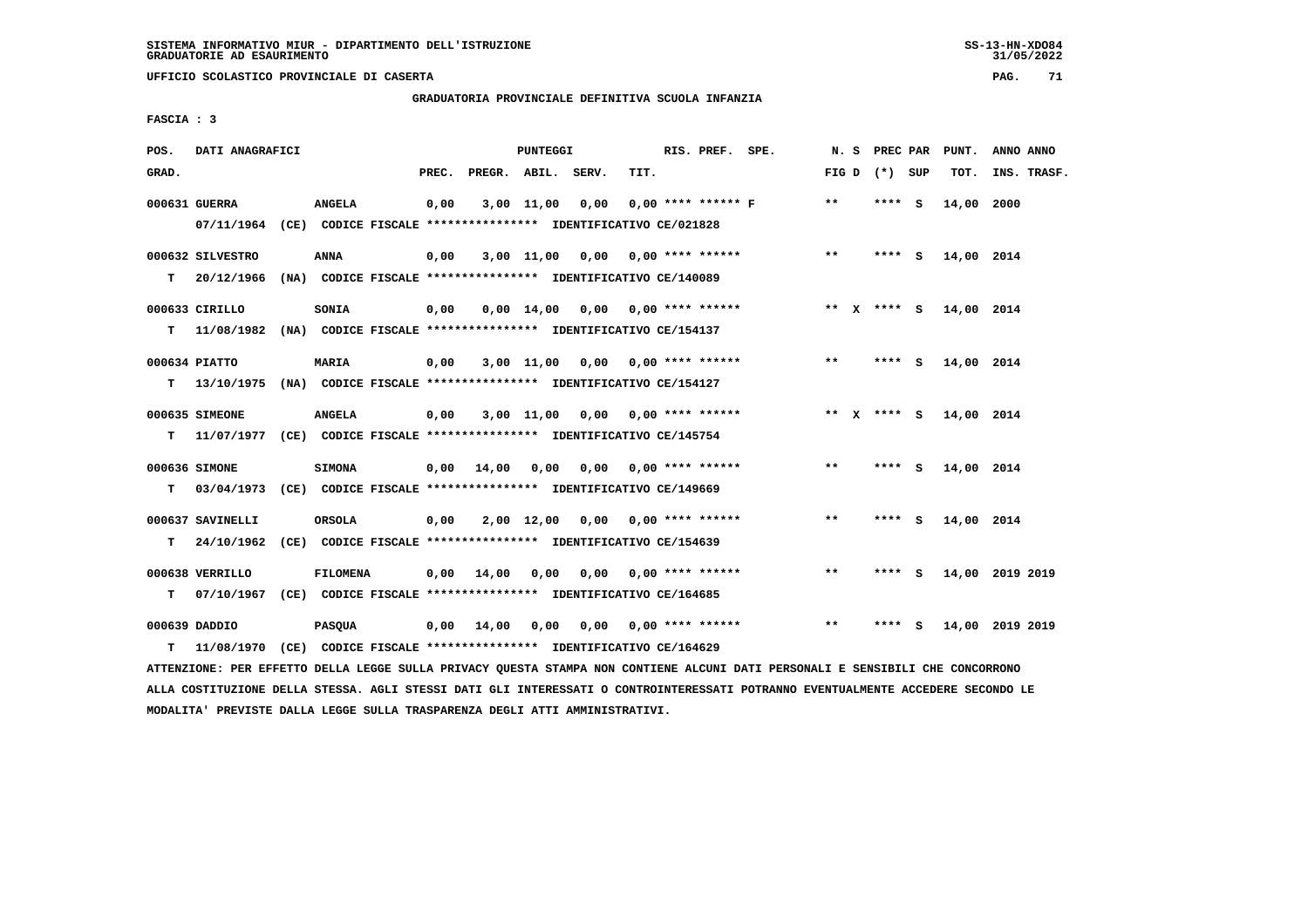**UFFICIO SCOLASTICO PROVINCIALE DI CASERTA PAG. 72**

# **GRADUATORIA PROVINCIALE DEFINITIVA SCUOLA INFANZIA**

 **FASCIA : 3**

| POS.         | DATI ANAGRAFICI              |                                                                                    |       |                    | <b>PUNTEGGI</b>    |      |      | RIS. PREF. SPE.       | N.S             | PREC PAR |     | PUNT.      | ANNO ANNO       |
|--------------|------------------------------|------------------------------------------------------------------------------------|-------|--------------------|--------------------|------|------|-----------------------|-----------------|----------|-----|------------|-----------------|
| GRAD.        |                              |                                                                                    | PREC. | PREGR. ABIL. SERV. |                    |      | TIT. |                       | FIG D $(*)$ SUP |          |     | TOT.       | INS. TRASF.     |
| 000640 GIOIA |                              | <b>FRANCA</b>                                                                      | 0,00  |                    | $0,00 \quad 14,00$ | 0.00 |      | $0.00$ **** ******    | $* *$           | ****     | - S | 14,00 2019 |                 |
|              | 26/12/1964                   | (CE) CODICE FISCALE **************** IDENTIFICATIVO CE/042926                      |       |                    |                    |      |      |                       |                 |          |     |            |                 |
|              | 000641 DE MASI               | <b>ANGELA</b>                                                                      | 0,00  | 14,00              | 0,00               | 0,00 |      | 0,00 **** ******      | $***$           | **** S   |     |            | 14,00 2022 2022 |
| т            | 13/02/1976                   | (CE) CODICE FISCALE **************** IDENTIFICATIVO CE/326524                      |       |                    |                    |      |      |                       |                 |          |     |            |                 |
| 000642 SACCO |                              | CARMELINA                                                                          | 0.00  | 14,00              | 0.00               | 0,00 |      | 0,00 **** ******      | **              | **** S   |     |            | 14,00 2022 2022 |
|              | 01/07/1979                   | (CE) CODICE FISCALE **************** IDENTIFICATIVO CE/326552                      |       |                    |                    |      |      |                       |                 |          |     |            |                 |
|              | 000643 DECIMO                | VINCENZA                                                                           | 0,00  | 14,00              | 0,00               | 0,00 |      | 0,00 **** ******      | **              | **** S   |     |            | 14,00 2022 2022 |
| т            | 04/12/1982                   | (CE) CODICE FISCALE *************** IDENTIFICATIVO CE/326532                       |       |                    |                    |      |      |                       |                 |          |     |            |                 |
|              | 000644 CURCIO                | <b>CLAUDIA</b>                                                                     | 0,00  |                    | 3,00 11,00         | 0,00 |      | $0.00$ **** ******    | ** $X$ **** S   |          |     | 14,00      | 2022 2022       |
| т            | 05/04/1981                   | (CZ) CODICE FISCALE **************** IDENTIFICATIVO CE/326586                      |       |                    |                    |      |      |                       |                 |          |     |            |                 |
|              | 000645 MASSARO               | <b>ANTONIO</b>                                                                     | 0,00  |                    | $0,00 \quad 14,00$ | 0,00 |      | 0,00 **** ******      | $**$            | **** S   |     |            | 14,00 2022 2022 |
| т            | 25/07/1977                   | (BN) CODICE FISCALE **************** IDENTIFICATIVO CE/326645                      |       |                    |                    |      |      |                       |                 |          |     |            |                 |
|              | 000646 EMERITO               | <b>MARIA</b>                                                                       | 0,00  | 14,00              | 0,00               | 0.00 |      | $0.00$ **** ******    | $* *$           | **** S   |     |            | 14,00 2022 2022 |
| т            | 26/04/1968                   | (CE) CODICE FISCALE **************** IDENTIFICATIVO CE/326520                      |       |                    |                    |      |      |                       |                 |          |     |            |                 |
|              | 000647 SCARANO               | <b>ANTONIETTA</b>                                                                  | 0,00  |                    | $0.00 \quad 14.00$ | 0,00 |      | $0.00$ **** ******    | $* *$           | ****     | - 5 | 14,00 2022 |                 |
|              | 25/06/1971                   | (CE) CODICE FISCALE **************** IDENTIFICATIVO CE/020601                      |       |                    |                    |      |      |                       |                 |          |     |            |                 |
|              | 000648 VISCUSI<br>11/07/1965 | <b>ANTONIETTA</b><br>(BN) CODICE FISCALE **************** IDENTIFICATIVO CE/023745 | 0,00  |                    | $0.00$ 13.00       | 0,00 |      | $0.00$ **** ****** EF | $***$           | ****     | s   | 13,00      | 2000            |
|              |                              |                                                                                    |       |                    |                    |      |      |                       |                 |          |     |            |                 |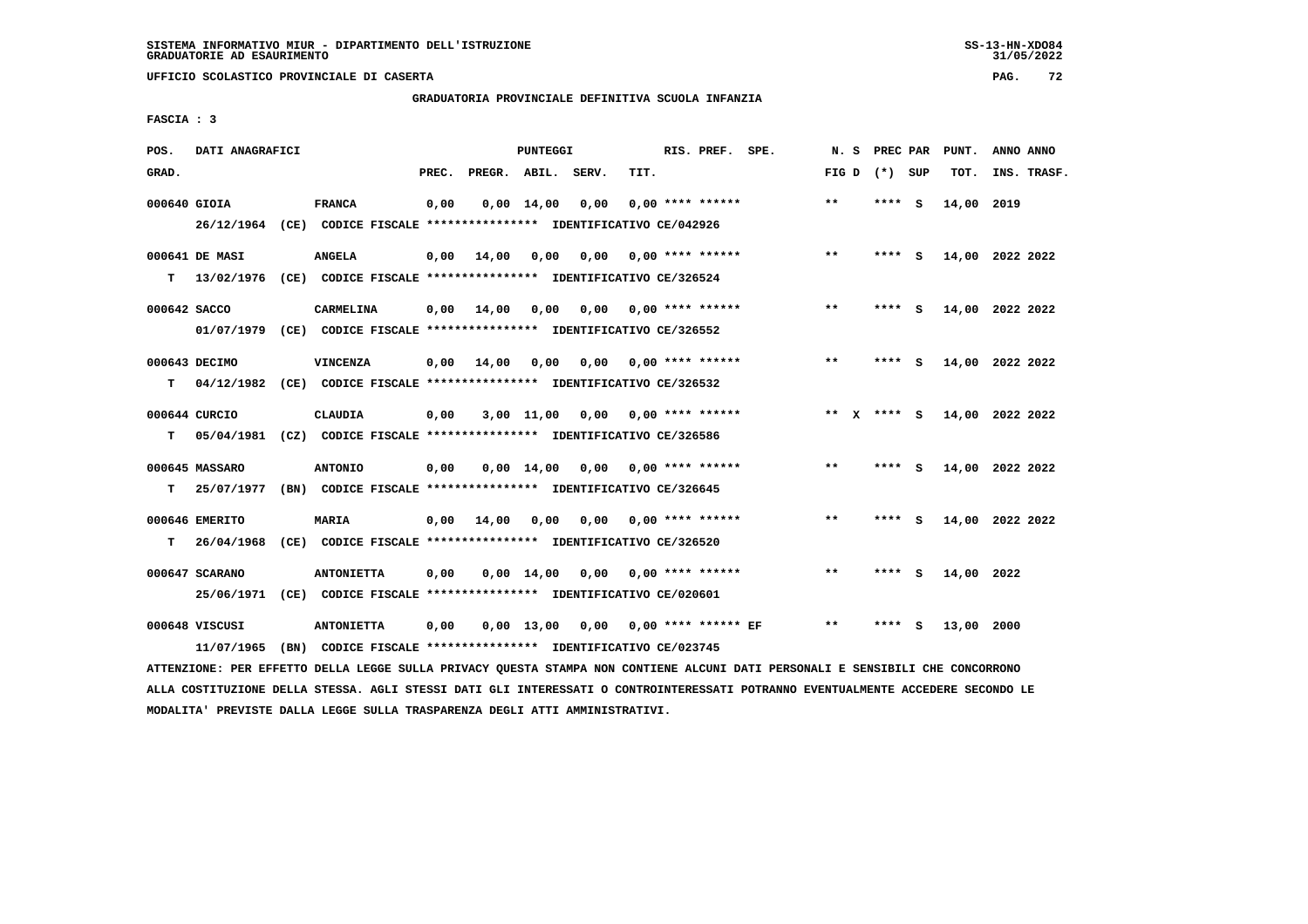$31/05/2022$ 

 **UFFICIO SCOLASTICO PROVINCIALE DI CASERTA PAG. 73**

 **GRADUATORIA PROVINCIALE DEFINITIVA SCUOLA INFANZIA**

 **FASCIA : 3**

| POS.  | DATI ANAGRAFICI  |                                                                          |       |              | PUNTEGGI           |                                    |      | RIS. PREF. SPE.           | N.S   | PREC PAR        |     | PUNT.      | ANNO ANNO       |
|-------|------------------|--------------------------------------------------------------------------|-------|--------------|--------------------|------------------------------------|------|---------------------------|-------|-----------------|-----|------------|-----------------|
| GRAD. |                  |                                                                          | PREC. | PREGR. ABIL. |                    | SERV.                              | TIT. |                           |       | FIG D $(*)$ SUP |     | TOT.       | INS. TRASF.     |
|       | 000649 PERRONE   | <b>TERESA</b>                                                            | 0,00  | 13,00        | 0,00               | 0,00                               |      | $0.00$ **** ******        | $**$  | **** S          |     | 13,00 2014 |                 |
|       | T 27/02/1977     | (CE) CODICE FISCALE **************** IDENTIFICATIVO CE/154684            |       |              |                    |                                    |      |                           |       |                 |     |            |                 |
|       | 000650 BOLOGNA   | <b>ROSA</b>                                                              | 0,00  |              |                    | $0.00 \quad 13.00 \quad 0.00$      |      | 0,00 **** ******          | $***$ | **** S          |     |            | 13,00 2019 2019 |
| т     | 30/01/1969       | (CE) CODICE FISCALE **************** IDENTIFICATIVO CE/164943            |       |              |                    |                                    |      |                           |       |                 |     |            |                 |
|       | 000651 VARGAS    | ANNAMARIA                                                                | 0,00  | 13,00        | 0,00               |                                    |      | $0,00$ $0,00$ **** ****** | $***$ | **** S          |     |            | 13,00 2022 2022 |
| т     | 07/09/1976       | (NA) CODICE FISCALE **************** IDENTIFICATIVO CE/326529            |       |              |                    |                                    |      |                           |       |                 |     |            |                 |
|       | 000652 SARRACINO | <b>ROSSELLA</b>                                                          | 0.00  |              | $0.00$ 13.00       |                                    |      | $0,00$ $0,00$ **** ****** | $**$  | **** S          |     | 13,00 2022 |                 |
|       | 26/10/1970       | (CE) CODICE FISCALE **************** IDENTIFICATIVO CE/044242            |       |              |                    |                                    |      |                           |       |                 |     |            |                 |
|       | 000653 VIGLIOTTA | <b>MARIA ROSARIA</b>                                                     | 0.00  |              | $0.00 \quad 12.00$ |                                    |      | $0.00$ $0.00$ **** ****** | $**$  | ****            | - S | 12,00 2014 |                 |
| т     | 28/08/1976       | (CE) CODICE FISCALE **************** IDENTIFICATIVO CE/146448            |       |              |                    |                                    |      |                           |       |                 |     |            |                 |
|       | 000654 LOMBARDO  | TERESA                                                                   | 0,00  |              |                    | $0,00$ 12,00 0,00 0,00 **** ****** |      |                           |       | ** $X$ ****     |     | 12,00 2014 |                 |
| т     | 15/04/1978       | (CE) CODICE FISCALE **************** IDENTIFICATIVO CE/156669            |       |              |                    |                                    |      |                           |       |                 |     |            |                 |
|       | 000655 GRAVANTE  | <b>ANTONIETTA</b>                                                        | 0,00  | 12,00        | 0,00               | 0,00                               |      | 0,00 **** ******          | $***$ | **** S          |     | 12,00 2014 |                 |
| т     |                  | 09/09/1974 (EE) CODICE FISCALE *************** IDENTIFICATIVO CE/154600  |       |              |                    |                                    |      |                           |       |                 |     |            |                 |
|       | 000656 SBORDONE  | <b>CARMELA</b>                                                           | 0,00  |              | $0,00 \quad 12,00$ | 0,00                               |      | $0.00$ **** ******        | $* *$ | **** S          |     | 12,00 2014 |                 |
| т     |                  | 29/03/1972 (CE) CODICE FISCALE **************** IDENTIFICATIVO CE/150918 |       |              |                    |                                    |      |                           |       |                 |     |            |                 |
|       | 000657 MEROLA    | <b>LORETANA</b>                                                          | 0,00  |              | $0,00 \quad 12,00$ |                                    |      | $0,00$ $0,00$ **** ****** | **    | **** S          |     | 12,00 2014 |                 |
| т     | 25/03/1968       | (CE) CODICE FISCALE **************** IDENTIFICATIVO CE/148493            |       |              |                    |                                    |      |                           |       |                 |     |            |                 |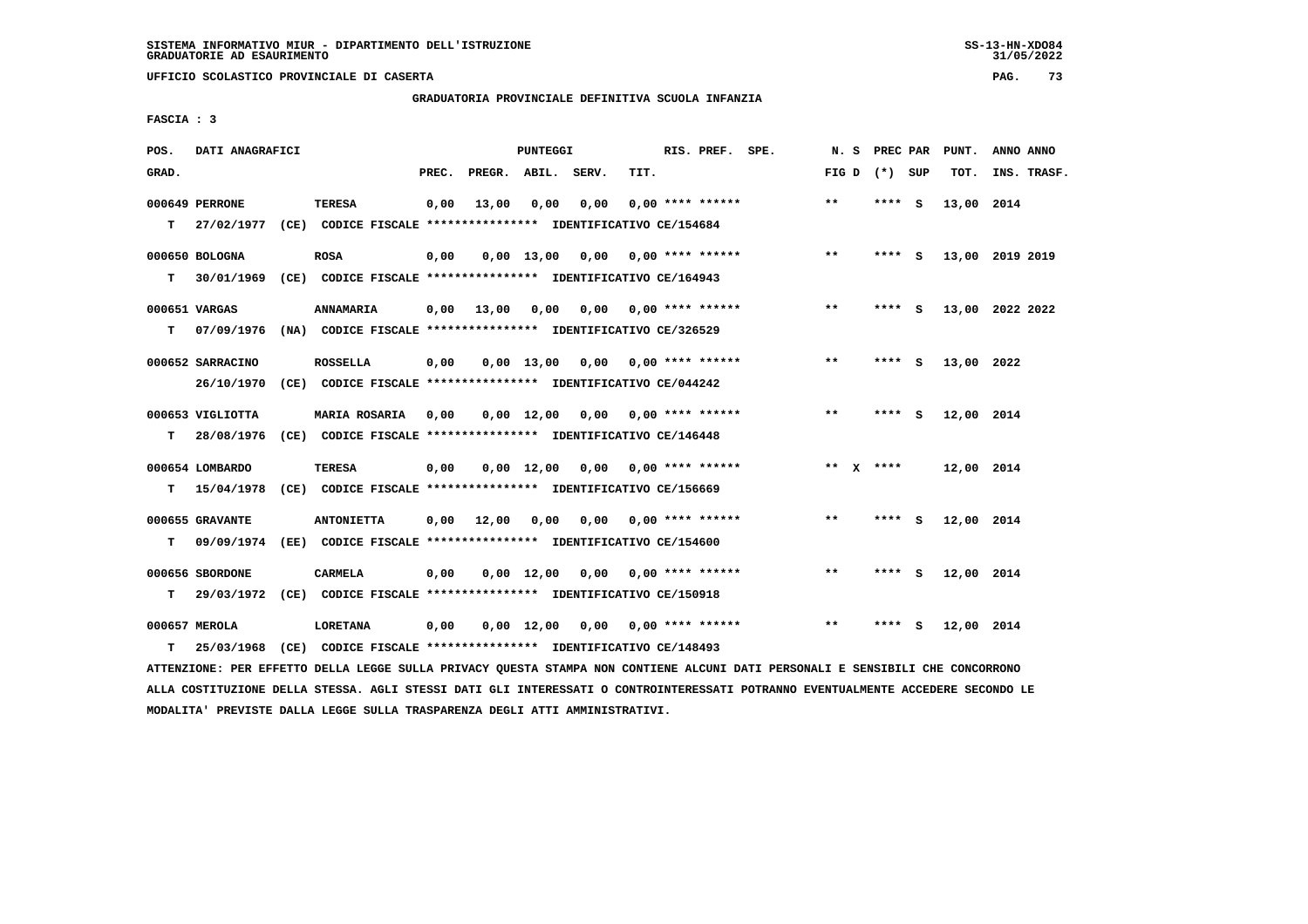**UFFICIO SCOLASTICO PROVINCIALE DI CASERTA PAG. 74**

## **GRADUATORIA PROVINCIALE DEFINITIVA SCUOLA INFANZIA**

 **FASCIA : 3**

| POS.         | DATI ANAGRAFICI                |                                                                            |       |                    | PUNTEGGI |                                    |      | RIS. PREF. SPE.           |                            |                 |         |     | N. S PREC PAR PUNT. | ANNO ANNO       |
|--------------|--------------------------------|----------------------------------------------------------------------------|-------|--------------------|----------|------------------------------------|------|---------------------------|----------------------------|-----------------|---------|-----|---------------------|-----------------|
| GRAD.        |                                |                                                                            | PREC. | PREGR. ABIL. SERV. |          |                                    | TIT. |                           |                            | FIG D $(*)$ SUP |         |     | TOT.                | INS. TRASF.     |
|              | 000658 RICCIARDI               | <b>GIUSEPPINA</b>                                                          | 0,00  | 12,00              | 0,00     | 0,00                               |      | $0.00$ **** ******        |                            | $***$           | **** S  |     |                     | 12,00 2019 2019 |
| T.           | 30/03/1965                     | (CE) CODICE FISCALE **************** IDENTIFICATIVO CE/164672              |       |                    |          |                                    |      |                           |                            |                 |         |     |                     |                 |
|              | 000659 AUTERI                  | MARIA DOMENIC                                                              | 0,00  | 12,00              |          |                                    |      |                           | 0,00 0,00 0,00 **** ****** | $***$           | $***$ S |     |                     | 12,00 2019 2019 |
|              |                                | 17/01/1977 (RC) CODICE FISCALE *************** IDENTIFICATIVO CE/164867    |       |                    |          |                                    |      |                           |                            |                 |         |     |                     |                 |
| 000660 DIANA |                                | <b>NICOLINA</b>                                                            | 0,00  | 12,00              | 0,00     |                                    |      | $0.00$ $0.00$ **** ****** |                            | $***$           | $***$ S |     |                     | 12,00 2019 2019 |
| т            |                                | 09/08/1965 (CE) CODICE FISCALE *************** IDENTIFICATIVO CE/164947    |       |                    |          |                                    |      |                           |                            |                 |         |     |                     |                 |
|              | 000661 DE LUCIA                | <b>RITA</b>                                                                | 0,00  |                    |          | $0,00$ 12,00 0,00 0,00 **** ****** |      |                           |                            | $***$           | ****    | - 5 | 12,00 2019          |                 |
|              |                                | 23/01/1971 (CE) CODICE FISCALE *************** IDENTIFICATIVO CE/044109    |       |                    |          |                                    |      |                           |                            |                 |         |     |                     |                 |
|              | 000662 GRASSO                  | <b>MARIA ASSUNTA 0,00 12,00</b>                                            |       |                    | 0,00     |                                    |      | $0.00$ $0.00$ **** ****** |                            | $***$           | **** S  |     |                     | 12,00 2022 2022 |
| T.           |                                | 24/10/1981 (CE) CODICE FISCALE *************** IDENTIFICATIVO CE/326648    |       |                    |          |                                    |      |                           |                            |                 |         |     |                     |                 |
|              |                                |                                                                            |       | 0.00 12.00         | 0.00     | 0.00                               |      |                           | $0.00$ **** ******         | $***$           | **** S  |     |                     | 12,00 2022 2022 |
| т            | 000663 SCHIAVONE<br>01/11/1976 | ANNA<br>(CE) CODICE FISCALE **************** IDENTIFICATIVO CE/326578      |       |                    |          |                                    |      |                           |                            |                 |         |     |                     |                 |
|              |                                |                                                                            |       |                    |          |                                    |      |                           |                            |                 |         |     |                     |                 |
| 000664 DIANA |                                | <b>ROSANNA</b>                                                             |       | $0,00$ 11,00       | 0,00     | $0,00$ $0,00$ **** ******          |      |                           |                            | $***$           | $***$ S |     | 11,00 2014          |                 |
|              |                                | T 23/04/1975 (NA) CODICE FISCALE **************** IDENTIFICATIVO CE/154101 |       |                    |          |                                    |      |                           |                            |                 |         |     |                     |                 |
| 000665 IZZO  |                                | LAURAGIUSEPPI                                                              | 0,00  |                    |          | $0,00$ 11,00 0,00 0,00 **** ****** |      |                           |                            | $**$            | **** S  |     | 11,00 2014          |                 |
|              |                                | T 13/05/1963 (CE) CODICE FISCALE *************** IDENTIFICATIVO CE/154304  |       |                    |          |                                    |      |                           |                            |                 |         |     |                     |                 |
| 000666 IORIO |                                | <b>ANTONELLA</b>                                                           | 0,00  | 11,00              | 0,00     | 0,00 0,00 **** ******              |      |                           |                            | $* *$           | ****    | - 5 | 11,00 2014          |                 |
| т            |                                | 31/01/1973 (CE) CODICE FISCALE *************** IDENTIFICATIVO CE/153954    |       |                    |          |                                    |      |                           |                            |                 |         |     |                     |                 |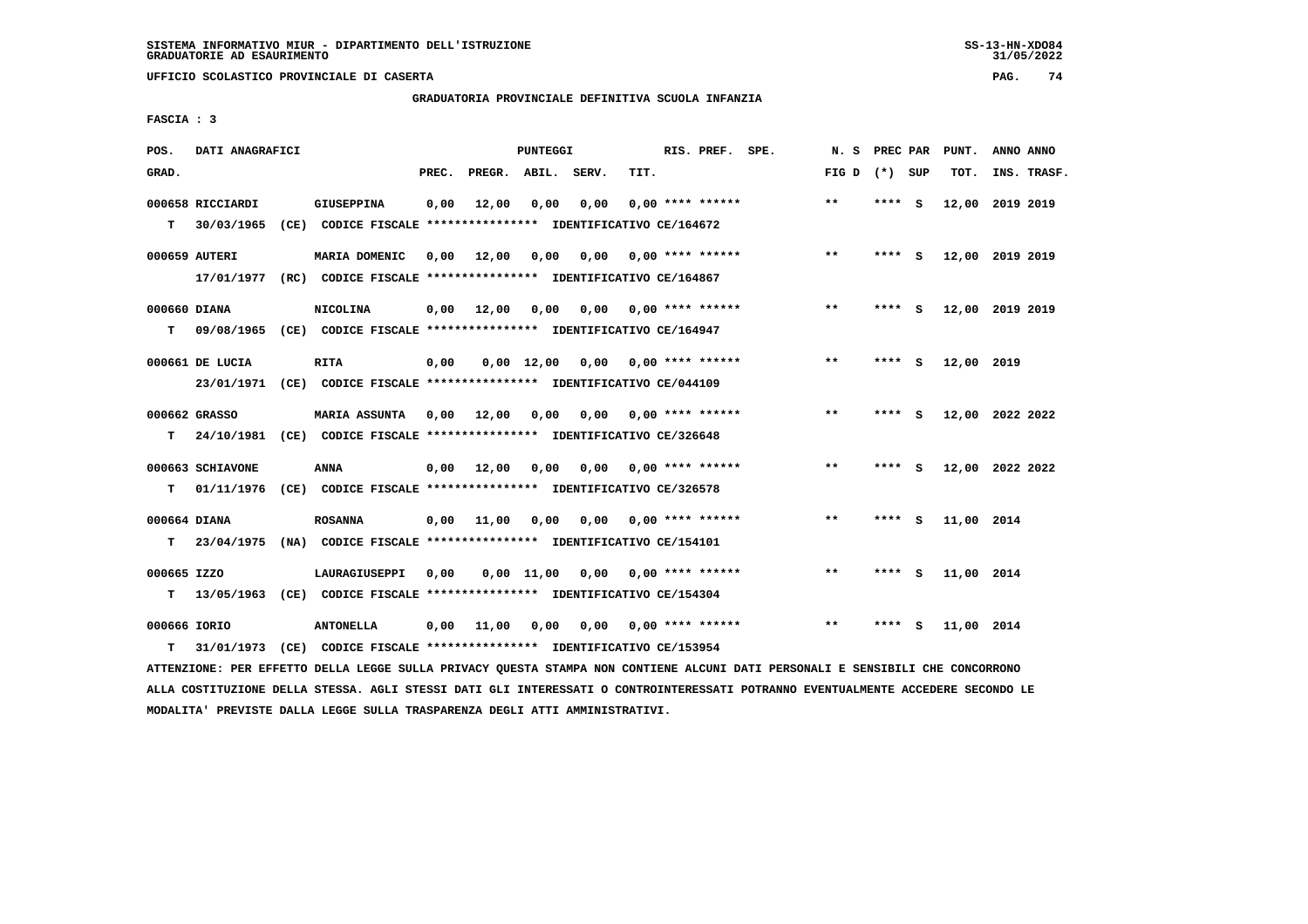$31/05/2022$ 

 **UFFICIO SCOLASTICO PROVINCIALE DI CASERTA PAG. 75**

 **GRADUATORIA PROVINCIALE DEFINITIVA SCUOLA INFANZIA**

 **FASCIA : 3**

| POS.         | DATI ANAGRAFICI    |                                                                         |       |              | PUNTEGGI           |       |      | RIS. PREF. SPE.           | N.S             | PREC PAR |     | PUNT.      | ANNO ANNO       |
|--------------|--------------------|-------------------------------------------------------------------------|-------|--------------|--------------------|-------|------|---------------------------|-----------------|----------|-----|------------|-----------------|
| GRAD.        |                    |                                                                         | PREC. | PREGR. ABIL. |                    | SERV. | TIT. |                           | FIG D $(*)$ SUP |          |     | TOT.       | INS. TRASF.     |
|              | 000667 RICCIO      | MONICA                                                                  | 0,00  |              | $0,00$ 11,00       | 0,00  |      | $0.00$ **** ******        | $**$            | **** S   |     | 11,00 2014 |                 |
| T.           | 01/05/1972         | (CE) CODICE FISCALE **************** IDENTIFICATIVO CE/154266           |       |              |                    |       |      |                           |                 |          |     |            |                 |
| 000668 IZZO  |                    | <b>CLARA</b>                                                            | 0,00  |              | 0.00 11.00         | 0,00  |      | $0.00$ **** ******        | $***$           | **** S   |     | 11,00 2014 |                 |
| т            | 18/04/1967         | (CE) CODICE FISCALE **************** IDENTIFICATIVO CE/154750           |       |              |                    |       |      |                           |                 |          |     |            |                 |
|              | 000669 COCCORESE   | <b>ALESSIA</b>                                                          | 0,00  |              | $0,00$ 11,00       |       |      | $0,00$ $0,00$ **** ****** | $* *$           | **** S   |     |            | 11,00 2019 2019 |
| т            | 29/03/1982         | (NA) CODICE FISCALE **************** IDENTIFICATIVO CE/164973           |       |              |                    |       |      |                           |                 |          |     |            |                 |
| 000670 NACCA |                    | <b>GIOVANNA</b>                                                         | 0,00  | 11,00        | 0.00               | 0.00  |      | $0.00$ **** ******        | ** x **** S     |          |     |            | 11,00 2019 2019 |
| т            | 31/08/1969         | (CE) CODICE FISCALE **************** IDENTIFICATIVO CE/164713           |       |              |                    |       |      |                           |                 |          |     |            |                 |
|              | 000671 LOMBARDO    | ORSOLINA                                                                | 0,00  | 11,00        | 0,00               | 0,00  |      | 0,00 **** ******          | ** X **** S     |          |     |            | 11,00 2019 2019 |
| т            | 25/10/1970         | (CE) CODICE FISCALE **************** IDENTIFICATIVO CE/164933           |       |              |                    |       |      |                           |                 |          |     |            |                 |
|              | 000672 CAIAZZO     | <b>ELVIRA</b>                                                           | 0,00  | 11,00        | 0,00               | 0,00  |      | $0.00$ **** ******        | $**$            | ****     | - S |            | 11,00 2019 2019 |
| т            |                    | 11/06/1970 (CE) CODICE FISCALE *************** IDENTIFICATIVO CE/164779 |       |              |                    |       |      |                           |                 |          |     |            |                 |
|              | 000673 DELLE CURTI | <b>SILVESTRO</b>                                                        | 0,00  |              | $0,00$ 11,00       |       |      | $0,00$ $0,00$ **** ****** | $***$           | **** S   |     |            | 11,00 2022 2022 |
| т            |                    | 07/08/1967 (CE) CODICE FISCALE *************** IDENTIFICATIVO CE/326633 |       |              |                    |       |      |                           |                 |          |     |            |                 |
|              | 000674 CERBARANO   | MARIA LUISA                                                             | 0,00  | 11,00        | 0,00               | 0,00  |      | $0.00$ **** ******        | **              | **** S   |     |            | 11,00 2022 2022 |
| т            |                    | 20/08/1977 (CE) CODICE FISCALE *************** IDENTIFICATIVO CE/326653 |       |              |                    |       |      |                           |                 |          |     |            |                 |
|              | 000675 TARTAGLIONE | <b>GIUSEPPA</b>                                                         | 0,00  |              | $0,00 \quad 11,00$ | 0,00  |      | $0.00$ **** ******        | **              | **** S   |     |            | 11,00 2022 2022 |
| т            | 27/02/1978         | (CE) CODICE FISCALE **************** IDENTIFICATIVO CE/326597           |       |              |                    |       |      |                           |                 |          |     |            |                 |
|              |                    |                                                                         |       |              |                    |       |      |                           |                 |          |     |            |                 |